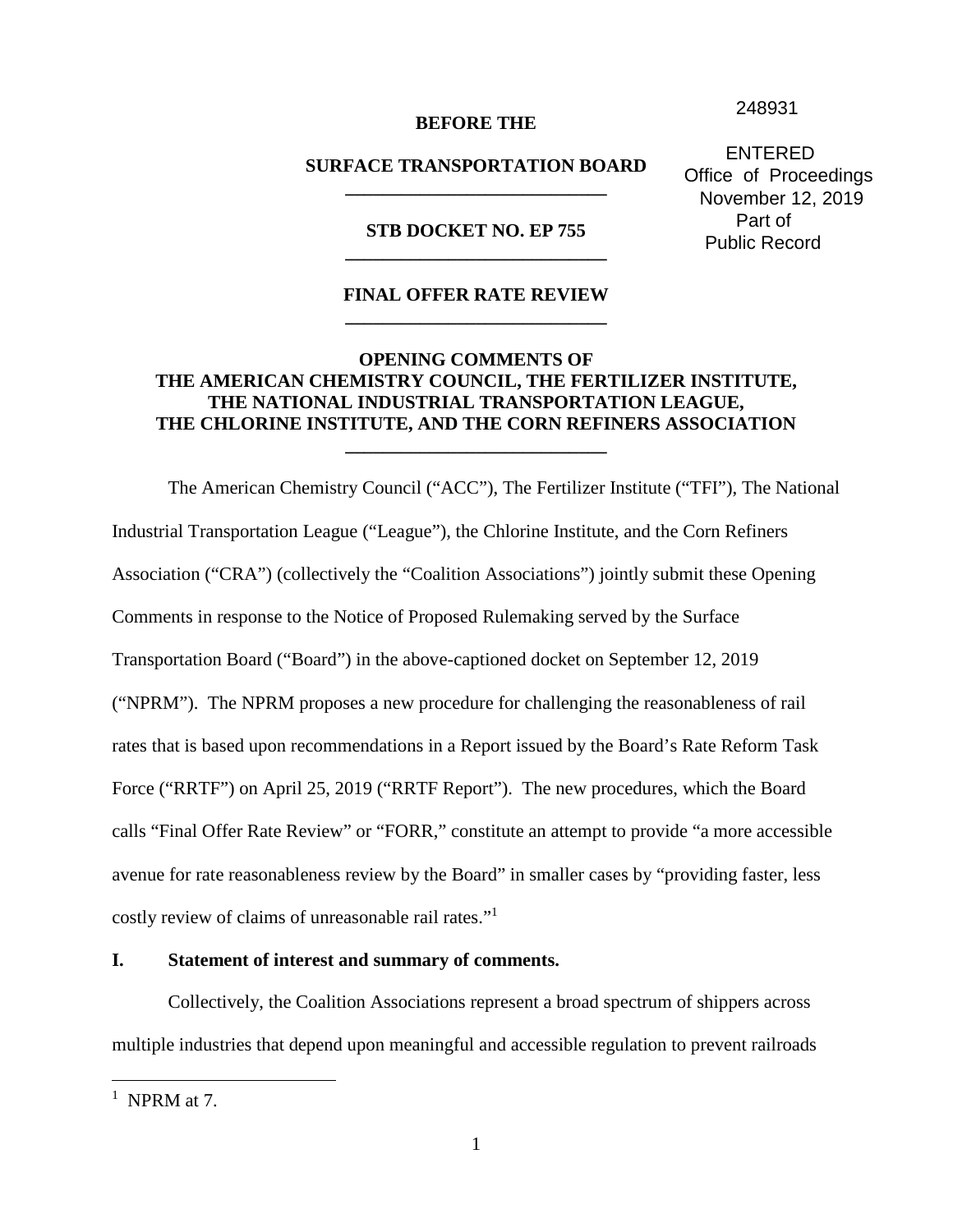from abusing their market power to charge unreasonable rates. They strongly support the actions the Board has proposed to make rate reasonableness remedies more accessible to a greater population of captive shippers in this docket and in Docket Nos. EP 756, *Market Dominance Streamlined Approach* (Served Sept. 12, 2019), and EP 761, *Hearing on Revenue Adequacy*  (served Sept. 12, 2019). They also believe that these proposals must be part of a broader, holistic effort to reduce the need for regulation of rail rates through enhanced competition.

FORR establishes a *process* for rate reasonableness cases but does not prescribe a *methodology* to determine reasonableness.<sup>2</sup> Instead, FORR allows the parties to propose any methodology that satisfies the three sets of criteria outlined in the NPRM, which are the rail transportation policies, Long-Cannon factors, and appropriate economic principles.<sup>3</sup> While the Coalition Associations support that approach, it nevertheless requires shippers to take a "leap-offaith" that they will be able to develop methods that the Board ultimately will deem acceptable. It is absolutely critical, therefore, that the Board provides a reasonable opportunity for shippers to obtain crucial information to develop methodologies that are workable and supportable.

In these comments, the Coalition Associations offer substantive improvements to ensure complainants have access to sufficient information to devise defensible methodologies for determining rate reasonableness. This requires extending the discovery period to 35 days, creating an expedited procedure for motions to compel, and expanding access to the waybill sample. In addition, the Coalition Associations propose a bifurcated market dominance process that allows complainants who cannot avail themselves of the streamlined market dominance process proposed in EP 756 to still use the FORR process. They also suggest modifications to, and clarifications of, the relief caps to better reflect the utility of the FORR process.

<sup>2</sup> NPRM at 15.

 $3$  NPRM at 10-11.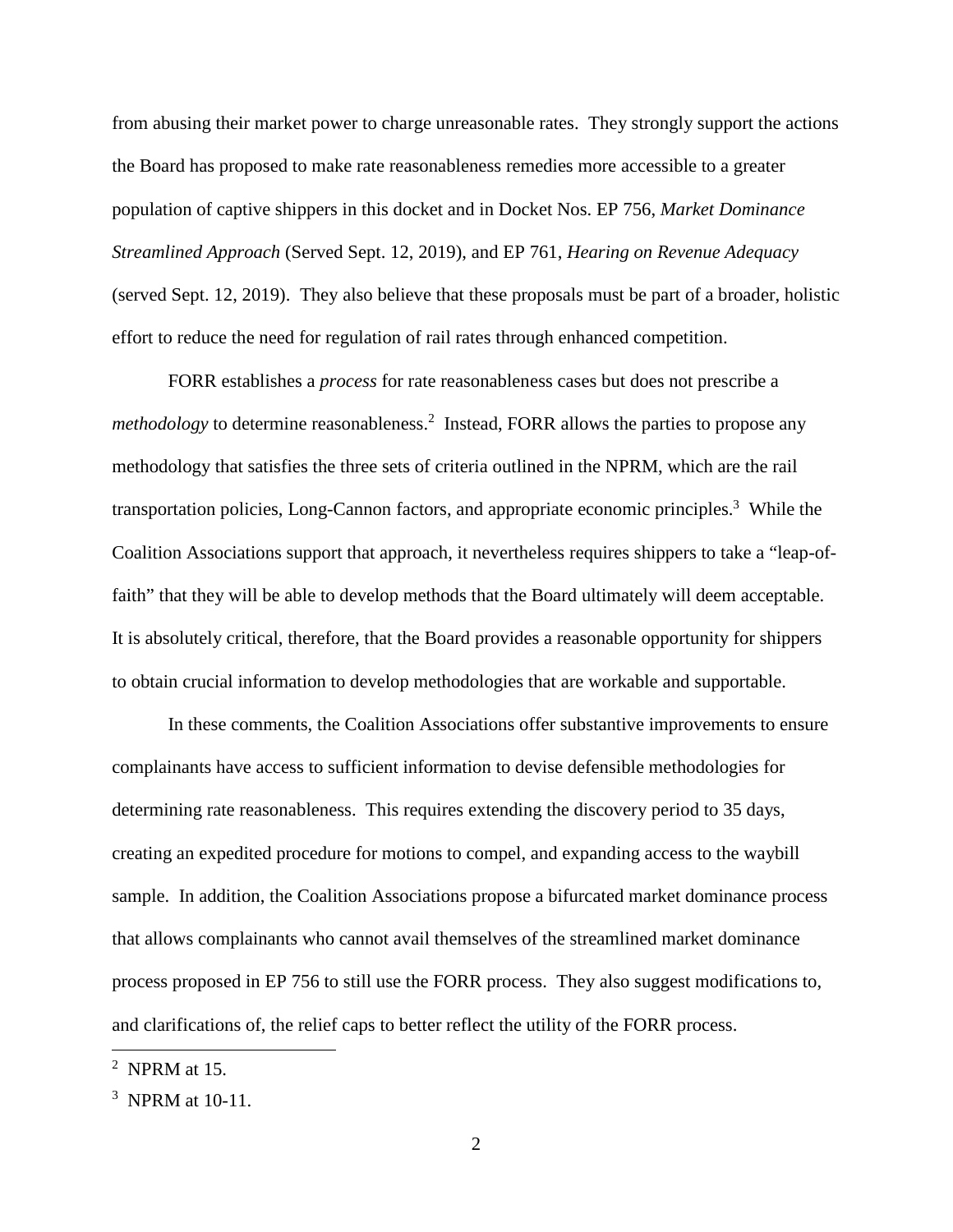Furthermore, they question the Board's rationale for excluding Class II and III carriers from the expedited and less costly FORR process, which leaves those carriers subject only to the admittedly complex, lengthy, and expensive SAC process. In Exhibit 1, the Coalition Associations have presented both clean and redlined versions of the proposed regulations in Appendix A of the NPRM to reflect their proposed modifications to the Board's proposals.<sup>4</sup>

Finally, through these comments and testimony in EP 761, ACC presents a new methodology for determining rate reasonableness that combines the rate benchmarking principles recommended by the Transportation Research Board ("TRB")<sup>5</sup> and the revenue-adequacy constraint discussed in *Coal Rate Guidelines, Nationwide*, 1 I.C.C. 2d 520, 534-37 (1985) ("*Guidelines*"). ACC's proposed rate benchmarking methodology is a strong candidate for use in the FORR process. Moreover, the methodology is as economically robust as SAC and thus should be available for use by all shippers in all circumstances without limiting the available relief. The presentation of this new methodology is sponsored by the attached Verified Statement of Kevin W. Caves and associated electronic work papers ("Caves V.S.").<sup>6</sup>

 $4$  Due to some overlap between this proceeding and EP 756, the proposed rules in Exhibit 1 should be considered in concert with the proposed rules in Exhibit 1 of the Coalition Associations' opening comments in EP 756.

<sup>5</sup> Transportation Research Board, *Modernizing Freight Rail Regulation*, Special Report 318, National Academies of Sciences, Engineering, and Medicine (2015), *available at*  http://www.trb.org/Main/Blurbs/172736.aspx. The TRB' prepared this report pursuant Congressional directive in the Safe, Accountable, Flexible, Efficient Transportation Equity Act: A Legacy for Users of 2005, Public Law 109-59, Section 9007.

<sup>&</sup>lt;sup>6</sup> The electronic workpapers have been filed under seal because they contain data from the Confidential Costed Waybill Sample. Any party desiring access to these workpapers is advised to submit an appropriate request for waybill access to the Board. Once a party has signed the appropriate waybill access agreements with the Board, Thompson Hine may share the workpapers with that party.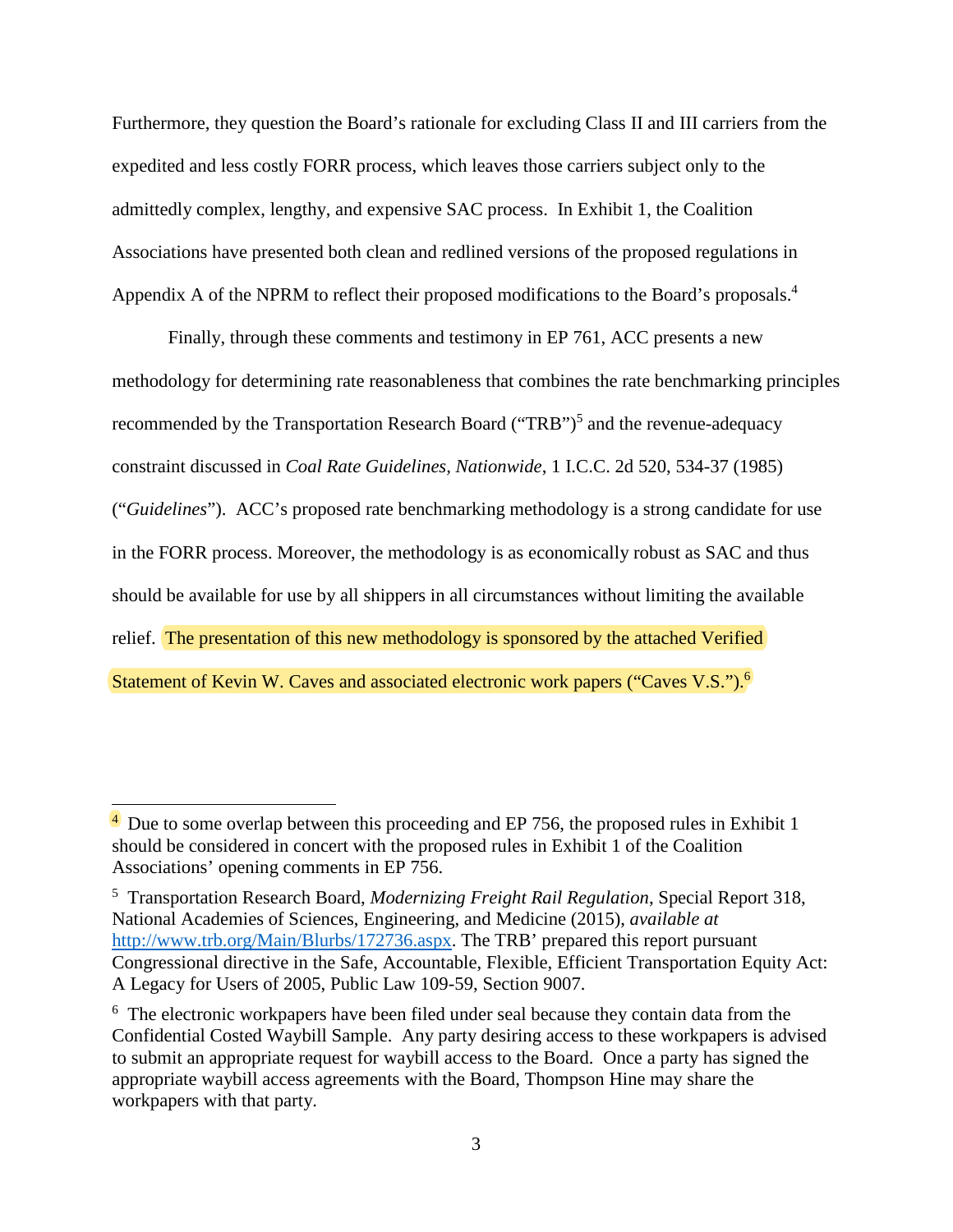## **II. There is an urgent need for an alternative rate case standard that is accessible to carload shippers.**

The Board's current procedures for determining maximum reasonable rail rates have proven to be ineffective for, and inaccessible to, the vast majority of captive rail shippers that ship in carload quantities. For over 20 years, the only method was the Stand-Alone Cost ("SAC") process, which was "too costly, too time consuming, and too unpredictable," especially for carload shippers.<sup>7</sup> Despite efforts to develop alternatives to SAC, the resulting procedures also have been cumbersome, costly, and ineffective, as they have tried to mimic SAC results. For these and other reasons, Board members have stated in recent cases involving carload traffic that finding an alternative to SAC should be a priority. The Board significantly advances that priority with the FORR proposal in the Notice.

A SAC case is an enormous undertaking, and "[e]ven the most straightforward SAC case ... involves a lengthy and complex proceeding."<sup>8</sup> From start-to-finish, a SAC case can take over five years, not including appeals. Litigation costs for unit train coal shippers were upwards of \$5 million over a decade ago in 2007.<sup>9</sup> They are even more costly today and especially for carload shippers who often must design a more extensive SAC network to serve scores of origindestination pairs and model more complex operations.

To develop a SAC case, a shipper must design and construct a hypothetical railroad (called a "Stand-Alone Railroad" or "SARR"), accounting for everything from the number, type, and transportation costs of rail ties; to the terrain the railroad traverses; to maintenance

<sup>7</sup> *Total Petrochemicals & Refining USA, Inc. v. CSX Transp.*, NOR 42121, slip op. at 48 (STB served Sept. 14, 2016) (Begeman, dissenting) ("*Total*").

<sup>8</sup> *E.I. DuPont de Nemours & Co. v. Norfolk S. Ry.*, NOR 42125, slip op. at 6 (STB served Dec. 23, 2015) ("*DuPont*").

<sup>9</sup> *See Simplified Standards for Rail Rate Cases*, EP 646 (Sub-No. 1), slip op. at 30 (STB served Sept. 5, 2007) ("*Simplified Standards*").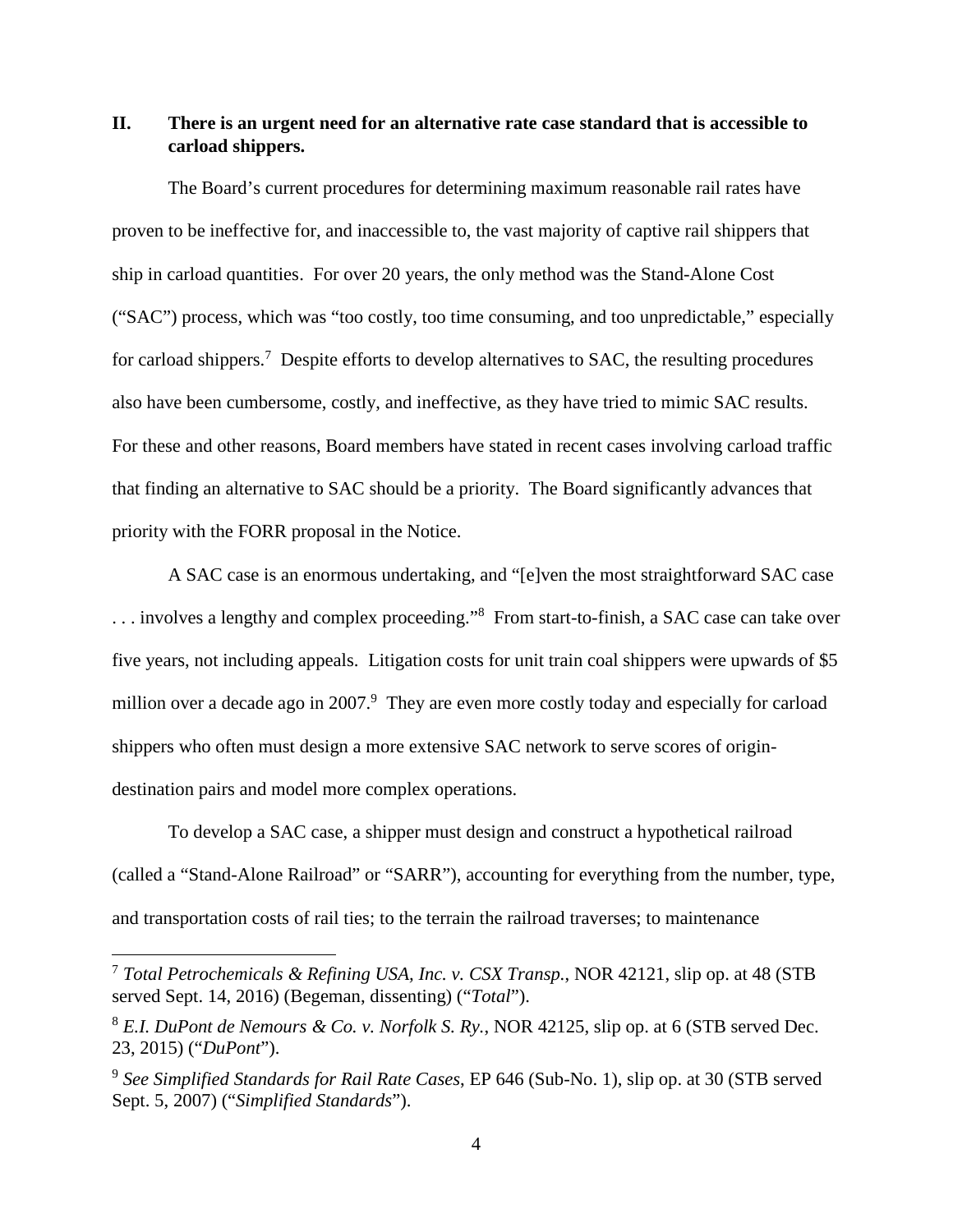requirements.<sup>10</sup> To defend against the shipper's case, the defendant must assess the feasibility of this hypothetical railroad, effectively developing its own  $SARR<sup>11</sup>$  Not only does this process disadvantage shippers and encourage railroads to dispute issues,<sup>12</sup> but also it "require[s] the collection, analysis, and presentation of massive quantities of detailed data" and involves "enormous evidentiary burdens and costs on both parties . . . ."<sup>13</sup> As a result, the parties submit evidentiary filings that involve "thousands of pages of evidence and workpapers, along with massive electronic spreadsheets . . . . "<sup>14</sup>

SAC cases are burdensome even for the Board.<sup>15</sup> According to Chairman Begeman, "hundreds, if not thousands, of calls are made at the Board that lead up to its determination of whether a rate is unreasonable."<sup>16</sup> Many of these calls involve "disputes over minutiae . . . that ... seem far removed from the core question at issue – the reasonableness of a rate."<sup>17</sup> This includes "arguments over details of the imaginary restrooms needed for the imaginary crew for the imaginary railroad  $\ldots$  ...<sup>18</sup>

<sup>10</sup> *Consumers Energy Co. v. CSX Transp., Inc.*, NOR 42142, slip op. at 22, 99, 208-09 (STB updated Mar. 14, 2018) ("*Consumers*").

<sup>11</sup> *See id.* at 42 n. 47.

<sup>12</sup> *See Pub. Serv. Co. of Colo. v. Burlington N. & Santa Fe Ry.*, STB No. 42057, slip op. at 5 (STB served Jan. 19, 2005) ("In SAC cases, the railroad has the advantage of having much greater knowledge and experience in how to construct and operate a railroad. Moreover, as a potential repeat participant in SAC cases, the defendant carrier may have an incentive to contest every detail of a SAC presentation.")

<sup>13</sup> *Duke Energy Corp. v. CSX Transp. Inc.* (*Duke/CSXT*), 7 S.T.B. 402, 415 (2004).

<sup>14</sup> *Duke Energy Corp. v. Norfolk S. Ry.* (*Duke/NS*), 7 S.T.B. 394, 395 (2004).

<sup>15</sup> *See Duke/CSXT*, 7 S.T.B. at 415.

<sup>16</sup> *See Sunbelt Chlor Alkali P'ship v. Norfolk S. Ry.,* NOR 42130*,* slip op. at 32 (STB served Jun. 30, 2016) (Begeman, dissenting) ("*Sunbelt*").

<sup>17</sup> *See Consumers*, slip op. at 74 (Miller, commenting).

<sup>&</sup>lt;sup>18</sup> *Id.* at 74 (Begeman, dissenting).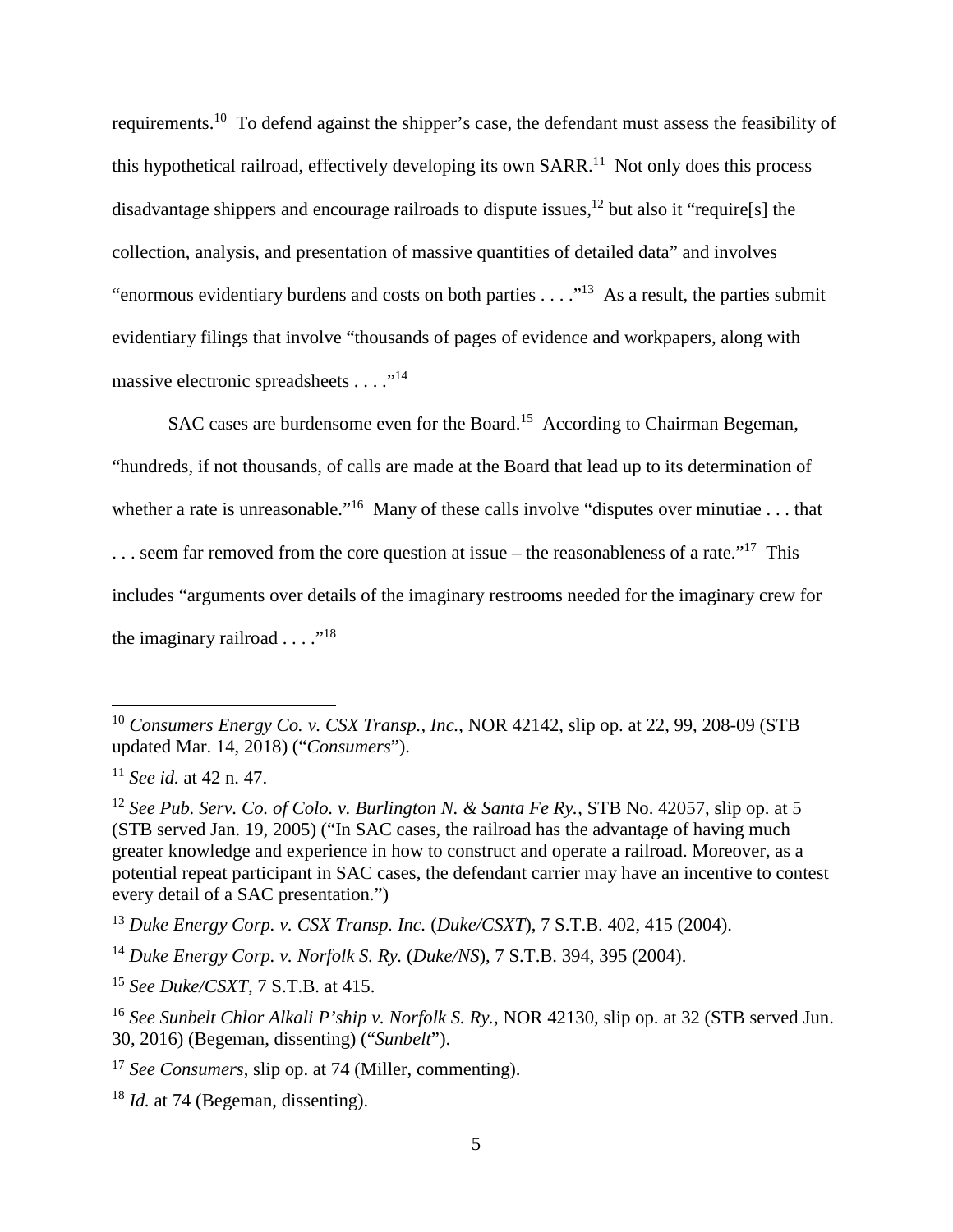These problems with the SAC test cannot be remedied with tweaks. In the latest rate case decision, Chairman Begeman observed that the Board's latest SAC tweaks were not effective: "The Board has taken several recent actions to help expedite the SAC process for future cases, as directed by the Surface Transportation Board Reauthorization Act of 2015. But with every SAC case, it seems that more and more issues are raised for the Board to resolve pertaining to the hypothetical railroad, which increases the burden on the parties and makes meeting the new expedited deadlines all the more difficult."<sup>19</sup>

Despite its burdensome requirements, SAC often has been labeled the "gold standard" of the Board's rate review methodologies. One might expect that to be the case with all the complexity and detail that is required. But, as the RRTF has observed, "we are deeply worried that SAC as it is currently practiced promotes a sense of false precision."<sup>20</sup> That observation prompted the RRTF to conclude that, "[i]f rate reasonableness provisions are to be meaningful to any but a limited number of the largest rail shippers, they must be changed to provide avenues of relief for other shippers."<sup>21</sup>

The Board's SAC methodology as currently practiced "promotes a sense of false precision" in part because it is poorly connected to its economic roots. The economist who originally developed the SAC concept characterizes the Board's SAC test as "so far from the models in which it was originally developed as to be unrecognizable."<sup>22</sup> Those models involved profit-constrained monopolies whose prices were fully regulated, and in the context of those models, SAC identifies the rate at which a cross-subsidy occurs and a competitive railroad would

<sup>19</sup> *Consumers*, slip op. at 74 (Begeman, commenting).

<sup>20</sup> RRTF Report at 6.

<sup>21</sup> *Id.*

<sup>22</sup> Verified Statement of Gerald R. Faulhaber at 2, Reply of Concerned Shipper Ass'ns, *Railroad Revenue Adequacy*, EP 722 (Nov. 4, 2014).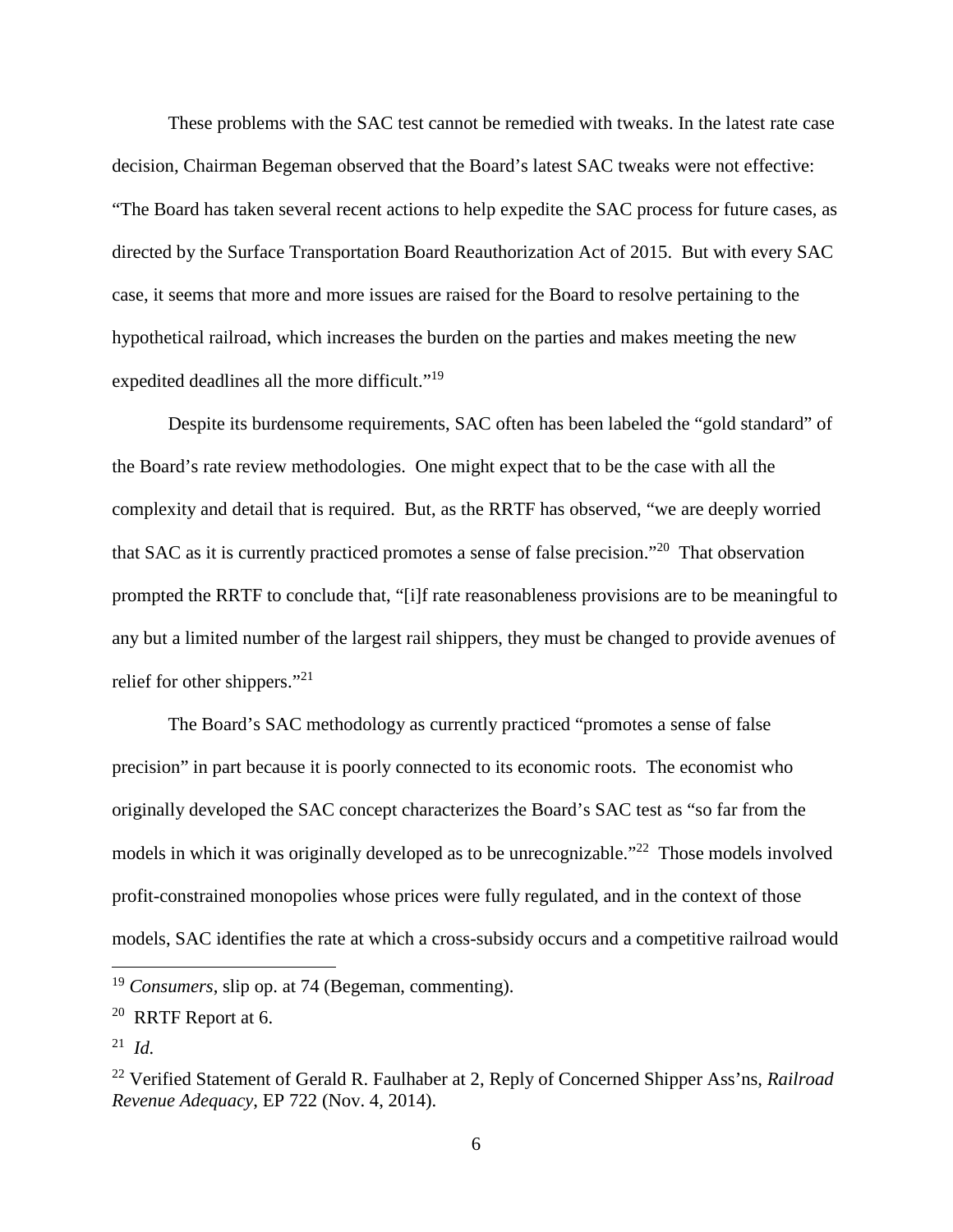enter the market if it were contestable.<sup>23</sup> But the railroad industry is not contestable, not fully profit-constrained, and not a monopoly industry.<sup>24</sup> Additionally, under the SAC test, the only competitive option is a wholly-independent SARR that transports the complainant's traffic from its origin to its ultimate destination. While this is consistent with the economic models used to develop SAC, in which the *only* alternative was a new entrant, it does not jibe with a railroad industry where captivity typically is limited to a bottleneck segment at the origin or destination.<sup>25</sup>

Chairman Begeman has stressed that "[i]t may not be easy (or very fast) to ultimately develop a new approach, but it has to be a top Board priority."<sup>26</sup> Former Board member Miller has made similar calls, stating in 2016 that "I believe that now is the time for the Board to begin a major review and discussion of alternatives to SAC."<sup>27</sup> Thus, there is a clear and urgent need for concrete proposals like the FORR to move the process of achieving those objectives towards a conclusion.

The FORR process should be just a beginning, however, and not an end. The Board has proposed FORR for low value cases. But there are alternative rate standards that are as economically supportable as SAC, perhaps more so, and can be litigated in a much shorter time and at a much lower cost. In Part IV below, ACC presents one such alternative that, although ideally-suited for use in FORR cases, is sufficiently robust economically to constitute an alternative to SAC in all cases without any of the relief limits the Board proposes to impose upon FORR cases.

<sup>23</sup> *Id.* at 2.

<sup>24</sup> *Id.* at 2-3.

<sup>25</sup> *Id.* at 4-6.

<sup>26</sup> *Total,* slip op. at 48 (Begeman, dissenting).

<sup>27</sup> *Sunbelt*, slip op. at 44 (Miller, concurring).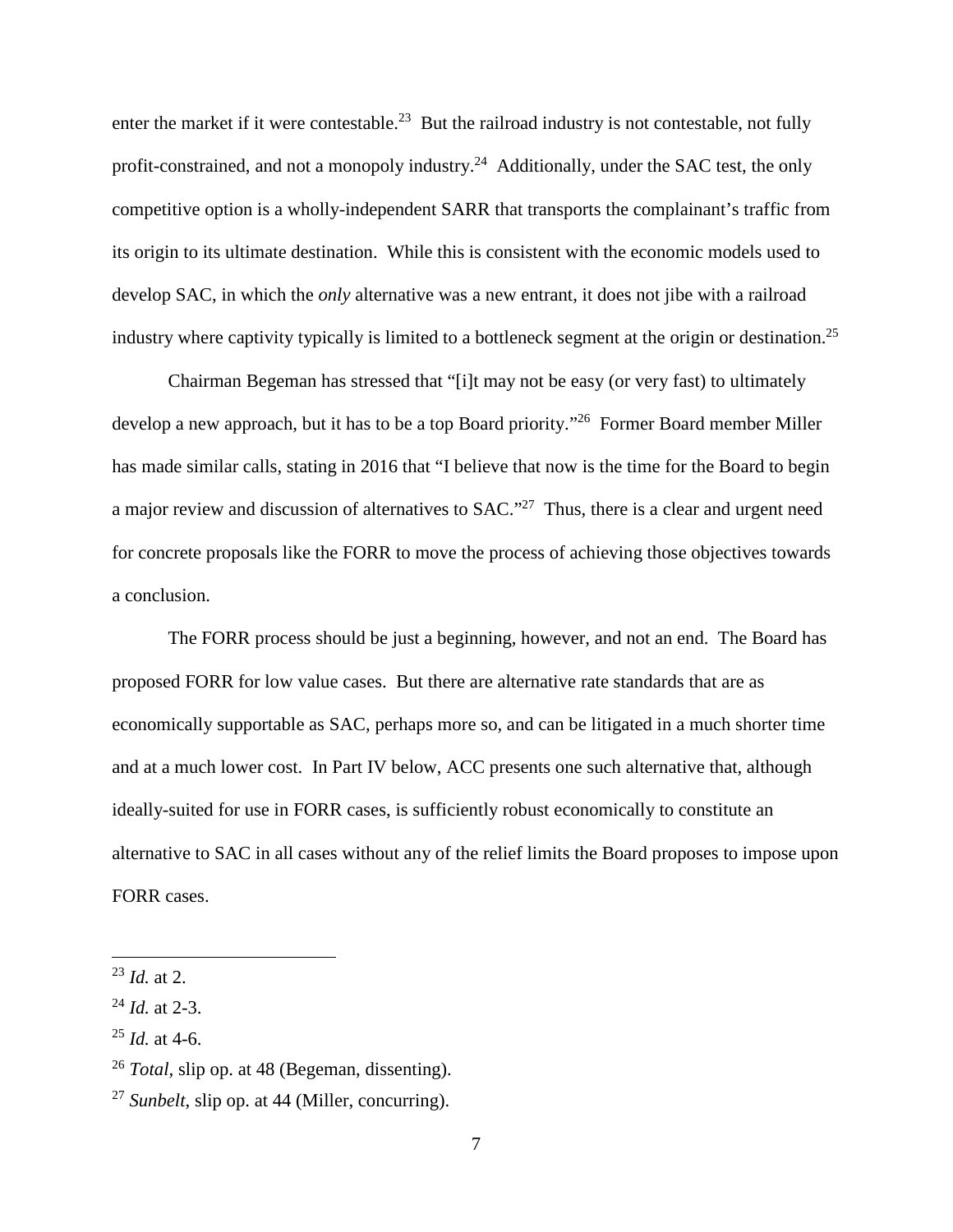## **III. The FORR process has the potential to provide meaningful access to rate regulation with a few minor adjustments.**

The FORR process is conceptually sound but requires certain minor modifications for implementation to be practical and meaningful. This section addresses those modifications.

### **A. The FORR timeline is reasonable with minor adjustments.**

The Board has proposed a timeline of 135 days from Complaint to Decision in an FORR case.<sup>28</sup> The Coalition Associations generally consider that a reasonable timeline, although they propose tweaking various components elsewhere in these comments. Specifically, they propose to increase discovery by 14 days to 35 days, permit an optional bifurcation of market dominance that would add 49 days, and provide an expedited process for motions to compel that could add 21 days. Depending upon whether the latter two options are exercised in any given FORR case, those proposals could increase the 135-day timeline by 14 to 85 days.

On the other hand, the Coalition Associations would reduce the time the Board allots itself for reaching a decision from 90 days after the filing of replies to 60 days. As the Board itself has observed, the Canadian final offer arbitration process provides for decisions in as little as 30, and no more than 60, days.<sup>29</sup> This reduction would offset nearly half, and in some cases all, of the increases to the timeline that the Coalition Associations have proposed.

### **B. Discovery must provide a reasonable opportunity for complainants to obtain the information needed to satisfy the FORR criteria.**

The Coalition Associations support the Board's efforts to simplify and expedite discovery, which has been a major cause of protracted and costly rate-case proceedings. Certain of the Board's proposals, however, should be modified to ensure that the parties have an

<sup>28</sup> NPRM at 13-14.

<sup>&</sup>lt;sup>29</sup> NPRM at 6, n, 11.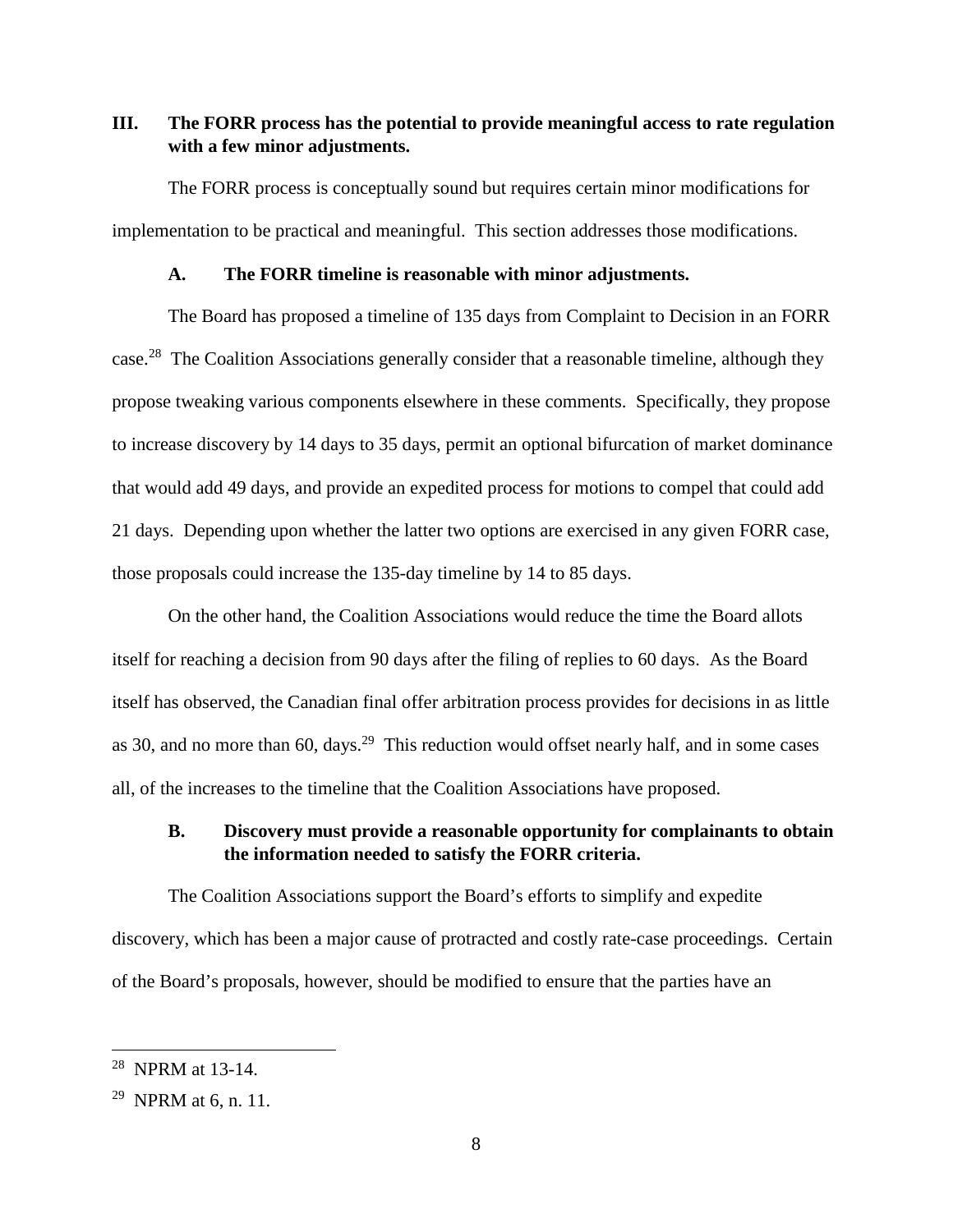adequate opportunity to develop substantive evidence. Specifically, the Board should extend the discovery period to 35 days and establish an expedited process for handling motions to compel.

#### **1. Increase discovery to 35 days.**

Experience with the discovery process suggests that the 21 days the Board has proposed for discovery is insufficient. Upon receipt of discovery requests from the opposing party, counsel first must review the requests to understand the nature and scope of material and identify any requests that may be objectionable. Counsel then must share the requests with the client who must determine whether it has the information, where it is located, in what form it exists, and the time and effort to retrieve and send it to counsel. Frequently, counsel must interview many different employees to discern this information. Counsel then must review the information provided by the client for both responsiveness and privilege and process it for production to the other party. This requires several weeks even in the best of circumstances.

The Board has proposed to assess the reasonableness of discovery requests in the FORR evaluation phase based upon what a party can reasonably be expected to provide in just 21 days.<sup>30</sup> Because shippers are more likely to require discovery of the railroads on rate reasonableness, this very short discovery window could be used by railroads to justify refusals to provide valuable material information. An unduly short discovery window thus could jeopardize a complainant's ability to present much, if any, substantive evidence. This is particularly important for FORR cases because the Board has not mandated any methodology, but has left the formulation of a methodology and development of supporting evidence to the parties' initiative so long as it satisfies certain minimum criteria. By extending the discovery period to 35 days,

<sup>30</sup> NPRM at 8.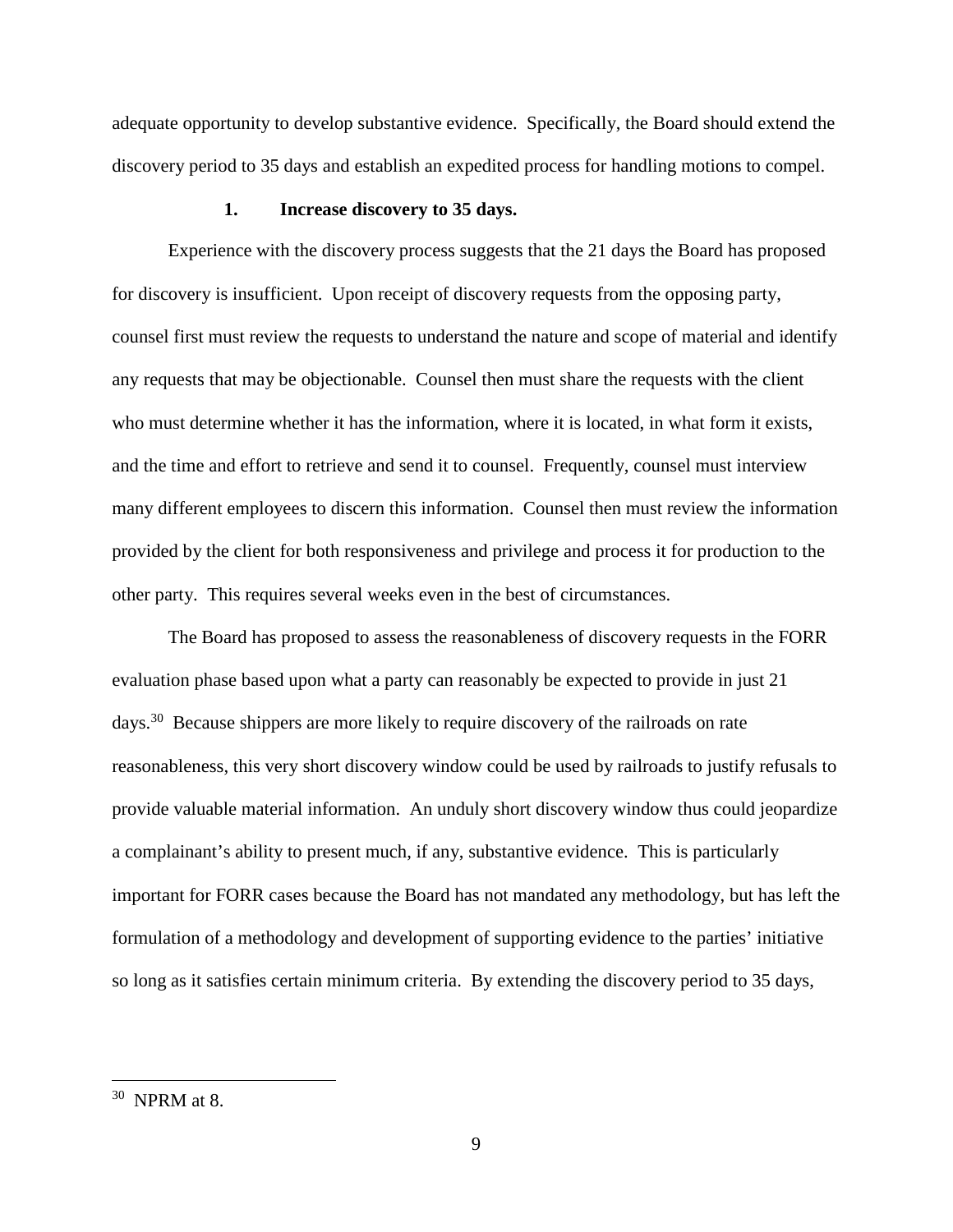the Board would add two all-important weeks that could be the critical difference in a party's ability to present substantive evidence while still providing an expeditious process.

#### **2. Adopt an expedited process for motions to compel.**

For similar reasons, the Coalition Associations oppose the Board's proposal to eliminate motions to compel discovery in FORR cases. Although the Board would take a party's unreasonable denial of discovery into account when evaluating which party's final offer to select, a railroad may still have an incentive to withhold critical information. A complainant that has been denied adequate discovery to make a prima facie case could find it unable to present any viable alternative to the railroad's final offer.

Instead of eliminating motions to compel, the Coalition Associations propose that each party be permitted to file a single motion to compel that aggregates all the discovery disputes with the other party and that the Board adopt expedited handling procedures. Both parties should be required to file their motions to compel ten days prior to the close of discovery.<sup>31</sup> During the pendency of such motions, the procedural schedule would be tolled. Each party would be permitted seven days each for reply and rebuttal, and the Board would endeavor to issue its decision in seven days. Upon the Board issuing a decision, the procedural clock would resume, and any party ordered to respond to discovery must do so within the remaining ten days in the discovery period. This expedited process would delay an FORR proceeding by no more than 21 days, and only if a party actually files a motion to compel.

There is an additional practical reason for not eliminating motions to compel. The NPRM only considers discovery disputes in the context of the rate reasonableness presentation. But discovery also encompasses market dominance. Even the streamlined market dominance

 $31$  This works best if the Board increases the discovery period to 35 days as advocated in the preceding section.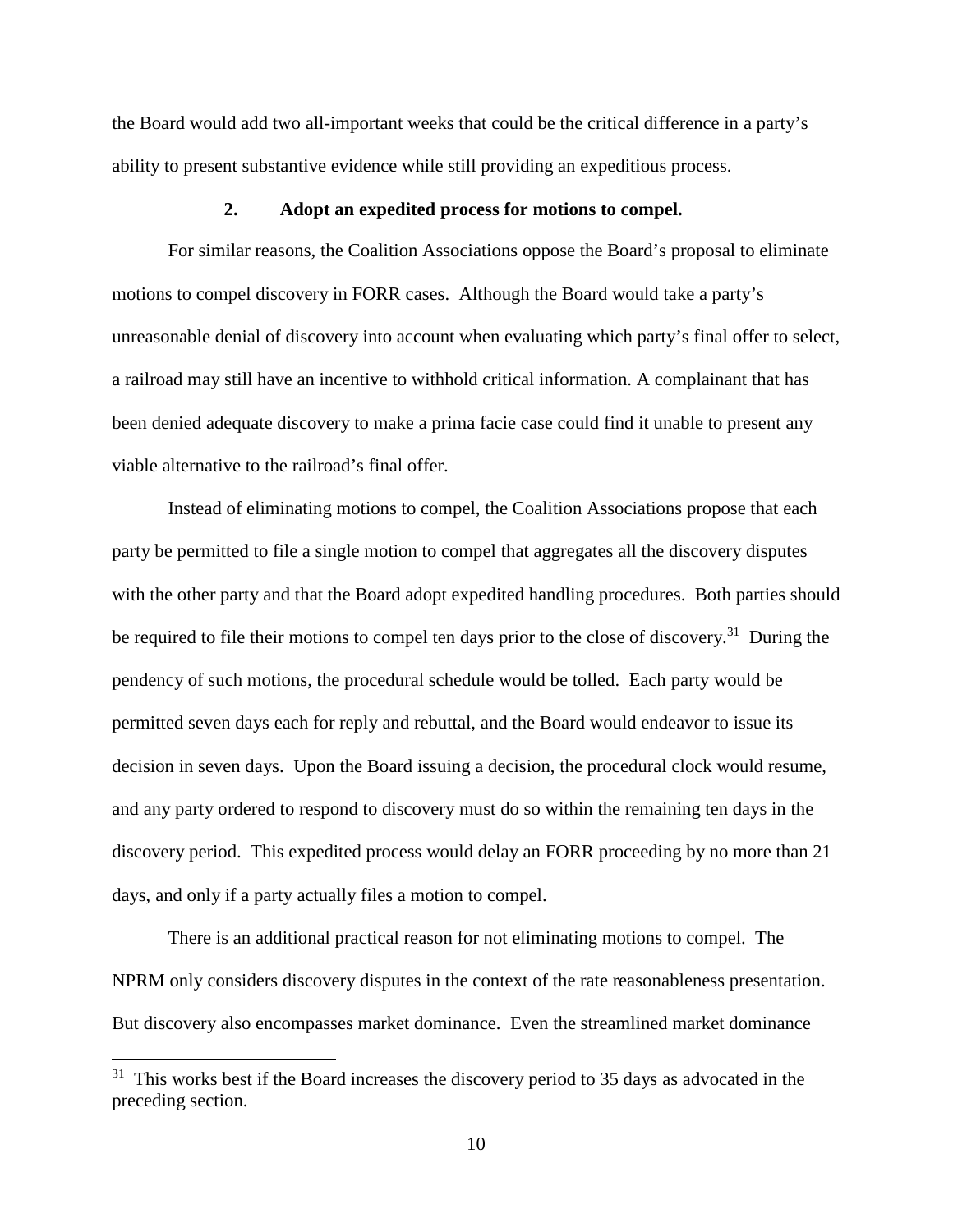approach the Board proposes in EP 756, and suggests would be required in FORR cases, does not eliminate a railroad's need for market dominance discovery to rebut the presumptions established by demonstrating the six requisite criteria. The Board's solution to address unwarranted withholding of discovery by giving less weight to the offending party's final offer rate proposal does not address disputes over market dominance discovery. In contrast, the Coalition Associations' expedited proposal for motions to compel allows for resolution of both types of discovery disputes.

### **C. Additional years of waybill data are required to address the FORR rate reasonableness criteria.**

The Coalition Associations support the Board's proposal to make waybill sample data available to the parties in FORR cases.<sup>32</sup> Indeed, the waybill sample is likely to play a significant role in FORR cases in view of the proposed curtailments to discovery. However, the Board should make more years of data available and clarify that it will provide access to the confidential waybill sample, including unmasked revenue data.

The criteria by which the Board proposes to make final offer selections in FORR cases make expanded waybill access a critical factor in the success of its proposal. Those criteria encompass the rail transportation policies at 49 U.S.C. § 10101, the Long-Cannon factors in 49 U.S.C. § 10701(d)(2), and appropriate economic principles.<sup>33</sup> Revenue adequacy is key to two of the rail transportation policies.<sup>34</sup> The Long-Cannon factors similarly are to be applied "recognizing the policy . . . that rail carriers shall earn adequate revenues, as established by the

 $32$  NPRM at 9.

<sup>33</sup> NPRM at 10.

<sup>34</sup> 49 U.S.C. § 10101(3), (6).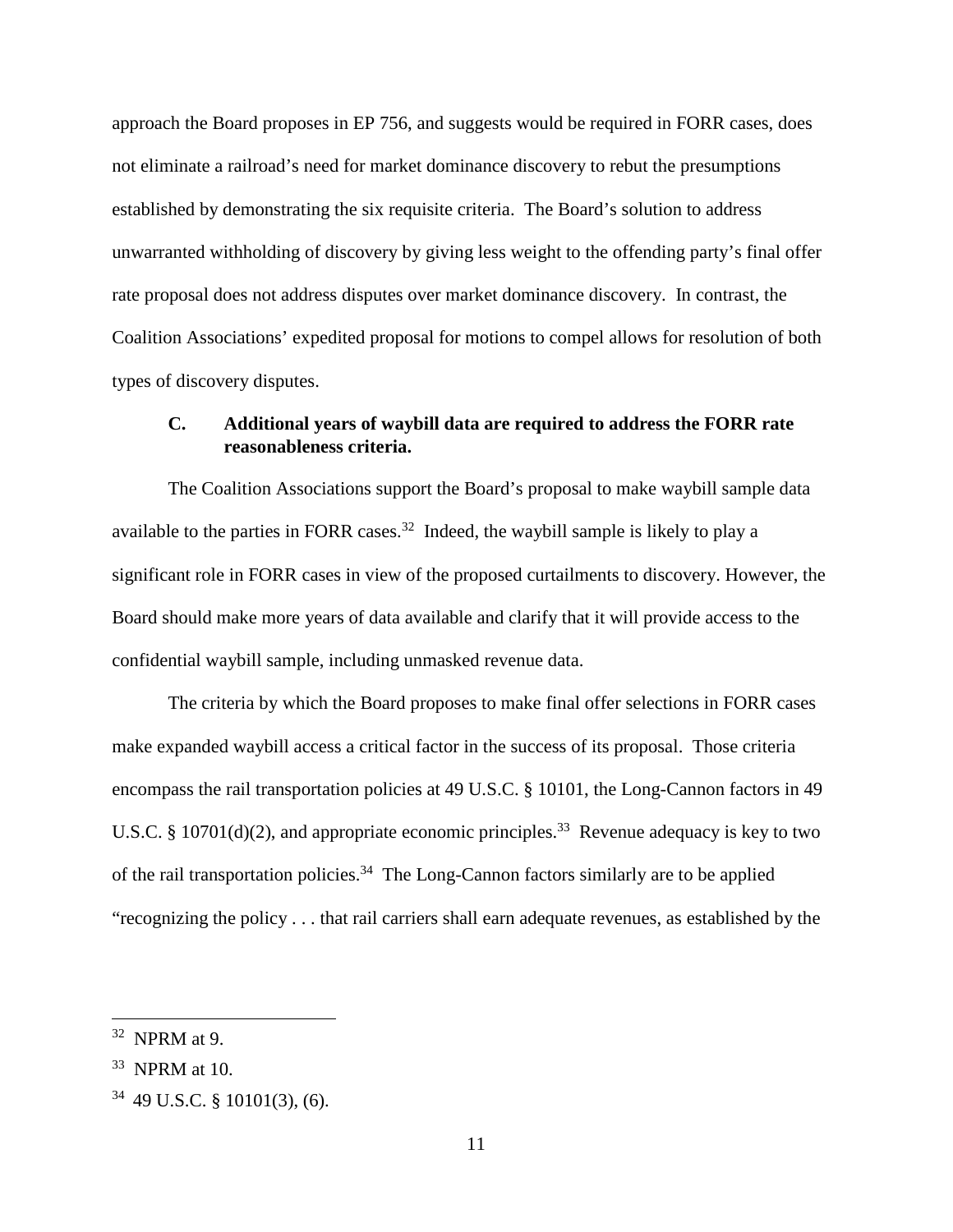Board under section  $10704(a)(2)$  of this title."<sup>35</sup> Lastly, the agency has identified revenue adequacy as an essential element of the constrained market pricing economic principles that are the bedrock of its rate reasonableness standards, including the appropriate degree of differential pricing.<sup>36</sup>

The importance of revenue adequacy thus requires that the Board provide sufficient years of waybill data to develop economically meaningful final offers in FORR cases. The agency has stated "that revenue adequacy is a long-term concept that calls for a company, *over time,* to average return on investment equal to its cost of capital" and suggested that a complete business cycle may be an appropriate time over which to measure long-term revenue adequacy.<sup>37</sup> In EP 761, at 2, the Board has sought comment on a definition that encompasses a minimum of five years, and potentially more, based upon the foregoing statements in *Guidelines*. The average post-World War II business cycle has lasted approximately six years.<sup>38</sup>

In both this docket and EP 761, ACC is proposing a revenue-adequacy rate reasonableness standard that is ideally suited for FORR cases. That methodology requires sufficient waybill data to measure long-term revenue adequacy and to develop a rate benchmarking model that covers that period at a minimum. ACC has proposed to use the post-World War II average business cycle of six years as the measure of long-term revenue adequacy, but the proposed definition in EP 761 could be substituted as an alternative. Either measure,

 $35$  49 U.S.C. § 10701(d)(2).

<sup>36</sup> *Guidelines* at 525-28, 534-37.

<sup>37</sup> *Guidelines* at 536 (emphasis in original).

<sup>&</sup>lt;sup>38</sup> According to the National Bureau of Economic Research, for the years 1945-2009, the average business cycle duration was between 58.4 and 69.5 months, depending on how the cycles are measured. *See* http://www.nber.org/cycles.html.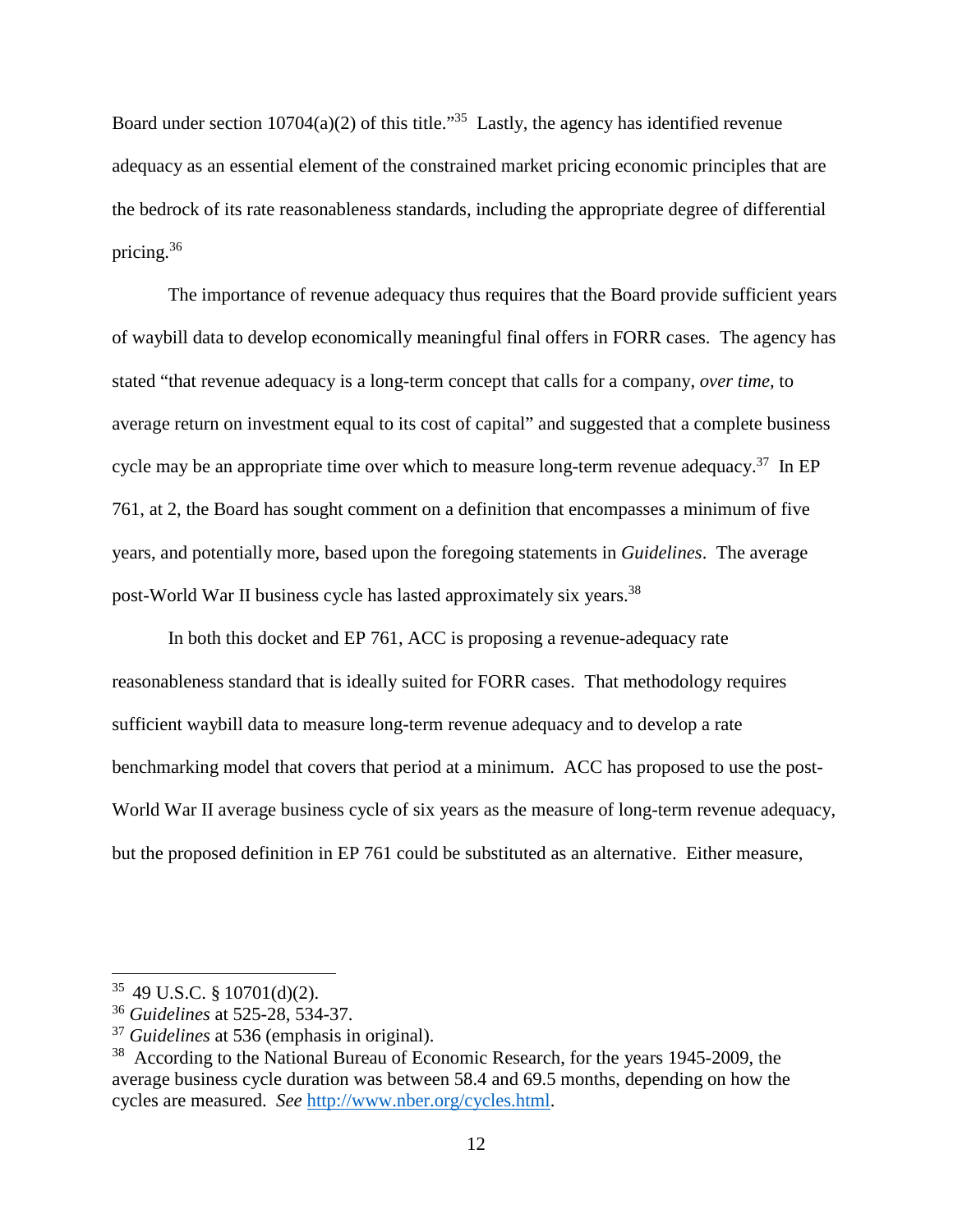however, would require access to five or more years of waybill data.<sup>39</sup> To provide anything less could undermine the strength of FORR evidence that seeks to address the revenue adequacy concepts that are woven throughout the rail transportation policies, Long-Cannon factors, and appropriate economic principles.

Finally, the Board should clarify that it intends to provide the full waybill sample to the parties, including unmasked revenue. That is implicit in the Board's citation to *Waybill Data Released in Three-Benchmark Rail Rate Proceedings*, EP 646 (Sub-No. 3) (served March 12, 2012), which provides for the release of unmasked revenue in Three-Benchmark cases. This fact should be clearly stated. The utility of waybill data in a rate case is defeated if the actual rates are masked.

#### **D. FORR should not be restricted to streamlined market dominance cases.**

The Board has proposed that only complainants who elect to use the streamlined market dominance process proposed in EP 756 could use the FORR rate review process.<sup>40</sup> But it has solicited comments on whether complainants should have the option to use the non-streamlined market dominance process in FORR cases. The Coalition Associations oppose restricting FORR to cases where the complainant elects streamlined market dominance.

The principal rationale for conditioning the use of FORR upon also using streamlined market dominance is that the expedited FORR timeline may make it too difficult for parties to submit a non-streamlined presentation.<sup>41</sup> Regardless of whether that is accurate in any given

<sup>&</sup>lt;sup>39</sup> The proposed definition in the RRTF Report would vary in years based upon the length of the then-current economic cycle. Due to the unprecedented length of the current cycle, a dozen years of waybill data would be necessary in a rate-benchmarking case brought today. RRTF at 34. In contrast, ACC's definition would always be six years.

<sup>40</sup> NPRM at 9-10.

<sup>41</sup> NPRM at 9.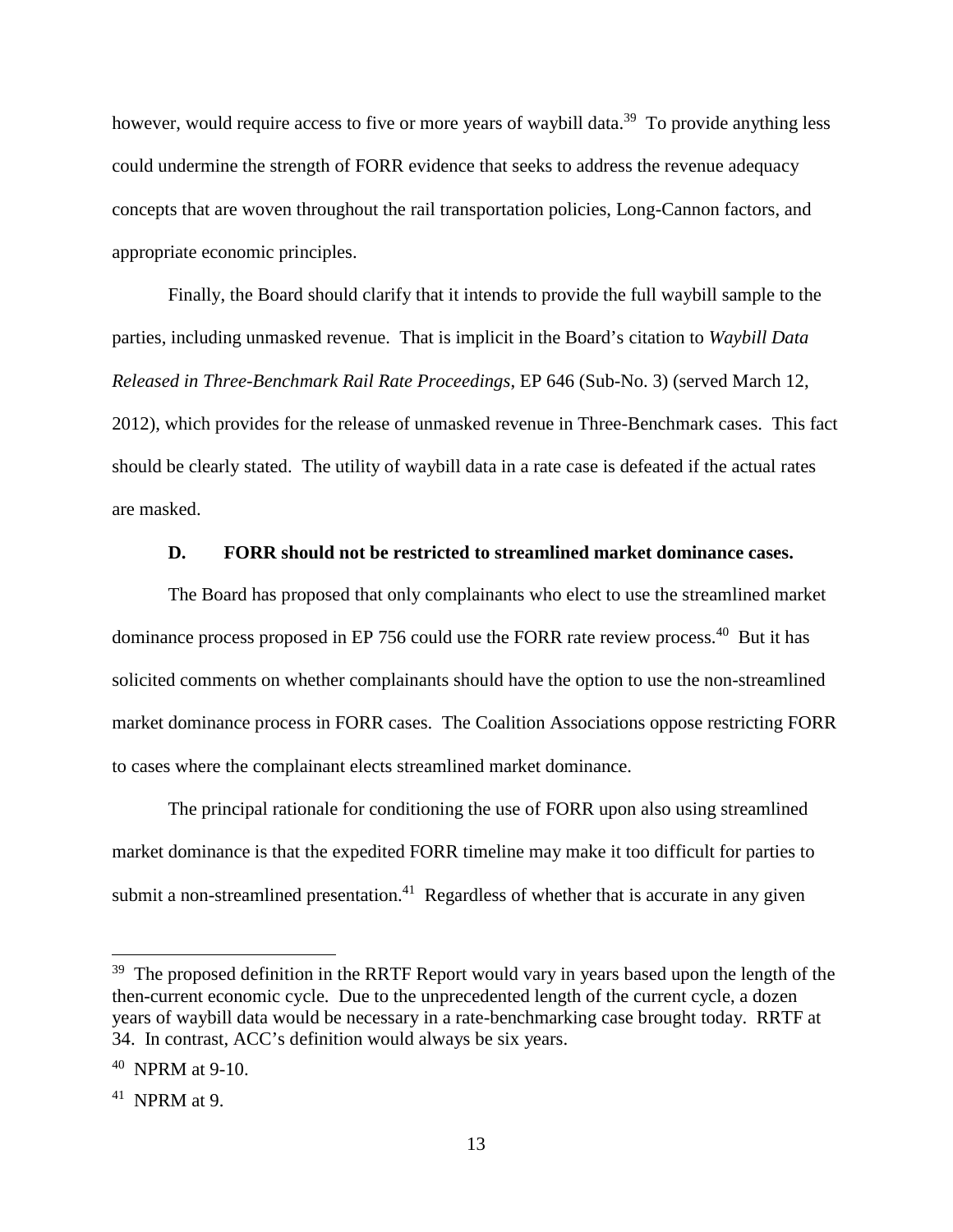case, a complainant should have the option to bifurcate its market dominance and rate reasonableness evidence so that it can use FORR. Market dominance evidence can be submitted on an expedited procedural schedule that increases the total FORR procedural schedule by less than 50 days.

Specifically, market dominance and rate reasonableness discovery can occur simultaneously and within the same time frame, just as they would in a non-bifurcated FORR proceeding.<sup>42</sup> Upon the close of discovery, the complainant's opening market dominance evidence would be submitted 14 days later, the railroad's reply evidence 21 days after that, and complainant's rebuttal evidence 14 days thereafter. All evidentiary presentations would be limited to 30 pages of narrative, inclusive of verified statements and material created for the litigation, but there would be no page limit on exhibits.<sup>43</sup> Immediately after rebuttal evidence, the FORR schedule would begin with the simultaneous filing of rate reasonableness analyses and final offers within 14 days. The Board still would issue a consolidated decision on market dominance and rate reasonableness at the conclusion of the entire FORR process. This bifurcated process adds a total of just 49 days to the FORR schedule during which time the parties can focus their efforts entirely upon market dominance without detracting from their preparation of rate reasonableness evidence.

 $42$  As discussed elsewhere in these comments, the Coalition Associations propose to extend the discovery period from 21 days to 35 days.

 $43$  As discussed in the opening comments of the Coalition Associations in EP 756, 30 pages should be ample for small cases like FORR. The reason for excluding exhibits from the page limits is that a party cannot control the size of a relevant document that might be produced in discovery or in the public domain. Exhibits, however, must be limited to only public sources or material produced by either party in discovery; a party cannot use exhibits to present information created by the party for the litigation, such as studies, graphs or charts, to circumvent the 30-page limit. Because exhibits have been removed from the page limits, the Coalition Associations have set the narrative page limit at 30 pages instead of the 50-page limit proposed by the Board in EP 756.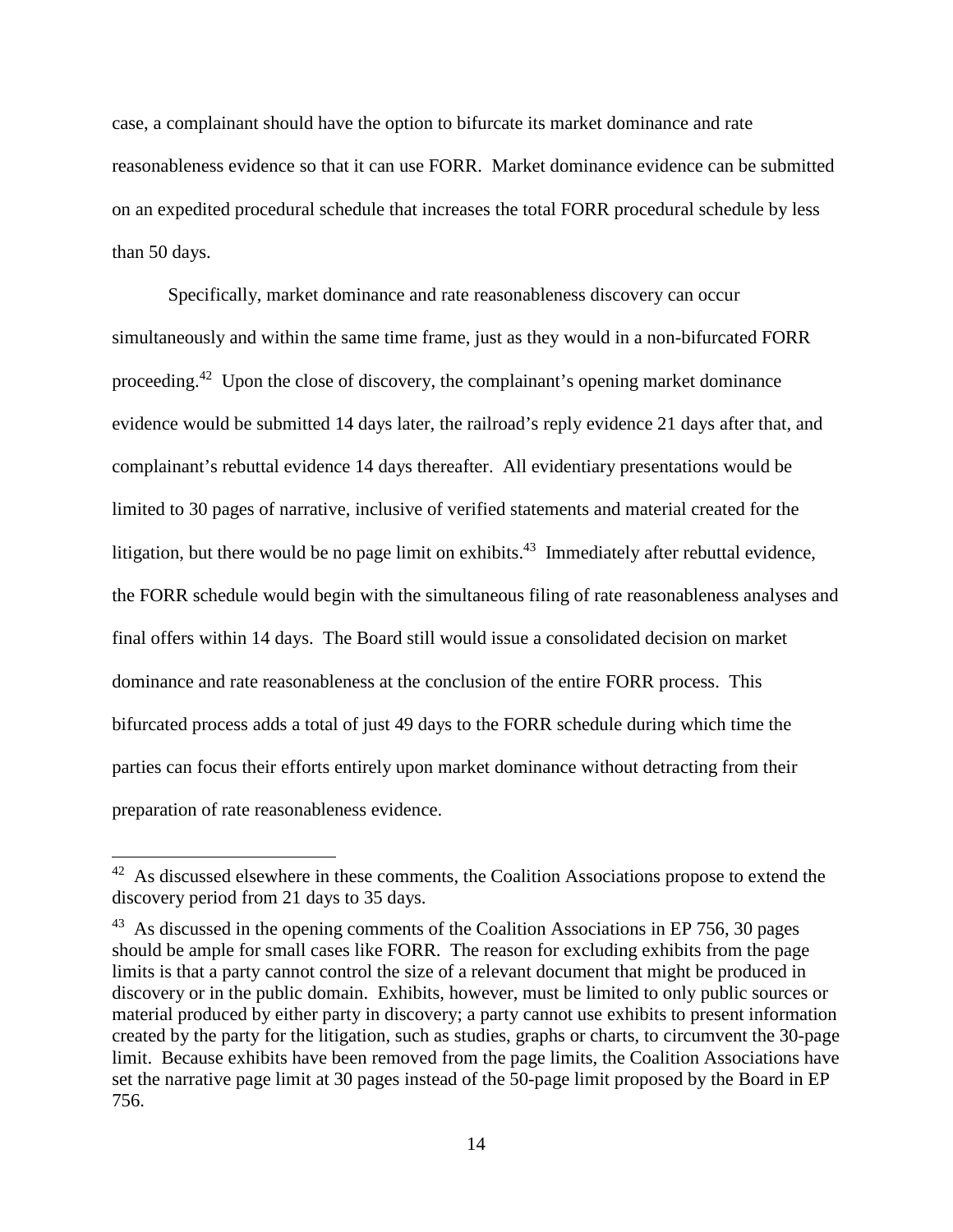For reasons set forth more fully in their opening comments in EP 756, the Coalition Associations propose that all market dominance presentations adhere to the foregoing schedule if the complainant opts for a bifurcated approach. In FORR presentations, complainants still could opt for a non-bifurcated (i.e., streamlined) approach when they can meet the six criteria for using the streamlined approach in EP 756.

### **E. Relief Caps**

The Board has proposed a 2-year rate prescription period and a \$4 million relief cap in FORR cases.<sup>44</sup> In general, the Coalition Associations support those proposals with some clarifications.

First, the Board's discussion of rate prescriptions and reparations is somewhat confusing. The Coalition Associations interpret the Board's proposal to be that a complainant can receive up to two years of reparations in addition to a two-year rate prescription, and that the \$4 million relief cap would apply to both combined. The Coalition Associations oppose counting reparations toward the two-year prescription period or the \$4 million relief cap. The Board should permit two years of reparations, consistent with 49 U.S.C. § 11705(c), and two years of a forward-looking rate prescription. Only the 2-year prescription period should be subject to the \$4 million relief cap and that period should begin on the date of a final appealable decision. Any damages accruing prior to that date would constitute reparations. This separation is important because most carload shippers, who function in highly competitive markets, need predictable transportation costs to successfully obtain business in the first place. As such, they need a prescribed rate for a minimum of 2 years regardless of the potential for reparations in prior years.

 $44$  NPRM at 14-16. As stated in note 31 of the NPRM, the \$4 million cap actually is higher once the Board applies the indexing that previously has been applied to the \$4 million relief cap adopted for Three-Benchmark cases in Docket No. EP 715, *Rate Regulation Reforms*, slip op. at 22-25 (served July 18, 2013).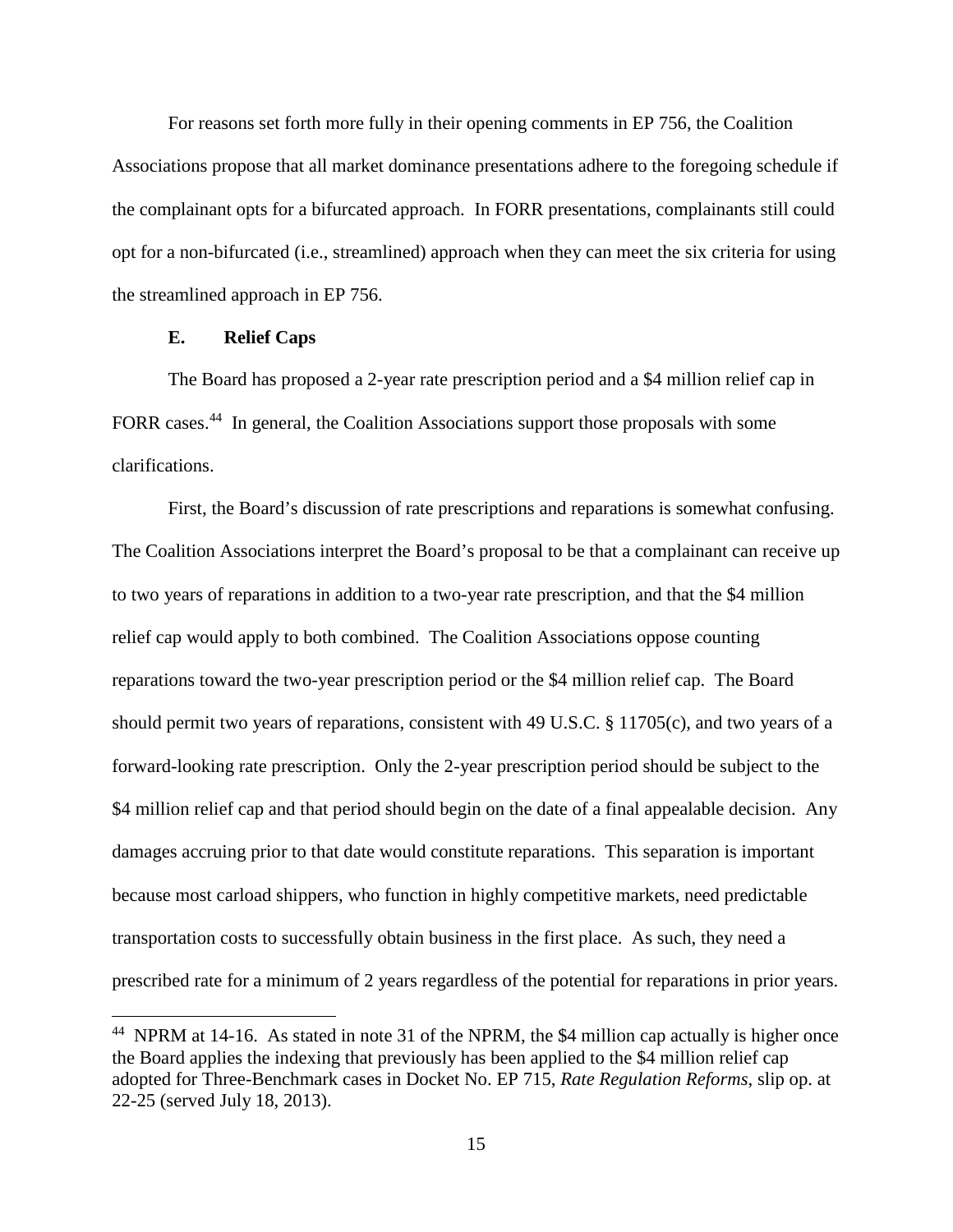In contrast, because complainants receive reparations for traffic tendered prior to filing a complaint and during litigation, they are undertaking an added risk by spending money for which they may not receive any refund if they lose their case. The Coalition Associations do not object to having a separate relief cap for reparations, which would cover the period from two years prior to the date of the Complaint through the date of a final decision. Alternatively, the Board could adopt a single relief cap of \$8 million .

Second, the Coalition Associations agree that the FORR relief caps should be *no less than* the caps previously adopted for Three-Benchmark cases. However, in calculating the Three Benchmark caps, the Board failed to consider all of the additional costs associated with SAC and Simplified-SAC cases. The Board looked only at out-of-pocket litigation costs. This ignores costs associated with a much longer procedural schedule which easily can double a complainant's total costs in a SAC case. Specifically, a complainant must not only pay the challenged tariff rate for several years, it often must pay higher rates on unchallenged rates due to "rate bundling." The insidious effects of rate bundling on rate case accessibility are discussed in greater detail in Part V below. Those are real costs to complainants because a complainant either chooses to absorb the higher cost during the litigation knowing that it risks recovering nothing if it loses, or it foregoes the business altogether during the litigation due to the high rail rate in which case that cost can never be recovered.

Third, the reasonableness of the Board's proposed relief cap for FORR cases depends upon how the cap is applied. The Coalition Associations presume that FORR cases would be lane-specific, *i.e.*, each case challenges the rate applicable to a single origin-destination pair. Only under that assumption is the proposed relief cap reasonable. Any requirement that a complainant aggregate multiple origin-destination pairs into a single case under a single relief

16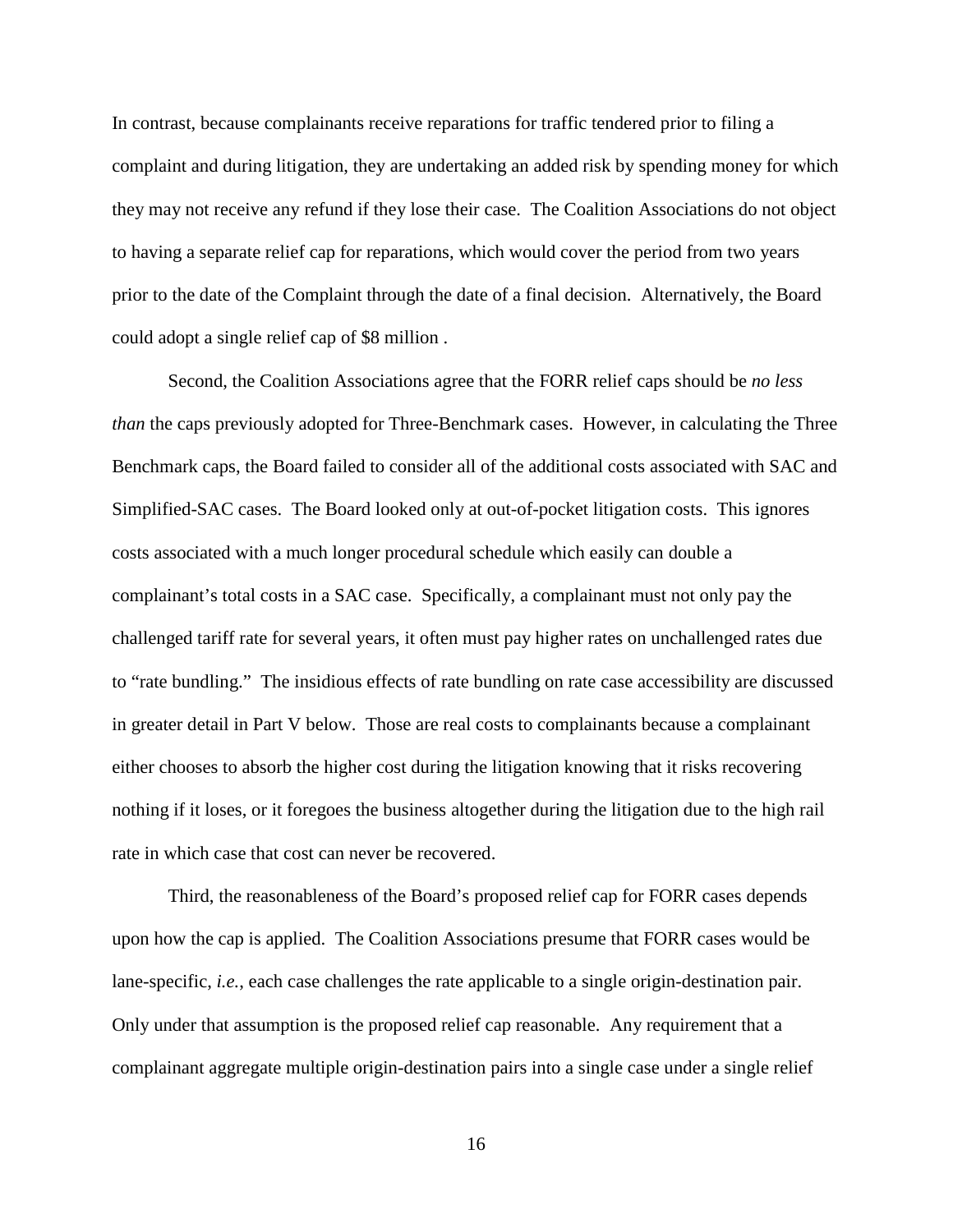cap would be unreasonable for many reasons. Because carload shippers often tender traffic from multiple origins to hundreds of destinations, a Simplified-SAC or Full-SAC case would require them to design SARRs that replicate a clear majority of the defendant-railroad's existing rail network. This already has been borne out in SARRs of unprecedented size in three recent SAC cases brought by M&G Polymers, DuPont, and Total Petrochemicals.<sup>45</sup> The cost of litigating such enormous SAC cases are far more than the cost of litigating the typical unit train SAC case that the Board has used to develop the current relief caps in simplified rate cases.<sup>46</sup> Also, the expedited timeline for FORR cases will be more difficult to meet when claims are aggregated because each claim really is a separate case for developing evidence. Similarly, the amount of discovery for multiple lanes would increase, especially for market dominance. The Board's proposal to restrict FORR cases to facts that also satisfy streamlined market dominance further limits aggregation.

Finally, as the Board also acknowledges, "because FORR does not prescribe a particular methodology—nor a methodology necessarily less precise than any pre-existing procedures—the Board's prior rationale for capping relief based on the cost of the next more complicated procedures does not necessarily or neatly apply here."<sup>47</sup> Part IV below presents a methodology that is ideally-suited for an FORR case, is no less precise than SAC, and is just as economically sound, if not more so. Such methodologies should not be subject to relief caps at all. The Board, therefore, should permit parties, on a case-by-case basis, to argue that their chosen methodology should not be subject to a relief cap, and the Board should be willing to waive the caps when it deems that such a showing has been made.

<sup>45</sup> *M&G Polymers USA LLC v. CSX Transp. Inc.*, NOR 42123; *DuPont*; *Total*.

<sup>46</sup> *Simplified Standards,* slip op. at 30-31.

 $47$  NPRM at 15.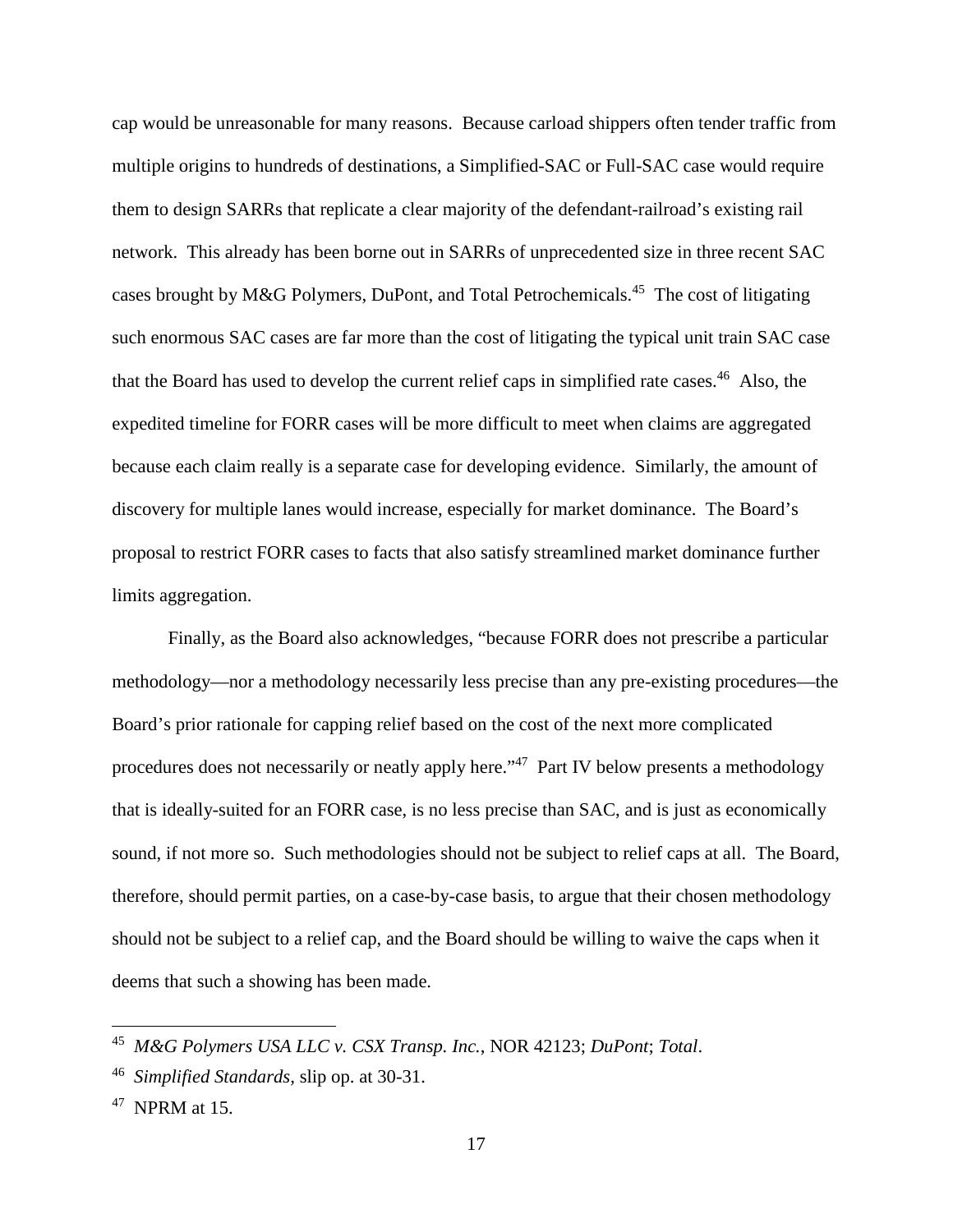## **F. The FORR process is optimal for challenging the rates of Class II and III railroads.**

The Board has proposed to deny shippers the ability to invoke the FORR process to challenge purely local rates of Class II and III railroads.<sup>48</sup> The only rationale offered for doing so, however, is that most rate cases to date indicate that complainants' concerns relate primarily to Class I railroads. Although all recent rate cases have been against Class I railroads, it does not necessarily follow that there are few concerns with Class II and III rates. Rather, the dearth of cases against Class II and III railroads also is because SAC and Simplified-SAC are the only options available to challenge Class II and III railroad rates. Three-Benchmark cannot be used because Class II and III carriers do not contribute to the waybill sample that is the source of the comparable rates used in that methodology. This inability to invoke the Board's only existing small case methodology in challenges to Class II and III rail rates is a compelling reason on its own to apply FORR to those carriers. Moreover, as a growing number of Class III railroads are now owned by large holding companies and are reclaiming their pricing authority from their Class I connections, there is a growing potential need for rate remedies in that venue.

Finally, it is illogical to exempt Class II and III railroads from the less onerous and costly FORR process while subjecting them solely to the lengthy and expensive SAC process. The benefits of a lower cost and expeditious rate case process accrue to them as well as to shippers.

<sup>48</sup> NPRM at 16-17.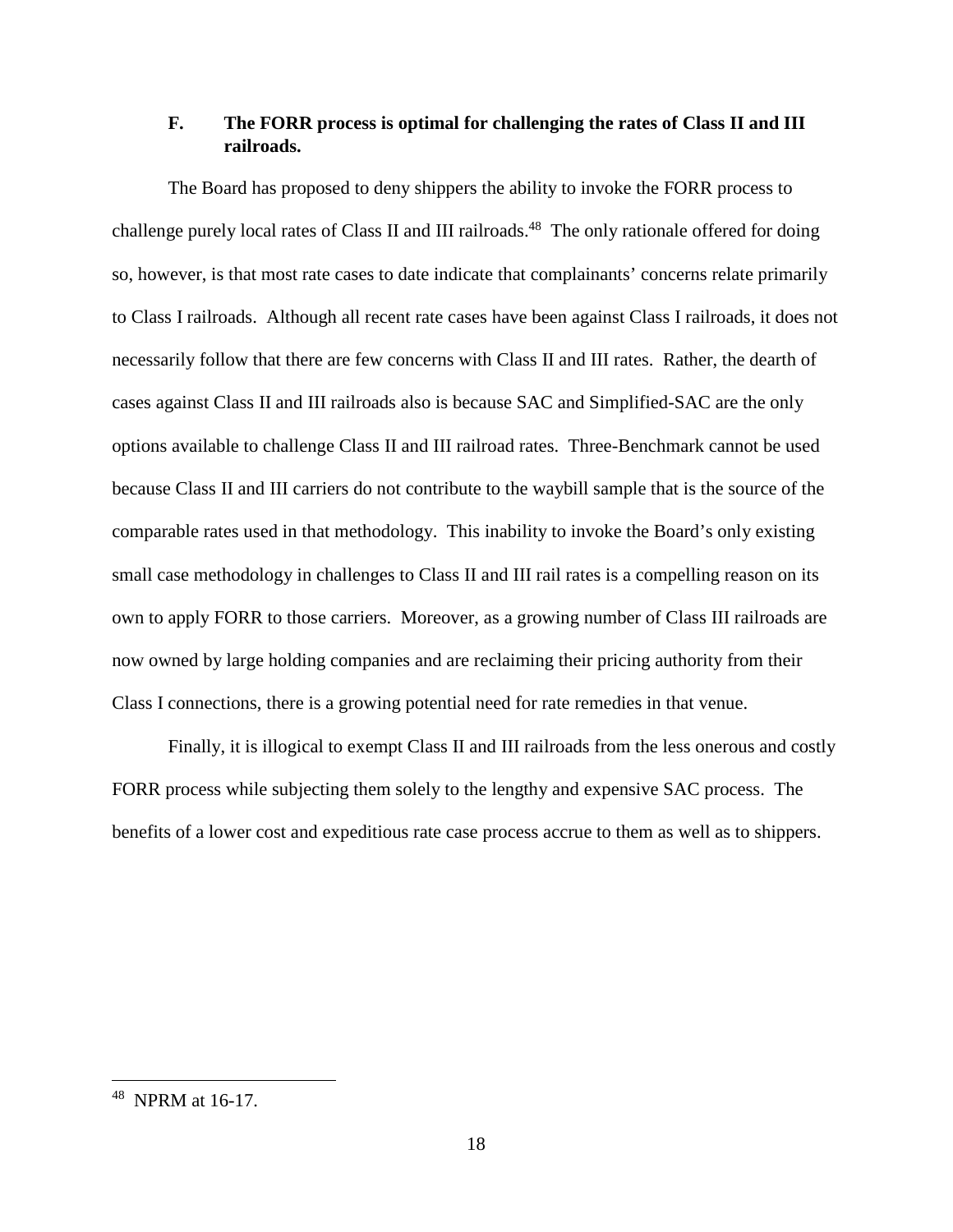**IV. Rate Benchmarking is an alternative rate methodology ideally-suited to FORR and also is supported by the same economic principles as SAC.** 

ACC has spent the past 18 months developing a rate benchmarking methodology to determine the reasonableness of rates published by revenue-adequate Class I railroads.<sup>49</sup> That methodology could be used in an FORR proceeding with a single minor modification to the Board's proposals. Specifically, as discussed in Part III.C above, the Board would need to make more than four years of the Waybill Sample available to the parties. Rate benchmarking is an ideal methodology for FORR cases because it requires very little discovery; has been designed with the rail transportation policies, Long-Cannon factors, and appropriate economic principles in mind; accounts for the degree of differential pricing needed to maintain long-term revenueadequacy; and is easily litigated within the Board's proposed FORR timeline. Although rate benchmarking substantially complements the FORR process, it is just as robust as SAC and thus should not be subject to relief caps.<sup>50</sup> The only constraint upon its use is that the defendant railroad must be revenue adequate. Because rate benchmarking implements the revenue adequacy constraint of *Coal Rate Guidelines*, ACC presents additional details of that methodology in its written testimony in EP 761, *Hearing on Revenue Adequacy*.

## **A. The mechanics of rate benchmarking and implementation of the revenueadequacy constraint.**

The attached Verified Statement of Kevin Caves describes the underlying mechanics of rate benchmarking and implementation of the revenue-adequacy constraint. The approach developed

<sup>49</sup> The NPRM acknowledges these efforts and their relevance to this proceeding. *See* NPRM at 17-18 (citation to WB 17-44 refers to ACC's waybill request for the purpose of developing new rate reasonableness alternatives).

<sup>&</sup>lt;sup>50</sup> The Board has solicited comments on whether to establish a two-tiered relief procedure in which the top tier would have a longer procedural schedule but no relief cap. NPRM at 16. Because rate benchmarking can be litigated within the Board's currently-proposed procedural schedule, there is no need to create a second tier with a longer procedural schedule to warrant removing the proposed relief cap.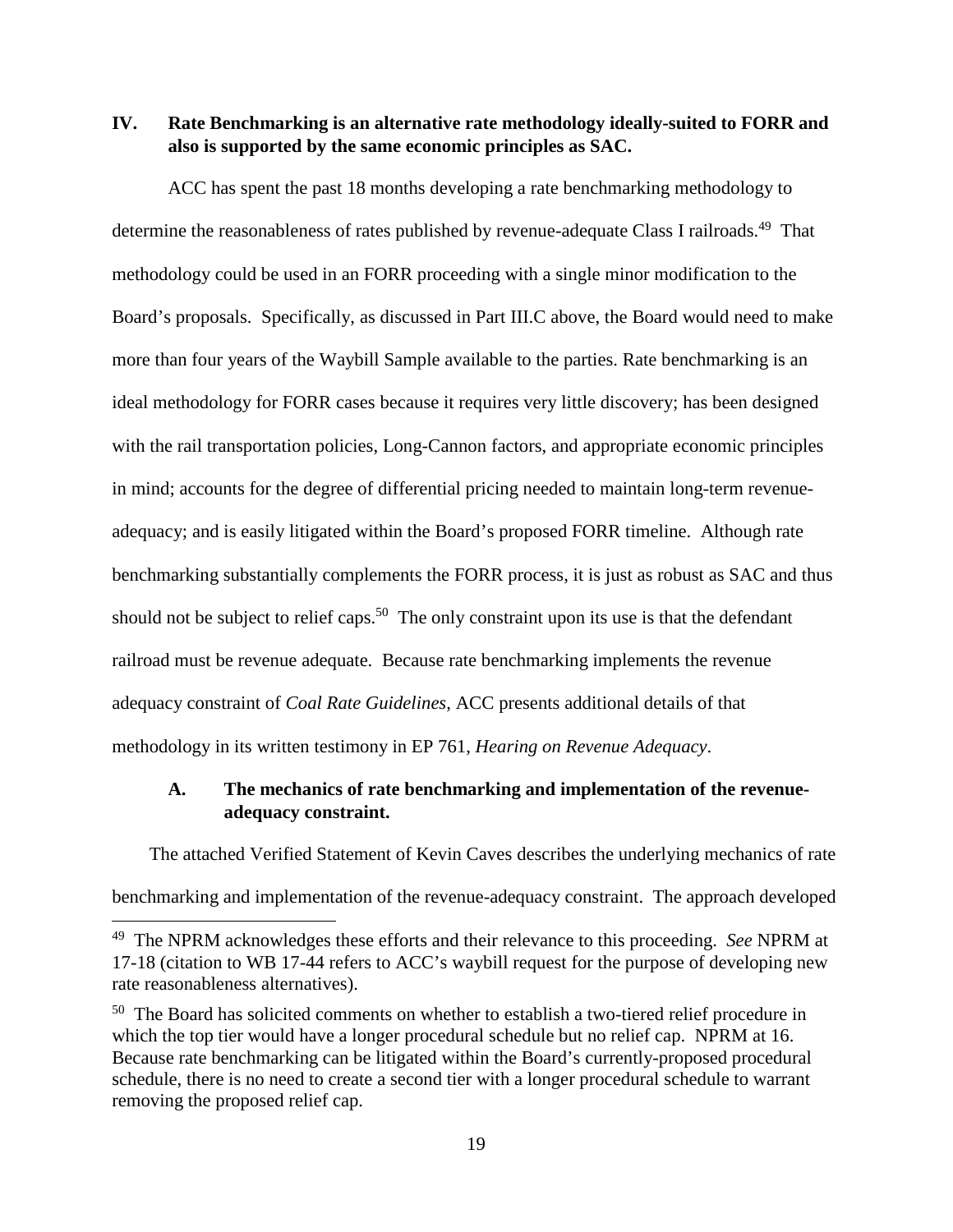by Dr. Caves, hereinafter referenced as the "Benchmark Method," addresses rate reasonableness determinations in two steps:

- First, Dr. Caves developed and tested an econometric model to predict competitive benchmark rates for captive rail movements based upon economically relevant shipment characteristics of competitive rail movements using real-world data, including the Board's Confidential Costed Waybill Sample ("CCWS"). He calls this the "Benchmark Model."
- Second, in recognition of the Board's regulatory objective to permit the differential pricing of captive traffic above competitive rate levels only to the extent necessary to achieve and maintain revenue adequacy, Dr. Caves developed the "Competitive Threshold" or "CT," which is a multiplier that is applied to the Benchmark Model's predicted competitive rate to determine the appropriate degree of differential pricing consistent with the Board's rail revenue adequacy standard. Caves V.S. ¶2.

Together, these two steps constitute the Benchmark Method, which prescribes a maximum reasonable rate based upon the characteristics of the rail movement to which the challenged rate applies and application of the CT multiplier. As that process would be virtually automatic, the time and expense of rate case litigation effectively would be reduced to the market dominance question.

In his verified statement, Dr. Caves describes econometric modeling in general, followed by a discussion of the data he used to develop the Benchmark Model, the filters he employed to identify competitive rail movements in the data, and the defining characteristics of competitive moves that he employed as explanatory variables in the regression equation. After developing the Benchmark Model, Dr. Caves applied the regression equation to 3.5 million data points from

20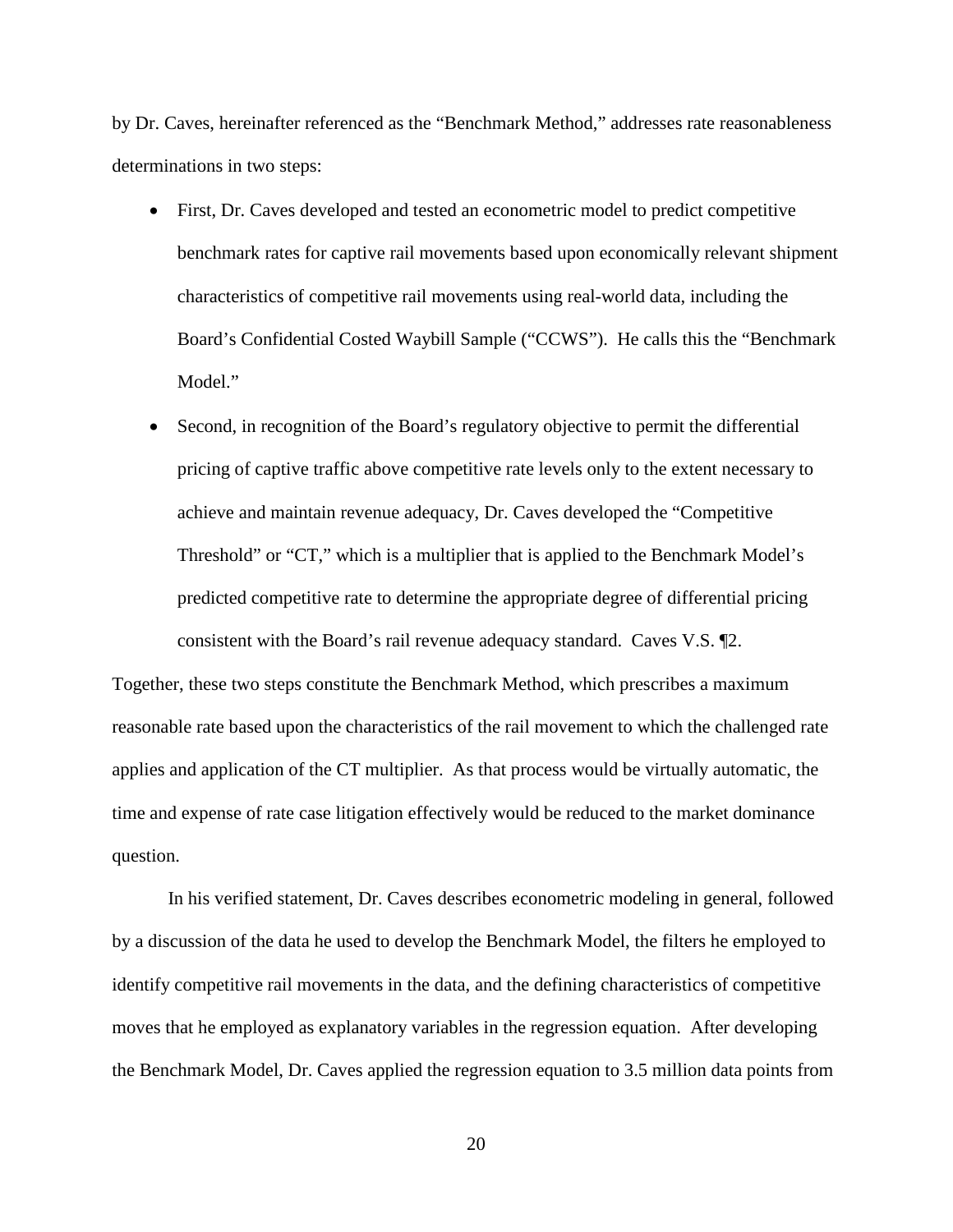the waybill sample and evaluated the results. Caves. V.S., ¶ 23. The Benchmark Model produced results that were both highly statistically significant and made economic sense. *Id.* ¶¶ 23-24. After analyzing the statistical significance of the results, Dr. Caves discusses limitations that he encountered based upon the limited years of CCWS data and the masked revenue data available to him and how access to more complete data would improve those results. Caves V.S. at ¶¶ 8, 11, 23, 27, 33, 36.

Next, Dr. Caves has presented a "proof of concept" illustration of how to calculate and apply the CT annually to determine the permissible degree of differential pricing. Unlike the regression analysis, however, Dr. Caves was not able to overcome the effect of using masked revenue on the CT calculation. Therefore, his development of the CT is purely to illustrate the concept; the results do not reflect a real-world application of the model. *Id.*, ¶ 33. Although ACC requested access to unmasked revenues and additional years of waybill data to prepare a more robust presentation of its methodology in both this docket and EP 761, its request was denied.<sup>51</sup> Dr. Caves has provided instructions that enable the Board itself to substitute unmasked revenues and additional years of data in the model and to calculate a true CT. *Id.*, App. 1

In summary, Dr. Caves has offered the Board a working model to serve as a baseline proposal upon which to build an economically sound and practical Benchmark Method for determining maximum reasonable rates on market dominant rail movements. This methodology that is based upon the same economic principles of constrained market pricing that underlay the Board's existing rate reasonableness methods, but without the time, cost, and complexity associated with those methods.

<sup>51</sup> Waybill Request WB19-48, Letter from William Brennan to Jeffrey Moreno (Sept. 30, 2019).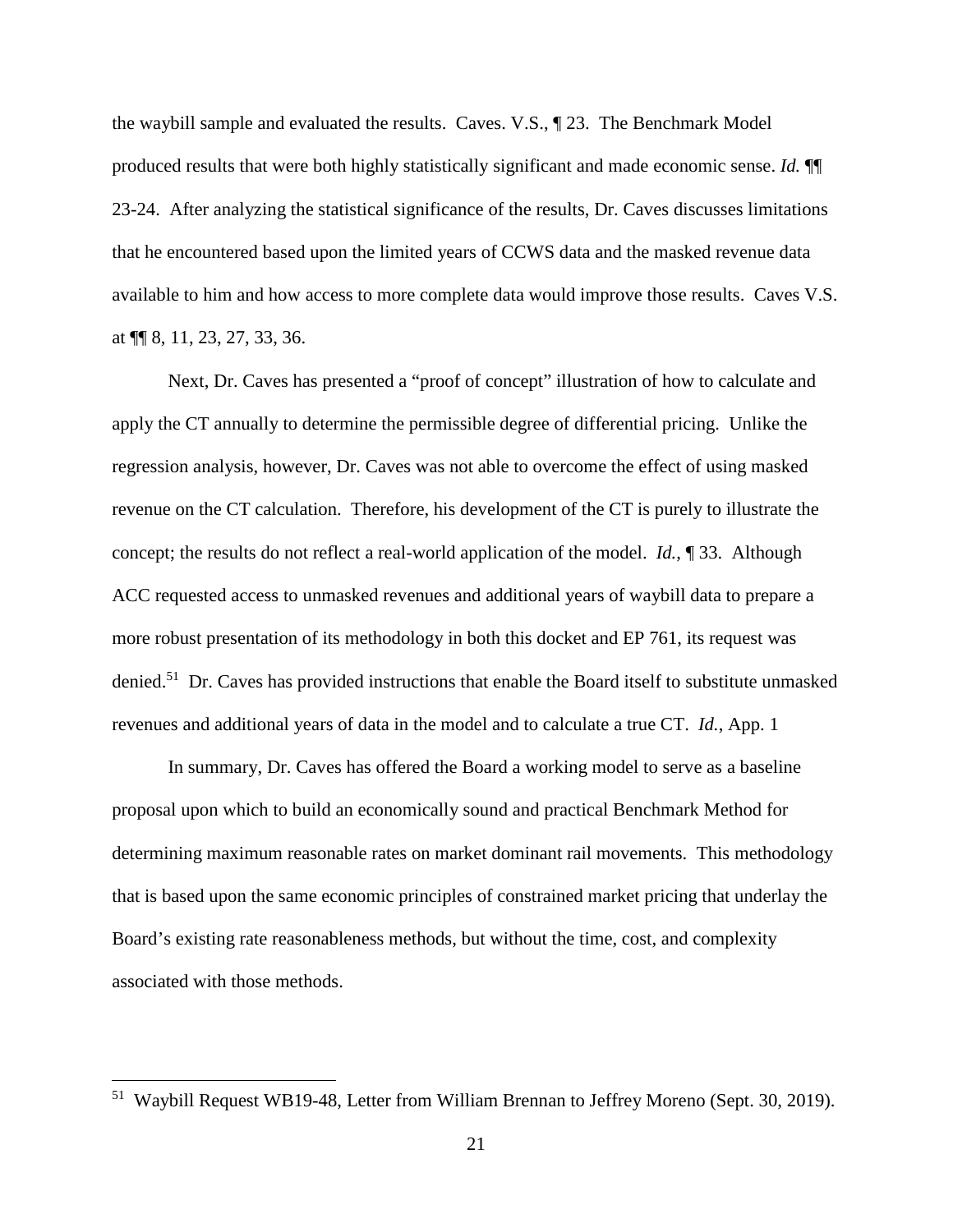#### **B. Benefits of rate benchmarking.**

The Benchmark Method avoids the high cost and complexity of SAC cases and can be litigated far more quickly. Shippers and railroads would no longer need to spend millions of dollars constructing and evaluating a hypothetical SARR. Nor would they need to litigate myriad disagreements over the SARR's design and operations. In fact, there would be little litigation regarding the maximum rate determination because the model relies upon objective factual inputs about a movement, such as distance and commodity type, over which there should be little reasonable disagreement. Additionally, the algorithm need not vary by case, eliminating the need for case-specific litigation of the model, which has plagued SAC.

The model also increases the predictability of rate relief, which both improves access to rate remedies and reduces the need for access. At the outset of a SAC case, shippers and railroads have little understanding of the relief that may be granted. This promotes a "kitchen sink" approach to litigation, where both parties dispute as much as possible not knowing what battles are actually worth fighting. It also keeps many shippers with valid complaints on the sidelines, fearing that they could spend millions of dollars and half a decade litigating a rate case only to lose on a technicality, a novel issue raised by the railroad, or a variety of seemingly inconsequential issues that result in a death by a thousand cuts. Even if a shipper is able to win, petitions for reconsideration and appeals are likely to drag out for years or the relief may be inconsequential. A benchmarking model that is not prone to a case-by-case attack on hundreds of fronts will give shippers the predictability they need to challenge a rate and help all stakeholders avoid wasteful litigation.

As an offshoot of increased predictability, railroads and shippers will be more likely to reach commercial agreement on rates. During the rate negotiation process, they can use the Benchmark Method to identify the maximum reasonable rate and immediately determine

22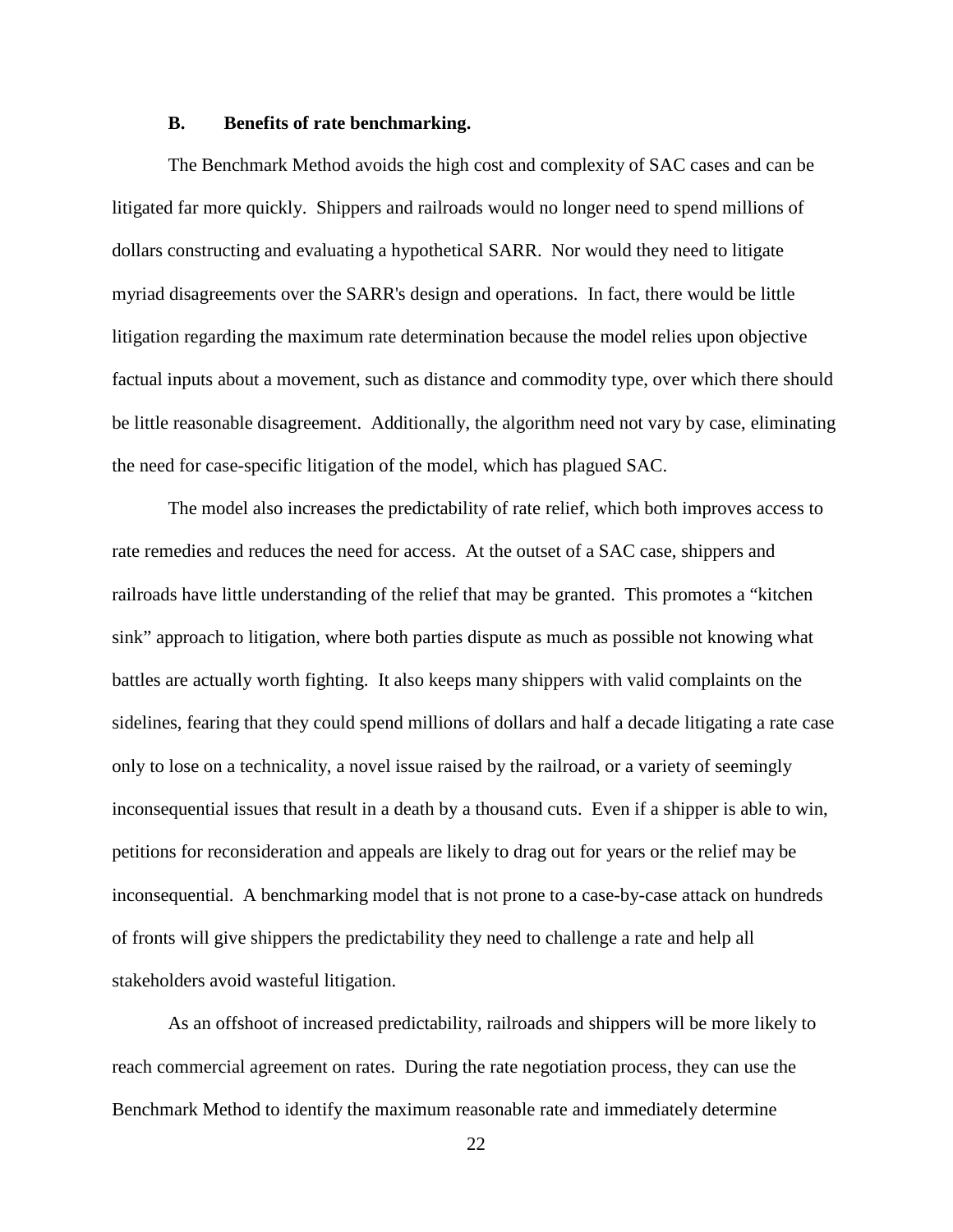whether a rate is too high or too low without any need to resort to the Board. This should drive railroads and shippers to agree on a reasonable rate and avoid situations where a shipper must choose between a high contract rate, which may be unreasonable, but cannot be challenged, and an even higher tariff rate, which can be challenged only at an astronomical expense and with little litigation certainty.

The Benchmark Method also has clear benefits for the Board. It eliminates the need for the Board to make "hundreds, if not thousands, of calls" to determine whether a rate is unreasonable.<sup>52</sup> Moreover, by providing greater predictability to shippers and railroads, it avoids the need for litigation at all in many cases and reduces the number of issues the Board must decide in cases that are brought before it. This enables the Board to direct more resources to other pressing matters.

The Benchmark Method is similar conceptually to, but economically more robust than, the existing Three-Benchmark approach, which is the rate reasonableness standard that the Board originally adopted for use in small rate cases in the 1996 *Simplified Standards* decision. The Three Benchmark approach is a simplistic comparison of the average R/VC ratio for a "comparable" traffic group selected from the CCWS through a final arbitration process and adjusted up or down based upon the defendant's degree of revenue adequacy or inadequacy. This benchmark comparison group, however, is not necessarily reflective of competitive movements and is not determined by statistical methods. Also, litigation still is necessary to decide between each party's benchmark group. In contrast, Dr. Caves' approach employs objective criteria to identify a group of competitive movements and applies established statistical techniques to develop a model that predicts competitive rate levels for captive movements based

<sup>52</sup> *See Sunbelt*, slip op. at 32 (Begeman, dissenting) (noting the myriad decisions the Board makes in resolving a SAC case).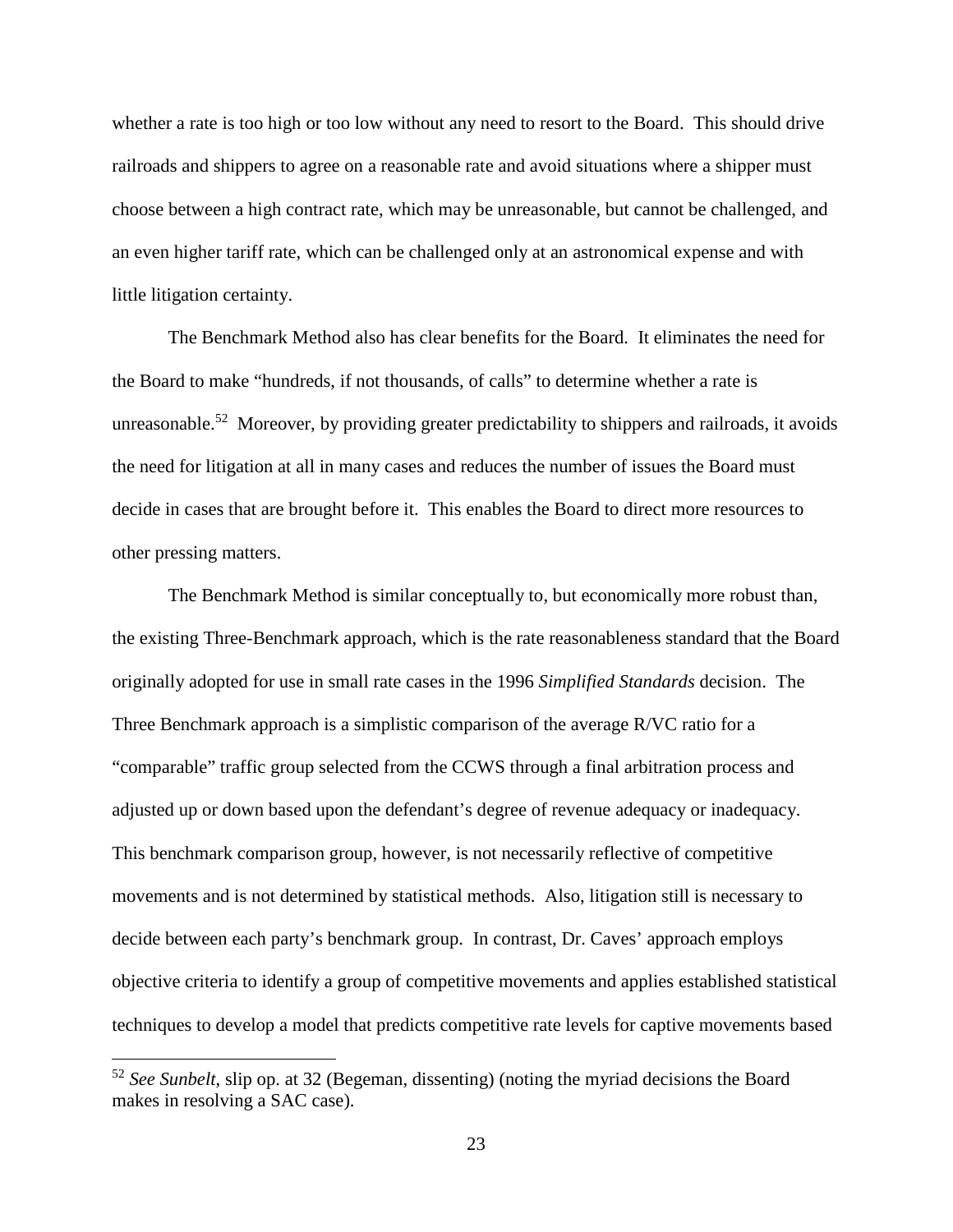upon the factors that have the greatest influence upon competitive rate levels. He then develops the CT to reflect the degree of differential pricing above the predicted rate level that, when applied to all captive movements, is needed to maintain revenue adequacy. Furthermore, unlike the Three-Benchmark approach which necessarily relies upon URCS to determine R/VC ratios, the Benchmark Method avoids URCS, which the TRB Report has described as fundamentally flawed.<sup>53</sup> The Benchmark Method thus is a more direct and robust application of economic principles in *Guidelines* than the Three-Benchmark method.

The Board should consider adopting the Benchmark Method as an approved rate methodology that is equal to SAC. This would require the Board to formally adopt a regression model with explanatory variables, data sources, time periods, and competitive movement filters. The Board also would need to formally adopt a formula for calculating the CT and determine an appropriate rate prescription duration. Once the Board has concluded a rulemaking proceeding to formalize these matters, a rate case under the Benchmark Method effectively would be reduced to the market dominance determination.

In the interim, however, the Benchmark Method is an ideal rate reasonableness methodology for complainants to use in FORR cases. Absent formal rules, complainants would have to update the regression model and CT in every individual case. But because Dr. Caves already has demonstrated how to do this, the added work still could be completed within the proposed FORR time frames. Because the Benchmark Method relies entirely upon the CCWS, very little, if any, discovery of the railroad would be required. As discussed in Part III.C, however, it would be essential to provide more than four years of CCWS data. All of this could easily be accomplished within the proposed FORR procedural parameters. Indeed, the FORR

<sup>53</sup> TRB Report, pp. 110-19.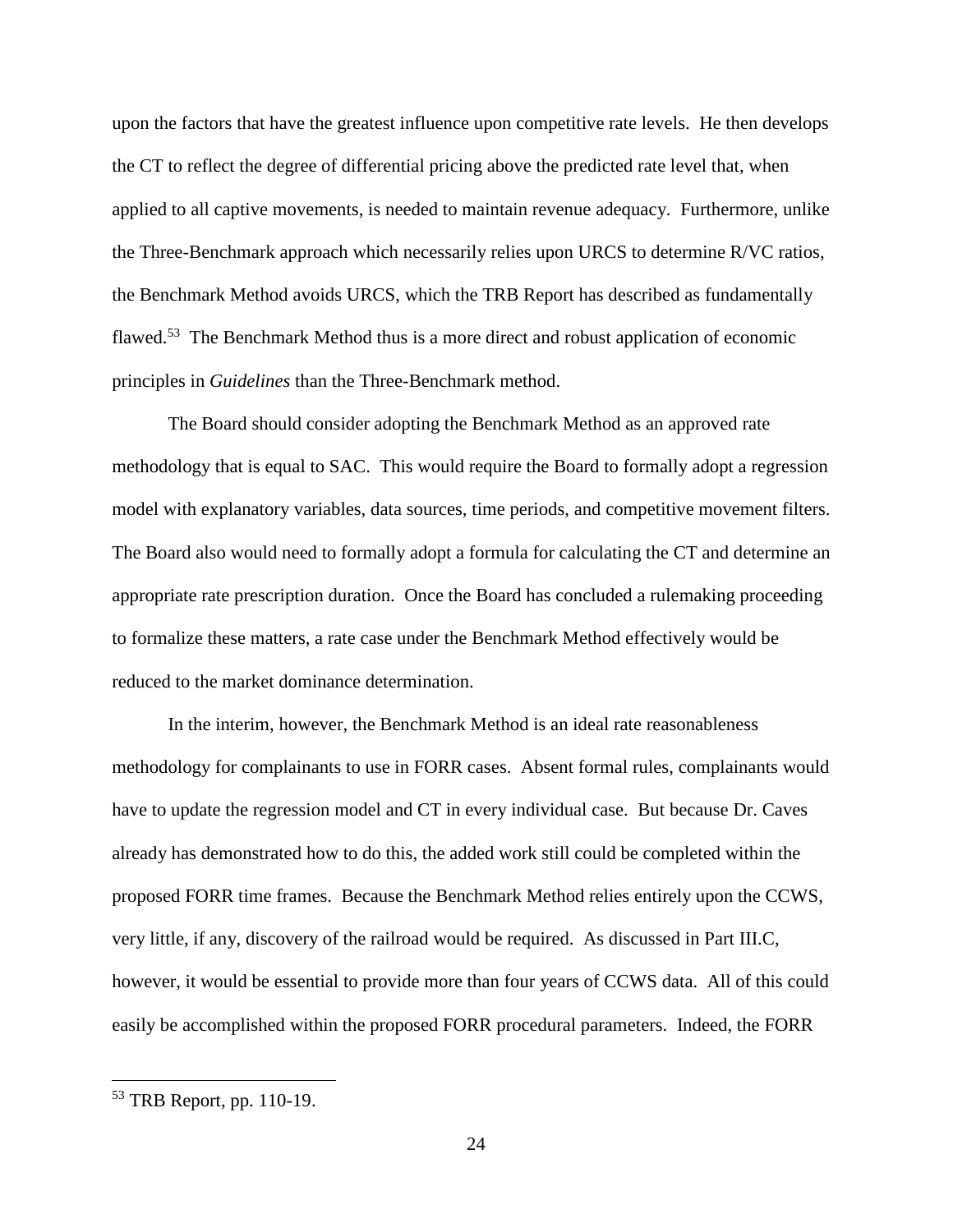process could serve as a proving ground for the Benchmark Method, allowing the Board to work out issues through precedent that eventually could be formalized in a rulemaking proceeding. In the absence of formal rules, rate benchmarking offers less predictability for the parties, however.

## **V. To address the negative impact of "rate bundling" on the accessibility of rate remedies, FORR must be part of broad, holistic solution that includes enhanced competition.**

FORR must be part of a broader initiative to reduce reliance upon regulatory rate relief by enhancing competition. Otherwise, railroads can continue to hinder the accessibility of rate remedies through "rate bundling," which ties a railroad's offer of reasonable rates on some lanes to a shipper's acceptance of unreasonably high rates on other lanes.

Shippers repeatedly have complained that railroads can and do discourage rate complaints by bundling all of a shipper's traffic into "all or nothing" contracts. For example, a shipper with 100 lanes may wish to challenge the rates in just 10 lanes as unreasonable. The railroad will not contract for 90 lanes, however, while the shipper challenges the rates for the other 10. Rather, the shipper must pay higher tariff rates in all 100 lanes and decide whether to include some or all of the other 90 lanes in the rate case if it believes those tariff rates are unreasonably high. That is the main, if not sole, reason why recent SAC cases involving carload traffic brought by DuPont, Total Petrochemicals, and M&G Polymers have encompassed anywhere from 60 to 138 lanes. Even in an expedited FORR process, the prospect of paying tariff rates on all lanes presents a significant barrier to a shipper seeking rate relief.

Railroads can insist upon bundling in most instances because the shipper has no alternative for most, if not all, of the remaining 90 lanes in the above example. As a result, the railroad faces little to no risk of losing that traffic while the shipper pays higher tariff rates on all lanes during the pending rate case. If a shipper has competitive alternatives for enough of the

25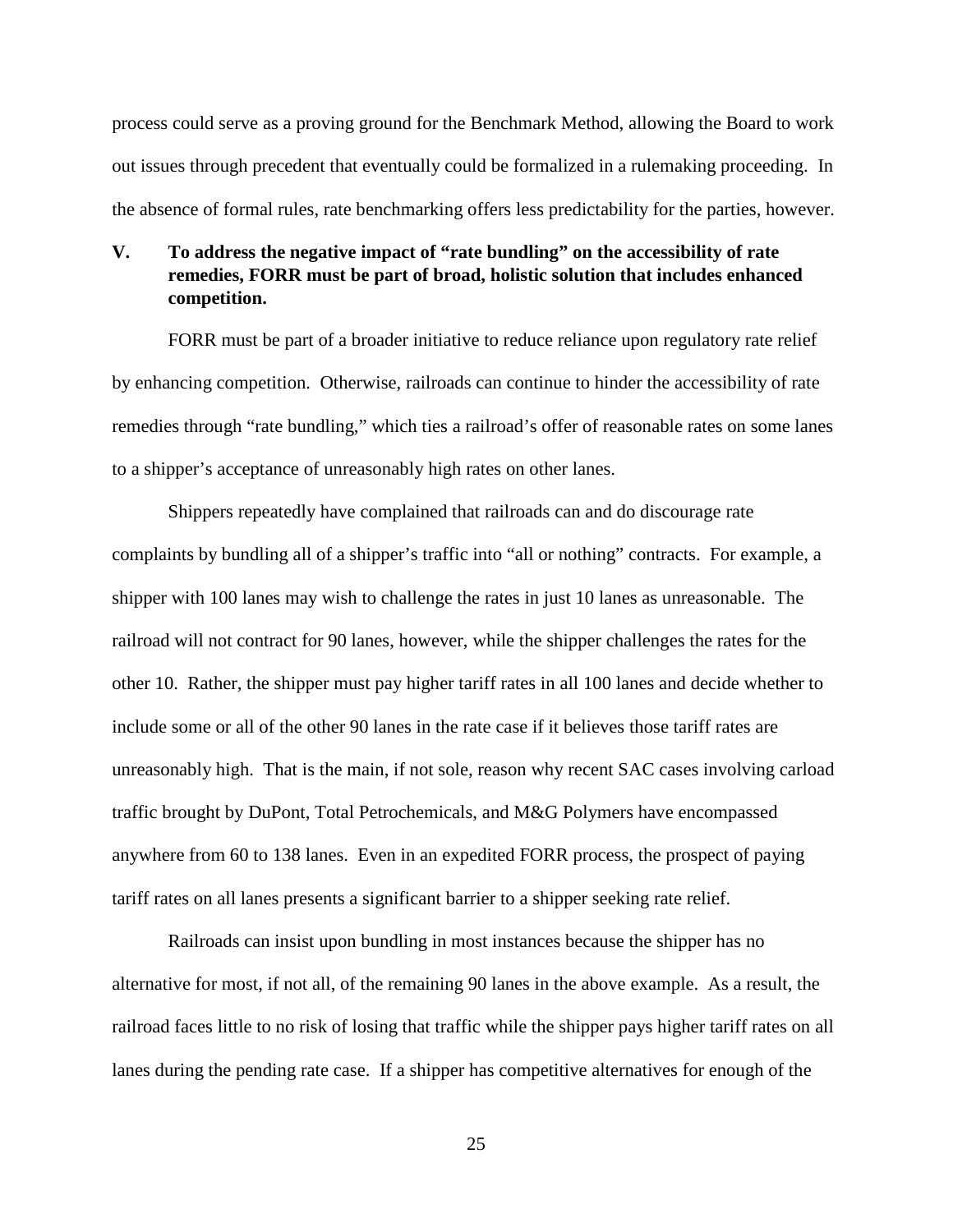remaining lanes that the railroad risks losing significant traffic volume if it only offers a bundled contract for all 100 lanes, railroads would have to factor that consequence into their negotiating position. But that is a very rare scenario. Enhanced competition, through measures such as competitive switching and changes to the Board's "bottleneck rules," can create a more level playing field. Increasing the number of lanes and traffic volume with a competitive option means that a railroad has less leverage to hold that traffic hostage to discourage challenges to unreasonable rates in other lanes. Shippers, in turn, will be better able to benefit from improved access to rate reasonableness regulatory protections through FORR.

Congress intended that enhanced competition play an important role within the broad deregulatory framework of the Staggers Rail Act of 1980 by allowing the market, rather than the government, to regulate a greater portion of rail movements.

> The new railroad transportation policy established by this bill emphasizes the need for increased intramodal and intermodal competition . . . As the Government moves toward significantly less regulation of the services offered by railroads, the Government should encourage, rather than discourage, competition among railroads. Competition among railroads, or at least the realistic threat of competition, can serve as an important safeguard against inadequate service or unreasonably high prices."<sup>54</sup>

The Conference Committee underscored the importance of increasing competition when it noted that "[a] number of provisions [in the bill] are included to foster greater competition by simplifying coordination, minor merger procedures, entry and reciprocal switching agreements."<sup>55</sup> The Congressional emphasis is to "foster" greater competition.

The national rail transportation policies to enhance competition are designed as a complement to, not a substitute for, regulatory rate protections. Enhanced competition *both*

 $54$  S. Report No. 96-470, 96<sup>th</sup> Cong. 2d Sess., p. 41 (emphasis added).

 $55$  H. Report No. 96-1430, 96<sup>th</sup> Cong 2d Sess., p. 80 (emphasis added).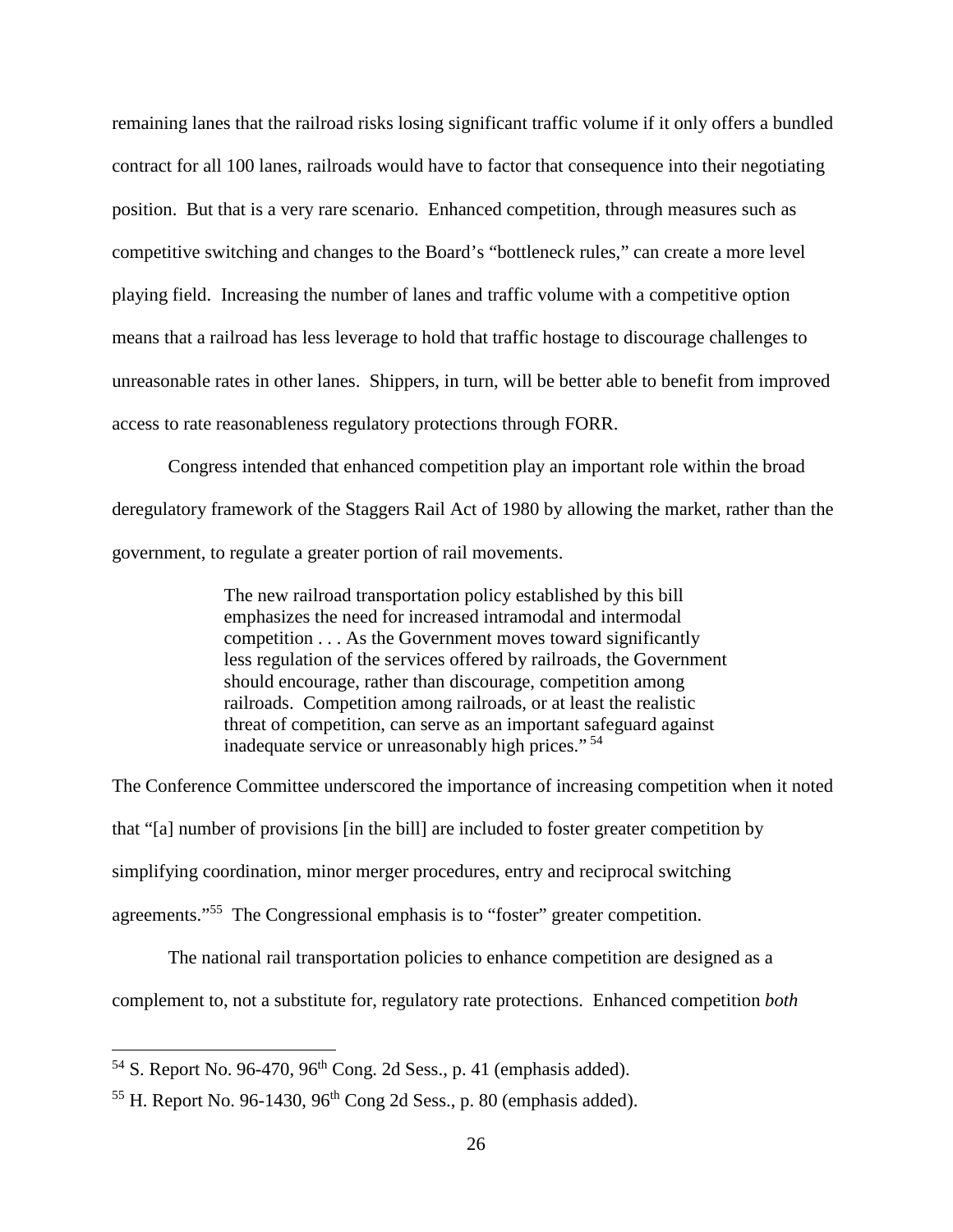reduces the need for regulatory rate protection *and* enhances the accessibility and effectiveness of rate remedies when needed. The Coalition Associations urge the Board to progress pending proposals to enhance competition together with its EP 755 and EP 756 proposals to make regulatory rate reasonableness remedies more accessible.

Respectfully submitted,

/s/ Jeffrey O. Moreno Jeffrey O. Moreno Karyn A. Booth Jason D. Tutrone Thompson Hine LLP 1919 M Street, N.W., Suite 700 Washington, DC 20036 (202) 263-4107

*On Behalf of:*  American Chemistry Council The Fertilizer Institute The National Industrial Transportation League Corn Refiners Association

November 12, 2019

Paul M. Donovan, Esq. LaRoe, Winn, Moerman & Donovan 1250 Connecticut Avenue, N.W., Suite 200 Washington, D.C. 20036 (202) 298-8100

Michael F. McBride Van Ness Feldman LLP 1050 Thomas Jefferson St., N.W. Washington, D.C. 20007 (202) 298-1800

*On Behalf of:*  The Chlorine Institute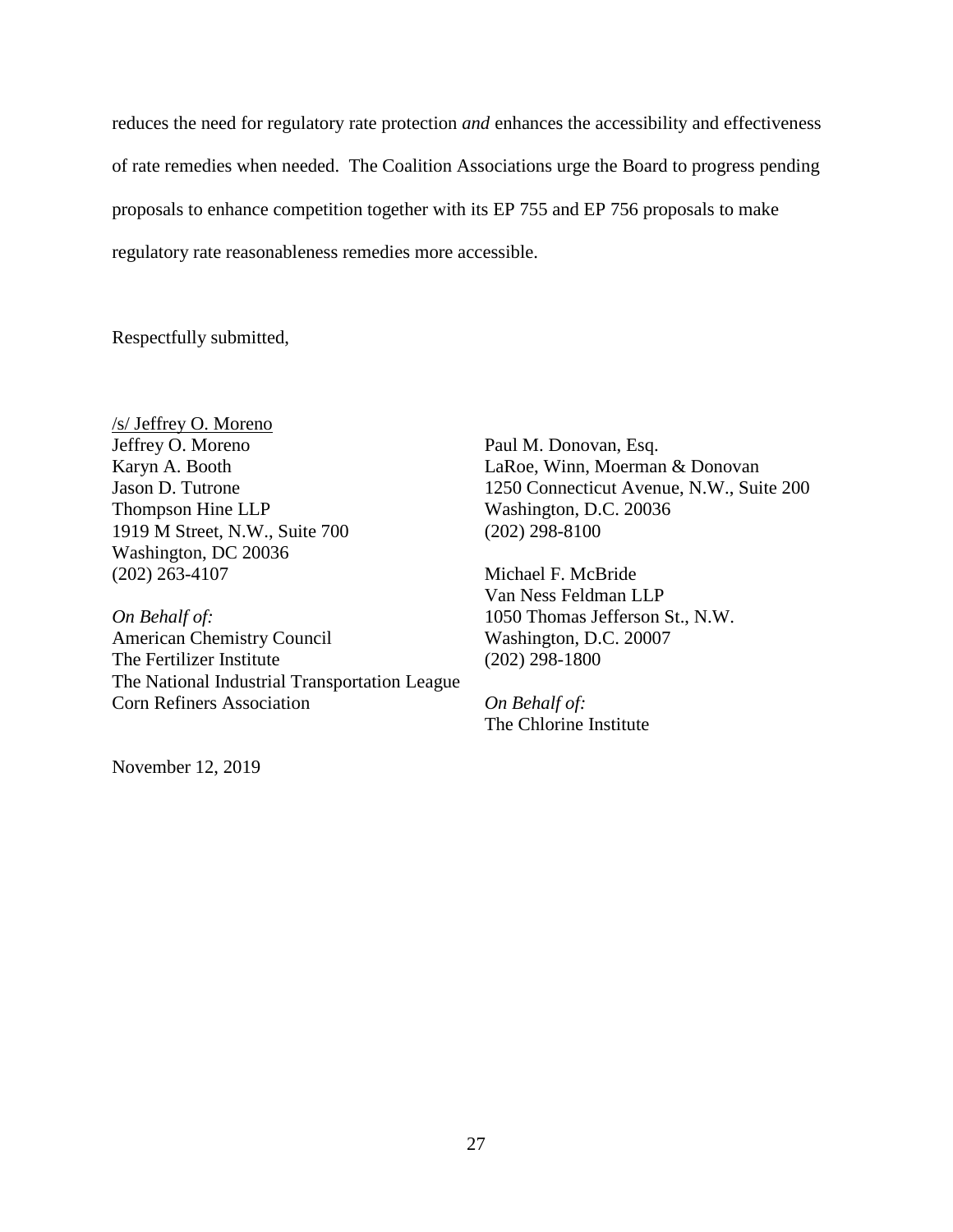$\label{eq:2.1} \frac{1}{\sqrt{2}}\int_{\mathbb{R}^3}\frac{1}{\sqrt{2}}\left(\frac{1}{\sqrt{2}}\right)^2\frac{1}{\sqrt{2}}\left(\frac{1}{\sqrt{2}}\right)^2\frac{1}{\sqrt{2}}\left(\frac{1}{\sqrt{2}}\right)^2\frac{1}{\sqrt{2}}\left(\frac{1}{\sqrt{2}}\right)^2.$  $\label{eq:2.1} \begin{split} \mathcal{L}_{\text{max}}(\mathcal{L}_{\text{max}}(\mathbf{X}, \mathbf{X})) = \mathcal{L}_{\text{max}}(\mathbf{X}, \mathbf{X}) \\ \mathcal{L}_{\text{max}}(\mathbf{X}, \mathbf{X}) = \mathcal{L}_{\text{max}}(\mathbf{X}, \mathbf{X}) \\ \mathcal{L}_{\text{max}}(\mathbf{X}, \mathbf{X}) = \mathcal{L}_{\text{max}}(\mathbf{X}, \mathbf{X}) \\ \mathcal{L}_{\text{max}}(\mathbf{X}, \mathbf{X}) = \mathcal{L}_{\text{max}}(\mathbf{X}, \mathbf{X}) \\ \mathcal$ 

> $\mathcal{L}^{\text{max}}_{\text{max}}$ Exhibit 1

> > $\sim 100$

 $\hat{\mathcal{A}}$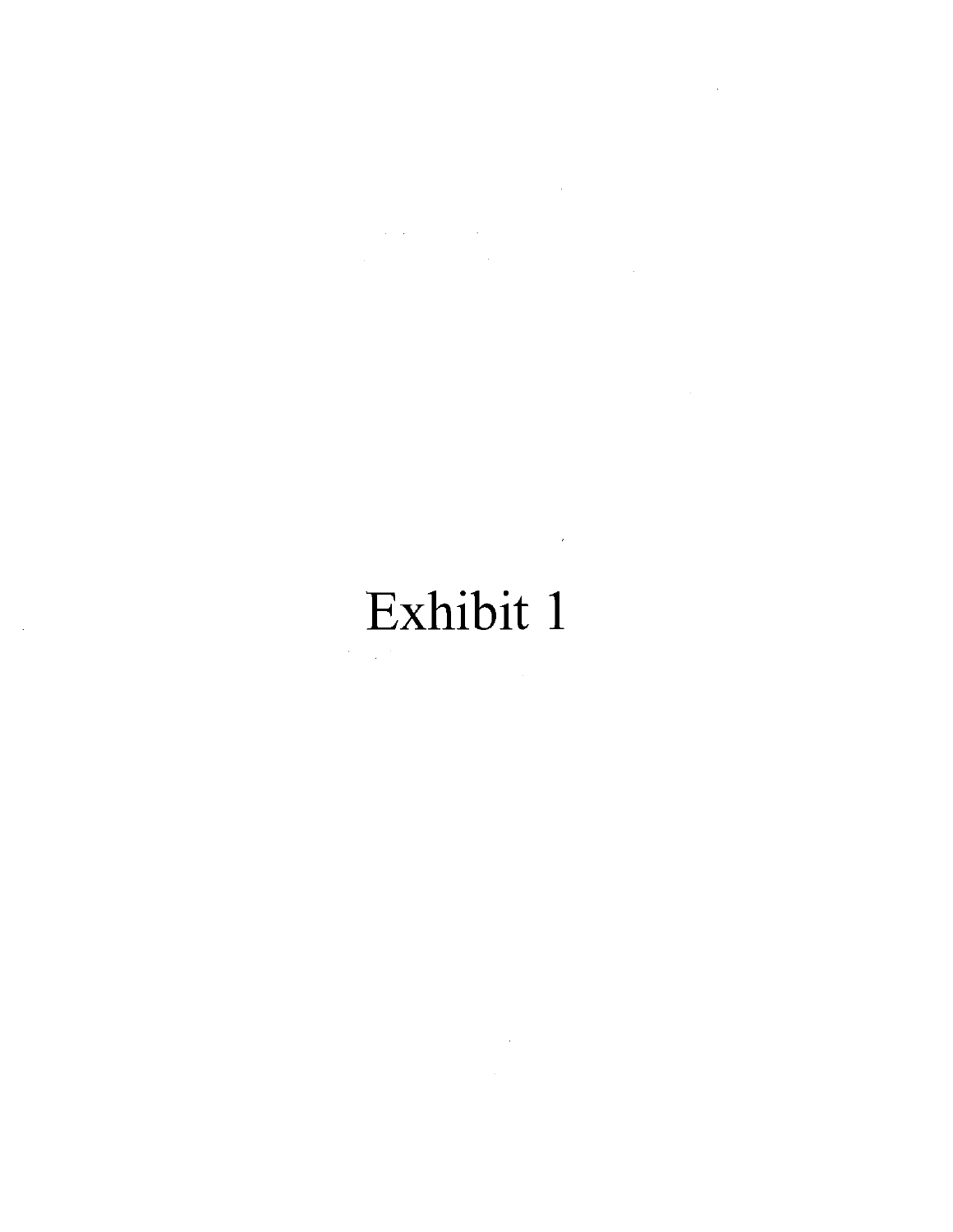### **PART 1111—COMPLAINT AND INVESTIGATION PROCEDURES**

3. The authority citation for part 1111 is revised to read as follows:

49 U.S.C. 10701, 10704, 11701, and 1321

4. Amend § 1111.3 by revising paragraph (c) to read as follows:

### **§ 1111.3 Amended and supplemental complaints.**

\* \* \* \* \*

(c) *Simplified Standards*. A complaint filed under Simplified-SAC or Three-Benchmark may be amended once before the filing of opening evidence to opt for a different rate reasonableness methodology, among Three-Benchmark, Simplified-SAC, or stand-alone cost. If so amended, the procedural schedule begins again under the new methodology as set forth at §§ 1111.9 and 1111.10. However, only one mediation period per complaint shall be required. A complaint filed under Final Offer Rate Review may not be amended to opt for Three-Benchmark, Simplified-SAC, or stand-alone cost, and a complaint filed under Three-Benchmark, Simplified-SAC, or stand-alone cost may not be amended to opt for Final Offer Rate Review.

0. Amend  $§$  1111.5 by revising paragraphs (a), (b), (c), and (e) to read as

#### follows: **§ 1111.5 Answers and cross complaints.**

*(a) Generally*. Other than in cases under Final Offer Rate Review, which does not require the filing of an answer, an answer shall be filed within the time provided in paragraph (c) of this section. An answer should be responsive to the complaint and should fully advise the Board and the parties of the nature of the defense. In answering a complaint challenging the reasonableness of a rail rate, the defendant should indicate whether it will contend that the Board is deprived of jurisdiction to hear the complaint because the revenue-variable cost percentage generated by the traffic is less than 180 percent, or the traffic is subject to effective product or geographic competition. In response to a complaint filed under Simplified-SAC or Three-Benchmark, the answer must include the defendant's preliminary estimate of the variable cost of each challenged movement calculated using the unadjusted figures produced by the URCS Phase III program.

*(b) Disclosure with Simplified-SAC or Three-Benchmark answer.* The defendant must provide to the complainant all documents that it relied upon to determine the inputs used in the URCS Phase III program.

*(c) Time for filing; copies; service*. Other than in cases under Final Offer Rate Review, which does not require the filing of an answer, an answer must be filed with the Board within 20 days after the service of the complaint or within such additional time as the Board may provide. The defendant must serve copies of the answer upon the complainant and any other defendants.

\* \* \* \* \*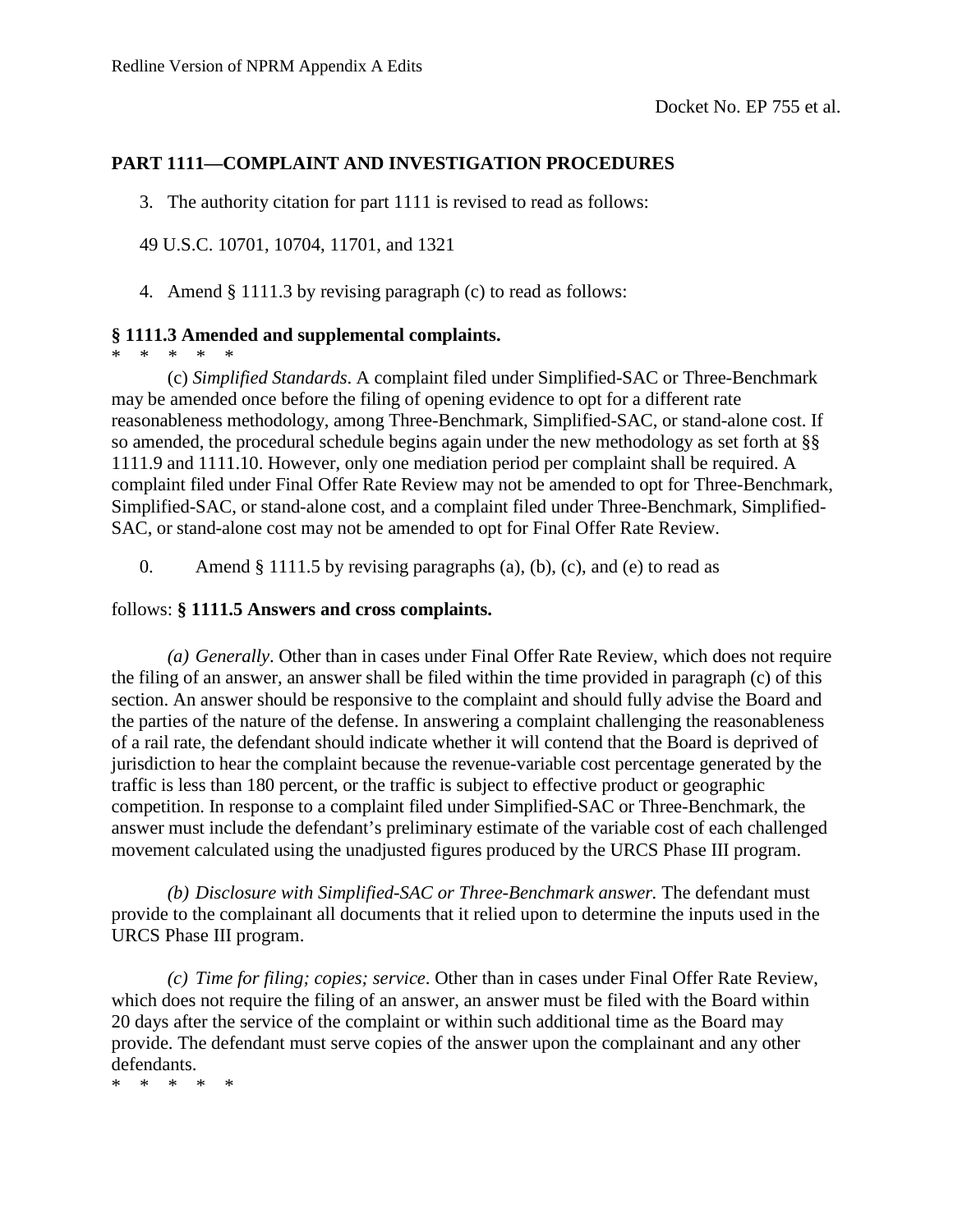Redline Version of NPRM Appendix A Edits

(e) *Failure to answer complaint*. Other than in cases under Final Offer Rate Review, which does not require the filing of an answer, averments in a complaint are admitted when not denied in an answer to the complaint.

\* \* \* \* \*

6. Amend § 1111.10 by adding paragraph (a)(3) to read as follows:

### **§ 1111.10 Procedural schedule in cases using simplified standards.**

(a) *Procedural Schedule*. Absent a specific order by the Board, the following general procedural schedules will apply in cases using the simplified standards:

\* \* \* \* \*

(3)(i) In cases relying upon the Final Offer Rate Review procedure:

(A) Day -5—Complainant files notice of intent to initiate case and serves notice on defendant.

(B) Day 0—Complaint filed; discovery begins.

(C) Day 2135—Discovery closes.

(D) Day 3549—Market dominance filings, rate reasonableness analyses, and final offers.

(E) Day 4559—Replies.

(F) Day 5266—Telephonic evidentiary hearing before an administrative law judge, as described in § 1111.142(ce) of this chapter, at the discretion of the complainant (market dominance).

(G) Day 135119—Board decision.

(ii) In addition, the Board will appoint a liaison within five business days after the Board receives the pre-filing notification.

(iii) With its final offer, each party must submit an explanation of the methodology it used.

(iv) The complainant may elect to use the streamlined market dominance approach in § 1111.14 of this chapter, if it can make a prima facie showing on market dominance pursuant to § 1111.13(b) of this Chapter. Otherwise, the bifurcated market dominance procedures in § 1111.12 of this Chapter are applicable. \* \* \* \* \*

7. Amend § 1111.11 by revising paragraph (b) to read as follows:

### **§ 1111.11 Meeting to discuss procedural matters.**

\* \* \* \* \*

(b) *Stand-alone cost or simplified standards complaints*.

(1) In complaints challenging the reasonableness of a rail rate based on stand-alone cost, Simplified-SAC, or Three-Benchmark, the parties shall meet, or discuss by telephone or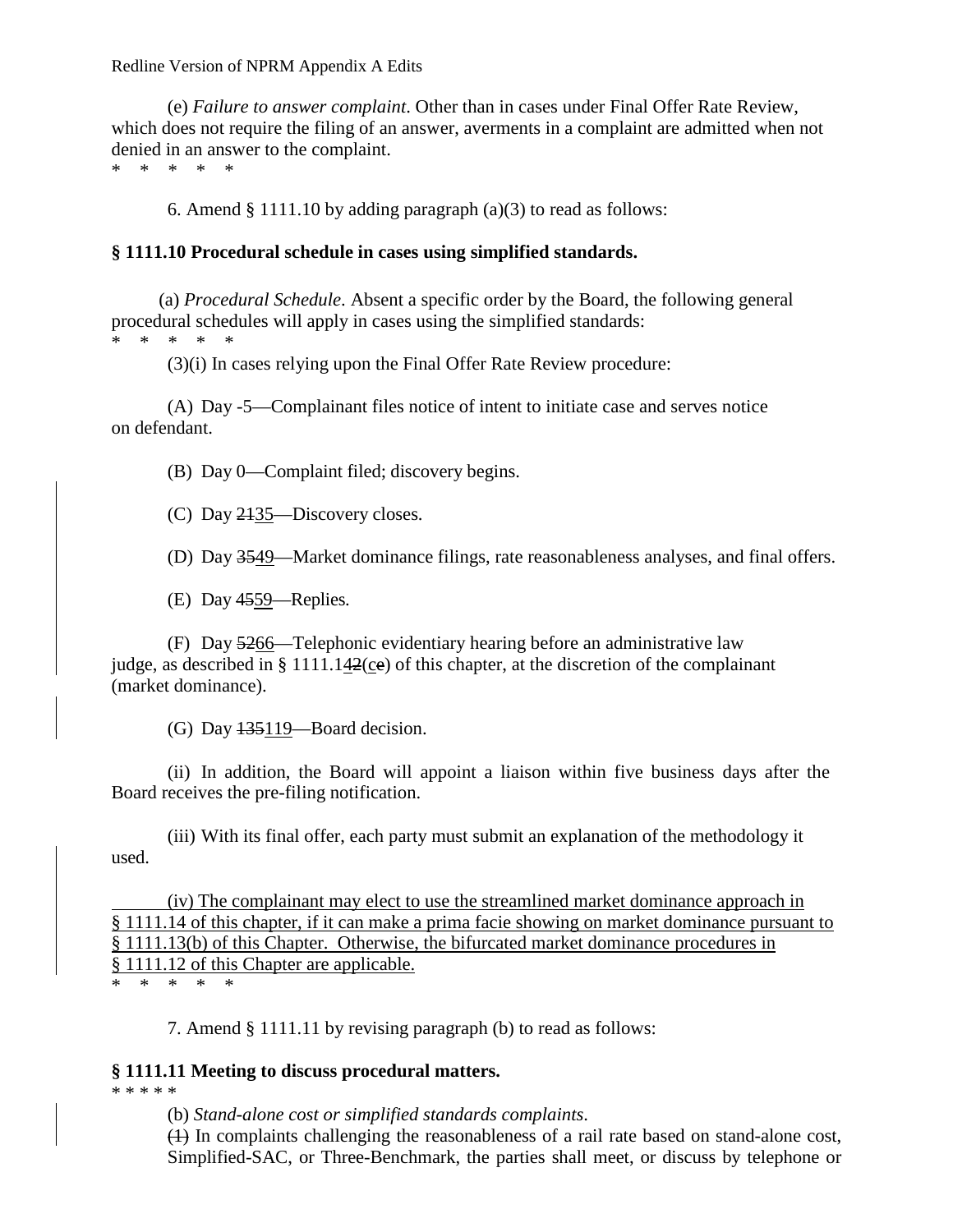through email, discovery and procedural matters within 7 days after the complaint is filed in stand-alone cost cases, and 7 days after the mediation period ends in Simplified-SAC or Three-Benchmark cases. The parties should inform the Board as soon as possible thereafter whether there are unresolved disputes that require Board intervention and, if so, the nature of such disputes.

(2) In complaints challenging the reasonableness of a rail rate under Final Offer Rate Review, the parties may not seek Board intervention in discovery disputes, but the parties should discuss discovery matters with one another to the extent necessary.

## **PART 1114—EVIDENCE; DISCOVERY**

8.The authority citation for part 1114 continues to read as follows:

5 U.S.C. 559; 49 U.S.C. 1321.

9. Amend § 1114.21 by adding paragraph (a)(4) to read as follows:

### **§ 1114.21 Applicability; general provisions.**

 $(a) * * *$ 

(4) Time periods specified in this subpart do not apply in cases under Final Offer Rate Review or to the bifurcated market dominance approach. Instead, parties in cases under Final Offer Rate Review and the bifurcated market dominance approach should serve requests, answers to requests, objections, and other discovery-related communications within a reasonable time given the length of the discovery period. \* \* \* \* \*

5. Amend § 1114.24 by revising paragraph (h) to read as follows:

### **§ 1114.24 Depositions; procedures.**

\* \* \* \* \*

(h) *Return*. The officer shall securely seal the deposition in an envelope endorsed with sufficient information to identify the proceeding and marked "Deposition of (here insert name of witness)" and shall either personally deliver or promptly send the original and one copy of all exhibits by e-filing (provided the filing complies with 49 CFR 1104.1(e)) or registered mail to the Office of Proceedings. A deposition to be offered in evidence must reach the Board not later than 5 days before the date it is to be so offered. \* \* \* \* \*

6. Amend § 1114.31 by revising paragraphs (a) and (d) to read as follows:

### **§ 1114.31 Failure to respond to discovery.**

(a) *Failure to answer*. If a deponent fails to answer or gives an evasive answer or incomplete answer to a question propounded under § 1114.24(a), or a party fails to answer or gives evasive or incomplete answers to written interrogatories served pursuant to § 1114.26(a), the party seeking discovery may apply for an order compelling an answer by motion filed with the Board and served on all parties and deponents. Such motion to compel an answer must be filed with the Board and served on all parties and deponents. Except in cases under Final Offer Rate Review or the bifurcated market dominance approach, such Such motion to compel an answer must be filed with the Board within 10 days after the failure to obtain a responsive answer upon deposition, or within 10 days after expiration of the period allowed for submission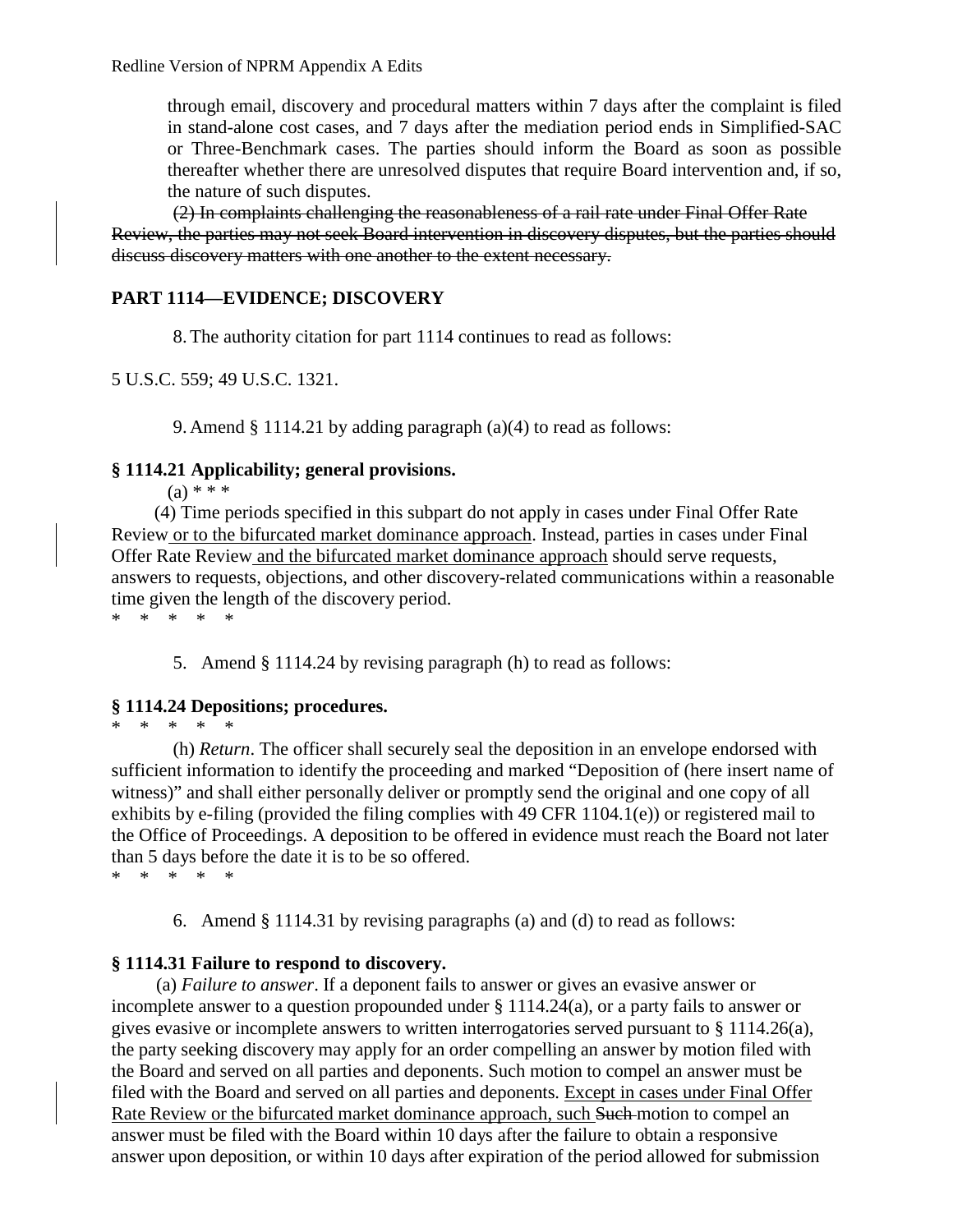Redline Version of NPRM Appendix A Edits

of answers to interrogatories. On matters relating to a deposition on oral examination, the proponent of the question may complete or adjourn the examination before he applies for an order. Motions to compel may not be filed in cases under Final Offer Rate Review.

*(1) Reply to motion to compel generally*. Except in rate cases to be considered under the stand-alone cost methodology, or simplified standards, Final Offer Rate Review, or the bifurcated market dominance approach, the time for filing a reply to a motion to compel is governed by 49 CFR 1104.13.

*(2) Motions to compel in stand-alone cost and simplified standards rate cases*. (i) Motions to compel in stand-alone cost, Simplified-SAC, and Three-Benchmark rate cases must include a certification that the movant has in good faith conferred or attempted to confer with the person or party failing to answer discovery to obtain it without Board intervention.

(ii) In a rate case to be considered under the stand-alone cost, Simplified-SAC, or Three-Benchmark methodologies, a reply to a motion to compel must be filed with the Board within 10 days of when the motion to compel is filed.

*(3) Motions to compel in final offer rate review cases.* (i) In a rate case to be considered under the final offer rate review process, each party may file a single motion to compel on Day 25 of the discovery period. All of a party's discovery disputes with the other party must be consolidated into this single motion. Replies are due within seven days and rebuttals seven days thereafter. The Board will endeavor to issue its decision seven days after the filing of rebuttals. (ii) The procedural schedule for final offer rate review cases shall be tolled from Day 25 until the Board decides any motions to compel. Upon issuance of the Board's decision, the normal procedural schedule will resume, and the parties shall have the remaining ten days before discovery closes to comply with a Board decision ordering a party to respond to discovery.

*(4) Motions to compel under the bifurcated market dominance approach outside of Final Offer Rate Review cases.* Other than in cases under Final Offer Rate Review, when market dominance is litigated pursuant to the bifurcated approach in § 1111.12 of this Chapter, motions to compel discovery shall be governed by the procedures set forth therein.

*(3)(5) Conference with parties on motion to compel*. Within 5 business days after the filing of a reply to a motion to compel in a rate case to be considered under the stand-alone cost methodology, Simplified-SAC, or Three-Benchmark, Board staff may convene a conference with the parties to discuss the dispute, attempt to narrow the issues, and gather any further information needed to render a ruling.

*(4)(6) Ruling on motion to compel in stand-alone cost, Simplified-SAC, and Three-Benchmark rate cases*. Within 5 business days after a conference with the parties convened pursuant to paragraph  $(a)(35)$  of this section, the Director of the Office of Proceedings will issue a summary ruling on the motion to compel discovery. If no conference is convened, the Director of the Office of Proceedings will issue this summary ruling within 10 days after the filing of the reply to the motion to compel. Appeals of a Director's ruling will proceed under 49 CFR 1115.9, and the Board will attempt to rule on such appeals within 20 days after the filing of the reply to the appeal.

\* \* \* \* \*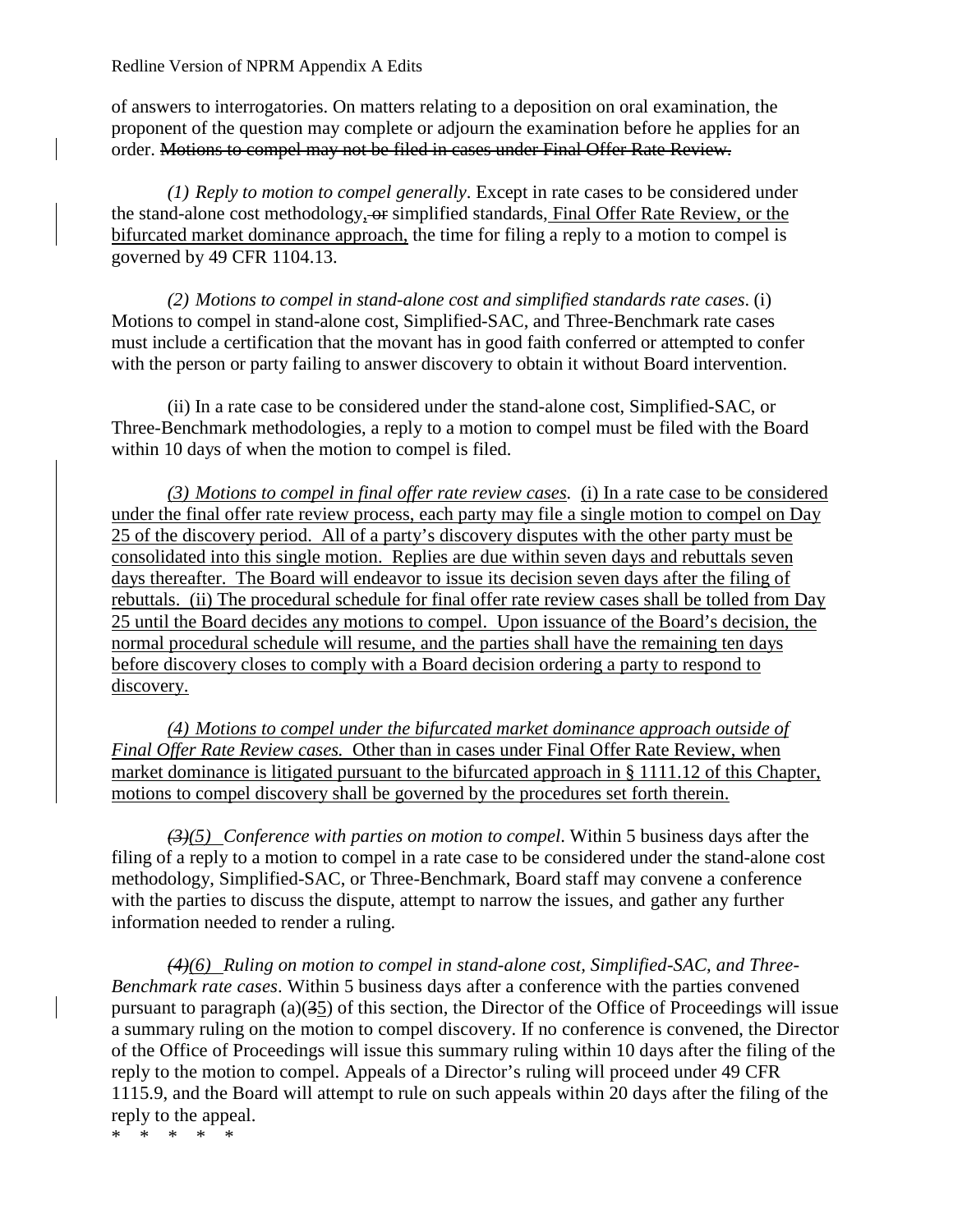Redline Version of NPRM Appendix A Edits

(d) *Failure of party to attend or serve answers*. If a party or a person or an officer, director, managing agent, or employee of a party or person willfully fails to appear before the officer who is to take his deposition, after being served with a proper notice, or fails to serve answers to interrogatories submitted under § 1114.26, after proper service of such interrogatories, the Board on motion and notice may strike out all or any part of any pleading of that party or person, or dismiss the proceeding or any part thereof. Such a motion may not be filed in a case under Final Offer Rate Review. In lieu of any such order or in addition thereto, the Board shall require the party failing to act or the attorney advising that party or both to pay the reasonable expenses, including attorney's fees, caused by the failure, unless the Board finds that the failure was substantially justified or that other circumstances make an award of expenses unjust.

# **PART 1115—APPELLATE PROCEDURES**

12. The authority citation for part 1115 continues to read as follows:

5 U.S.C. 559; 49 U.S.C. 1321; 49 U.S.C. 11708.

13. Amend § 1115.3 by revising paragraph (e) to read as follows:

## **§ 1115.3 Board actions other than initial decisions.**

\* \* \* \* \*

(e) Petitions must be filed within 20 days after the service of the action or within any further period (not to exceed 20 days) as the Board may authorize. However, in cases under Final Offer Rate Review, petitions must be filed within 5 days after the service of the action, and replies to petitions must be filed within 10 days after the service of the action. \* \* \* \* \*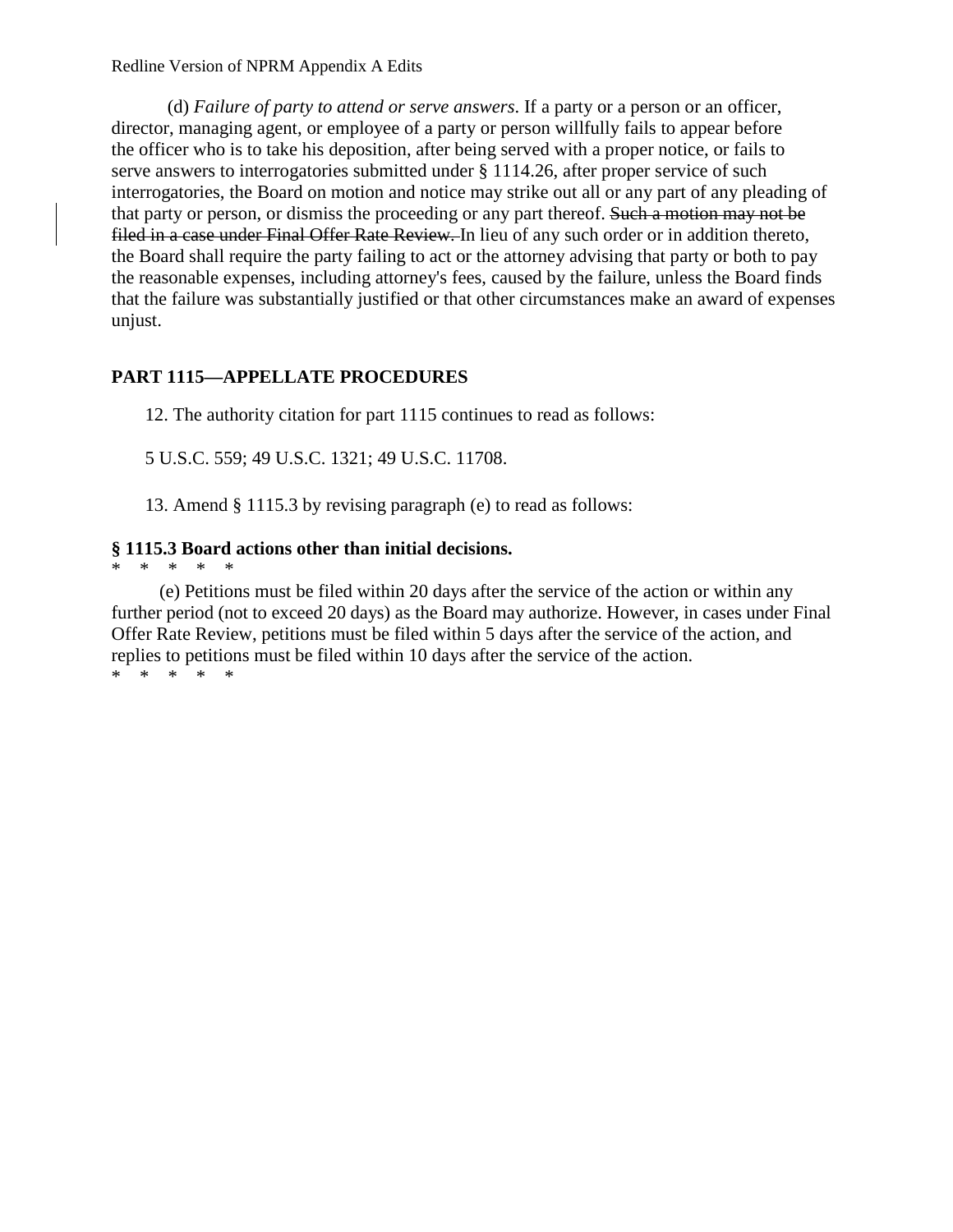## **PART 1111-COMPLAINT AND INVESTIGATION PROCEDURES**

3. The authority citation for part 1111 is revised to read as follows:

49 U.S.C. 10701, 10704, 11701, and 1321

4. Amend  $\S 1111.3$  by revising paragraph (c) to read as follows:

## § 1111.3 Amended and supplemental complaints.

 $\star$ 

(c) Simplified Standards. A complaint filed under Simplified-SAC or Three-Benchmark may be amended once before the filing of opening evidence to opt for a different rate reasonableness methodology, among Three-Benchmark, Simplified-SAC, or stand-alone cost. If so amended, the procedural schedule begins again under the new methodology as set forth at  $\S$ 1111.9 and 1111.10. However, only one mediation period per complaint shall be required. A complaint filed under Final Offer Rate Review may not be amended to opt for Three-Benchmark, Simplified-SAC, or stand-alone cost, and a complaint filed under Three-Benchmark, Simplified-SAC, or stand-alone cost may not be amended to opt for Final Offer Rate Review.

Amend  $\S$  1111.5 by revising paragraphs (a), (b), (c), and (e) to read as  $0<sub>1</sub>$ 

## follows: § 1111.5 Answers and cross complaints.

(a) Generally. Other than in cases under Final Offer Rate Review, which does not require the filing of an answer, an answer shall be filed within the time provided in paragraph (c) of this section. An answer should be responsive to the complaint and should fully advise the Board and the parties of the nature of the defense. In answering a complaint challenging the reasonableness of a rail rate, the defendant should indicate whether it will contend that the Board is deprived of jurisdiction to hear the complaint because the revenue-variable cost percentage generated by the traffic is less than 180 percent, or the traffic is subject to effective product or geographic competition. In response to a complaint filed under Simplified-SAC or Three-Benchmark, the answer must include the defendant's preliminary estimate of the variable cost of each challenged movement calculated using the unadjusted figures produced by the URCS Phase III program.

(b) Disclosure with Simplified-SAC or Three-Benchmark answer. The defendant must provide to the complainant all documents that it relied upon to determine the inputs used in the URCS Phase III program.

(c) Time for filing; copies; service. Other than in cases under Final Offer Rate Review, which does not require the filing of an answer, an answer must be filed with the Board within 20 days after the service of the complaint or within such additional time as the Board may provide. The defendant must serve copies of the answer upon the complainant and any other defendants.

 $\mathbf{r}$  $\mathbf{r}$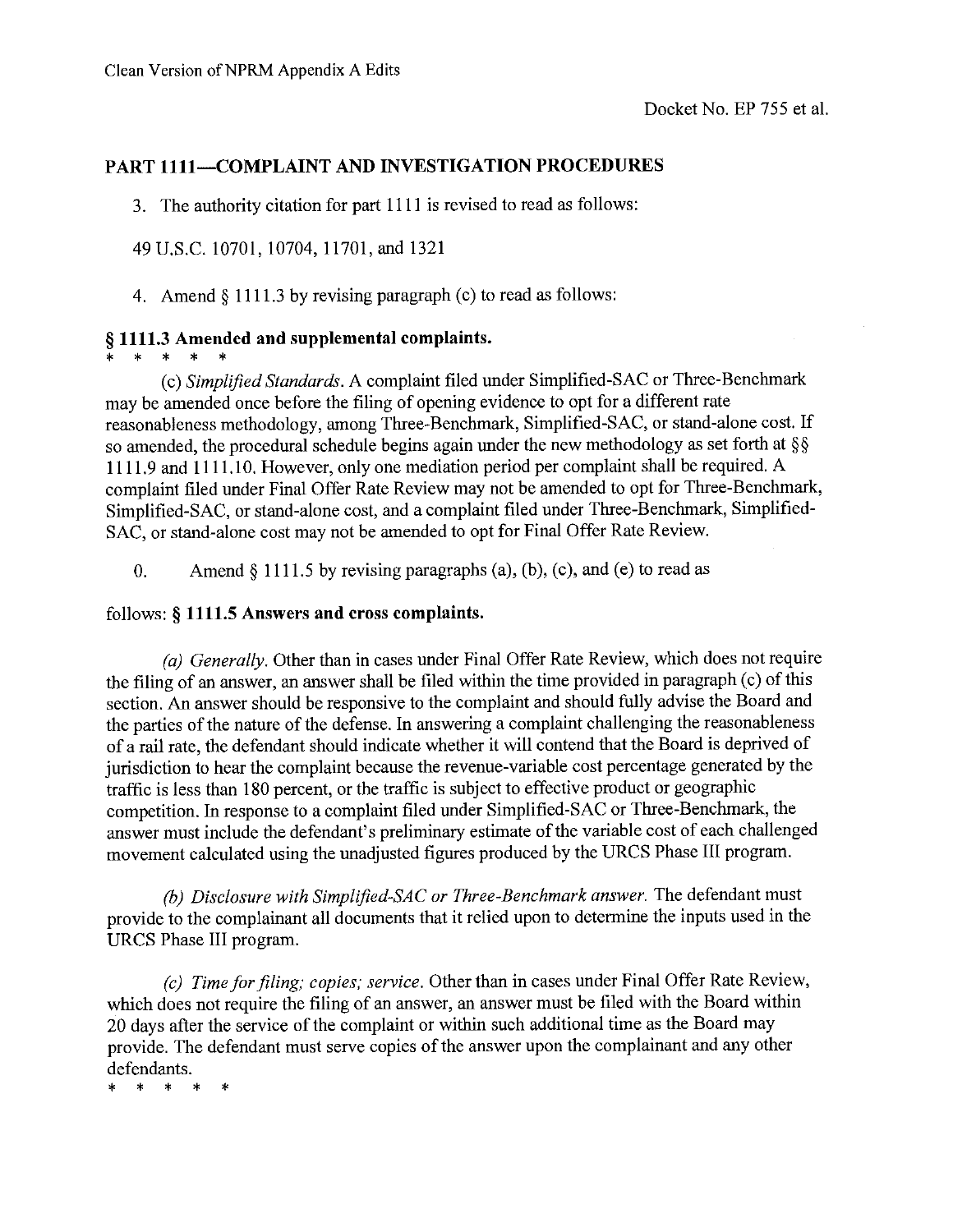Clean Version of NPRM Appendix A Edits

(e) Failure to answer complaint. Other than in cases under Final Offer Rate Review, which does not require the filing of an answer, averments in a complaint are admitted when not denied in an answer to the complaint.

\* \* \* \* \*

6. Amend  $\S$  1111.10 by adding paragraph (a)(3) to read as follows:

#### § 1111.10 Procedural schedule in cases using simplified standards.

(a) *Procedural Schedule*. Absent a specific order by the Board, the following general procedural schedules will apply in cases using the simplified standards:

 $\ast$ \* \* \*

(3)(i) In cases relying upon the Final Offer Rate Review procedure:

(A) Day -5—Complainant files notice of intent to initiate case and serves notice on defendant.

(B) Day 0—Complaint filed; discovery begins.

(C) Day 35-Discovery closes.

(D) Day 49—Market dominance filings, rate reasonableness analyses, and final offers.

(E) Day 59—Replies.

(F) Day 66—Telephonic evidentiary hearing before an administrative law judge, as described in  $\S$  1111.14(c) of this chapter, at the discretion of the complainant (market dominance).

(G) Day 119-Board decision.

(ii) In addition, the Board will appoint a liaison within five business days after the Board receives the pre-filing notification.

(iii) With its final offer, each party must submit an explanation of the methodology it used.

(iv) The complainant may elect to use the streamlined market dominance approach in § 1111.14 of this chapter, if it can make a prima facie showing on market dominance pursuant to § 1111.13(b) of this Chapter. Otherwise, the bifurcated market dominance procedures in § 1111.12 of this Chapter are applicable. \* \* \* \*

7. Amend § 1111.11 by revising paragraph (b) to read as follows:

#### § 1111.11 Meeting to discuss procedural matters. \* \* \* \* \*

(b) Stand-alone cost or simplified standards complaints. In complaints challenging the reasonableness of a rail rate based on stand-alone cost, Simplified-SAC, or Three-Benchmark, the parties shall meet, or discuss by telephone or through email, discovery and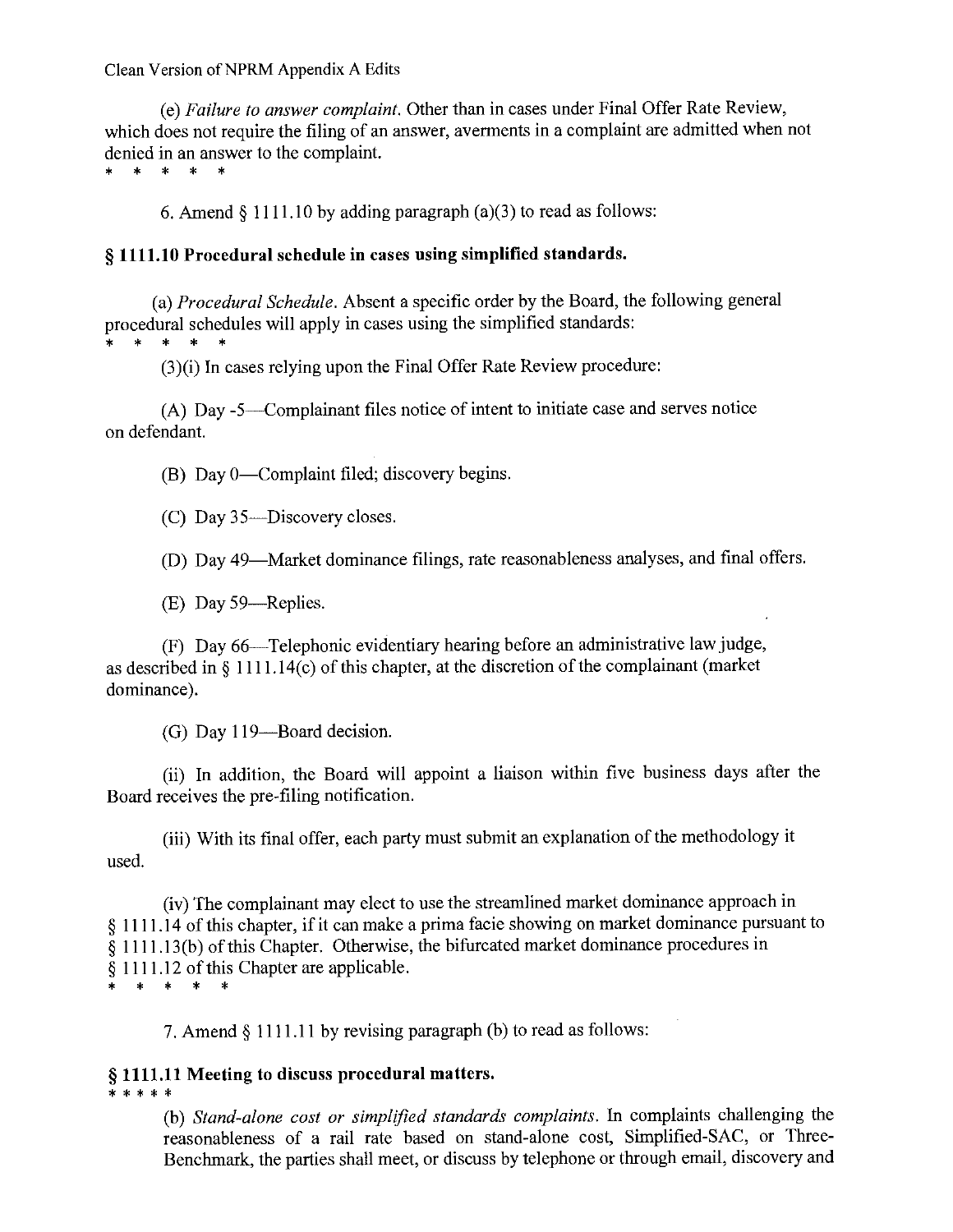procedural matters within 7 days after the complaint is filed in stand-alone cost cases, and 7 days after the mediation period ends in Simplified-SAC or Three-Benchmark cases. The parties should inform the Board as soon as possible thereafter whether there are unresolved disputes that require Board intervention and, if so, the nature of such disputes.

### **PART 1114-EVIDENCE; DISCOVERY**

8. The authority citation for part 1114 continues to read as follows:

5 U.S.C. 559; 49 U.S.C. 1321.

9. Amend  $\S$  1114.21 by adding paragraph (a)(4) to read as follows:

## § 1114.21 Applicability; general provisions.

 $(a) * * * *$ 

(4) Time periods specified in this subpart do not apply in cases under Final Offer Rate Review or to the bifurcated market dominance approach. Instead, parties in cases under Final Offer Rate Review and the bifurcated market dominance approach should serve requests, answers to requests, objections, and other discovery-related communications within a reasonable time given the length of the discovery period.

 $\star$  $* - *$ 

5. Amend § 1114.24 by revising paragraph (h) to read as follows:

## § 1114.24 Depositions; procedures.

 $\star$  $\star$  $\rightarrow$ 

(h) Return. The officer shall securely seal the deposition in an envelope endorsed with sufficient information to identify the proceeding and marked "Deposition of (here insert name of witness)" and shall either personally deliver or promptly send the original and one copy of all exhibits by e-filing (provided the filing complies with 49 CFR 1104.1(e)) or registered mail to the Office of Proceedings. A deposition to be offered in evidence must reach the Board not later than 5 days before the date it is to be so offered.

 $\star$  $*$   $*$ 

6. Amend  $\S$  1114.31 by revising paragraphs (a) and (d) to read as follows:

## § 1114.31 Failure to respond to discovery.

(a) Failure to answer. If a deponent fails to answer or gives an evasive answer or incomplete answer to a question propounded under  $\S 1114.24(a)$ , or a party fails to answer or gives evasive or incomplete answers to written interrogatories served pursuant to  $\S$  1114.26(a), the party seeking discovery may apply for an order compelling an answer by motion filed with the Board and served on all parties and deponents. Such motion to compel an answer must be filed with the Board and served on all parties and deponents. Except in cases under Final Offer Rate Review or the bifurcated market dominance approach, such motion to compel an answer must be filed with the Board within 10 days after the failure to obtain a responsive answer upon deposition, or within 10 days after expiration of the period allowed for submission of answers to interrogatories. On matters relating to a deposition on oral examination, the proponent of the question may complete or adjourn the examination before he applies for an order.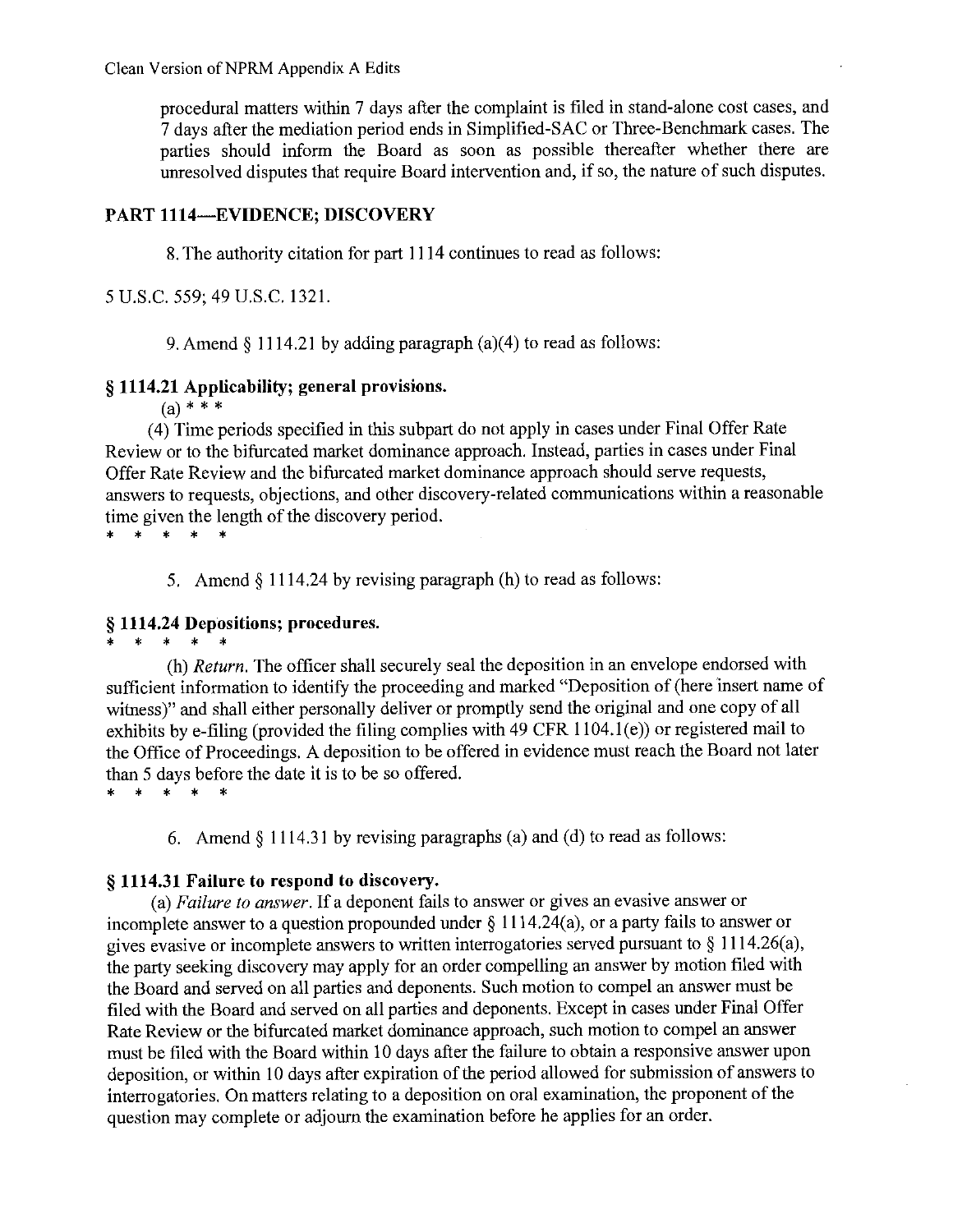### Clean Version of NPRM Appendix A Edits

(1) Reply to motion to compel generally. Except in rate cases to be considered under the stand-alone cost methodology, simplified standards, Final Offer Rate Review, or the bifurcated market dominance approach, the time for filing a reply to a motion to compel is governed by 49 CFR 1104.13.

(2) Motions to compel in stand-alone cost and simplified standards rate cases. (i) Motions to compel in stand-alone cost, Simplified-SAC, and Three-Benchmark rate cases must include a certification that the movant has in good faith conferred or attempted to confer with the person or party failing to answer discovery to obtain it without Board intervention.

(ii) In a rate case to be considered under the stand-alone cost, Simplified-SAC, or Three-Benchmark methodologies, a reply to a motion to compel must be filed with the Board within 10 days of when the motion to compel is filed.

(3) Motions to compel in final offer rate review cases. (i) In a rate case to be considered under the final offer rate review process, each party may file a single motion to compel on Day 25 of the discovery period. All of a party's discovery disputes with the other party must be consolidated into this single motion. Replies are due within seven days and rebuttals seven days thereafter. The Board will endeavor to issue its decision seven days after the filing of rebuttals. (ii) The procedural schedule for final offer rate review cases shall be tolled from Day 25 until the Board decides any motions to compel. Upon issuance of the Board's decision, the normal procedural schedule will resume, and the parties shall have the remaining ten days before discovery closes to comply with a Board decision ordering a party to respond to discovery.

(4) Motions to compel under the bifurcated market dominance approach outside of Final Offer Rate Review cases. Other than in cases under Final Offer Rate Review, when market dominance is litigated pursuant to the bifurcated approach in § 1111.12 of this Chapter, motions to compel discovery shall be governed by the procedures set forth therein.

(5) Conference with parties on motion to compel. Within 5 business days after the filing of a reply to a motion to compel in a rate case to be considered under the stand-alone cost methodology, Simplified-SAC, or Three-Benchmark, Board staff may convene a conference with the parties to discuss the dispute, attempt to narrow the issues, and gather any further information needed to render a ruling.

(6) Ruling on motion to compel in stand-alone cost, Simplified-SAC, and Three-Benchmark rate cases. Within 5 business days after a conference with the parties convened pursuant to paragraph (a)(5) of this section, the Director of the Office of Proceedings will issue a summary ruling on the motion to compel discovery. If no conference is convened, the Director of the Office of Proceedings will issue this summary ruling within 10 days after the filing of the reply to the motion to compel. Appeals of a Director's ruling will proceed under 49 CFR 1115.9, and the Board will attempt to rule on such appeals within 20 days after the filing of the reply to the appeal.

 $\star$   $\star$  $\ast$  $\star$  $\mathbf{a}$ 

(d) Failure of party to attend or serve answers. If a party or a person or an officer, director, managing agent, or employee of a party or person willfully fails to appear before the officer who is to take his deposition, after being served with a proper notice, or fails to serve answers to interrogatories submitted under  $\widetilde{\S}$  1114.26, after proper service of such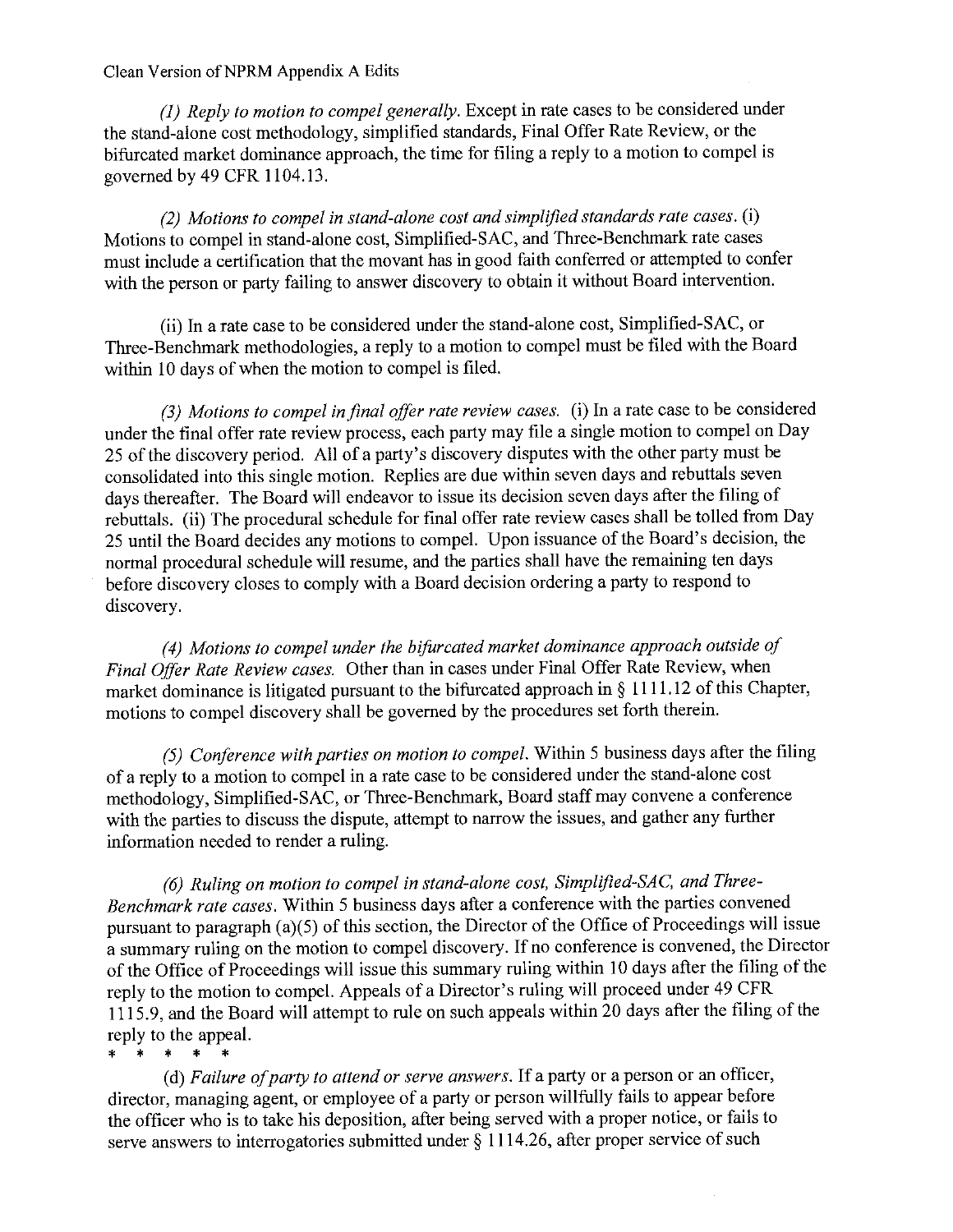Clean Version of NPRM Appendix A Edits

interrogatories, the Board on motion and notice may strike out all or any part of any pleading of that party or person, or dismiss the proceeding or any part thereof. In lieu of any such order or in addition thereto, the Board shall require the party failing to act or the attorney advising that party or both to pay the reasonable expenses, including attorney's fees, caused by the failure, unless the Board finds that the failure was substantially justified or that other circumstances make an award of expenses unjust.

# **PART 1115-APPELLATE PROCEDURES**

12. The authority citation for part 1115 continues to read as follows:

5 U.S.C. 559; 49 U.S.C. 1321; 49 U.S.C. 11708.

13. Amend § 1115.3 by revising paragraph (e) to read as follows:

# § 1115.3 Board actions other than initial decisions.

\* \* \* \* \*

(e) Petitions must be filed within 20 days after the service of the action or within any further period (not to exceed 20 days) as the Board may authorize. However, in cases under Final Offer Rate Review, petitions must be filed within 5 days after the service of the action, and replies to petitions must be filed within 10 days after the service of the action.

\* \* \* \*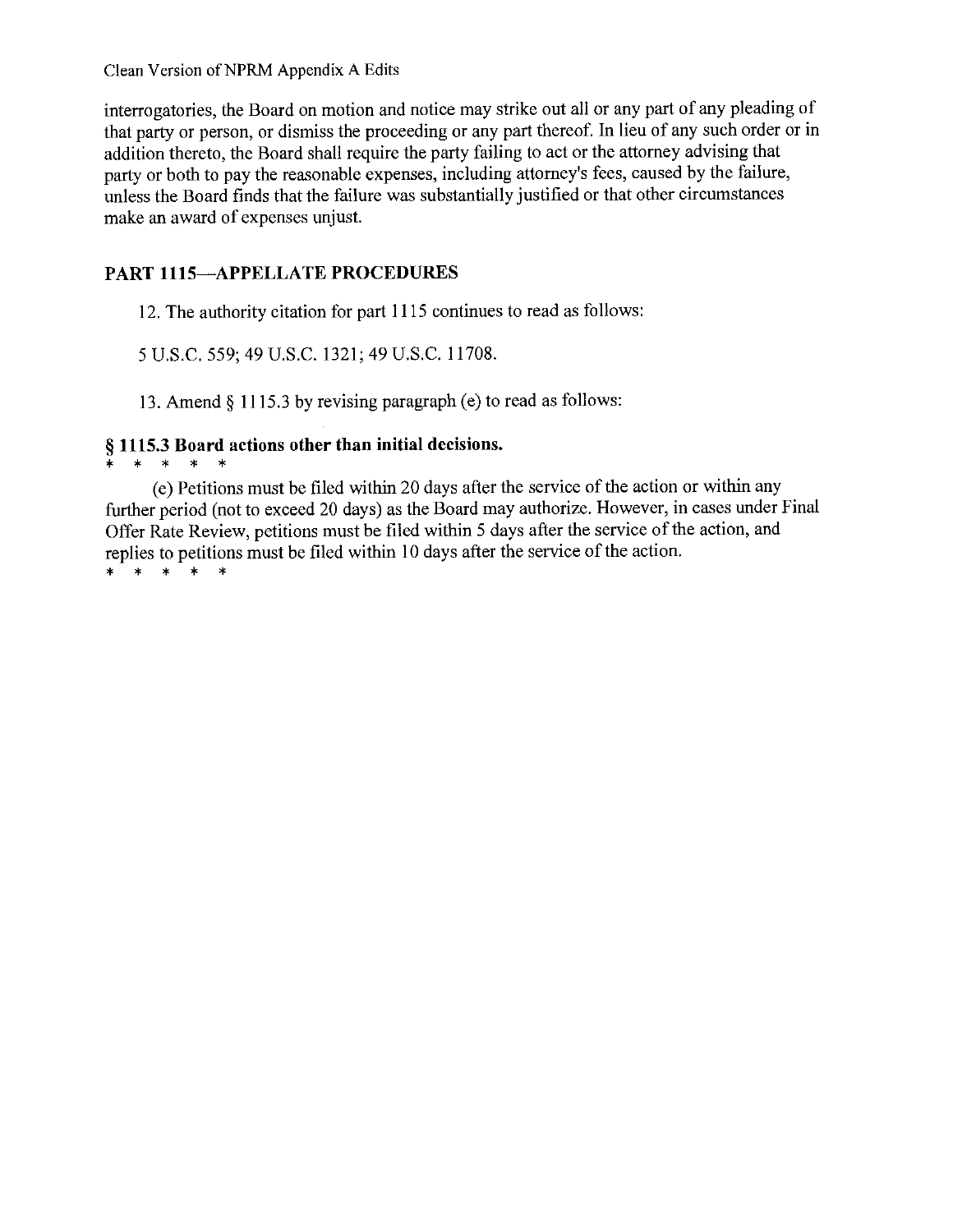# Verified Statement of Dr. Kevin W. Caves

 $\sim 10^6$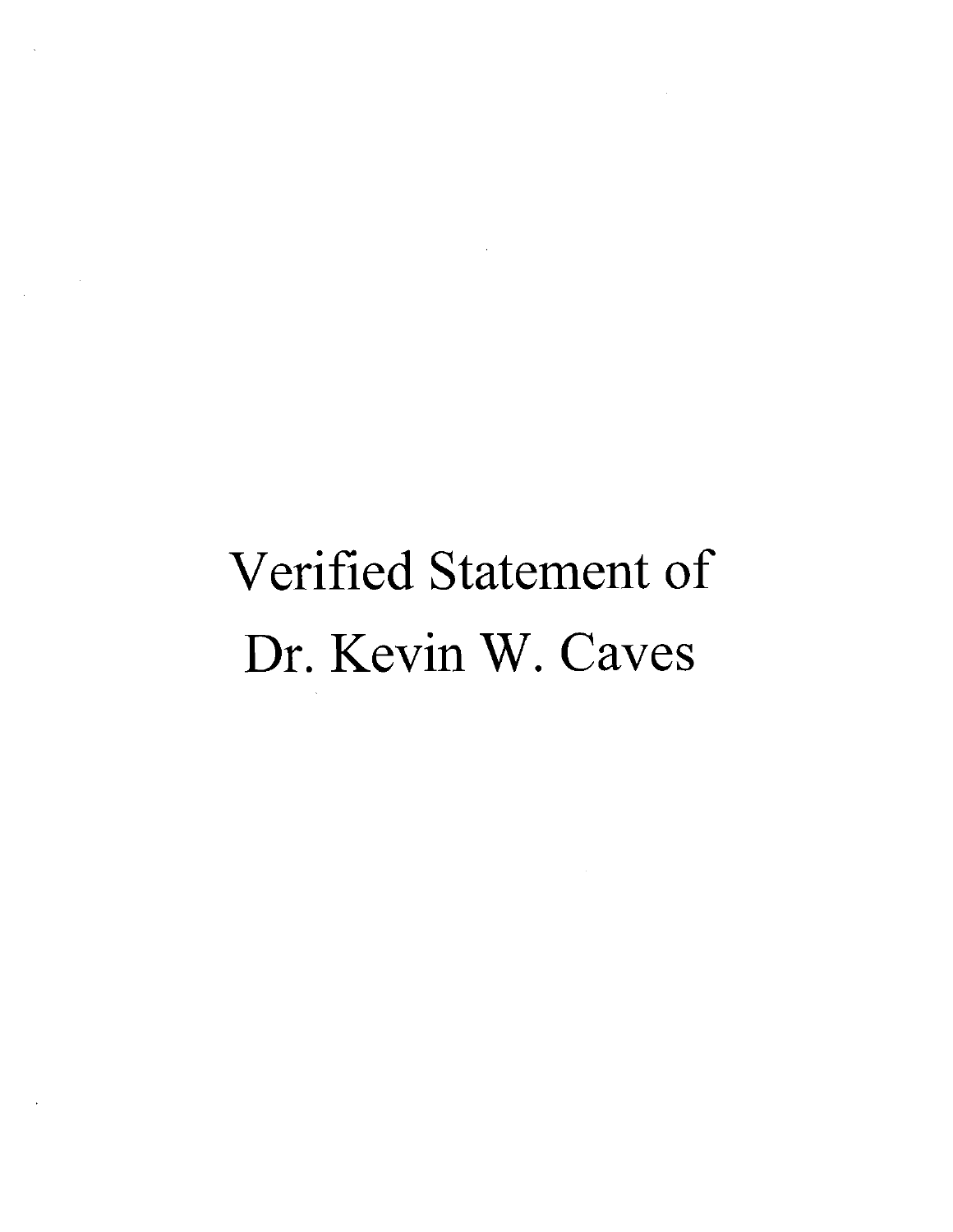## **BEFORE THE**

# SURFACE TRANSPORTATION BOARD

## STB DOCKET NO. EP 755

# FINAL OFFER RATE REVIEW

## STB DOCKET NO. EP 761

# HEARING ON REVENUE ADEQUACY

Verified Statement of

Kevin W. Caves, PhD

On Behalf of

The American Chemistry Council

Dated: November 12, 2019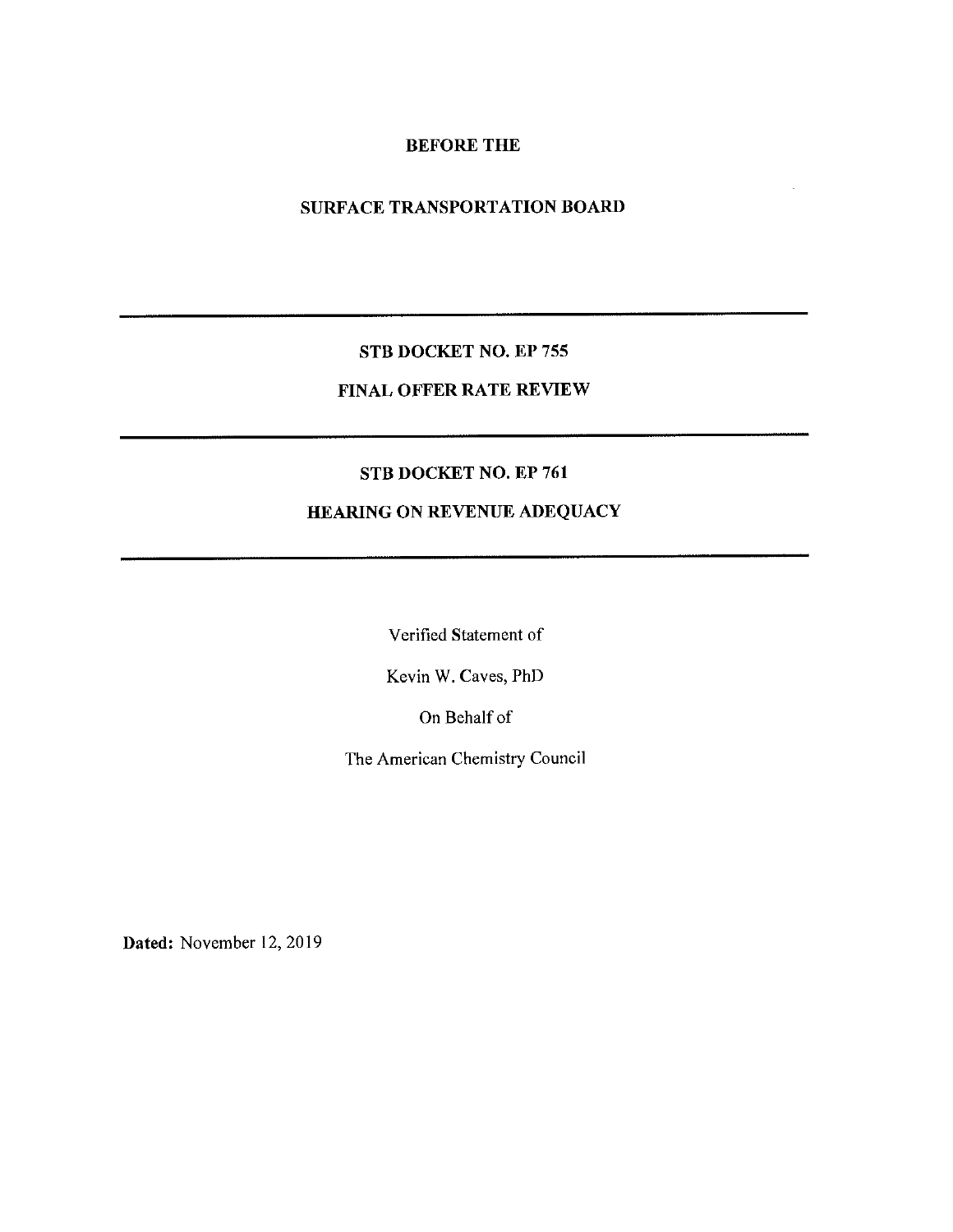| I.  |                | Statistical Benchmarking Methods Are Generally Accepted and Widely Used in |  |
|-----|----------------|----------------------------------------------------------------------------|--|
| II. | $\mathsf{A}$ . |                                                                            |  |
|     | В.             | 2.                                                                         |  |
|     | C.             |                                                                            |  |
| Ш.  |                |                                                                            |  |
|     |                |                                                                            |  |
|     |                |                                                                            |  |
|     |                |                                                                            |  |

# $-2-$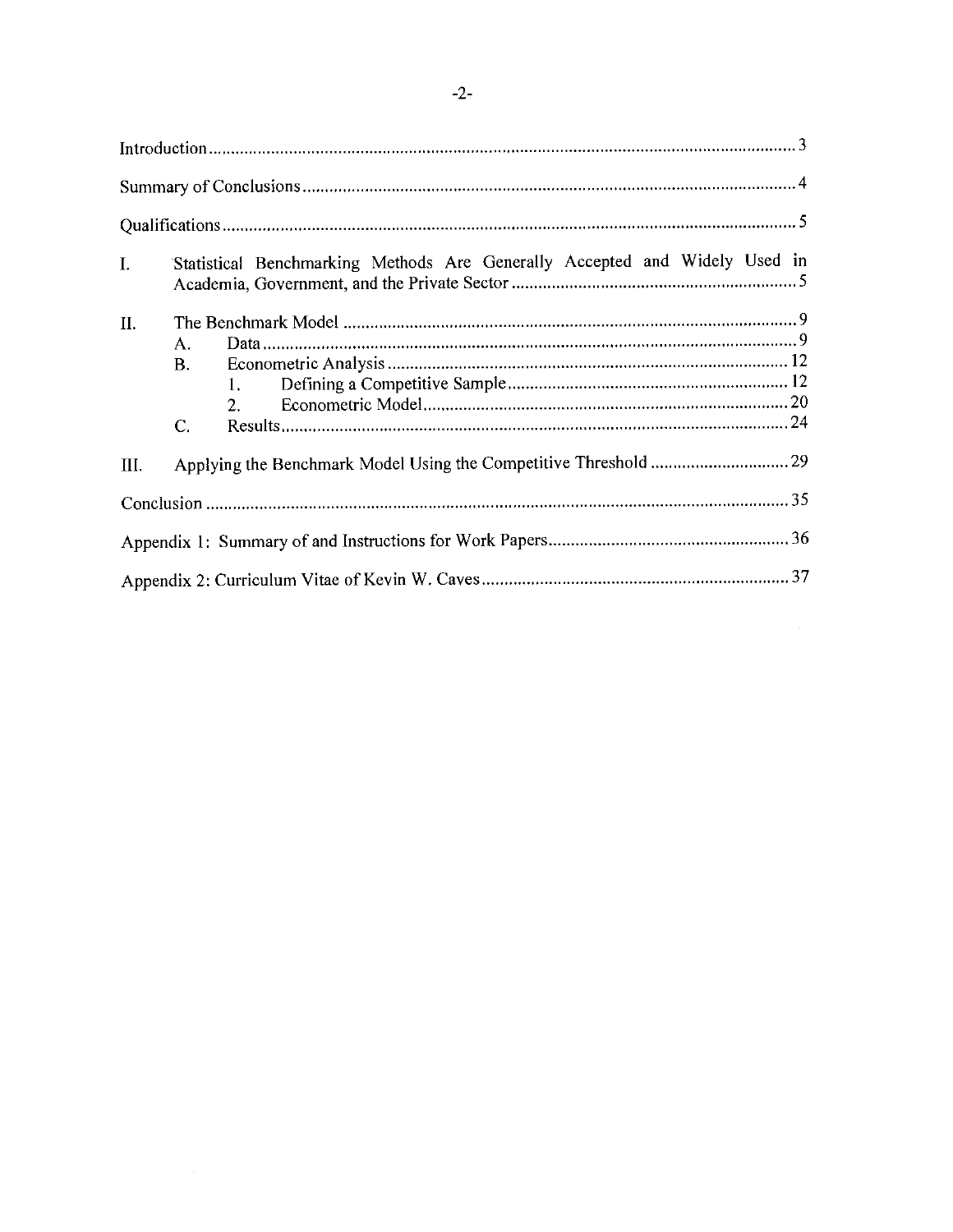#### **INTRODUCTION**

In the Board's 2015 hearings in the above-captioned matter, I provided expert  $\mathbf{1}$ . testimony describing, in general terms, how an econometric model ("Benchmark Model") could be developed for providing meaningful and economically justified rate relief to captive shippers.<sup>1</sup> Broadly speaking, a Benchmark Model would use statistical methods to compare a rail rate paid by a captive shipper to rates paid by similar shipments in competitive markets. The more the captive shipper's actual rate exceeds the predicted rate, the more likely it is that the differential is attributable to the exercise of market power. A finding of a sufficiently large differential would make that rate a candidate for further scrutiny, potentially setting in motion procedures designed to reduce it.<sup>2</sup> The Transportation Research Board ("TRB") has constructed illustrative models as a "proof of concept" demonstrating how a Benchmark Model might be implemented in practice to prove market dominance.<sup>3</sup>

I have been asked by the American Chemistry Council "ACC" to (1) to  $2.$ demonstrate the empirical implementation and viability of a Benchmark Model to determine maximum reasonable rates for revenue adequate railroads using real-world data, including the STB's Confidential Waybill Sample ("CWS"); and, (2) to demonstrate, using the Benchmark Model and railroad financial data, the implementation of the Competitive Threshold ("CT"), defined as the maximum ratio by which captive rates would be permitted to exceed competitive rates while still satisfying the regulatory requirements of railroad revenue adequacy.

<sup>&</sup>lt;sup>1</sup> Public Hearing, STB Docket No. Ex Parte 722 & STB Docket No. Ex Parte 664, Consolidated Hearing Testimony of Jeffrey O. Moreno, Paul M. Donovan, Dr. Kevin W. Caves, Thomas D. Crowley, and Henry J. Roman On Behalf of the Concerned Shipper Associations, Surface Transportation Board (July 23, 2015) [hereafter, 2015 Consolidated Testimony].

 $2/d$ 

<sup>&</sup>lt;sup>3</sup> Transportation Research Board, Modernizing Freight Rail Regulation, Special Report 318, National  $\sigma$ Sciences. Engineering, and Medicine  $(2015),$ available at Academies http://www.trb.org/Main/Blurbs/172736.aspx.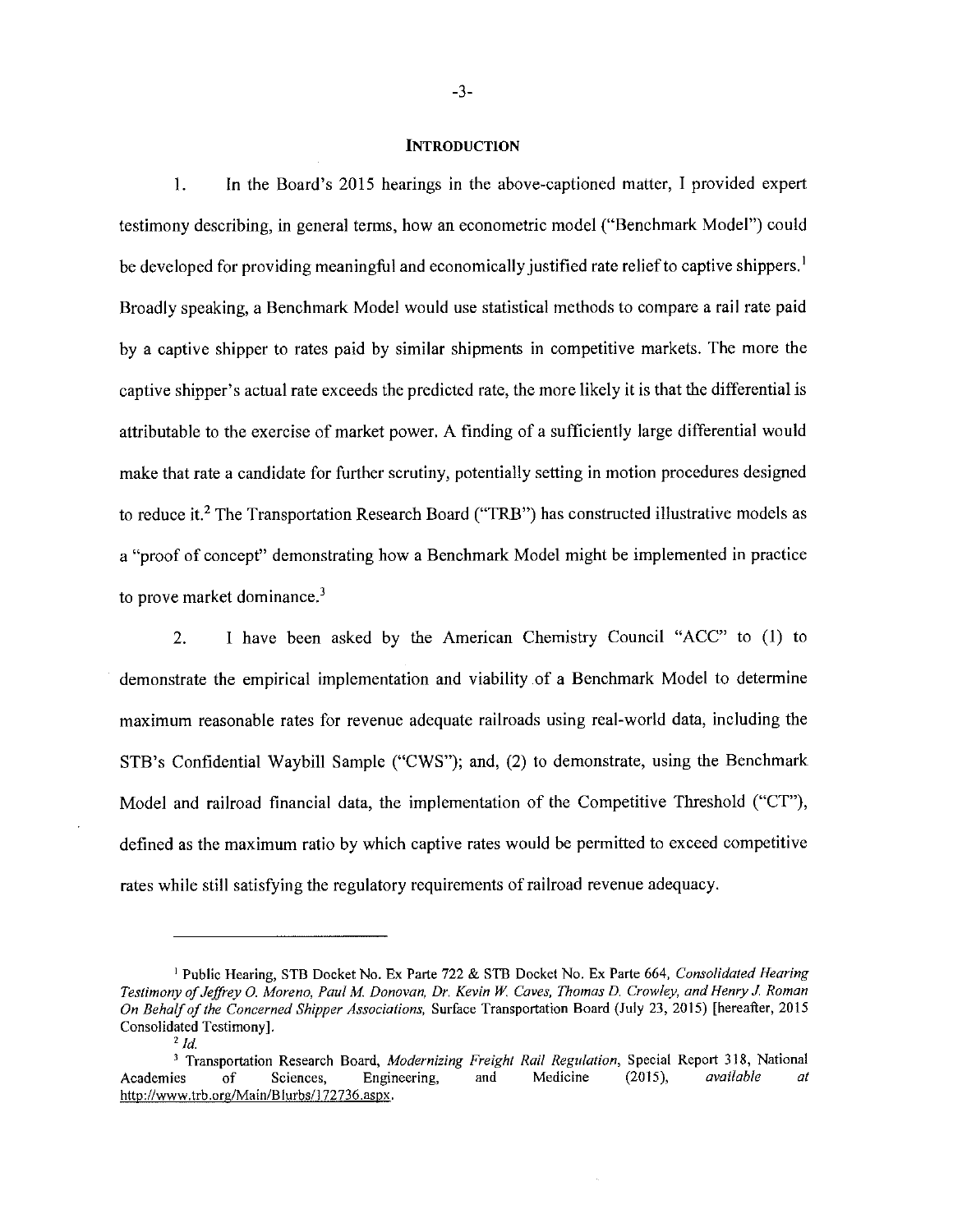## **SUMMARY OF CONCLUSIONS**

- My analysis demonstrates that a Benchmark Model encompassing all commodities  $\bullet$ in the CWS can be implemented empirically using the CWS and publicly available data.
- Although unmasked revenue data from the CWS have not been made available to  $\bullet$ me, I have implemented statistical measures to control for the noise introduced by masking, and the resulting Benchmark Model yields statistically significant and economically reasonable results. These results are robust to variations in the definition of the competitive sample on which the Benchmark Model is estimated. Of course, the accuracy of the Benchmark Model could only improve if it were implemented using unmasked revenue data, which are available to the STB.
- I applied the Benchmark Model to predict comparable competitive rates for  $\bullet$ potentially noncompetitive shipments. In my baseline Benchmark Model, the actual rates for potentially noncompetitive shipments in the CWS exceed the predicted rates for comparable competitive shipments by approximately 48 percent on average.
- For approximately 26 percent of potentially noncompetitive shipments, the actual  $\bullet$ rate exceeds the predicted competitive rate by more than 50 percent (the ratio exceeds 1.5). For approximately 12 percent of potentially noncompetitive shipments, the actual rate is more than double the predicted competitive rate. For approximately four percent of potentially noncompetitive shipments, the actual rate is more than triple the predicted competitive rate. For approximately one percent of potentially noncompetitive shipments, the actual rate is more than five times the predicted competitive rate.
- In my illustrative analysis of the Competitive Threshold, I use a multi-year approach to assessing revenue adequacy. The analysis shows that three of the major Class I Railroads (BNSF, NS, and UP) are found to be revenue adequate for the six-year period from 2008 - 2013, despite the fact that this time period includes the Great Recession and its aftermath.
- Moreover, these three railroads would have remained revenue adequate, even  $\bullet$ under the assumption that the rates for all of their potentially noncompetitive traffic would have been subject to regulation based on the Benchmark Model. Revenue adequacy would have been maintained even in the presence of substantial downward adjustments to more closely align potentially noncompetitive rates with comparable competitive pricing benchmarks.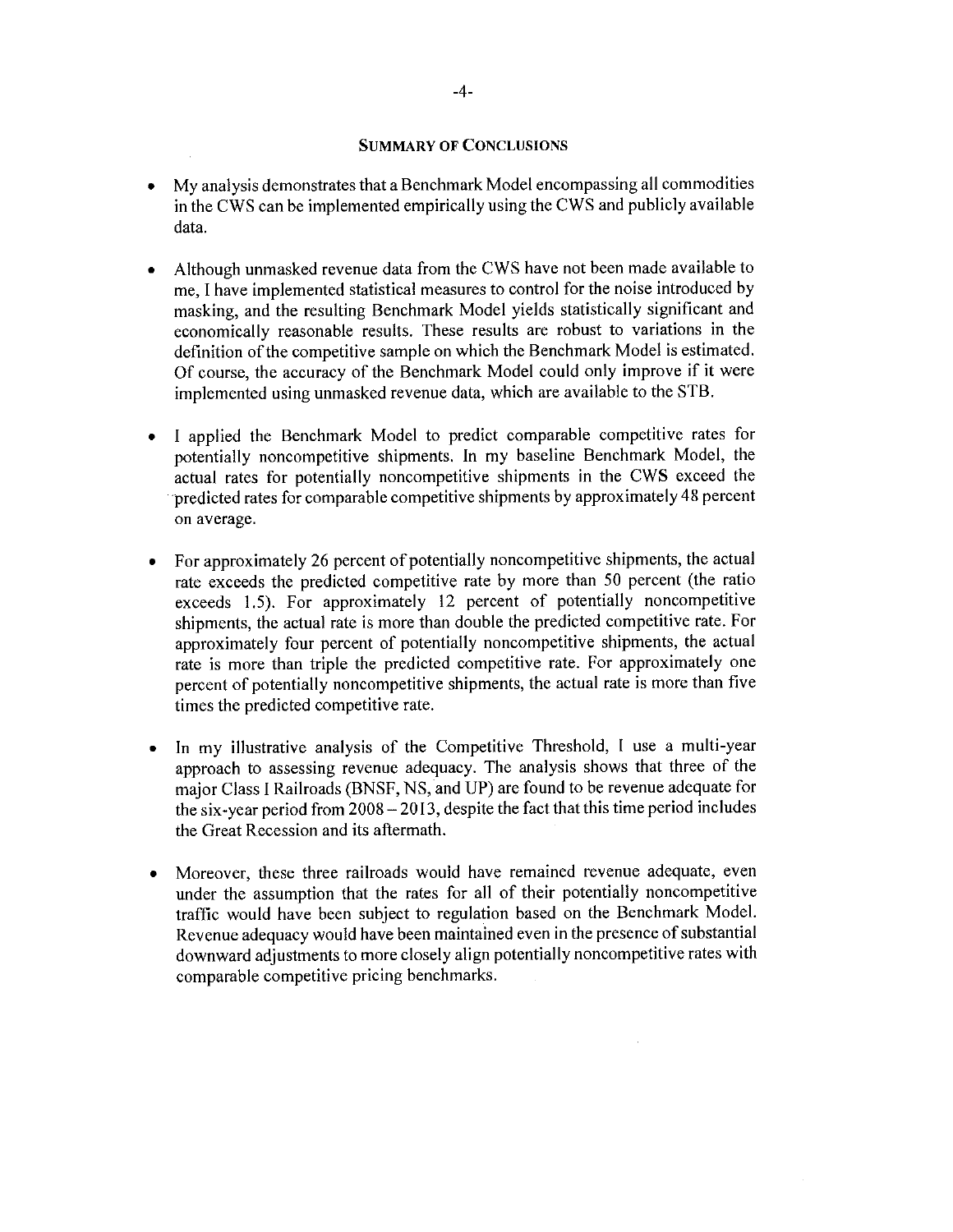#### **QUALIFICATIONS**

My name is Kevin W. Caves. I am a Senior Economist at Econ One Research Inc. 3. I have applied my expertise to a variety of industries, including cable, broadcasting, energy, finance, freight rail, Internet & tech platforms, healthcare, wireless and wireline networks, payment cards, pharmaceuticals, and professional sports. My published work has appeared in numerous popular and academic outlets, including Antitrust, The Antitrust Source, The Atlantic, Broadcasting & Cable, The Capitol Forum, Communications & Strategies, Competition Policy International, Econometrica, The Economist, The Economists' Voice, Forbes, George Mason Law Review, Information Economics & Policy, Journal of Competition Law & Economics, Labor Law Journal, Regulation, Research in Law & Economics, Review of Network Economics, and Telecommunications Policy. I have published two book chapters, and I serve on the Editorial Advisory Board of the Journal of Transportation Law, Logistics, & Policy. In conjunction with my co-authors in academia, I have developed econometric techniques that have been integrated into STATA, a leading statistical software package used globally by economists and empirical analysts in a range of disciplines. A copy of my CV is attached at Appendix 2.

## I. STATISTICAL BENCHMARKING METHODS ARE GENERALLY ACCEPTED AND WIDELY USED IN ACADEMIA, GOVERNMENT, AND THE PRIVATE SECTOR

The Benchmark Model developed in this report is grounded in standard and  $4.$ generally accepted statistical techniques. In this report, I will use the term "econometrics" to refer to the statistical techniques underlying the Benchmark Method. Econometrics is distinguished from other branches of mathematical statistics because it focuses on the analysis of nonexperimental data—that is, data not obtained from controlled experiments—as is the case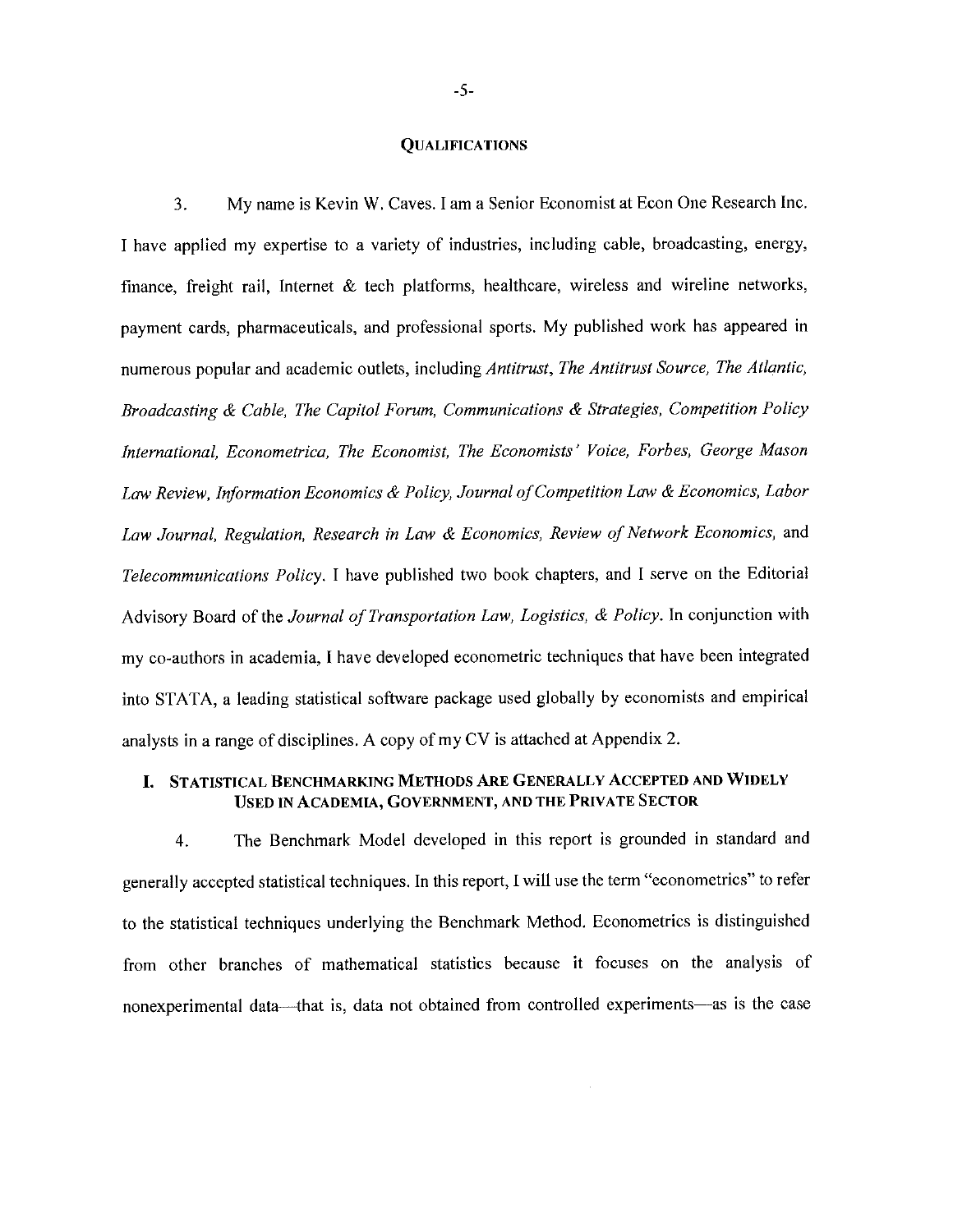here.<sup>4</sup> Econometric methods are "based upon the development of statistical methods for estimating economic relationships, testing economic theories, and evaluating and implementing government and business policy."<sup>5</sup>

5. As such, econometric methods are widely used by economists and other analysts in academia, government, and private businesses.<sup>6</sup> Many government agencies (including the STB) employ economists trained in econometrics.<sup>7</sup> Econometric techniques are also commonly accepted by courts for use in litigation. The Federal Judicial Center's Reference Manual on Scientific Evidence characterizes regression analysis (the standard econometric tool for analyzing

 $<sup>5</sup>$  *Id.* at 1.</sup>

<sup>&</sup>lt;sup>4</sup> See, e.g., JEFFREY M. WOOLDRIDGE, INTRODUCTORY ECONOMETRICS: A MODERN APPROACH (South-Western 2009 4<sup>nd</sup> ed.) [hereafter, "Wooldridge,"] at 2 ("Econometrics has evolved as a separate discipline from mathematical statistics because the former focuses on the problems inherent in collecting and analyzing nonexperimental economic data. Nonexperimental data are not accumulated through controlled experiments on individuals, firms, or segments of the economy. (Nonexperimental data are sometimes called observational data, or retrospective data, to emphasize the fact that the researcher is a passive collector of the data.)")

<sup>&</sup>lt;sup>6</sup> Id. See also R. CARTER HILL, WILLIAM E. GRIFFITHS, & GEORGE G. JUDGE, UNDERGRADUATE ECONOMETRICS (John Wiley & Sons  $2^{nd}$  ed. 2001) [hereafter "Hill et. al."], at 1 ("The importance of econometrics extends far beyond the discipline of economics. Econometrics is a set of research tools also employed in the business disciplines of accounting, finance, marketing, and management. It is also used by social scientists, specifically researchers in history, political science, and sociology. Econometrics plays an important role in such diverse fields as forestry, and in agricultural economics...Thus research methods employed by economists, which comprise the field of econometrics, are useful to a broad spectrum of individuals.") See also CHRISTIAAN HEIJ ET. AL., ECONOMETRIC METHODS WITH APPLICATIONS IN BUSINESS AND ECONOMICS (Oxford University Press 2004), at Introduction ("Decision making in business and economics is often supported by the use of quantitative information. Econometrics is concerned with summarizing relevant data information by means of a model. Such econometric models help to understand the relation between economic and business variables and to analyse the possible effects of decisions...Nowadays econometrics forms an indispensable tool to model empirical reality in almost all economic and business disciplines.") See also B. ESPEN ECKBO, ED. HANDBOOK OF CORPORATE FINANCE: EMPIRICAL CORPORATE FINANCE, Vol. 1 (North Holland 2007), Part 1 (reviewing various econometric applications in corporate finance). See also JEFFREY D. CAMM ET, AL. ESSENTIALS OF BUSINESS ANALYTICS (South-Western 2<sup>nd</sup> ed. 2016).

 $\frac{7}{4}$  A partial list at the federal level, based on recent job postings, includes the Census Bureau, the Bureau of Economic Analysis, the Bureau of Labor Statistics, the Department of the Treasury, the Department of Justice, the Congressional Budget Office, the Energy Information Administration, the Environmental Protection Agency, Fannie Mae, the Federal Communications Commission, the Federal Deposit Insurance Corporation, the Federal Energy Regulatory Commission, the Federal Housing Finance Agency, the Federal Trade Commission, the Federal Reserve System, the Food and Drug Administration, the Government Accountability Office, the Office of the Comptroller of the Currency, and the Securities and Exchange Commission, See, e.g., Job Openings for Economists, available at https://www.aeaweb.org/joe/.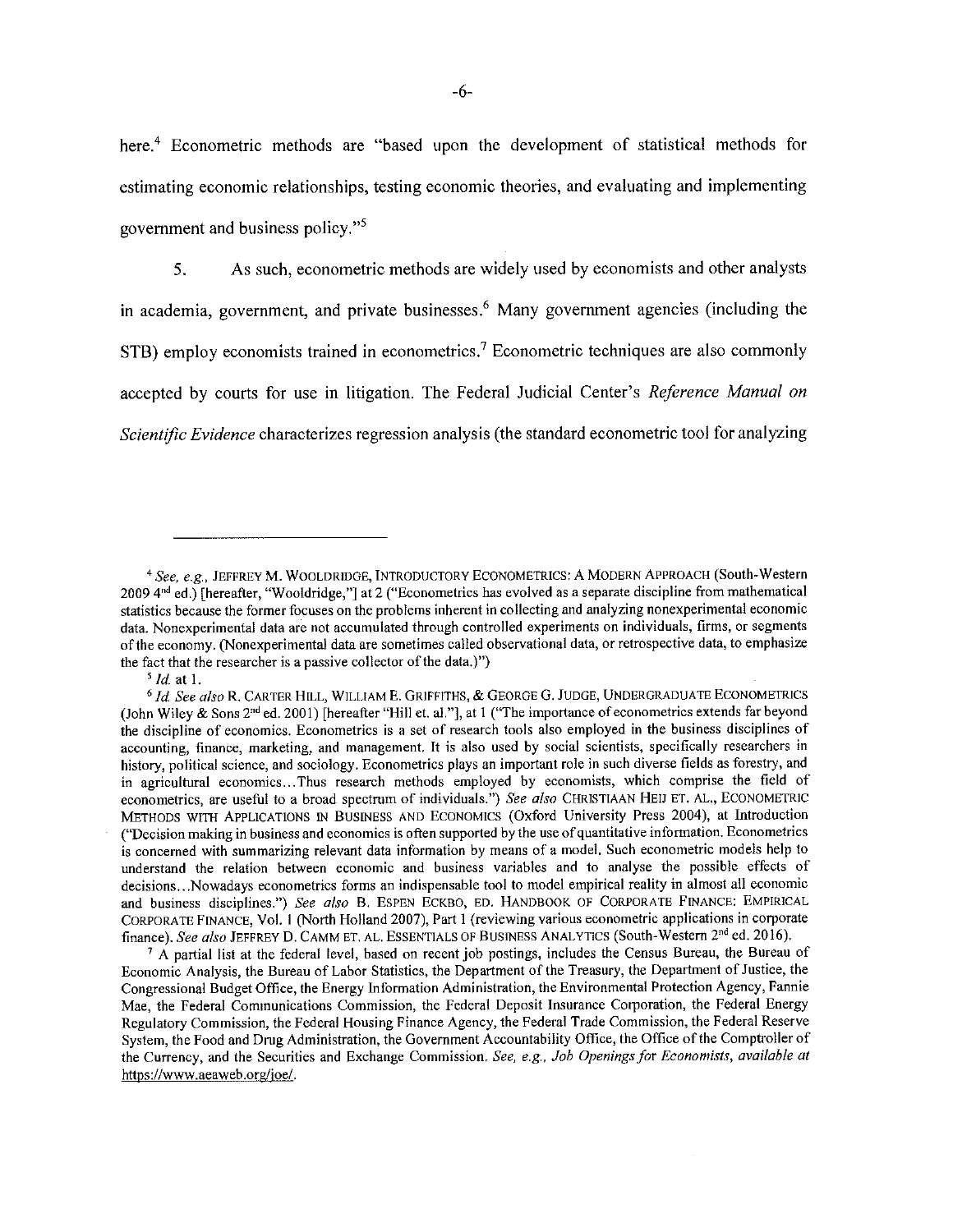relationships between variables) as "a well-accepted scientific methodology."<sup>8</sup> Econometric techniques "occupy a central place in antitrust litigation,"<sup>9</sup> and have frequently been used in other forms of litigation as well.<sup>10</sup>

6. Econometric models predict an outcome (the "dependent variable"), using a set of predictors (the "explanatory variables"). In the Benchmark Model, the dependent variable is the rate (measured in dollars per ton-mile) paid for a competitive shipment, while the explanatory variables include economically relevant shipment characteristics. Once the statistical relationship between shipment characteristics and rates has been established (that is, once the econometric model has been estimated), this relationship is used to predict the rates that would be expected to prevail under competitive conditions, using the shipment characteristics from potentially noncompetitive shipments. The effectively competitive sample serves as a benchmark because only effectively competitive shipments are used to estimate the econometric model (and thus to predict the relationship between shipment characteristics and competitive rates). To illustrate, the diagram below provides a simplified depiction of a Benchmark Model, with a single explanatory variable equal to the distance traveled for a given shipment.<sup>11</sup>

<sup>&</sup>lt;sup>8</sup> FEDERAL JUDICIAL CENTER, REFERENCE MANUAL ON SCIENTIFIC EVIDENCE (The National Academies Press 3rd ed. 2011) [hereafter "Reference Manual"], at 308 ("Because multiple regression is a well-accepted scientific methodology, courts have frequently admitted testimony based on multiple regression studies...")

<sup>&</sup>lt;sup>9</sup> Justin McCrary & Daniel L. Rubinfeld, "Measuring Benchmark Damages in Antitrust Litigation," 3(1) Journal of Econometric Methods 63-74 (2004).

<sup>&</sup>lt;sup>10</sup> Reference Manual at 306-307 ("Over the past several decades, the use of multiple regression analysis in court has grown widely. Regression analysis has been used most frequently in cases of sex and race discrimination, antitrust violations, and cases involving class certification (under Rule 23). However, there are a range of other applications, including census undercounts, voting rights, the study of the deterrent effect of the death penalty, rate regulation, and intellectual property.")

<sup>&</sup>lt;sup>11</sup> See 2015 Consolidated Testimony Part III.B.1.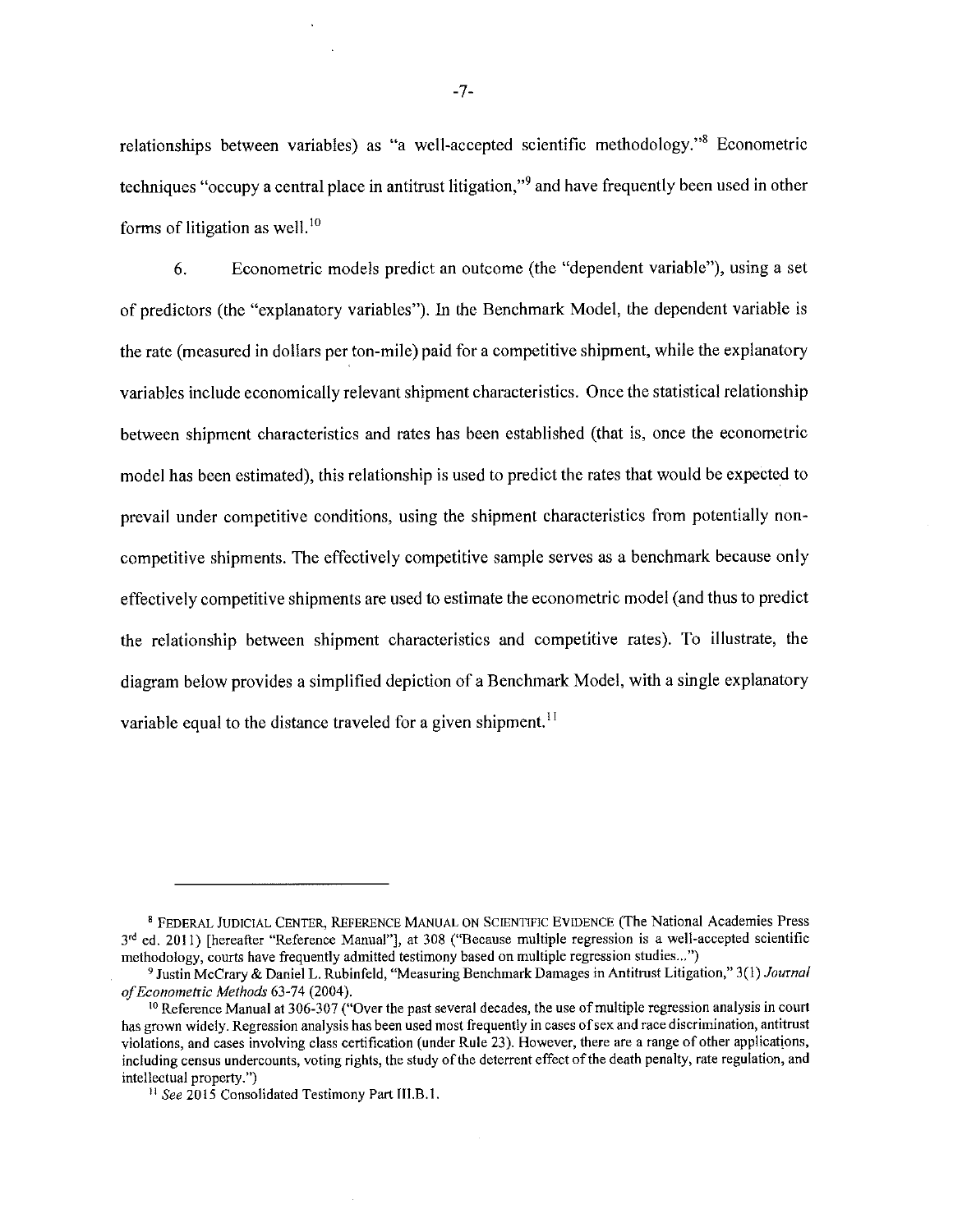

7. As seen above, the illustrative model depicts a simple linear relationship between the distance traveled (in miles), and rate charged for competitive shipments (in cents per tonmile). Shipments over greater distances tend to charge lower prices per ton-mile.<sup>12</sup> The higher a captive rate is above the regression line, the more likely it is that the observed rate reflects a lack of competition. Conversely, rates that are close to (or below) the regression line would not raise anticompetitive concerns. Predictive analyses of this nature are a standard tool of econometrics.<sup>13</sup> Moreover, the specific circumstances of the freight rail industry—in which market-based rates have arisen over time as result of deregulation—make the Benchmark Model particularly applicable to the industry.

<sup>&</sup>lt;sup>12</sup> TRB Report at Appendix B, Tables B-2, B-5, B-8, B-11 (showing negative and statistically significant distance coefficients).

<sup>&</sup>lt;sup>13</sup> See, e.g. Wooldridge at  $206 - 215$ .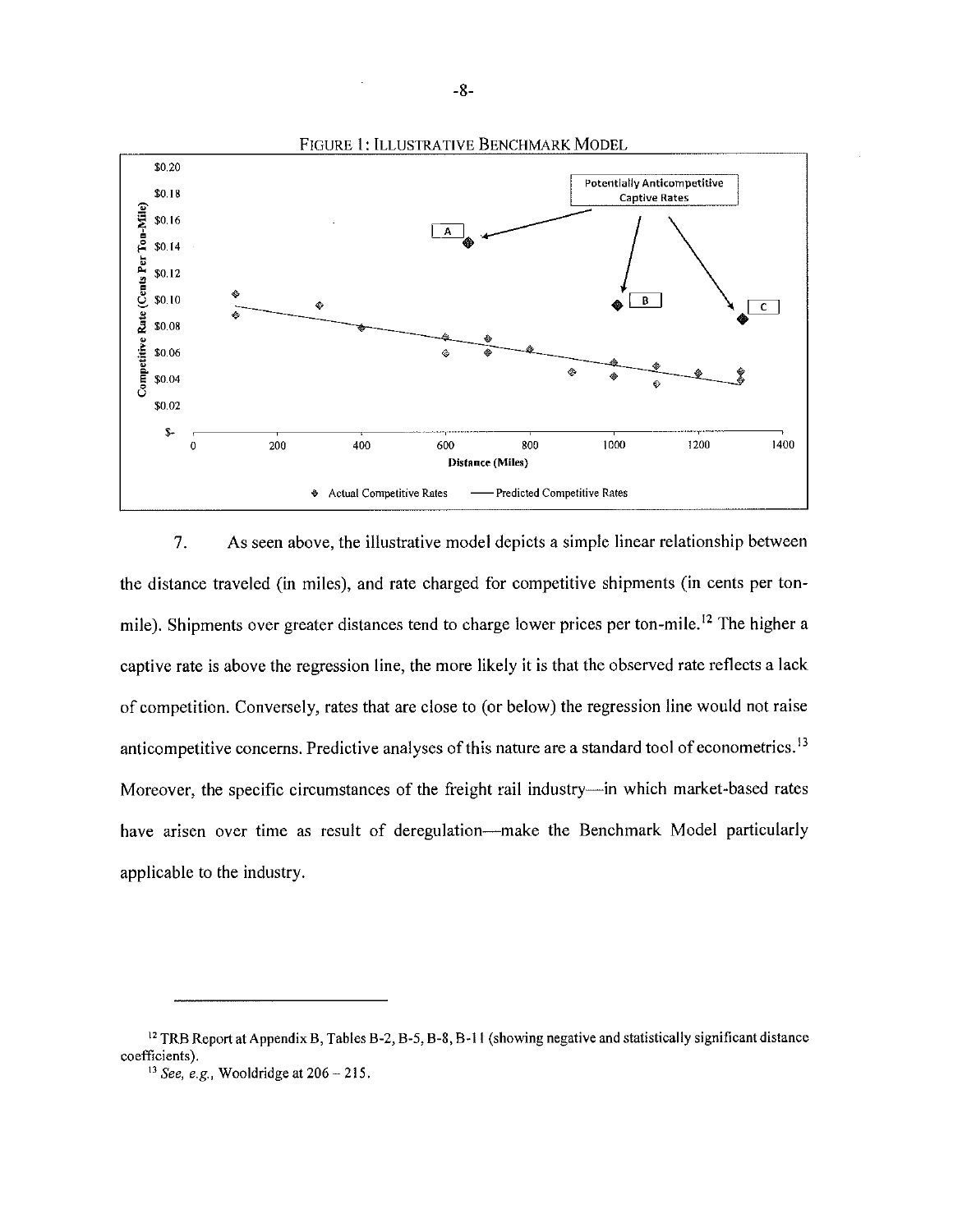#### **II. THE BENCHMARK MODEL**

8. In this section, I describe the Benchmark Model that I have developed using CWS data for each of the years made available to me  $(2006 - 2013).$ <sup>14</sup> Although unmasked revenue data from the CWS have not been made available to me, I have implemented statistical measures to control for the noise introduced by masking, and the Benchmark Model yields statistically significant and economically reasonable results. Of course, the accuracy of the Benchmark Model could only improve if it were implemented using unmasked revenue data, which are available to the STB. The data and programs used to generate the results summarized in this report are being produced to the STB, along with instructions on how to modify the analysis to incorporate (1) unmasked CWS data; and, (2) CWS data from more recent time periods. Appendix 1 summarizes this production.

#### A. Data

9. In this section, I describe the data used to implement the Benchmark Model. The dependent variable, which the Benchmark Model is designed to predict, is the revenue per tonmile for a given movement in the CWS. Because contracted rates are confidential, railroads are permitted to disguise (or "mask") their contract revenues by "factoring them by a scalar value at the three-digit STCC level."<sup>15</sup> In contrast, tariffed rates are not confidential and therefore are not masked. The CWS also includes a data field (the "calculated rate flag") indicating whether or not the revenue for a given waybill is masked. In the version of the CWS made available to me, the revenues of the contracted rates are masked. In addition, the "calculated rate flag" is not

<sup>&</sup>lt;sup>14</sup> For purposes of my analysis, I limited the CWS to shipments within the United States.

<sup>&</sup>lt;sup>15</sup> See 2013 Surface Transportation Board Carload Waybill Sample Reference Guide (October 21, 2014) at 176.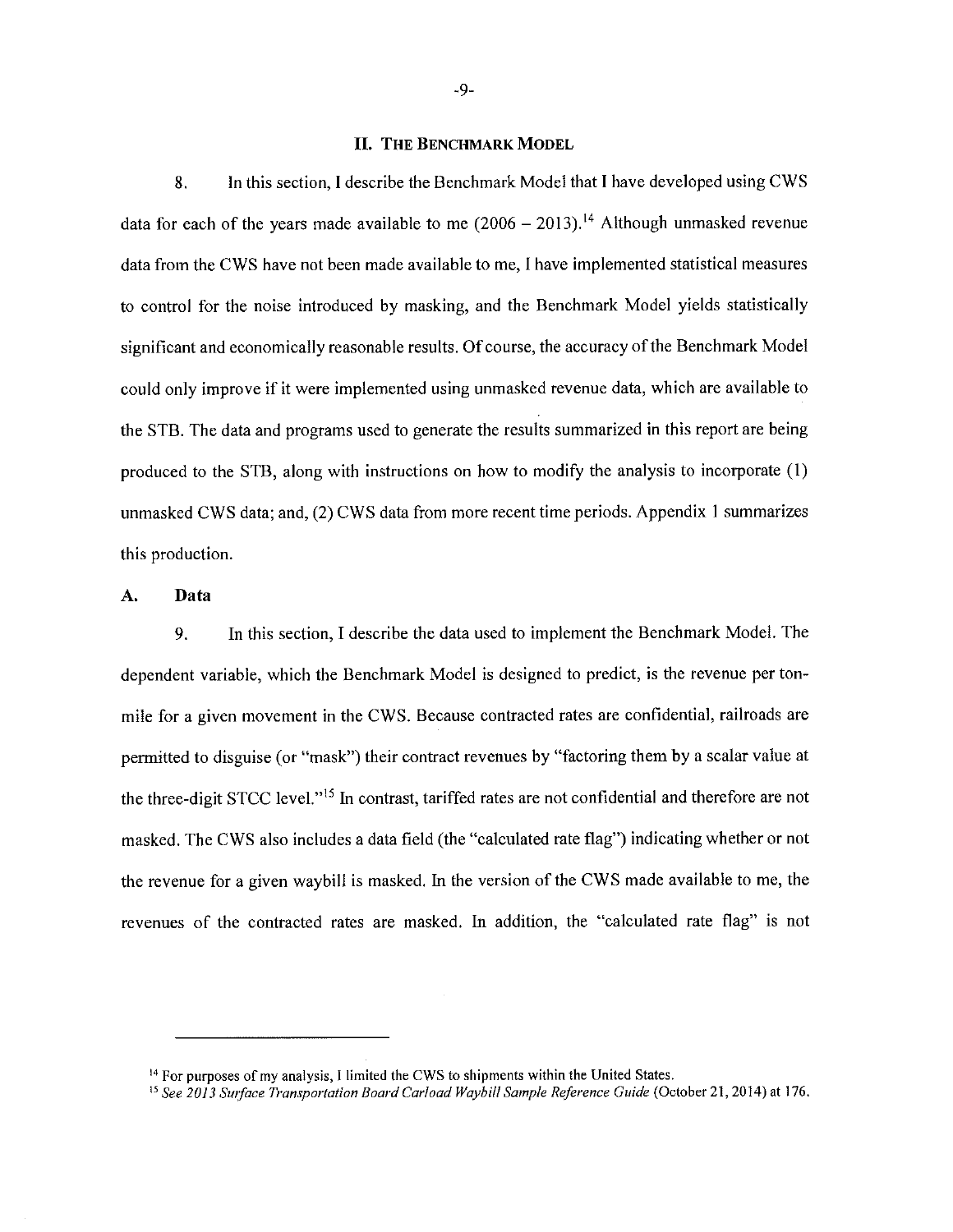populated. It is therefore not possible to determine whether a masking factor has been applied to a given shipment, and (if so) what that masking factor is.

To predict revenue per ton-mile, the Benchmark Model uses shipment 10. characteristics available in the CWS, data fields calculated from the CWS, and other data sources. All in all, the Benchmark Model uses approximately 10,000 factors to predict competitive rates. As summarized in Table 1 below, these include the total distance of the shipment, the size of the shipment (measured by number of carloads), the number of railroads involved in the movement, a private car indicator, and an indicator for hazardous materials. Also included is the "Rebill" Code," which is used to identify joint line moves under Rule 11.<sup>16</sup> Additional control variables include "fixed effects" for each individual 5-digit STCC (which control for factors that cause rates for one commodity to be higher or lower, on average, than other commodities), fixed effects by year (which control for factors that cause rates for one year to be higher or lower, on average, than in other years), and fixed effects by railroad (which control for pricing differences between railroads).<sup>17</sup>

11. Finally, to control for measurement error introduced by masking, the model also includes indicator variables specific to each unique combination of a 3-digit STCC, railroad, and year. (As explained above, in each year of the CWS, each railroad can apply a different masking factor to each 3-digit STCC). These masking factor indicators control for factors that cause rates

<sup>&</sup>lt;sup>16</sup> Under Rule 11, each railroad involved in a joint movement typically invoices the shipper separately for only that railroad's portion of the movement. The Rebill Code can take on four different values (Local Shipment, Originated-Delivered, Received-Delivered, and Received-Terminated). The latter three categories indicate that the shipment is part of a Rule 11 movement. My regression model includes separate controls for each of these categories.

<sup>&</sup>lt;sup>17</sup> There are eleven Class 1 Railroads in the data set, owned by seven entities: BNSF, Canadian National, Canadian Pacific, CSX, Kansas City Southern, Norfolk Southern, and Union Pacific. When multiple railroads were involved in a shipment, the railroad accounting for the longest distance was used.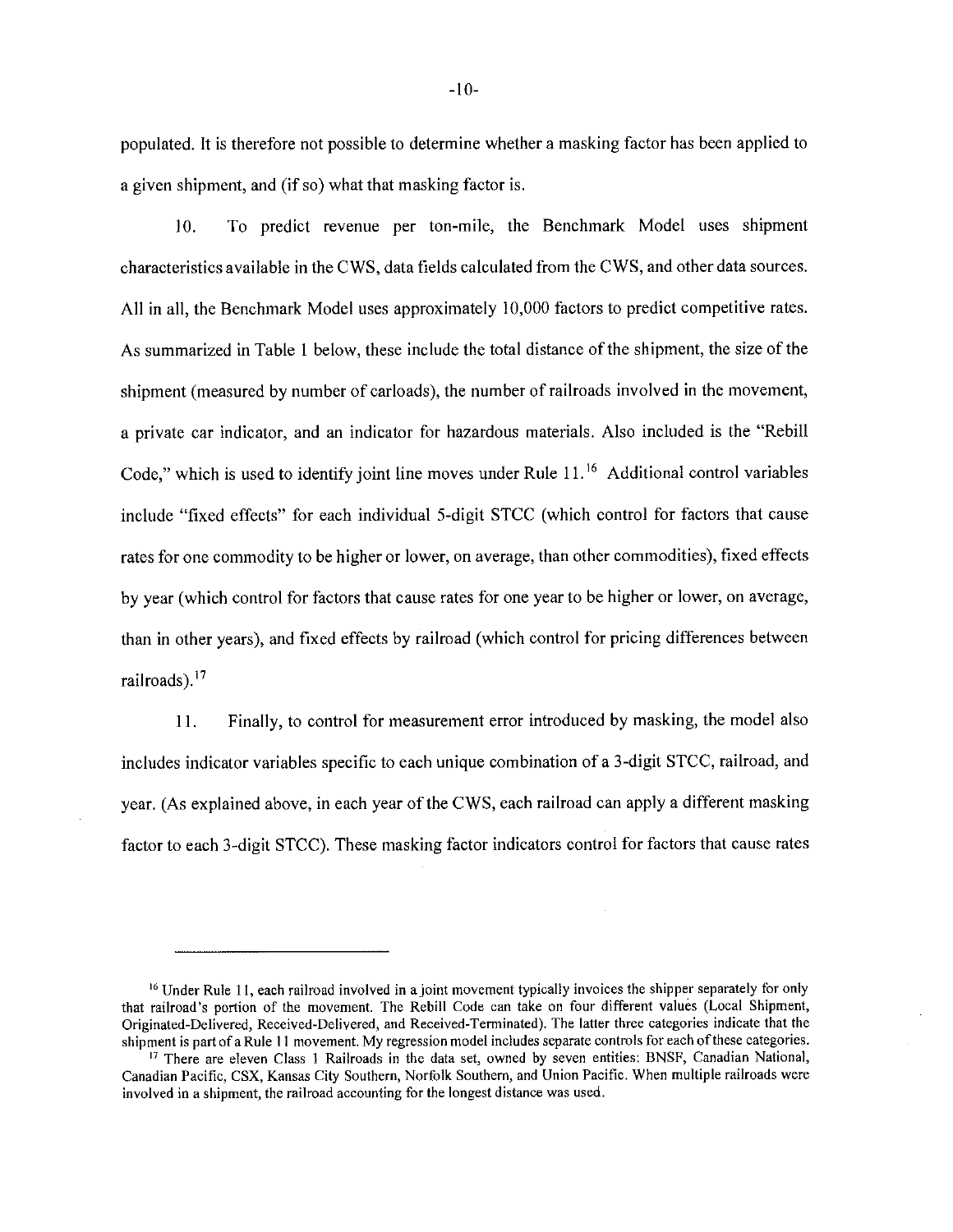for a particular 3-digit STCC commodity shipped on a particular railroad during a particular year to be higher or lower, on average, than any other combination of 3-digit STCC, railroad, and year.

| Data Field                                                                                       | <b>Source/Details</b>                                                                                                              |
|--------------------------------------------------------------------------------------------------|------------------------------------------------------------------------------------------------------------------------------------|
| Revenue <sup>18</sup>                                                                            | CWS: Freight Revenue (Code 15) + Transit Charges (Code<br>$16$ ) + Miscellaneous Charges (Code 17) + Fuel Surcharges<br>(Code 202) |
| Weight                                                                                           | CWS: Billed Weight Tons (Code 99)                                                                                                  |
| Deregulation Flag                                                                                | CWS: Deregulation Flag (Code 96)                                                                                                   |
| Distance                                                                                         | CWS: Total Distance (Code 123)                                                                                                     |
| Revenue per Ton-Mile                                                                             | [Revenue]/[Weight*Distance]                                                                                                        |
| <b>Shipment Size</b>                                                                             | CWS: Number of Carloads (Code 5)                                                                                                   |
| # of RRs in Movement                                                                             | CWS: Junction Frequency (Code $87$ ) + 1                                                                                           |
| Private Car Indicator                                                                            | CWS: Car Ownership Category (Code 93)                                                                                              |
| 3 & 5-digit STCC                                                                                 | CWS: Commodity Code (non-HAZMAT STCC) (Code 76)                                                                                    |
| Hazardous Materials Indicator                                                                    | CWS: Based on 49 series Commodity Code (STCC-<br>HAZMAT) (Code 12)                                                                 |
| Rule 11 Indicator                                                                                | CWS: Rebill Code (Code 24)                                                                                                         |
| Reporting Railroad Indicator                                                                     | CWS: Reporting Railroad (Code 31)                                                                                                  |
| Longest Railroad Indicator                                                                       | CWS: Based on longest Railroad Distance (Codes 113-119)                                                                            |
| Year Indicator                                                                                   | CWS Year                                                                                                                           |
| Masking Factor Indicator                                                                         | Separate Indicator for Each Unique Combination of<br>Reporting Railroad, Year, 3-digit STCC                                        |
| Number of Alternative Class 1 Rail Road<br>Stations Within 10 Miles of Origin and<br>Destination | CWS, Station Master Data, GIS                                                                                                      |
| Number of Water Ports Within 10 Miles of<br>Origin and Destination                               | CWS, Port Series Data, GIS                                                                                                         |

| Table 1: Data Fields Used in Benchmark Model |  |  |  |
|----------------------------------------------|--|--|--|
|----------------------------------------------|--|--|--|

12. The Benchmark Model also utilizes data to measure the competitive alternatives that may have been available to a shipper for a given CWS movement. One indicator of potential competition is the number of Class I railroads within a given distance of the origin and destination

<sup>&</sup>lt;sup>18</sup> Revenue figures are adjusted to 2009 dollars using the Consumer Price Index as reported by the St. Louis Federal Reserve, available at https://fred.stlouisfed.org/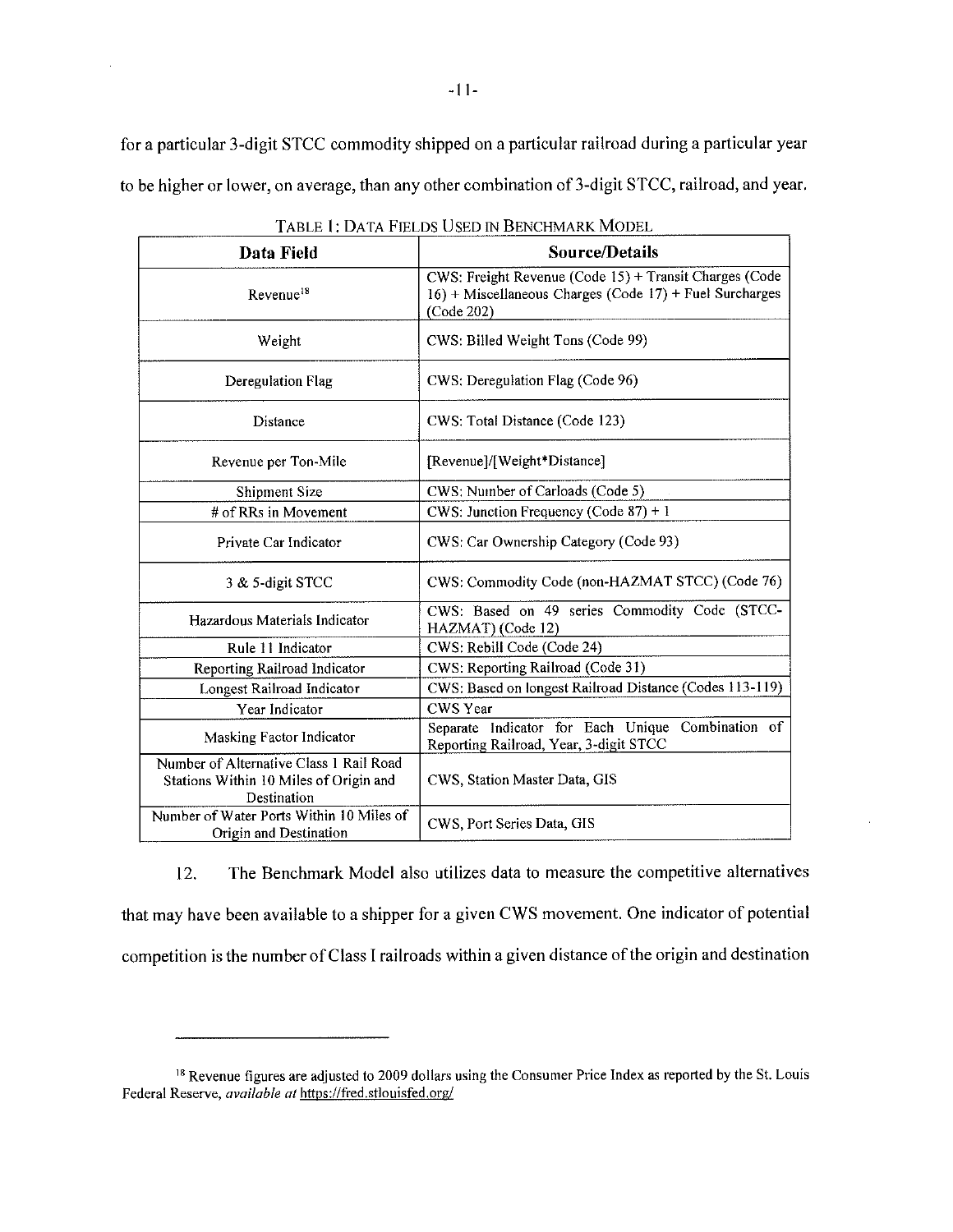stations of a given CWS movement. To determine the proximity of potentially competitive rail alternatives, the location of each station in the CWS was identified based on the standard point locator code ("SPLC"), freight station accounting code ("FSAC"), and railroad name included in the waybill information. Taken together, these data provided the latitude and longitude of the origin and destination of each shipment in the CWS. To measure the proximity of potential competition from Class I railroads, I used the railroad network geographic information system (GIS) data for Class I railroads available from the Centralized Station Master (CSM) database.

13. Another indicator of potential competition is the presence of commercial water ports on the same waterway.<sup>19</sup> To determine the proximity of potentially competitive water-based alternatives. I used Port Series data published by the U.S. Army Corps of Engineers to identify commercial ports.<sup>20</sup> I used GIS data to measure the proximity of each origin and destination station in the CWS to each commercial water port.

#### **B. Econometric Analysis**

#### $1.$ Defining a Competitive Sample

Before the Benchmark Model can be implemented, a sample of competitive 14. movements (a "Benchmark Group") must be identified. A CWS movement was included in the competitive sample if it satisfied any of four criteria. First, all deregulated (exempt) shipments were included in the competitive sample. For exempt commodities, regulation has been deemed "not needed to protect shippers from the abuse of market power."<sup>21</sup> According to the TRB, the

 $^{19}$  A port is assigned to one or more waterway systems based on its location. The waterway systems are: The Mississippi River and its tributaries, the Great Lakes and Erie Canal, the Columbia River, the West Coast (excluding Alaska), the East Coast, the Gulf Coast, Puget Sound, and Alaska.

<sup>&</sup>lt;sup>20</sup> For example, ferry terminals, recreational vessel docks, and other non-commercial ports are excluded. <sup>21</sup> 49 USC §10502.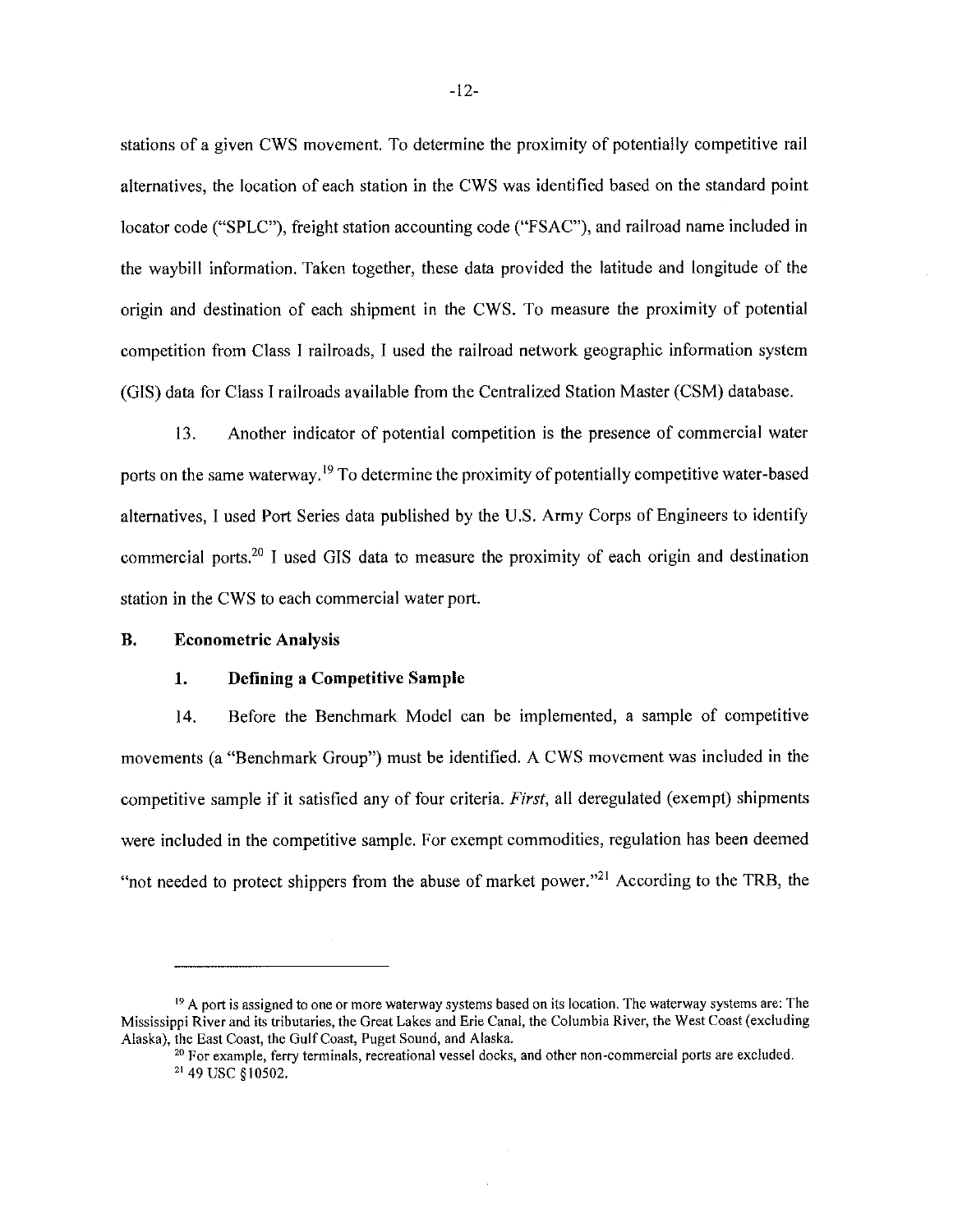"practical capability to be moved by truck"<sup>22</sup> became "the de facto standard for deciding whether a commodity should be considered inherently competitive and granted a categorical exemption."<sup>23</sup> In addition to trucking competition, water-based competition is also considered in commodity exemptions.<sup>24</sup> Second, all shipments potentially subject to rail competition were also included in the competitive sample. I classified a movement as subject to rail competition if there was at least one competing Class I railroad operating within five miles of the origin station, provided that the same Class I railroad also operated within five miles of the destination station of the movement.<sup>25</sup> Third, all shipments subject to water-based competition were also included in the competitive sample. I classified a CWS movement as subject to water-based competition if at least one port on the same waterway was located within five miles of both the origin station and the destination station. Fourth, all shipments subject to trucking competition were also included in the competitive sample. I classified a CWS movement as subject to trucking competition if the movement was less than 200 miles, and if the size of the shipment was less than five carloads.<sup>26</sup> Finally, although a movement's revenue-to-variable-cost ("R/VC") ratio determines whether the

<sup>&</sup>lt;sup>22</sup> TRB Report at 20, n, 18.

 $23$  *Id.* 

<sup>&</sup>lt;sup>24</sup> United States Government Accountability Office, Freight Rail Pricing: Contracts Provide Shippers and Railroads Flexibility, but High Rates Concern Some Shippers (December 2016), at 5 ("Some commodities were later exempted from STB's jurisdiction, primarily commodities that could be shipped by boxcar or intermodal containers, in part because these goods can also be transported by other competitive alternatives such as barge or truck and are therefore unlikely to be captive.") See also STB Docket No. Ex Parte 722, Review of Commodity, Boxcar, and TOFC/COFC Exemptions, Notice of Proposed Rulemaking, Surface Transportation Board (March 23, 2016) ("When steel production was located primarily in the Great Lakes region, water carriage was an option for transportatione.g., over the Great Lakes themselves—but is now less so after the migration to the South.")

<sup>&</sup>lt;sup>25</sup> I confirmed that my results are robust to alternative distance thresholds. See Table 3 below.

<sup>&</sup>lt;sup>26</sup> As explained above, exempt commodities may be subject to trucking competition, and are also included in the competitive sample.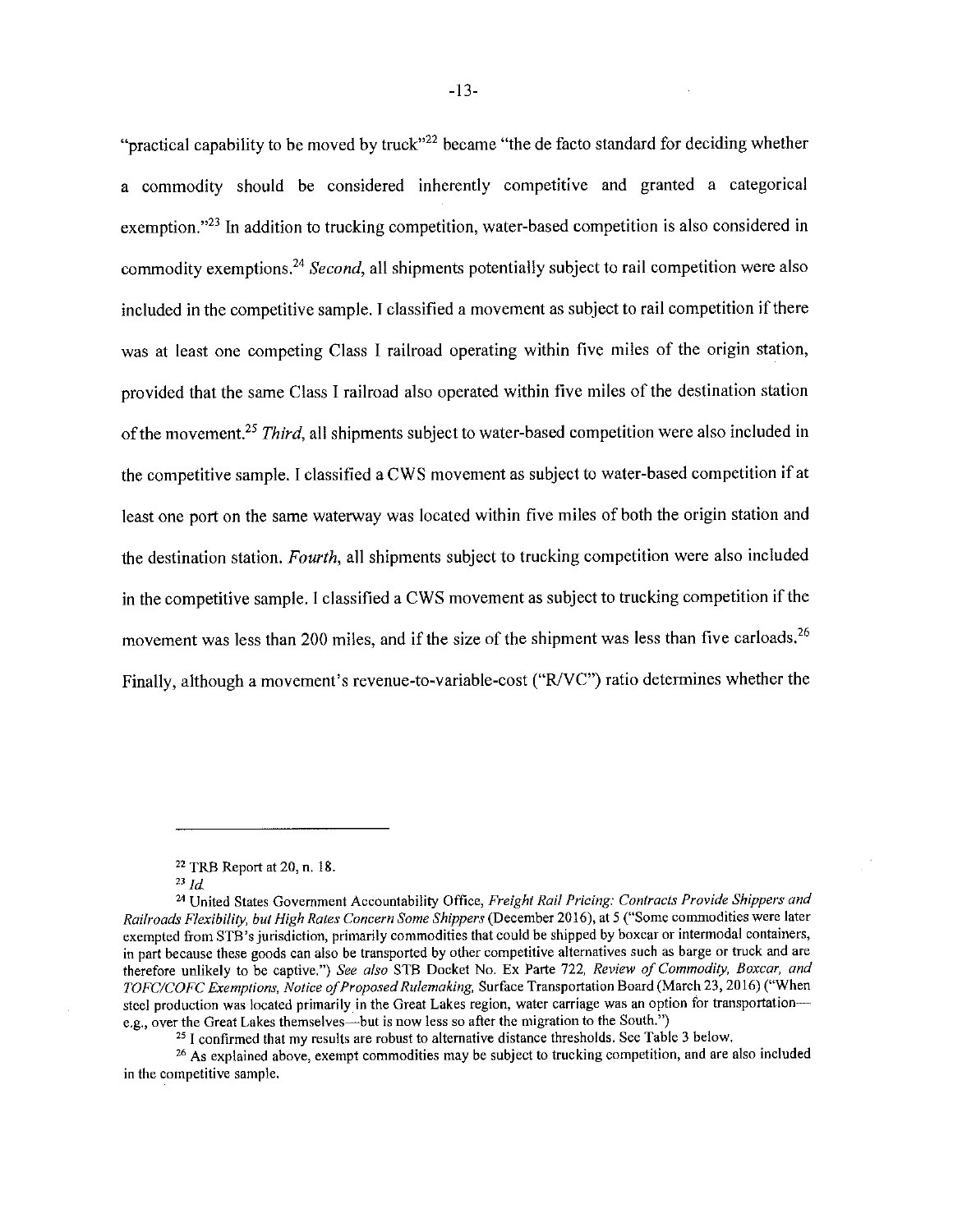rate is legally eligible to be challenged, I did not use R/VC to screen shipments into the competitive sample. $27$ 

As seen in Table 2A, approximately 25 percent of all CWS shipments are 15. deregulated; approximately 64 percent of all CWS shipments have potential rail competition; about 7 percent have potential water-based competition, and approximately 5 percent satisfy the trucking screen. Altogether, approximately 76 percent of the movements in the CWS fall within the competitive sample. Therefore, about 24 percent of shipments in the CWS are classified as potentially noncompetitive.

16. Unsurprisingly, the percentage of shipments classified as competitive varies significantly from one two-digit STCC to the next. For several commodities, 100 percent of the CWS movements are classified into the competitive sample. For example, all Textile Mill Products movements are deregulated. Therefore, all Textile Mill Products shipments are included in the competitive sample. For other commodities, a significant percentage falls outside the competitive sample. For example, in the case of Chemicals or Allied Products, about three percent of movements are deregulated; about 42 percent have potential rail competition, about 15 percent have potential water competition, and about 15 percent satisfy the trucking screen. Altogether, about 54 percent of Chemicals or Allied Products shipments in the CWS fall within the competitive sample. Therefore, about 46 percent of Chemicals or Allied Products shipments are classified as potentially noncompetitive.

<sup>&</sup>lt;sup>27</sup> Given that unmasked revenues have not been made available to me, such a screen would not accurately capture shipments that fall above or below the statutory R/VC screen of 180. Even if unmasked data were available, I would be reluctant to apply a competitive screen based on a legal standard in the absence of economic evidence supporting such a screen. In contrast, the R/VC screen would be applied when implementing the competitive threshold analysis in Part III below, because rates with R/VC below 180 are not subject to regulation under current law.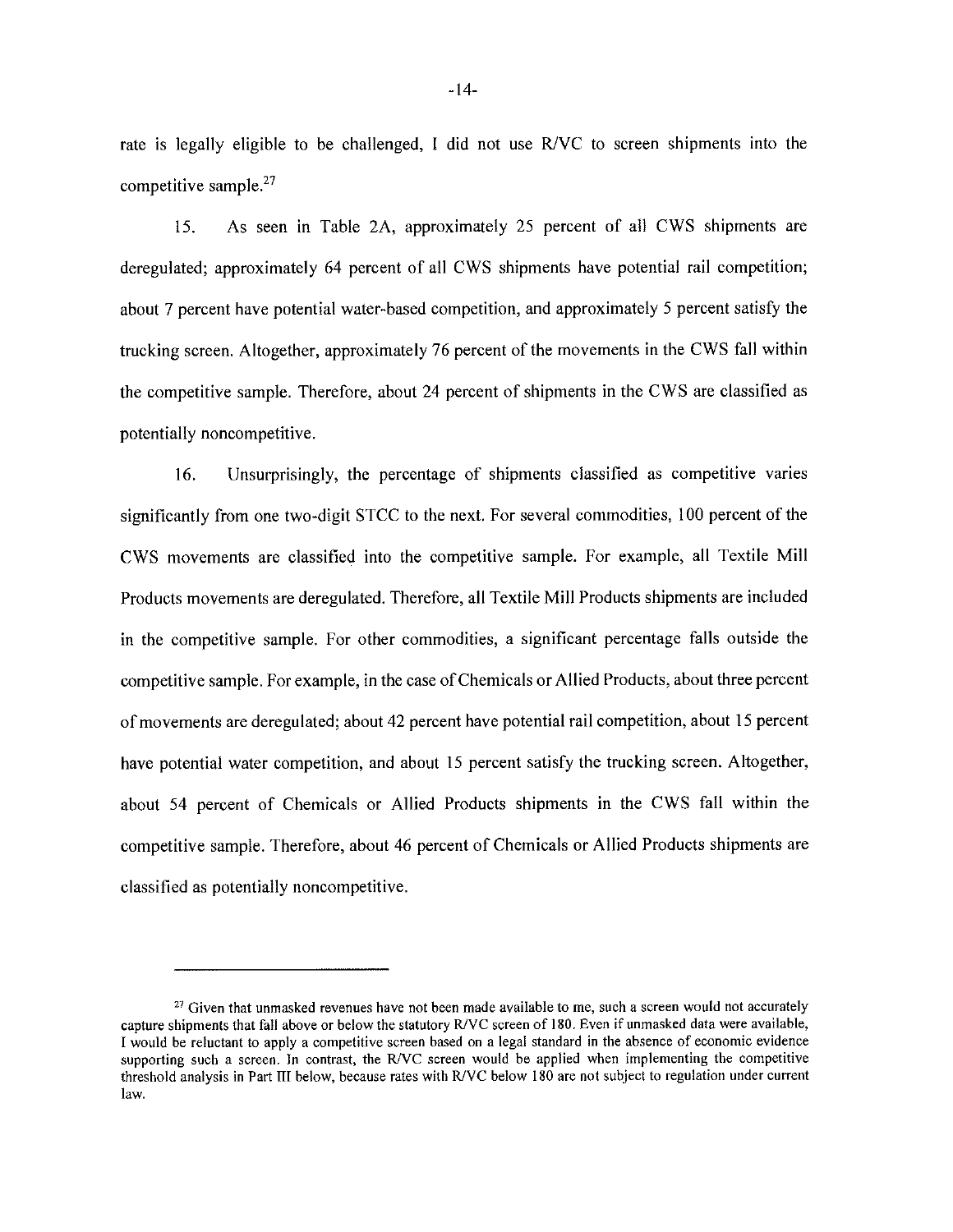| <b>Commodity Name</b>                                | <b>STCC</b><br>Code<br>$(2-Digit)$ | <b>Share of CWS</b><br><b>Shipments</b><br><b>Satisfying</b><br>Screen 1<br>(Dereg.) | Share of CWS<br><b>Shipments</b><br><b>Satisfying</b><br>Screen 2 (Paired<br><b>Class I RR</b><br>within 5 Miles of<br>O & D | <b>Share of CWS</b><br><b>Shipments</b><br>Satisfying<br>Screen 3 (Port<br>within 5 Miles<br>of O & D on<br>Same<br>Waterway) | Share of CWS<br><b>Shipments</b><br>Satisfying<br>Trucking<br>Screen 4 (< 200<br>Miles, <5 Cars) | <b>Share of CWS</b><br><b>Shipments</b><br><b>Satisfying Any</b><br>Screen |
|------------------------------------------------------|------------------------------------|--------------------------------------------------------------------------------------|------------------------------------------------------------------------------------------------------------------------------|-------------------------------------------------------------------------------------------------------------------------------|--------------------------------------------------------------------------------------------------|----------------------------------------------------------------------------|
| <b>ALL</b>                                           | <b>ALL</b>                         | 24.7%                                                                                | 63.5%                                                                                                                        | 6.5%                                                                                                                          | 4.7%                                                                                             | 76.2%                                                                      |
| <b>Farm Products</b>                                 | $\mathbf{1}$                       | 19.3%                                                                                | 47.3%                                                                                                                        | 1.7%                                                                                                                          | 3.1%                                                                                             | 54.8%                                                                      |
| <b>Forest Products</b>                               | 8                                  | 0.0%                                                                                 | 71.5%                                                                                                                        | 0.4%                                                                                                                          | 0.6%                                                                                             | 71.5%                                                                      |
| Fresh Fish or Other Marine<br>Products               | 9                                  | 100.0%                                                                               | 81.5%                                                                                                                        | 4.8%                                                                                                                          | 0.9%                                                                                             | 100.0%                                                                     |
| Metallic ores                                        | 10                                 | $0.0\%$                                                                              | 65.4%                                                                                                                        | 1.8%                                                                                                                          | 1.5%                                                                                             | 66.5%                                                                      |
| Coal                                                 | 11                                 | $0.0\%$                                                                              | 29,4%                                                                                                                        | 1.3%                                                                                                                          | 0.1%                                                                                             | 29.7%                                                                      |
| Petroleum (Crude)                                    | 13                                 | $0.0\%$                                                                              | 11.4%                                                                                                                        | 0.7%                                                                                                                          | 1.2%                                                                                             | 12.1%                                                                      |
| Non Metal Minerals                                   | 14                                 | 47.2%                                                                                | 19.2%                                                                                                                        | 5.6%                                                                                                                          | 4.2%                                                                                             | 57.5%                                                                      |
| Ordnance or Accessories                              | 19                                 | 0.0%                                                                                 | 23.3%                                                                                                                        | 1.6%                                                                                                                          | 0.0%                                                                                             | 23.3%                                                                      |
| Food or Kindred Products                             | 20                                 | 26.9%                                                                                | 53.8%                                                                                                                        | 5.5%                                                                                                                          | 5.3%                                                                                             | 65.1%                                                                      |
| Tobacco                                              | 21                                 | $0.0\%$                                                                              | 100.0%                                                                                                                       | $0.0\%$                                                                                                                       | $0.0\%$                                                                                          | 100.0%                                                                     |
| <b>Textile Mill Products</b>                         | 22                                 | 100.0%                                                                               | 74.4%                                                                                                                        | 2.3%                                                                                                                          | 4.2%                                                                                             | 100.0%                                                                     |
| Apparel or Other Textile<br>Products or Knit Apparel | 23                                 | 100.0%                                                                               | 66.7%                                                                                                                        | 2.2%                                                                                                                          | 1.4%                                                                                             | 100.0%                                                                     |
| Lumber or Wood Products<br>Exc. Furniture            | 24                                 | 100.0%                                                                               | 28.8%                                                                                                                        | 1.5%                                                                                                                          | 20.2%                                                                                            | 100.0%                                                                     |
| Furniture or Fixtures                                | 25                                 | 100.0%                                                                               | 66.2%                                                                                                                        | 4.0%                                                                                                                          | 0.2%                                                                                             | 100.0%                                                                     |
| Pulp, Paper or Allied<br>Products                    | 26                                 | 63.0%                                                                                | 45.9%                                                                                                                        | 5.2%                                                                                                                          | 6.2%                                                                                             | 83.1%                                                                      |
| <b>Printed Products</b>                              | 27                                 | 100.0%                                                                               | 86.6%                                                                                                                        | 1.4%                                                                                                                          | 0.2%                                                                                             | 100.0%                                                                     |
| <b>Chemicals or Allied Products</b>                  | 28                                 | 2.5%                                                                                 | 41.7%                                                                                                                        | 14.8%                                                                                                                         | 14.6%                                                                                            | 53.8%                                                                      |
| Petroleum/Coal Products                              | 29                                 | 6.6%                                                                                 | 44.2%                                                                                                                        | 12.5%                                                                                                                         | 13.8%                                                                                            | 54.7%                                                                      |
| Rubber or Miscellaneous<br><b>Plastics Products</b>  | 30                                 | 80.3%                                                                                | 71.9%                                                                                                                        | 4.6%                                                                                                                          | 1.0%                                                                                             | 90.5%                                                                      |

TABLE 2A: COMPETITIVE SCREENS (UNWEIGHTED)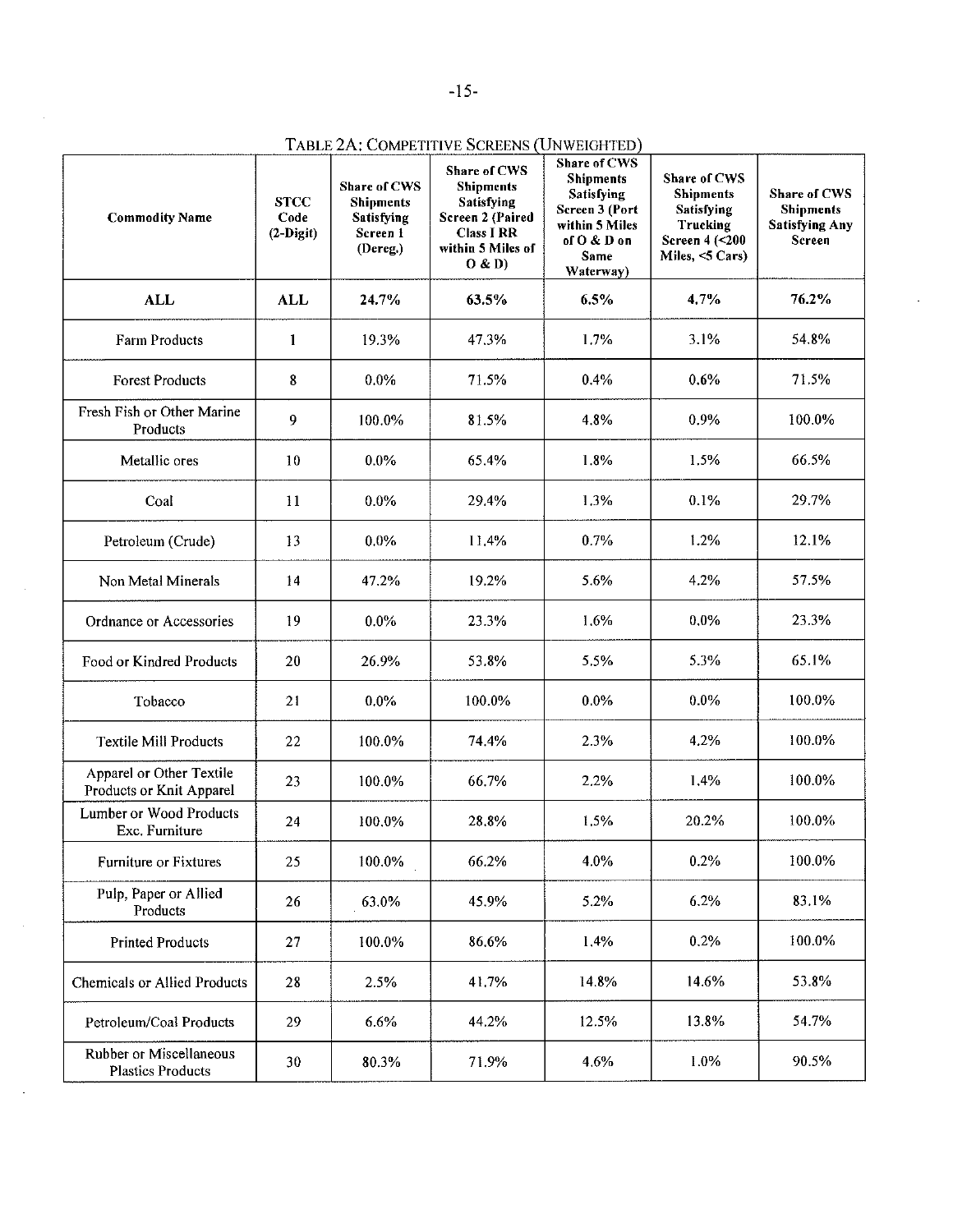| <b>Commodity Name</b>                                                                    | <b>STCC</b><br>Code<br>$(2-Digit)$ | Share of CWS<br><b>Shipments</b><br>Satisfying<br>Screen 1<br>(Dereg.) | Share of CWS<br><b>Shipments</b><br><b>Satisfying</b><br>Screen 2 (Paired<br><b>Class 1 RR</b><br>within 5 Miles of<br>O & D | <b>Share of CWS</b><br><b>Shipments</b><br><b>Satisfying</b><br>Screen 3 (Port<br>within 5 Miles<br>of O & D on<br>Same<br>Waterway) | Share of CWS<br><b>Shipments</b><br><b>Satisfying</b><br>Trucking<br>Screen 4 (< 200<br>Miles, <5 Cars) | Share of CWS<br><b>Shipments</b><br><b>Satisfying Any</b><br>Screen |
|------------------------------------------------------------------------------------------|------------------------------------|------------------------------------------------------------------------|------------------------------------------------------------------------------------------------------------------------------|--------------------------------------------------------------------------------------------------------------------------------------|---------------------------------------------------------------------------------------------------------|---------------------------------------------------------------------|
| Leather or Leather Products                                                              | 31                                 | 100.0%                                                                 | 57,2%                                                                                                                        | 0.8%                                                                                                                                 | 0.2%                                                                                                    | 100.0%                                                              |
| Clay, Concrete, Glass or<br><b>Stone Products</b>                                        | 32                                 | 45.6%                                                                  | 26.5%                                                                                                                        | 4.8%                                                                                                                                 | 11.8%                                                                                                   | 59.9%                                                               |
| Primary Metal Products,<br>Including Galvanized<br>Coating or Other Allied<br>Processing | 33                                 | 100.0%                                                                 | 49.4%                                                                                                                        | 10.1%                                                                                                                                | 16.6%                                                                                                   | 100.0%                                                              |
| Fabricated Metal Exc.<br>ordnance, Machinery, or<br><b>Transportation Equipment</b>      | 34                                 | 94.1%                                                                  | 73.6%                                                                                                                        | 2.9%                                                                                                                                 | 1.1%                                                                                                    | 98.8%                                                               |
| Machinery                                                                                | 35                                 | 75.3%                                                                  | 67.0%                                                                                                                        | 2.9%                                                                                                                                 | 1.3%                                                                                                    | 89.4%                                                               |
| Electrical Machinery,<br><b>Equipment or Supplies</b>                                    | 36                                 | 98.8%                                                                  | 70.7%                                                                                                                        | 4.5%                                                                                                                                 | 0.3%                                                                                                    | 99.5%                                                               |
| <b>Transportation Equipment</b>                                                          | 37                                 | 91.1%                                                                  | 63.7%                                                                                                                        | 6.1%                                                                                                                                 | 7.9%                                                                                                    | 96.7%                                                               |
| Instruments, Goods, Optical<br>Goods, Watches or Clocks                                  | 38                                 | 100.0%                                                                 | 74.3%                                                                                                                        | 0.8%                                                                                                                                 | 1.4%                                                                                                    | 100.0%                                                              |
| Miscellaneous Products                                                                   | 39                                 | 100.0%                                                                 | 70.9%                                                                                                                        | 3.0%                                                                                                                                 | 0.2%                                                                                                    | 100.0%                                                              |
| Waste or Scrap Materials<br>Not Identified by Producing<br>Industry                      | 40                                 | 78.5%                                                                  | 54.6%                                                                                                                        | 5.0%                                                                                                                                 | 14.5%                                                                                                   | 92.9%                                                               |
| Miscellaneous Freight<br>Shipments                                                       | 41                                 | 15.6%                                                                  | 69.2%                                                                                                                        | 2.1%                                                                                                                                 | 0.9%                                                                                                    | 74.7%                                                               |
| Containers, Carriers or<br>Devices, Shipping, Returned<br>Empty                          | 42                                 | 0.3%                                                                   | 78.6%                                                                                                                        | 7.8%                                                                                                                                 | 3.2%                                                                                                    | 79.2%                                                               |
| Mail, Express or Other<br>Contract Traffic                                               | 43                                 | $0.0\%$                                                                | 94.8%                                                                                                                        | 19.6%                                                                                                                                | $0.0\%$                                                                                                 | 94.8%                                                               |
| Freight Forwarder                                                                        | 44                                 | 0.0%                                                                   | 91.5%                                                                                                                        | 9.9%                                                                                                                                 | 0.1%                                                                                                    | 91.6%                                                               |
| Shipper Association or<br>Similar Traffic                                                | 45                                 | 0.0%                                                                   | 78.8%                                                                                                                        | 5.1%                                                                                                                                 | $0.0\%$                                                                                                 | 78.8%                                                               |
| Miscellaneous Mixed<br>Shipments                                                         | 46                                 | $0.0\%$                                                                | 82.6%                                                                                                                        | 6.3%                                                                                                                                 | 0.2%                                                                                                    | 82.7%                                                               |
| Small Packaged Freight<br><b>Shipments</b>                                               | 47                                 | $0.0\%$                                                                | 96.5%                                                                                                                        | 2.3%                                                                                                                                 | $0.0\%$                                                                                                 | 96.5%                                                               |
| Waste Hazardous or Waste<br>Hazardous Substances                                         | 48                                 | $0.0\%$                                                                | 32.3%                                                                                                                        | 8.4%                                                                                                                                 | 7.1%                                                                                                    | 41.3%                                                               |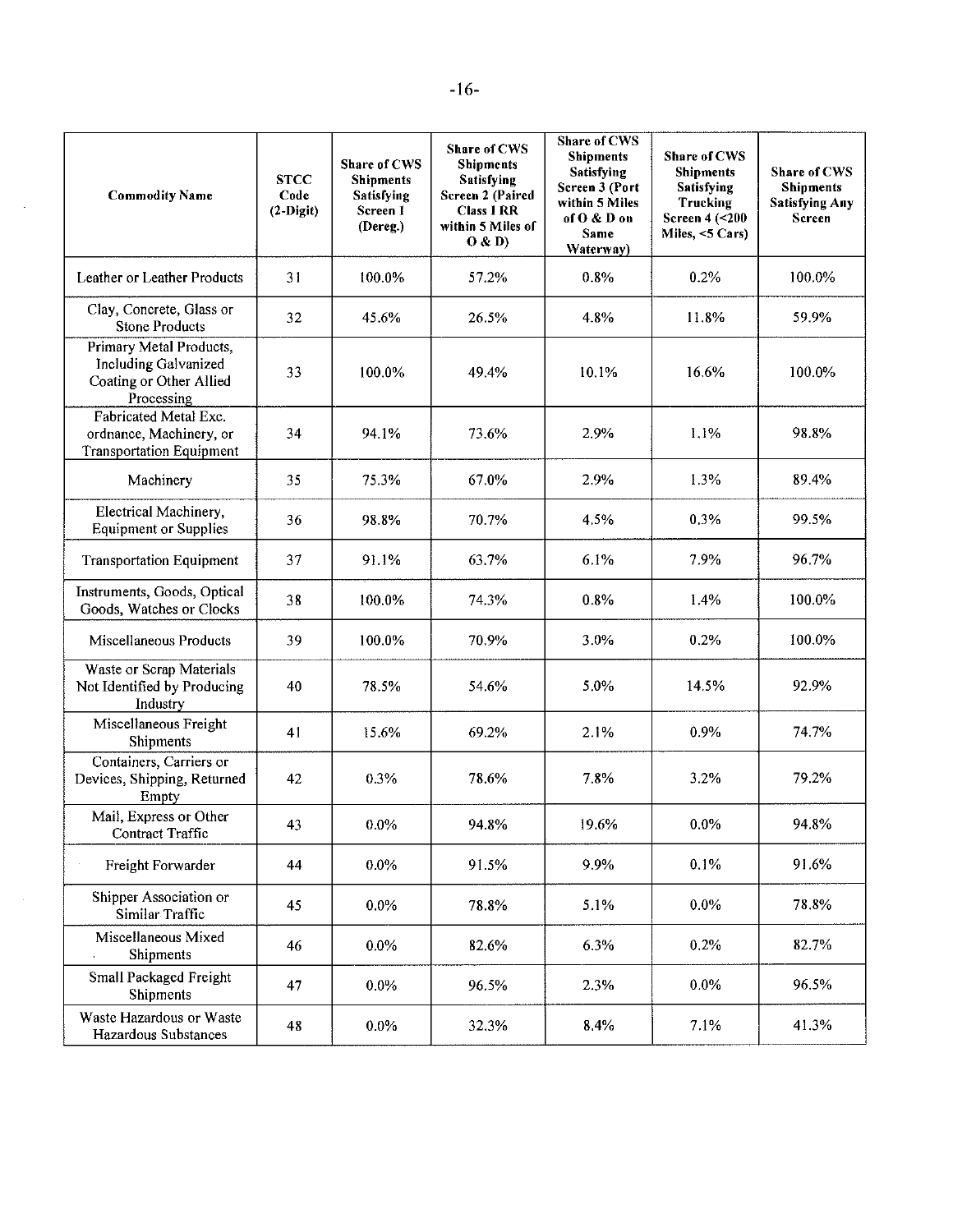Table 2B repeats the same exercise, this time weighting each data point by its CWS 17. expansion factor. As seen below, approximately 80 percent of the weighted movements fall within the competitive sample. Conversely, approximately 20 percent of the weighted CWS movements do not, and are therefore potentially noncompetitive. As before, there is significant variation from one two-digit STCC code to the next.

| <b>Commodity Name</b>                                | <b>STCC</b><br>Code<br>$(2-Digit)$ | <b>Share of CWS</b><br><b>Shipments</b><br>Satisfying<br>Screen 1<br>(Deregulation) | <b>Share of CWS</b><br><b>Shipments</b><br><b>Satisfying</b><br>Screen 2 (Paired<br><b>Class I RR</b><br>within 5 Miles of<br>0 & D | Share of CWS<br><b>Shipments</b><br><b>Satisfying</b><br>Screen 3 (Port<br>within 5 Miles<br>of O & D on<br><b>Same</b><br>Waterway) | Share of CWS<br><b>Shipments</b><br>Satisfying<br>Trucking<br>Screen 4 (< 200<br>Miles, <5 Cars) | Share of CWS<br><b>Shipments</b><br><b>Satisfying Any</b><br>Screen |
|------------------------------------------------------|------------------------------------|-------------------------------------------------------------------------------------|-------------------------------------------------------------------------------------------------------------------------------------|--------------------------------------------------------------------------------------------------------------------------------------|--------------------------------------------------------------------------------------------------|---------------------------------------------------------------------|
| <b>ALL</b>                                           | <b>ALL</b>                         | 25,9%                                                                               | 67.2%                                                                                                                               | 6.9%                                                                                                                                 | 5.1%                                                                                             | 80.0%                                                               |
| Farm Products                                        | $\mathbf{1}$                       | 33.1%                                                                               | 68,2%                                                                                                                               | 1.4%                                                                                                                                 | 5.0%                                                                                             | 79.9%                                                               |
| <b>Forest Products</b>                               | 8                                  | 0.0%                                                                                | 71.6%                                                                                                                               | 0.4%                                                                                                                                 | 0.6%                                                                                             | 71.6%                                                               |
| Fresh Fish or Other Marine<br>Products               | 9                                  | 100.0%                                                                              | 81.5%                                                                                                                               | 4.8%                                                                                                                                 | 0.9%                                                                                             | 100.0%                                                              |
| Metallic ores                                        | 10                                 | 0.0%                                                                                | 28.4%                                                                                                                               | 5.0%                                                                                                                                 | 6.4%                                                                                             | 33.1%                                                               |
| Coal                                                 | 11                                 | 0.0%                                                                                | 27.0%                                                                                                                               | 1.3%                                                                                                                                 | 1.7%                                                                                             | 27.8%                                                               |
| Petroleum (Crude)                                    | 13                                 | $0.0\%$                                                                             | 17.4%                                                                                                                               | 1.3%                                                                                                                                 | 2.6%                                                                                             | 18.8%                                                               |
| Non Metal Minerals                                   | 14                                 | 19.3%                                                                               | 18.6%                                                                                                                               | 4.8%                                                                                                                                 | 6.9%                                                                                             | 37.9%                                                               |
| Ordnance or Accessories                              | 19                                 | $0.0\%$                                                                             | 27.8%                                                                                                                               | 1.9%                                                                                                                                 | 0.0%                                                                                             | 27.8%                                                               |
| Food or Kindred Products                             | 20                                 | 28.5%                                                                               | 54.9%                                                                                                                               | 5.5%                                                                                                                                 | 5,4%                                                                                             | 66.6%                                                               |
| Tobacco                                              | 21                                 | 0.0%                                                                                | 100.0%                                                                                                                              | $0.0\%$                                                                                                                              | 0.0%                                                                                             | 100.0%                                                              |
| <b>Textile Mill Products</b>                         | 22                                 | 100.0%                                                                              | 74.4%                                                                                                                               | 2.3%                                                                                                                                 | 4.2%                                                                                             | 100.0%                                                              |
| Apparel or Other Textile<br>Products or Knit Apparel | 23                                 | 100.0%                                                                              | 66.7%                                                                                                                               | 2.2%                                                                                                                                 | 1.4%                                                                                             | 100.0%                                                              |
| Lumber or Wood Products<br>Exc. Furniture            | 24                                 | 100.0%                                                                              | 28.9%                                                                                                                               | 1.5%                                                                                                                                 | 21.1%                                                                                            | 100.0%                                                              |
| <b>Furniture or Fixtures</b>                         | 25                                 | 100.0%                                                                              | 66.2%                                                                                                                               | 4.0%                                                                                                                                 | 0.2%                                                                                             | 100.0%                                                              |

TABLE 2B: COMPETITIVE SCREENS (WEIGHTED BY EXPANSION FACTORS)

 $-17-$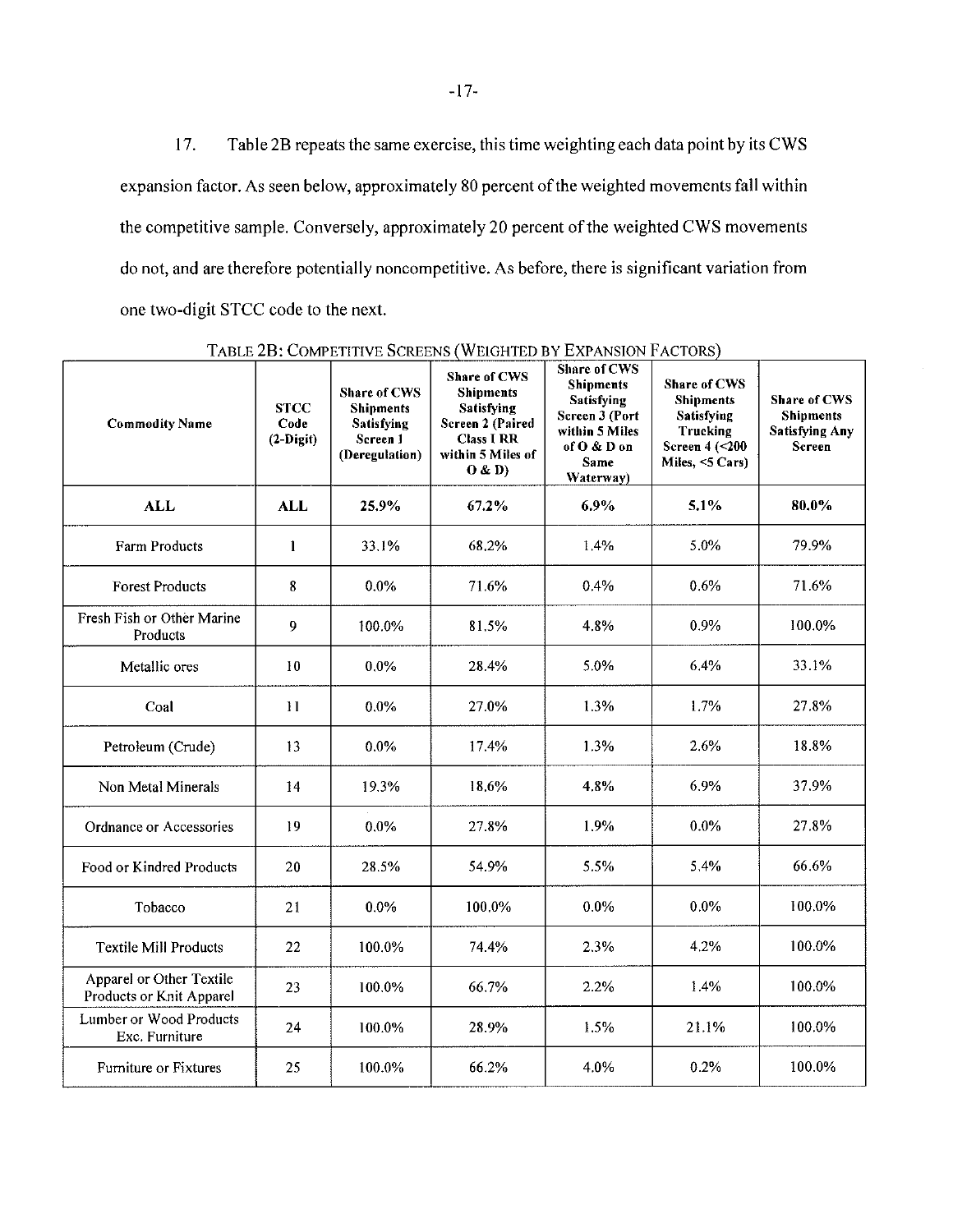| <b>Commodity Name</b>                                                                           | <b>STCC</b><br>Code<br>$(2-Digit)$ | Share of CWS<br><b>Shipments</b><br><b>Satisfying</b><br>Screen 1<br>(Deregulation) | Share of CWS<br><b>Shipments</b><br><b>Satisfying</b><br>Screen 2 (Paired<br><b>Class I RR</b><br>within 5 Miles of<br>O & D | <b>Share of CWS</b><br><b>Shipments</b><br><b>Satisfying</b><br>Screen 3 (Port<br>within 5 Miles<br>of $O & D$ on<br>Same<br>Waterway) | Share of CWS<br><b>Shipments</b><br>Satisfying<br>Trucking<br>Screen 4 (<200<br>Miles, <5 Cars) | Share of CWS<br><b>Shipments</b><br><b>Satisfying Any</b><br>Screen |
|-------------------------------------------------------------------------------------------------|------------------------------------|-------------------------------------------------------------------------------------|------------------------------------------------------------------------------------------------------------------------------|----------------------------------------------------------------------------------------------------------------------------------------|-------------------------------------------------------------------------------------------------|---------------------------------------------------------------------|
| Pulp, Paper or Allied<br>Products                                                               | 26                                 | 63.0%                                                                               | 45.9%                                                                                                                        | 5.1%                                                                                                                                   | 6.1%                                                                                            | 83.1%                                                               |
| <b>Printed Products</b>                                                                         | 27                                 | 100.0%                                                                              | 86.6%                                                                                                                        | 1.4%                                                                                                                                   | 0.2%                                                                                            | 100.0%                                                              |
| <b>Chemicals or Allied Products</b>                                                             | 28                                 | 2.6%                                                                                | 42.4%                                                                                                                        | 15.2%                                                                                                                                  | 15.3%                                                                                           | 54.9%                                                               |
| Petroleum/Coal Products                                                                         | 29                                 | 2.6%                                                                                | 44.3%                                                                                                                        | 12.4%                                                                                                                                  | 15.9%                                                                                           | 53.5%                                                               |
| Rubber or Miscellaneous<br><b>Plastics Products</b>                                             | 30                                 | 80.3%                                                                               | 71.9%                                                                                                                        | 4.6%                                                                                                                                   | 1.0%                                                                                            | 90.5%                                                               |
| Leather or Leather Products                                                                     | 31                                 | 100.0%                                                                              | 57.2%                                                                                                                        | 0.8%                                                                                                                                   | 0.2%                                                                                            | 100.0%                                                              |
| Clay, Concrete, Glass or<br><b>Stone Products</b>                                               | 32                                 | 42.9%                                                                               | 26.2%                                                                                                                        | 4.9%                                                                                                                                   | 12.8%                                                                                           | 57.9%                                                               |
| Primary Metal Products,<br><b>Including Galvanized</b><br>Coating or Other Allied<br>Processing | 33                                 | 100.0%                                                                              | 49.1%                                                                                                                        | 10.1%                                                                                                                                  | 17.1%                                                                                           | 100.0%                                                              |
| Fabricated Metal Exc.<br>ordnance, Machinery, or<br><b>Transportation Equipment</b>             | 34                                 | 94.1%                                                                               | 73.7%                                                                                                                        | 2.9%                                                                                                                                   | 1.1%                                                                                            | 98.8%                                                               |
| Machinery                                                                                       | 35                                 | 76.7%                                                                               | 67.7%                                                                                                                        | 2.8%                                                                                                                                   | 1.2%                                                                                            | 90.3%                                                               |
| Electrical Machinery,<br><b>Equipment or Supplies</b>                                           | 36                                 | 99.0%                                                                               | 70.7%                                                                                                                        | 4.5%                                                                                                                                   | 0.3%                                                                                            | 99.6%                                                               |
| <b>Transportation Equipment</b>                                                                 | 37                                 | 92.8%                                                                               | 64.0%                                                                                                                        | 6.0%                                                                                                                                   | 7.9%                                                                                            | 97.5%                                                               |
| Instruments, Goods, Optical<br>Goods, Watches or Clocks                                         | 38                                 | 100.0%                                                                              | 74.3%                                                                                                                        | 0.8%                                                                                                                                   | 1.4%                                                                                            | 100.0%                                                              |
| Miscellaneous Products                                                                          | 39                                 | 100.0%                                                                              | 70.9%                                                                                                                        | 3.0%                                                                                                                                   | 0.2%                                                                                            | 100.0%                                                              |
| Waste or Scrap Materials<br>Not Identified by Producing<br>Industry                             | 40                                 | 80.0%                                                                               | 56.8%                                                                                                                        | 5.0%                                                                                                                                   | 15.0%                                                                                           | 95.1%                                                               |
| Miscellaneous Freight<br>Shipments                                                              | 41                                 | 16.1%                                                                               | 70.0%                                                                                                                        | 1.9%                                                                                                                                   | 0.9%                                                                                            | 75.8%                                                               |
| Containers, Carriers or<br>Devices, Shipping, Returned<br>Empty                                 | 42                                 | 0.3%                                                                                | 78.6%                                                                                                                        | 7.8%                                                                                                                                   | 3.2%                                                                                            | 79.2%                                                               |
| Mail, Express or Other<br>Contract Traffic                                                      | 43                                 | 0.0%                                                                                | 94.9%                                                                                                                        | 19.6%                                                                                                                                  | $0.0\%$                                                                                         | 94.9%                                                               |
| Freight Forwarder                                                                               | 44                                 | 0.0%                                                                                | 91.5%                                                                                                                        | 9.9%                                                                                                                                   | 0.1%                                                                                            | 91.6%                                                               |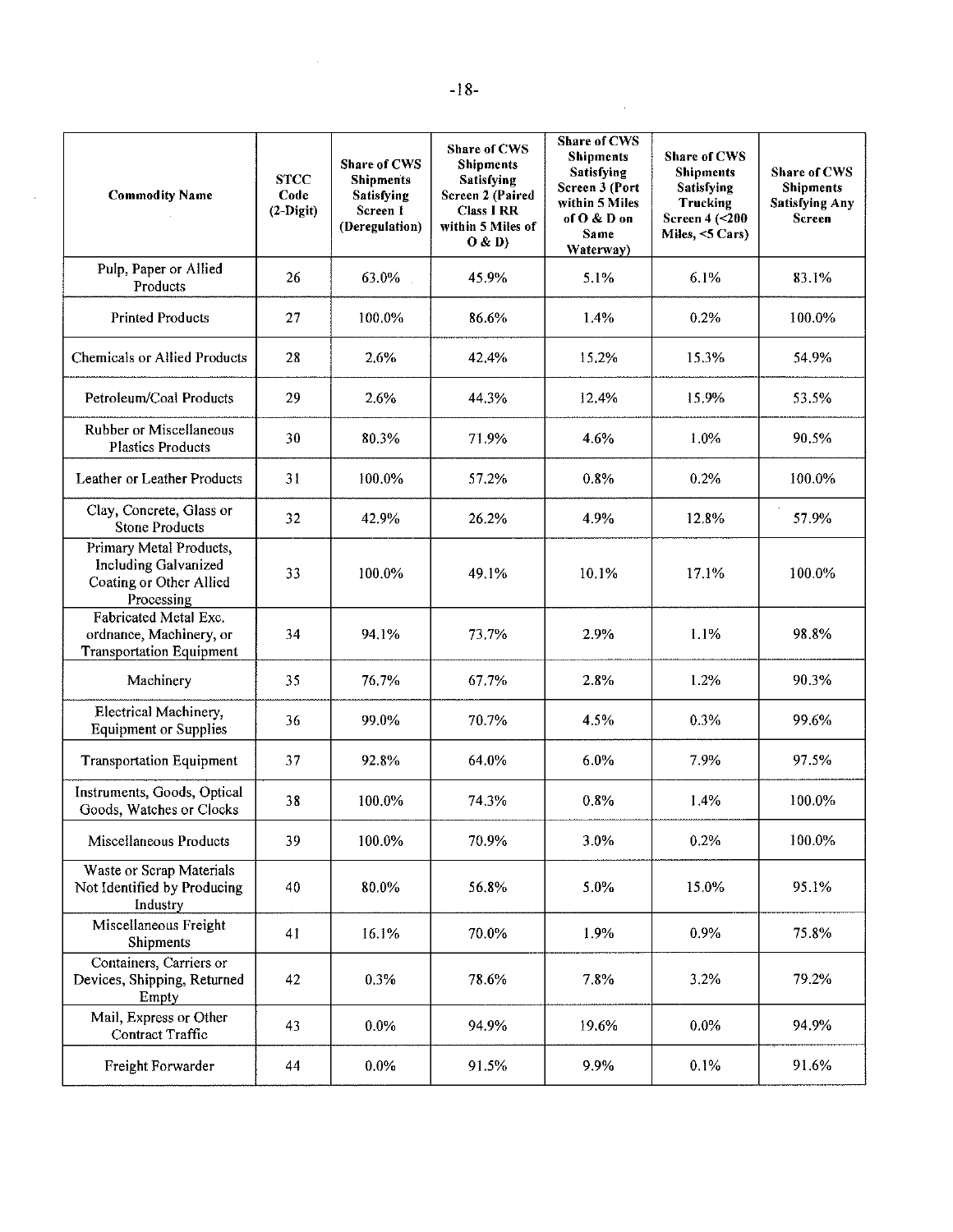| <b>Commodity Name</b>                            | <b>STCC</b><br>Code<br>$(2-Digit)$ | Share of CWS<br><b>Shipments</b><br><b>Satisfying</b><br>Screen 1<br>(Deregulation) | Share of CWS<br><b>Shipments</b><br><b>Satisfying</b><br><b>Screen 2 (Paired</b><br><b>Class I RR</b><br>within 5 Miles of<br>O & D | Share of CWS<br><b>Shipments</b><br>Satisfying<br>Screen 3 (Port<br>within 5 Miles<br>of O & D on<br><b>Same</b><br>Waterway) | <b>Share of CWS</b><br><b>Shipments</b><br><b>Satisfying</b><br>Trucking<br>Screen $4$ ( $<$ 200<br>Miles, $<$ 5 Cars) | Share of CWS<br><b>Shipments</b><br><b>Satisfying Any</b><br>Screen |
|--------------------------------------------------|------------------------------------|-------------------------------------------------------------------------------------|-------------------------------------------------------------------------------------------------------------------------------------|-------------------------------------------------------------------------------------------------------------------------------|------------------------------------------------------------------------------------------------------------------------|---------------------------------------------------------------------|
| Shipper Association or<br>Similar Traffic        | 45                                 | $0.0\%$                                                                             | 78.8%                                                                                                                               | 5.1%                                                                                                                          | $0.0\%$                                                                                                                | 78.8%                                                               |
| Miscellaneous Mixed<br>Shipments                 | 46                                 | $0.0\%$                                                                             | 82.6%                                                                                                                               | 6.3%                                                                                                                          | 0.2%                                                                                                                   | 82.7%                                                               |
| Small Packaged Freight<br>Shipments              | 47                                 | $0.0\%$                                                                             | 96.5%                                                                                                                               | 2.3%                                                                                                                          | $0.0\%$                                                                                                                | 96.5%                                                               |
| Waste Hazardous or Waste<br>Hazardous Substances | 48                                 | $0.0\%$                                                                             | 31.6%                                                                                                                               | 7.1%                                                                                                                          | 7.4%                                                                                                                   | 41.0%                                                               |

It bears emphasis that what ultimately matters when defining a competitive sample 18. is (1) establishing an economically reasonable and workable set of criteria for identifying CWS shipments subject to effective competition; and (2) applying these criteria consistently. Of course, it is not practical to expect that the Board (or anyone else) could design a workable set of criteria that would flawlessly identify effectively competitive shipments in each and every instance. Any workable process would involve some error. Fortunately, such errors would not be expected to undermine the reliability of the Benchmark Model.

To see this, note that a classification scheme can commit two types of errors: It 19. can mistakenly exclude a competitive shipment from the effectively competitive sample (a "Type I Error"), or it can mistakenly include a noncompetitive shipment in the effectively competitive sample (a "Type II Error"). A Type I Error would occur when a truly competitive shipment is flagged because it meets some set of criteria triggering a concern that the shipment may not be sufficiently competitive to warrant inclusion in the effectively competitive sample. But Type I Errors do not render the Benchmark Model unreliable, because the shipments that remain in the effectively competitive sample would still reflect competitive conditions—and only these shipments are used to estimate the Benchmark Model. Put differently, reliance on an under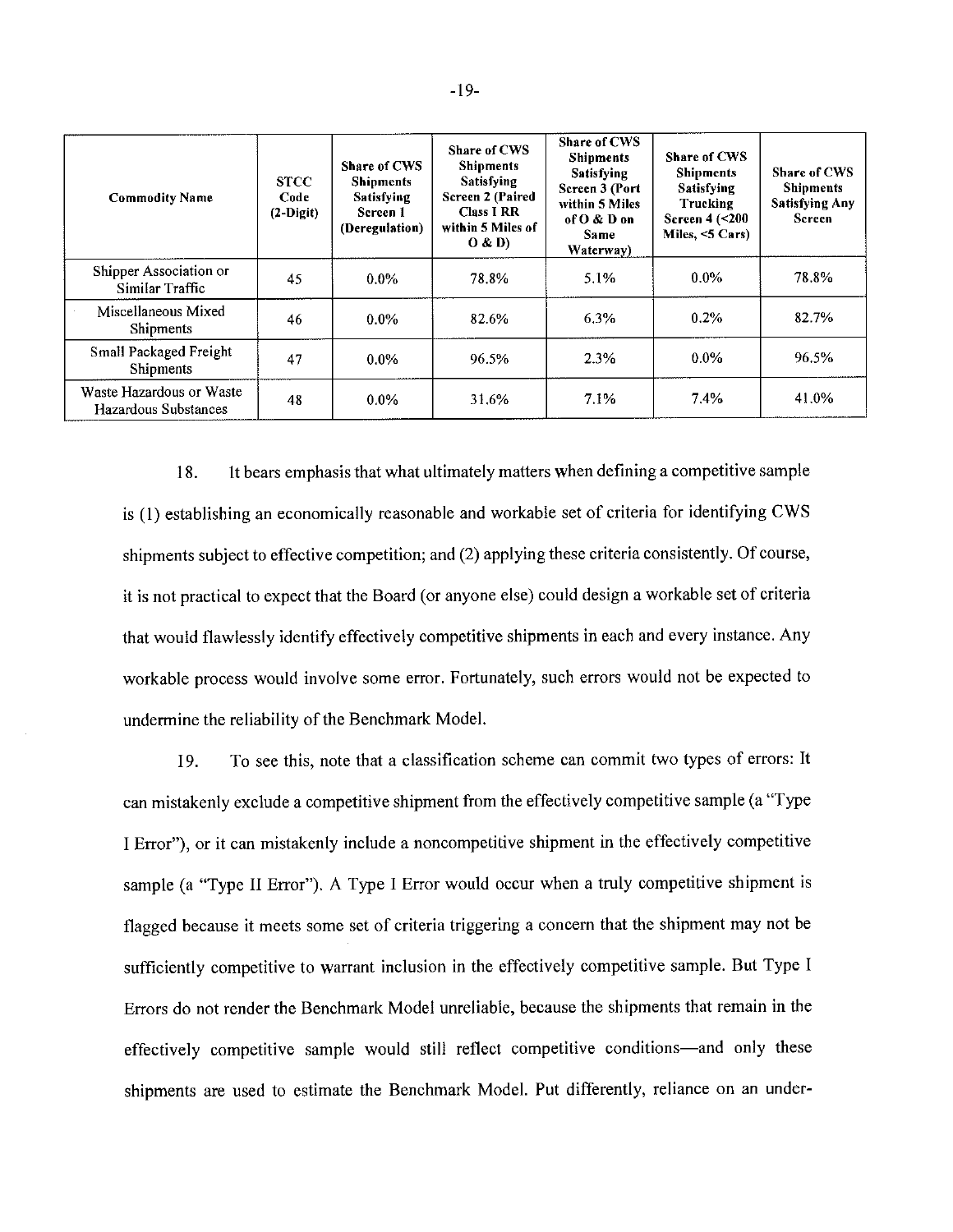inclusive classification scheme would not imply that the resulting sample of competitive shipments is not effectively competitive.

20. Conversely, a Type II error would occur when a noncompetitive shipment is included in the effectively competitive sample because the selection criteria are not strict enough for that particular shipment. This over-inclusiveness would dilute the degree of competition reflected in the effectively competitive sample. This would render the Benchmark Model more conservative, in the sense of making it less likely that the Benchmark Model would indicate that a potentially noncompetitive price is significantly above the competitive level. Thus, the potential for Type II Errors can be added to the list of reasons why the Benchmark Method is inherently conservative and unlikely to adversely affect railroads' revenue adequacy.<sup>28</sup>

#### $2.$ **Econometric Model**

After a competitive sample has been identified, the data from the competitive 21. sample are used to estimate an econometric model. The econometric model can be written:

$$
\ln(r_{ii}) = \alpha + \alpha_i + m_{ii} + \sum_j \beta_j X_{iji} + \varepsilon_{ii}
$$

Above,  $r_{it}$  is the revenue per ton-mile for given CWS movement *i* in year *t*. The natural log of revenue per ton-mile,  $\ln(r_u)$ , is the dependent variable that the econometric model is designed to predict. The term  $\alpha_i$  represents fixed effects; there is one fixed effect for each 5-digit STCC code.<sup>29</sup> The term  $m_{\mu}$  represents indicator variables designed to control for revenue masking, and

<sup>&</sup>lt;sup>28</sup> See 2015 Consolidated Testimony Part III, B.3.

<sup>&</sup>lt;sup>29</sup> As explained above, these fixed effects control for factors that cause rates for one commodity to be higher or lower, on average, than other commodities.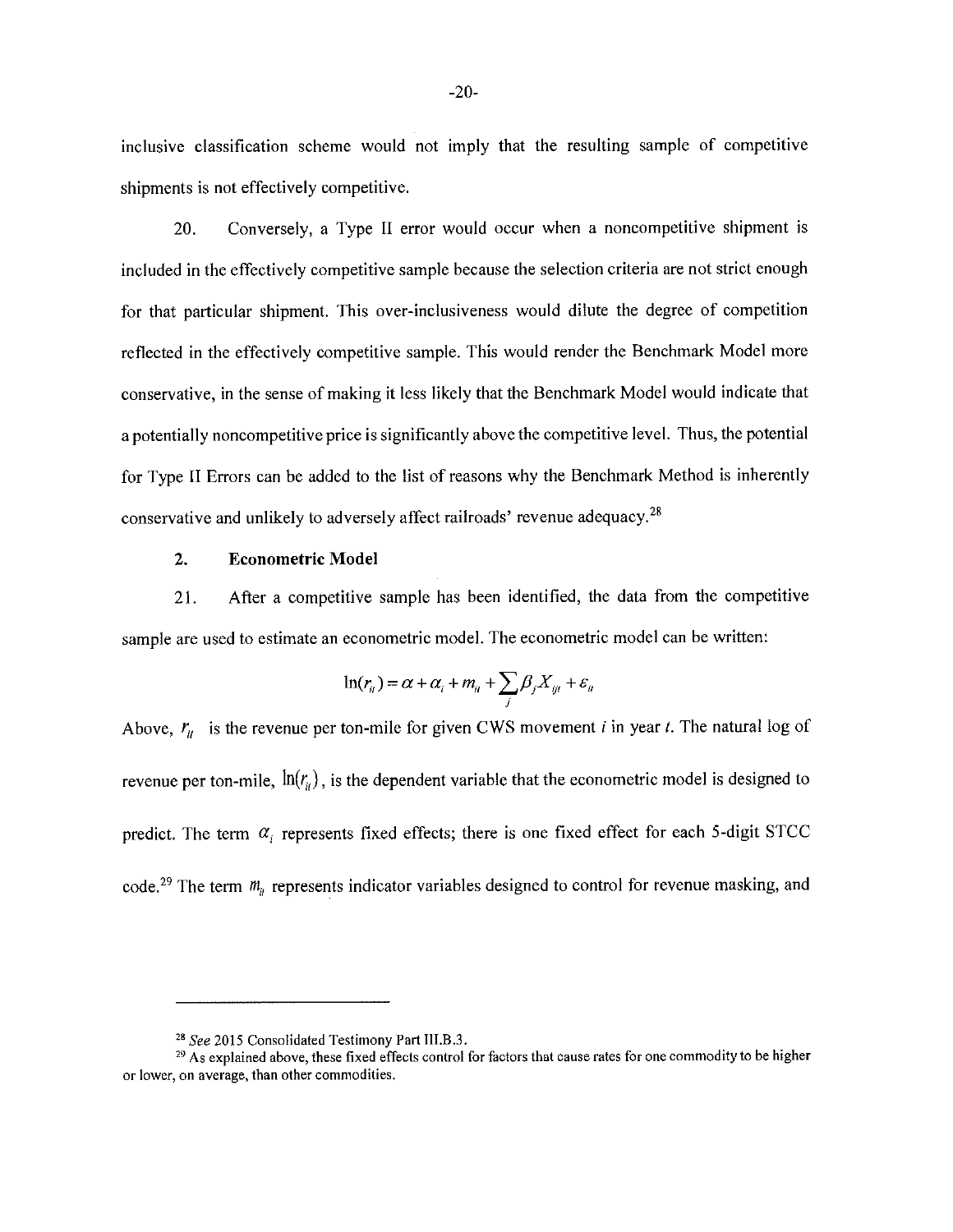also control for fixed effects by year and railroad.<sup>30</sup> The  $X_{ijt}$  represent other characteristics of the shipment, such as distance and size. (Although the  $\beta_j$  are the same for all commodities, it would be conceptually straightforward to allow these parameters to vary by STCC code. This would allow, for example, the effect of shipment distance on revenue per ton-mile to be different for different commodities). Finally,  $\varepsilon_{it}$  is a random error term (a standard component of any econometric model). Each observation in the regression is weighted by the CWS expansion factor.<sup>31</sup>

22. The output of the econometric model is displayed in Table 3 below. Results are presented for nine different Benchmark Groups (BG1 - BG9). The baseline Benchmark Model uses Benchmark Group One (BG1), which is the same competitive sample detailed in Tables 2A-2B above. In the remaining Benchmark Groups, the set of shipments classified in the competitive sample is expanded in various ways. For example, in BG2, the allowable distance to Class 1 railroads is increased from 5 miles to 25 miles. Moving from BG1 to BG9, the allowable distances to rail and water competition vary between 5 miles and 50 miles.

The regression utilizes more than 3.5 million data points and explains 23. approximately 57 percent of the variation in (masked) revenue per ton-mile ( $R$ -squared = 0.572).<sup>32</sup>

<sup>&</sup>lt;sup>30</sup> As explained above, each railroad can mask their contract revenues by multiplying revenues by a scalar value at the three-digit STCC level. Accordingly, there is a separate masking factor indicator for each unique combination of railroad, year, and 3-digit STCC. Because the masking factor indicators span all railroads and years, they also control for fixed effects by railroad and year.

<sup>&</sup>lt;sup>31</sup> The expansion factor for a movement in the CWS is equal to the number of shipments that this shipment represents in the population of shipments served by the railroad annually. It is equal to the inverse of the sampling rate.

 $32$  By way of comparison, when the TRB used unmasked revenue data to estimate individual, commoditylevel regression models, the reported R-squared statistics ranged from 65.6 percent (for Chemicals and Allied Products) to 78.5 percent (for Coal). TRB Report, Appendix B. The explanatory power of the Benchmark Model would be expected to increase when applied to unmasked revenue data. The explanatory power of the Benchmark Model could also be increased by allowing the parameters of the model to vary by STCC code (which is conceptually straightforward, as noted above). In any case, it bears emphasis that, in econometrics, a "high" R-squared is not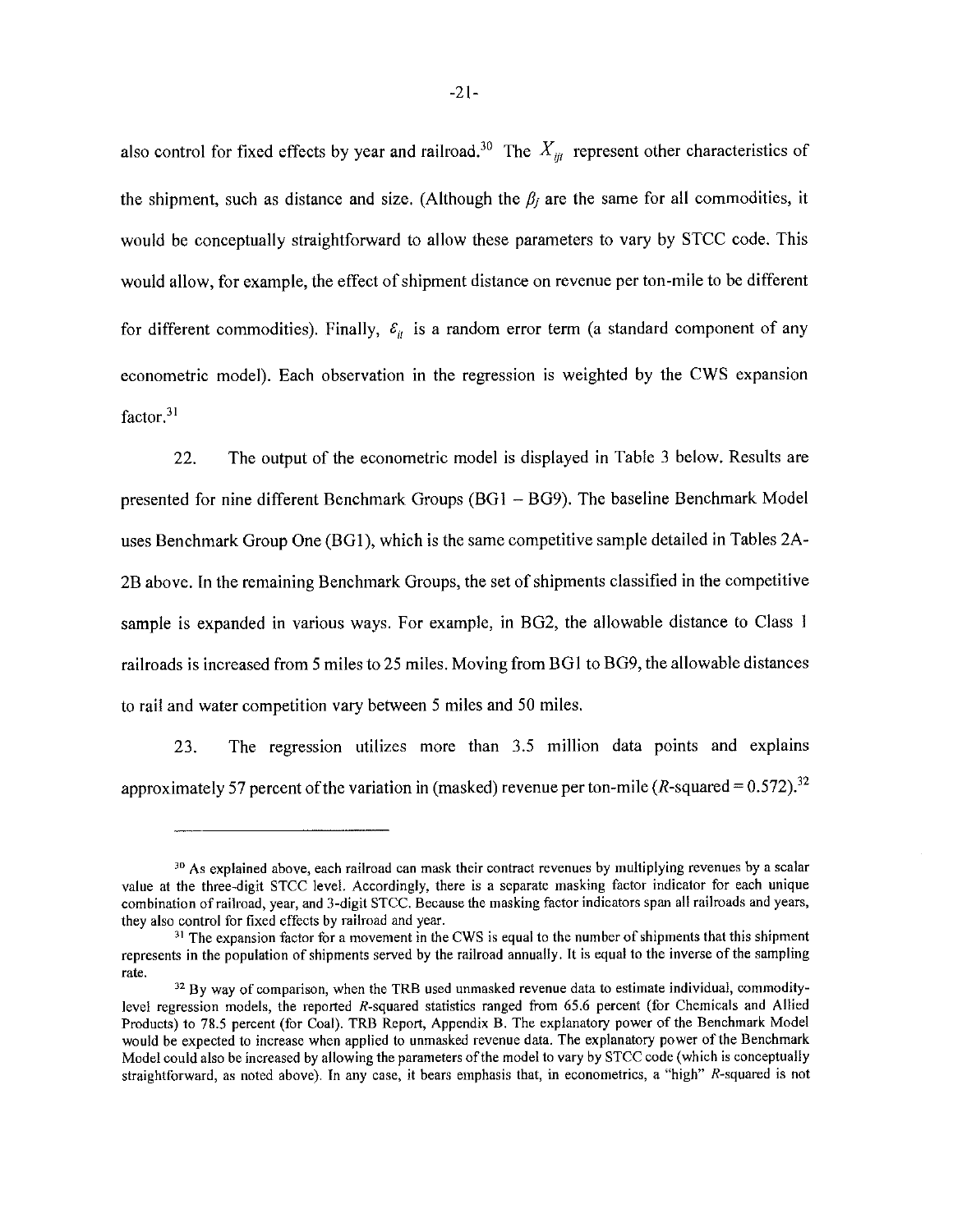The coefficients on each of the shipment characteristics is highly statistically significant, and the effects of the shipment characteristics on revenue per ton-mile make economic sense. The coefficient on the natural logarithm of the shipment distance is consistently negative, at approximately -0.6. This indicates that a ten percent increase in the distance of a movement is, all else equal, associated with a decrease in revenue per ton-mile of approximately 6 percent. Therefore, longer shipments appear to be discounted relative to shorter movements, presumably because the railroad's cost per ton-mile tends to be smaller for longer movements due to scale economies. The coefficient on the natural logarithm of the shipment size, as measured by the number of carloads, is consistently negative, at approximately -0.06 to -0.07. This means that a ten percent increase in the size of a shipment is, all else equal, associated with a decrease in revenue per ton-mile of approximately 0.6 to 0.7 percent. Again, this appears to reflect scale economies.

necessarily indicative of a favorable result, nor is a "low" R-squared necessarily indicative of an unfavorable result. Even a regression with a seemingly low R-squared can generate statistically valid predictions. This is particularly true when the sample size is large, as is the case here. See, e.g., JEFFREY M. WOOLDRIDGE, INTRODUCTORY ECONOMETRICS: A MODERN APPROACH 199 (South-Western Cengage Learning 4th ed. 2009) [hereafter, "WOOLDRIDGE"] ("Until now, we have not focused much on the size of  $R^2$  in evaluating our regression models, because beginning students tend to put too much weight on R-squared...choosing a set of explanatory variables based on the size of the R-squared can lead to nonsensical models... A small R-squared does imply that the error variance is large relative to the variance of  $\gamma$ , which means we may have a hard time precisely estimating the [regression coefficients]. But remember...that a large error variance can be offset by a large sample size: if we have enough data, we may be able to precisely estimate the partial effects even though we have not controlled for many unobserved factors.") (emphasis added). See also DAMODAR GUJARATI, BASIC ECONOMETRICS 222-223 (McGraw-Hill 2008) ("[A] high r2 is not evidence in favor of the model and a low r2 is not evidence against it.")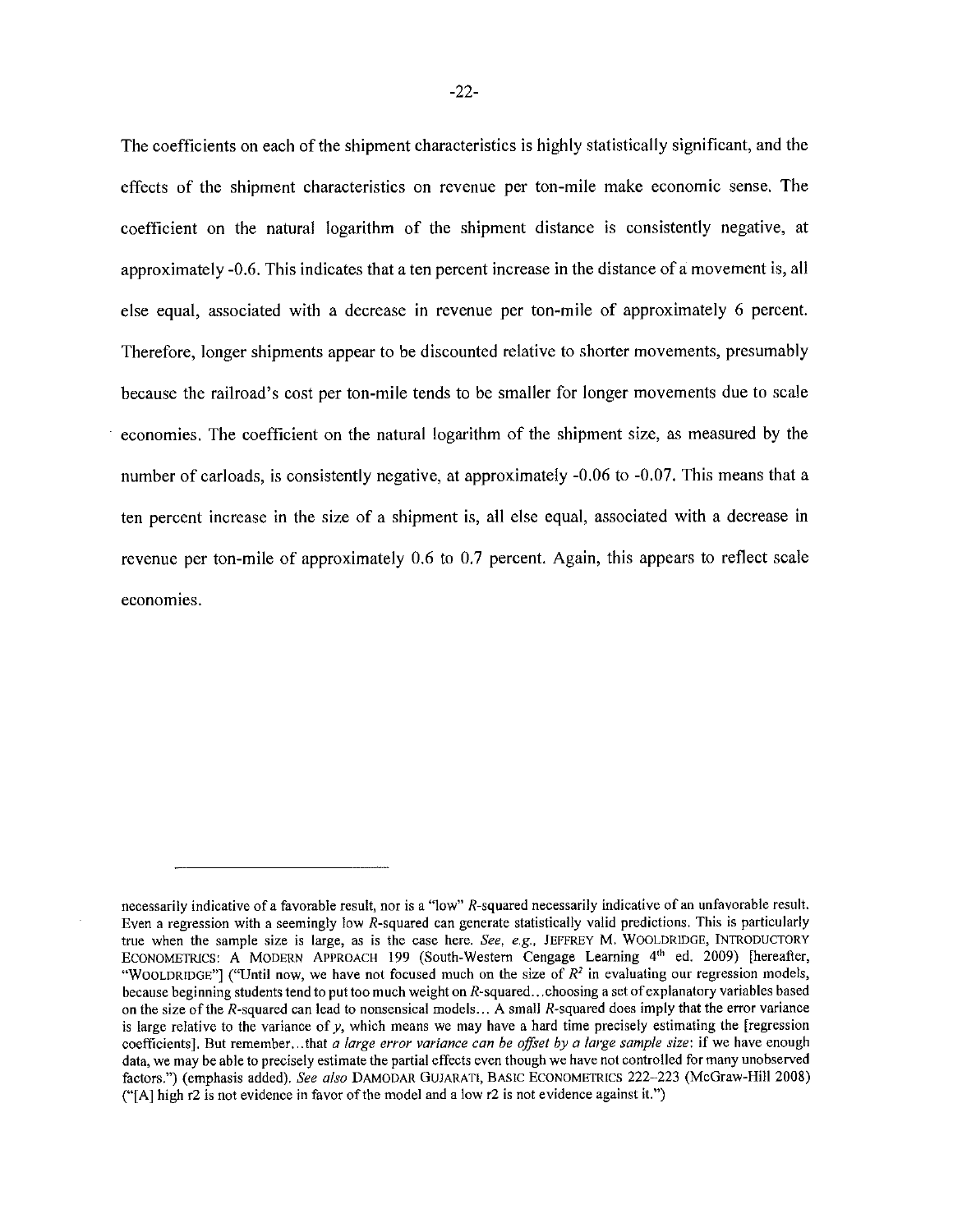TABLE 3: BENCHMARK MODEL REGRESSIONS Dependent Variable = ln(Revenue Per Ton-Mile)

 $\hat{\boldsymbol{\theta}}$ 

 $\hat{\boldsymbol{\beta}}$ 

|                                                                                                                                                                                                             | BG1         | BG <sub>2</sub>       | BG3         | BCA         | BC5                    | BG6                   | BG <sup>-</sup> | BG8         | BG <sub>9</sub> |
|-------------------------------------------------------------------------------------------------------------------------------------------------------------------------------------------------------------|-------------|-----------------------|-------------|-------------|------------------------|-----------------------|-----------------|-------------|-----------------|
|                                                                                                                                                                                                             | $(5m)$ RR,  | (25 <sub>m</sub> ] RR | (50mi RR,   | (5mi RR,    | (25 <sub>m</sub> i RR, | (50 <sub>mi</sub> RR) | (5mi RR,        | $(25m)$ RR, | $(50m)$ RR,     |
| <b>Explanatory Variable</b>                                                                                                                                                                                 | 5mi Water)  | 5mi Water)            | 5mi Water)  | 25mi Water) | 25mi Water             | 25mi Water            | 50mi Water)     | 50mi Water) | 50mi Water)     |
| Log of Total Distance (Miles)                                                                                                                                                                               | $-0.635***$ | $-0.623***$           | $-0.619***$ | $-0.635***$ | $-0.623***$            | $-0.618***$           | $-0.634***$     | $-0.622***$ | $-0.618***$     |
|                                                                                                                                                                                                             | (0.000)     | (0.000)               | (0.000)     | (0.000)     | (0.000)                | (0.000)               | (0.000)         | (0.000)     | (0.000)         |
| Log of Carloads                                                                                                                                                                                             | $***890.0-$ | $-0.065***$           | $-0.061***$ | $-0.065***$ | $-0.064***$            | $-0.06***$            | $-0.063***$     | $-0.063***$ | $-0.06***$      |
|                                                                                                                                                                                                             | (0.000)     | (0.000)               | (0.000)     | (0.000)     | (0.000)                | (0.000)               | (0.000)         | (0.000)     | (0.000)         |
| Number of Railroads in Shipment                                                                                                                                                                             | $0.2***$    | $0.202***$            | $0.207***$  | $0.201***$  | $0.203***$             | $0.207***$            | $0.201***$      | $0.203***$  | $0.208***$      |
|                                                                                                                                                                                                             | (0.000)     | (0.000)               | (0.000)     | (0.000)     | (0.000)                | (0.000)               | (0.000)         | (0.000)     | (0.000)         |
| Private Car Flag                                                                                                                                                                                            | $-0.09***$  | $-0.092***$           | $-0.092***$ | $-0.09***$  | $-0.092***$            | $-0.092***$           | $-0.09***$      | $-0.092***$ | $-0.092***$     |
|                                                                                                                                                                                                             | (0.000)     | (0.000)               | (0.000)     | (0.000)     | (0.000)                | (0.000)               | (0.000)         | (0.000)     | (0.000)         |
| Hazmat Flag                                                                                                                                                                                                 | $0.141***$  | $0.152***$            | $0.146***$  | $0.14***$   | $0.152***$             | $0.146***$            | $0.134***$      | $0.15***$   | $0.145***$      |
|                                                                                                                                                                                                             | (0.000)     | (0.000)               | (0.000)     | (0.000)     | (0.000)                | (0.000)               | (0.000)         | (0.000)     | (0.000)         |
| Rule 11 Flag - Origin to Intermed                                                                                                                                                                           | $-0.055***$ | $-0.056***$           | $-0.057***$ | $-0.054***$ | $-0.056***$            | $-0.057***$           | $-0.053***$     | $-0.056***$ | $-0.057***$     |
|                                                                                                                                                                                                             | (0.000)     | (0.000)               | (0.000)     | (0.000)     | (0.000)                | (0.000)               | (0.000)         | (0.000)     | (0.000)         |
| Rule 11 Flag - Intermed to Intermed                                                                                                                                                                         | $0.221***$  | $-0.208***$           | $0.209***$  | $0.219***$  | $-0.209***$            | $-0.21***$            | $-0.219***$     | $-0.209***$ | $-0.21***$      |
|                                                                                                                                                                                                             | (0.000)     | (0.000)               | (0.000)     | (0.000)     | (0.000)                | (0.000)               | (0.000)         | (0.000)     | (0.000)         |
| Rule 11 Flag - Intermed to Dest                                                                                                                                                                             | $-0.09***$  | $0.079***$            | $-0.08***$  | $0.089***$  | $-0.079***$            | $-0.08***$            | $0.087***$      | $-0.079***$ | $***80.06$      |
|                                                                                                                                                                                                             | (0.000)     | (0.000)               | (0.000)     | (0.000)     | (0.000)                | (0.000)               | (0.000)         | (0.000)     | (0.000)         |
| Constant                                                                                                                                                                                                    | $1709***$   | $1.608***$            | $1.565***$  | 1.689       | 1.603                  | 1.56                  | $583***$        | $1.6***$    | $565***$        |
|                                                                                                                                                                                                             | (0.000)     | (0.000)               | (0.000)     | (1.000)     | (666.0)                | (1.000)               | (0.000)         | (0.000)     | (0.000)         |
| # of 5-digit STCC FE $(\alpha_i)$                                                                                                                                                                           | 868         | 857                   | 863         | 855         | 853                    | 872                   | 862             | 865         | 868             |
| # Masking Factor Controls ( $M_{\rm H}$ )                                                                                                                                                                   | 9,661       | 10,363                | 10,622      | 9,821       | 10,420                 | 10,642                | 9,971           | 10,485      | 10,682          |
| Observations                                                                                                                                                                                                | 3,496,978   | 4,123,077             | 4,265,047   | 3,542,402   | 4,135,900              | 4,273,501             | 3,588,840       | 4.154,818   | 4,285,131       |
| R-Squared                                                                                                                                                                                                   | 57.2%       | 55.5%                 | 55.5%       | 57.2%       | 55.5%                  | 55.5%                 | 57.2%           | 55.5%       | 55.5%           |
| <i>Notes</i> : Robust p-values in parentheses. *** $p < 0.01$ , ** $p < 0.05$ , * $p < 0.1$ Each observation is weighted by its expansion factor, the inverse of the waybill sampling rate. All regressions |             |                       |             |             |                        |                       |                 |             |                 |

Figure 2013, and the property of the separate fixed effects for each unique combination of railroad, year, and 3-digit STCC include fixed effects by 5-digit STCC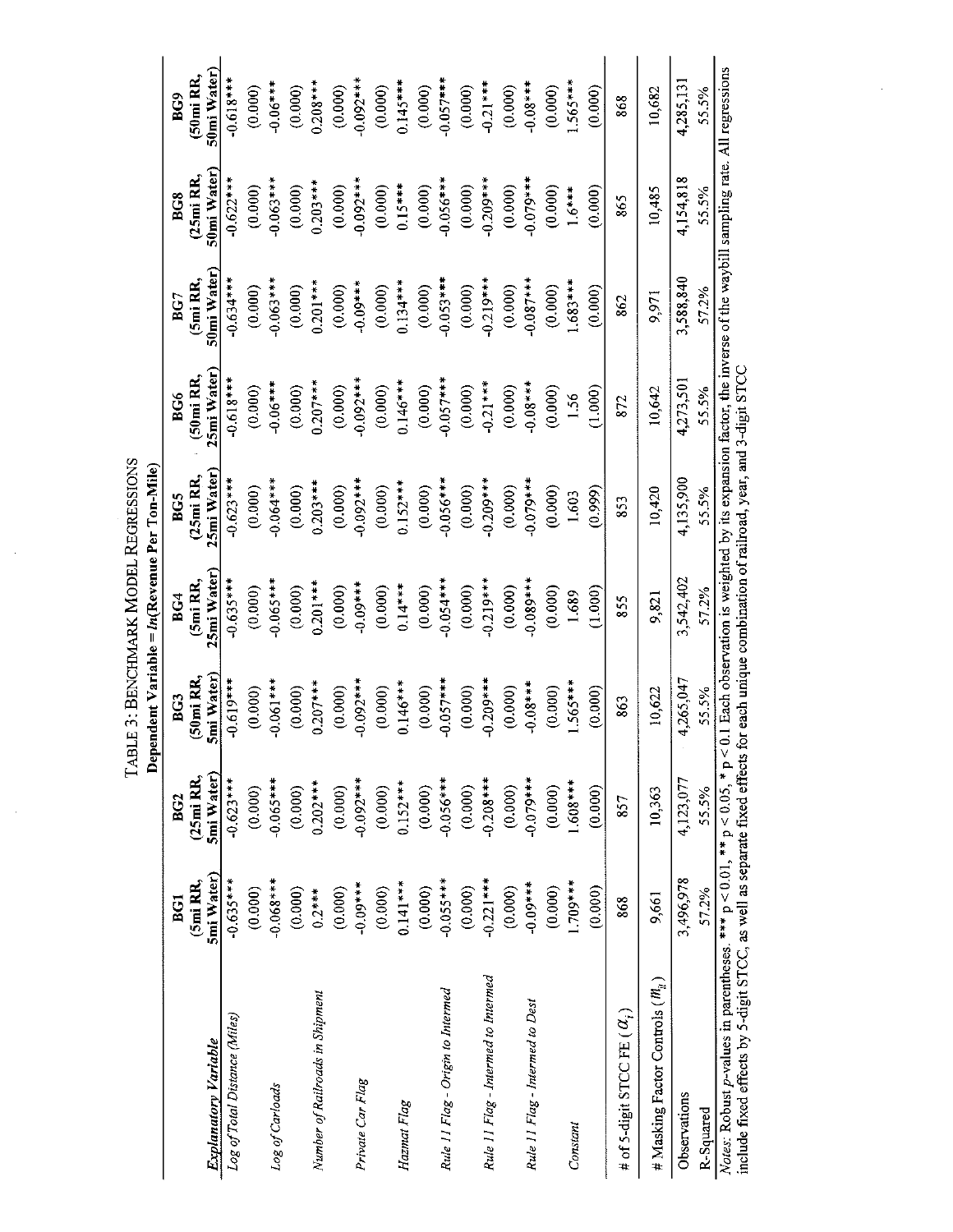On the other hand, the coefficient on the number of railroads involved in the 24. movement is consistently positive: The more railroads involved in a shipment, the higher the rate; movements involving multiple railroads appear to have characteristics that make them more costly to perform. The coefficient on the private car indicator is consistently negative, indicating that shippers pay lower rates when the railroad does not provide the cars for the shipment. The hazardous materials coefficient is consistently positive, indicating that hazardous materials are more expensive to ship than are non-hazardous materials. The Rule 11 Flags are consistently negative, indicating that rates are lower for shipments that form part of a joint movement. For example, a movement from the origin to an intermediate station is approximately 5.5 percent less expensive than a non-Rule 11 movement, while a movement between two intermediate stations is approximately 22 percent less expensive than a non-Rule 11 movement. Finally, the regression includes fixed effects for more than 850 5-digit STCC codes,<sup>33</sup> and approximately 10,000 masking factor controls. Standard econometric tests confirm that both the 5-digit STCC fixed effects and the masking factor controls contribute significantly to the explanatory power of the regression model.

#### $\mathbf{C}$ . **Results**

As explained above, approximately 24 percent of CWS movements are classified as 25. potentially noncompetitive. In this section, 1 use the Benchmark Model to identify movements with abnormally high rates within this potentially noncompetitive sample. For each potentially noncompetitive movement in the CWS, I used the Benchmark Model to predict what the revenue per

<sup>33</sup> There are more than one thousand 5-digit STCC codes in the competitive sample. However, the fixed effects for some of these 5-digit STCC codes are collinear with the masking factor controls. In these cases, the fixed effects are dropped from the regression. This does not affect the predictions of the regression model: The predictions would be the same if a fixed effect were included for every 5-digit STCC code in the competitive sample. In this case, some of the masking factor controls—those that are collinear with the 5-digit STCC code fixed effects—would be dropped instead. In either case, the regression model generates mathematically identical predictions.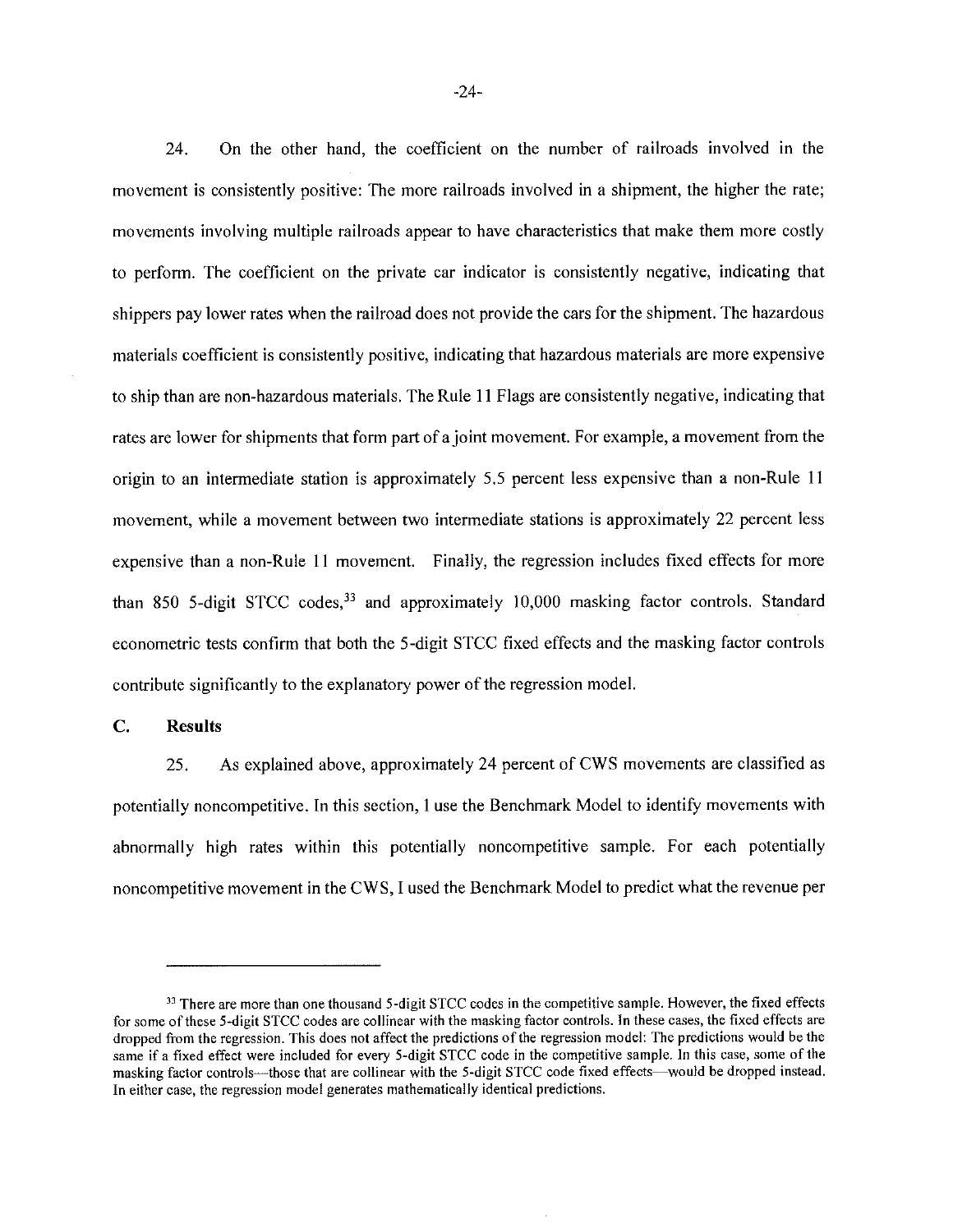ton-mile would for a shipment with comparable characteristics in the competitive sample. I then compared the actual rate paid by the shipper to the predicted competitive rate. As explained below, the actual rates for potentially noncompetitive shipments in the CWS exceed the predicted rates for comparable competitive shipments by approximately 48 percent on average.

For each shipment in the potentially noncompetitive sample, I used the shipment 26. characteristics used in the econometric model to obtain the predicted rate for a comparable competitive shipment. As explained above, these characteristics include the distance of the shipment, the number of carloads, the number of railroads involved in the shipment, whether or not private cars were used, and whether or not hazardous materials were shipped. They also include the 5-digit STCC code of the shipment. Also required is the year, railroad, and 3-digit STCC of the potentially noncompetitive shipment; this information determines the masking factor correction that is applied to the shipment.

27. For the baseline competitive sample, BG1, there are approximately 1,095,000 potentially noncompetitive movements in the CWS. Of these, I was able to obtain predicted competitive rates for approximately 1,081,000, or about 99 percent. Predicted competitive rates are unavailable for approximately one percent of the potentially noncompetitive sample because it was not possible to apply a masking factor correction to these movements. Masking factor corrections could not be performed for this small percentage of movements because they involved a combination of year, railroad, and 3-digit STCC that did not appear in the competitive sample.<sup>34</sup>

For each movement in the competitive sample, I computed the ratio of  $(1)$  the actual 28. rate reported in the CWS; to (2) the predicted rate for a comparable competitive shipment. As seen

<sup>&</sup>lt;sup>34</sup> Of course, masking factor corrections would not be needed if the unmasked CWS data were available. Therefore, using the unmasked sample, predicted competitive rates could have been obtained for more than 99 percent of potentially noncompetitive movements.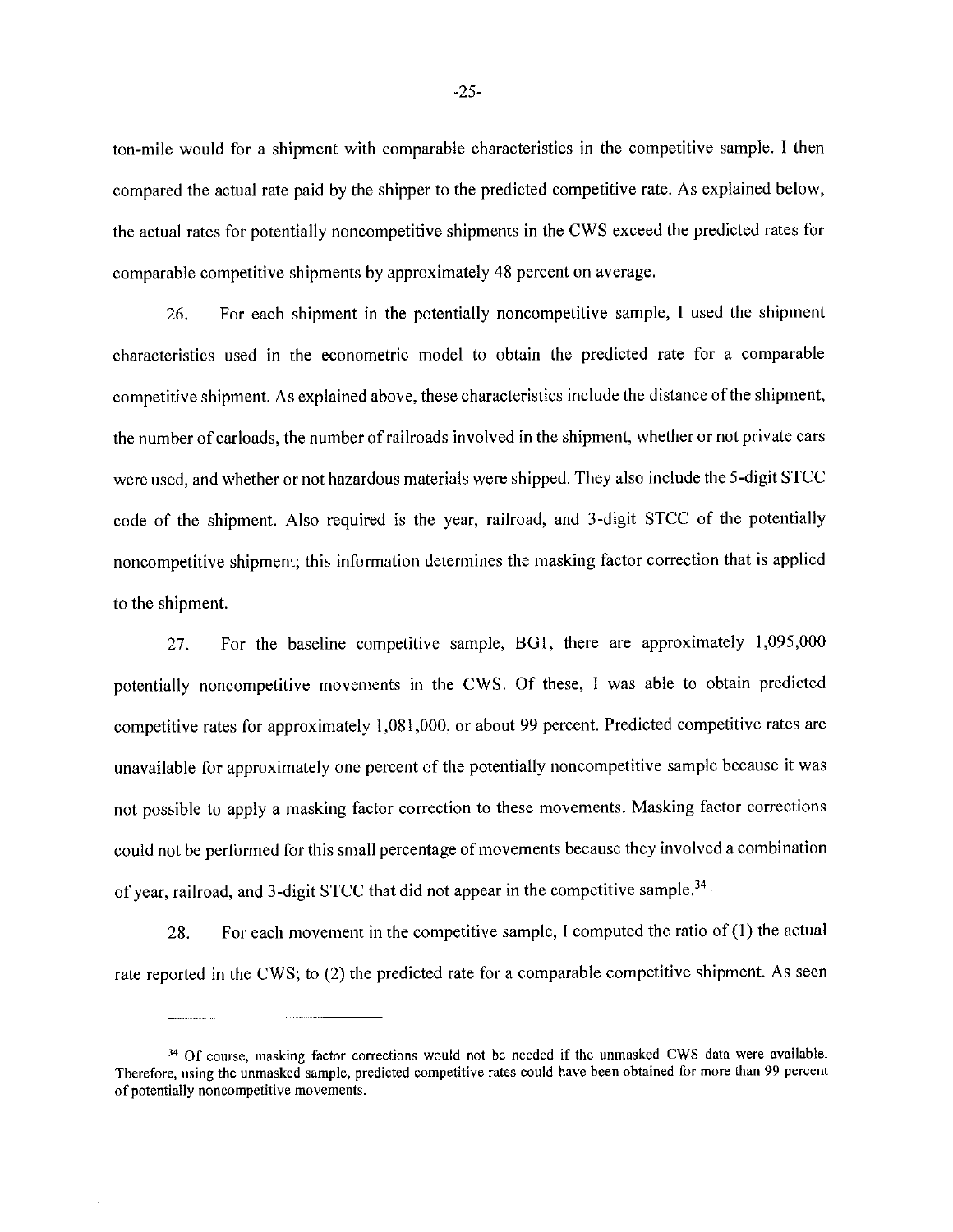in Table 4 below, on average, across all potentially noncompetitive shipments, the actual rate exceeds the predicted competitive rate by approximately 48 percent on average. For approximately 26 percent of potentially noncompetitive shipments, the actual rate exceeds the predicted competitive rate by more than 50 percent (the ratio exceeds 1.5). For approximately 12 percent of potentially noncompetitive shipments, the actual rate is more than double the predicted competitive rate. For approximately four percent of potentially noncompetitive shipments, the actual rate is more than triple the predicted competitive rate. For approximately one percent of potentially noncompetitive shipments, the actual rate is more than five times the predicted competitive rate.

I performed comparable calculations for each two-digit STCC, the results of which 29. are also reported in Table 4. For all but one two-digit STCC, the actual rate exceeds the predicted competitive rate on average.<sup>35</sup> For example, in the case of Chemicals or Allied Products, the actual rate exceeds the predicted competitive rate by about 33 percent on average. For approximately 25 percent of potentially noncompetitive shipments of Chemicals or Allied Products, the actual rate exceeds the predicted competitive rate by more than 50 percent. For approximately ten percent of potentially noncompetitive shipments of Chemicals or Allied Products, the actual rate is more than double the predicted competitive rate. For approximately 2.5 percent of potentially noncompetitive shipments of Chemicals or Allied Products, the actual rate is more than triple the predicted competitive rate. For approximately 0.6 percent of potentially noncompetitive shipments of Chemicals or Allied Products, the actual rate is more than five times the predicted competitive rate.

<sup>&</sup>lt;sup>35</sup> As seen below, "Shipper Association or Similar Traffic" has a ratio of 0.99.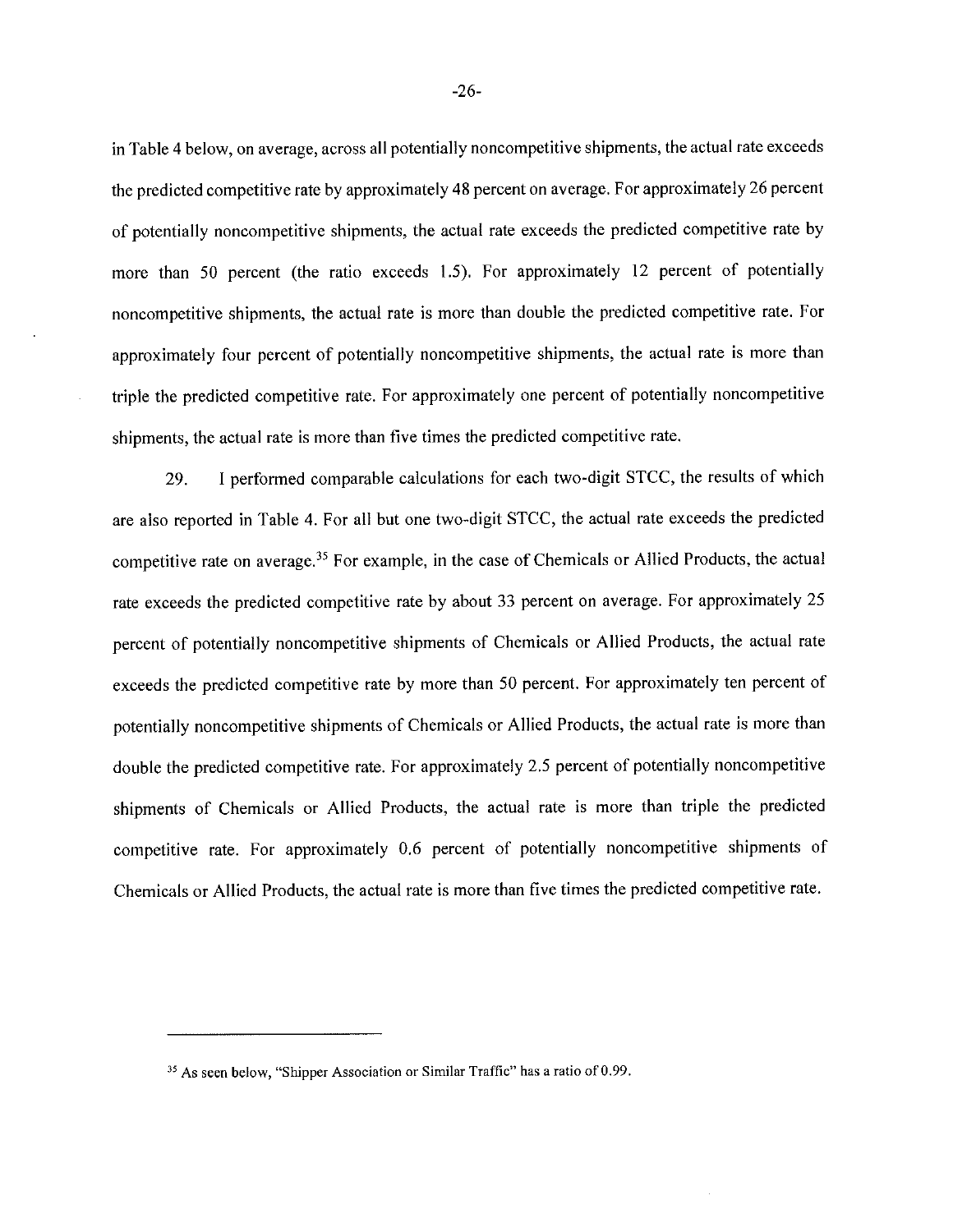| <b>Commodity</b><br>Name                             | <b>STCC</b><br>Code<br>$(2-Digit)$ | Avg. Ratio | % with<br>Ratio<br>> 1.5 | % with<br>Ratio<br>>2 | % with<br>Ratio<br>> 3 | % with<br>Ratio<br>> 5 |
|------------------------------------------------------|------------------------------------|------------|--------------------------|-----------------------|------------------------|------------------------|
| <b>ALL</b>                                           | <b>ALL</b>                         | 1.48       | 26.1%                    | 11.6%                 | 3.7%                   | $0.9\%$                |
| <b>Farm Products</b>                                 | $\mathbf{I}$                       | 1.34       | 18.3%                    | 5.8%                  | 2.0%                   | 0.9%                   |
| <b>Forest Products</b>                               | 8                                  | 1.25       | 19.7%                    | 8.8%                  | 1.5%                   | $0.0\%$                |
| Fresh Fish or Other Marine<br>Products               | 9                                  | N/A        | N/A                      | N/A                   | N/A                    | N/A                    |
| Metallic ores                                        | 10                                 | 1.68       | 16.4%                    | 10.5%                 | 2.9%                   | 2.6%                   |
| Coal <sup>36</sup>                                   | 11                                 | 1.95       | 30.1%                    | 11.8%                 | 1.8%                   | 0.5%                   |
| Petroleum (Crude)                                    | 13                                 | 1.21       | 8.4%                     | 2.1%                  | 1.1%                   | $0.6\%$                |
| Non Metal Minerals                                   | 14                                 | 2.06       | 14.3%                    | 4.3%                  | 1.8%                   | 0.5%                   |
| Ordnance or Accessories                              | 19                                 | 6.31       | 47.5%                    | 32.1%                 | 21.1%                  | 12.2%                  |
| Food or Kindred Products                             | 20                                 | 1.17       | 17.8%                    | 5.7%                  | 1.4%                   | 0.3%                   |
| Tobacco                                              | 21                                 | N/A        | N/A                      | N/A                   | N/A                    | N/A                    |
| Textile Mill Products                                | 22                                 | N/A        | N/A                      | N/A                   | N/A                    | N/A                    |
| Apparel or Other Textile<br>Products or Knit Apparel | 23                                 | N/A        | N/A                      | N/A                   | N/A                    | N/A                    |
| Lumber or Wood Products Exc.<br>Furniture            | 24                                 | N/A        | N/A                      | N/A                   | N/A                    | N/A                    |
| Furniture or Fixtures                                | 25                                 | N/A        | N/A                      | N/A                   | N/A                    | N/A                    |
| Pulp, Paper or Allied Products                       | 26                                 | 1.24       | 21.1%                    | 7.4%                  | 1.7%                   | 0.4%                   |
| <b>Printed Products</b>                              | 27                                 | N/A        | N/A                      | N/A                   | N/A                    | N/A                    |
| Chemicals or Allied Products                         | 28                                 | 1.33       | 24.8%                    | 10.0%                 | 2.5%                   | 0.6%                   |

#### TABLE 4: RATIO OF ACTUAL RATE TO COMPARABLE PREDICTED COMPETITIVE RATE FOR BASELINE BENCHMARK GROUP (5MI RR, 5MI WATER)  $\overline{\phantom{a}}$

<sup>&</sup>lt;sup>36</sup> Some Coal movements contain extreme values for revenue per ton mile, on the order of 10,000 times the average. Therefore, approximately 0.8 percent of percent of Coal observations are excluded from the analysis as ou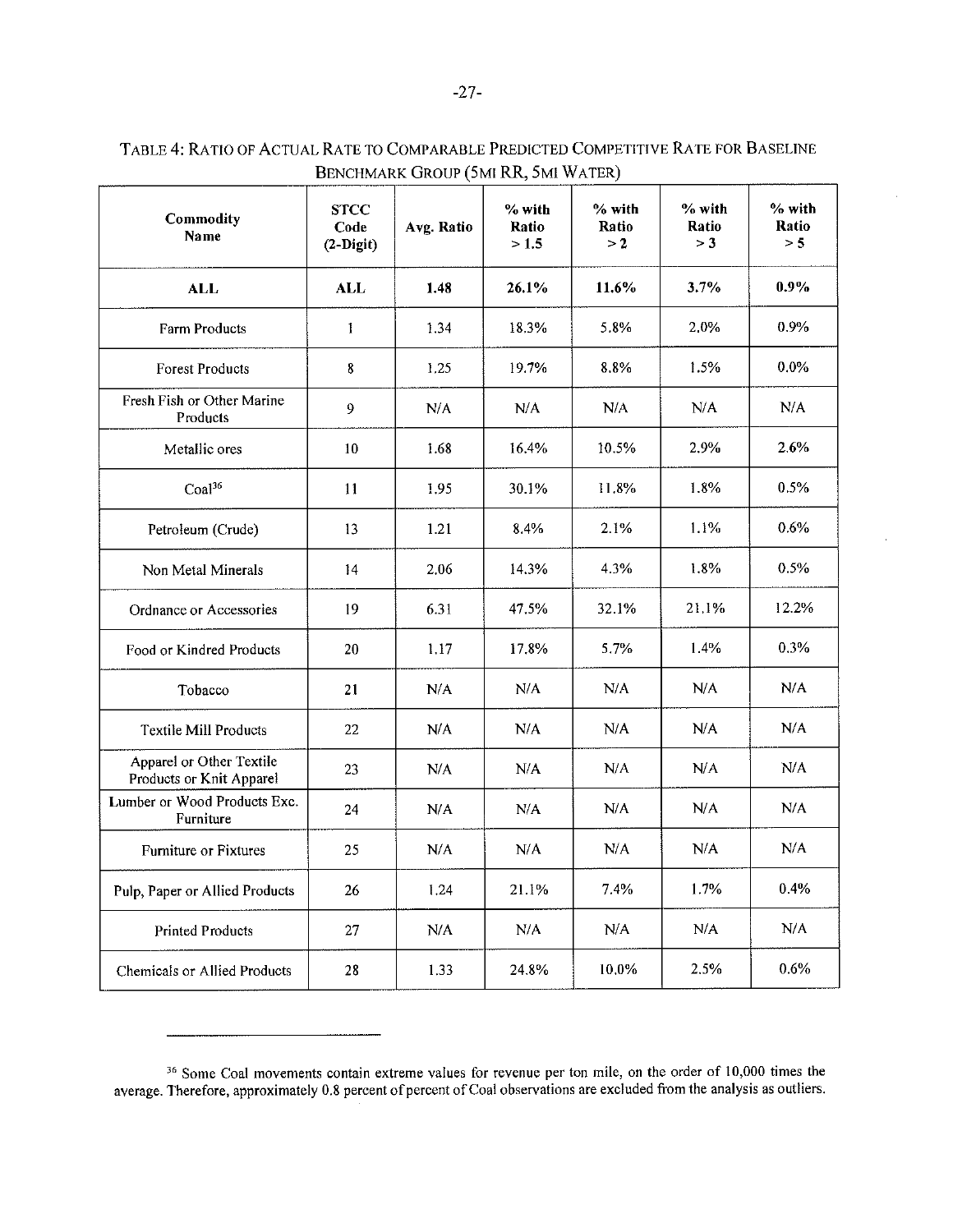| Commodity<br>Name                                                                     | <b>STCC</b><br>Code<br>$(2-Digit)$ | Avg. Ratio | % with<br>Ratio<br>>1.5 | % with<br>Ratio<br>>2 | % with<br>Ratio<br>> 3 | % with<br>Ratio<br>> 5 |
|---------------------------------------------------------------------------------------|------------------------------------|------------|-------------------------|-----------------------|------------------------|------------------------|
| Petroleum/Coal Products                                                               | 29                                 | 1.27       | 13.6%                   | 4.4%                  | 1.9%                   | 0.9%                   |
| Rubber or Miscellaneous<br><b>Plastics Products</b>                                   | 30                                 | 1.15       | 17.6%                   | 7.3%                  | 1.2%                   | 0.2%                   |
| Leather or Leather Products                                                           | 31                                 | N/A        | N/A                     | N/A                   | N/A                    | N/A                    |
| Clay, Concrete, Glass or Stone<br>Products                                            | 32                                 | 1.29       | 24.9%                   | 8.1%                  | 2.0%                   | 0.4%                   |
| Primary Metal Products,<br>Including Galvanized Coating<br>or Other Allied Processing | 33                                 | N/A        | N/A                     | N/A                   | N/A                    | N/A                    |
| Fabricated Metal Exc.<br>ordnance, Machinery, or<br><b>Transportation Equipment</b>   | 34                                 | 1.86       | 46.3%                   | 33.9%                 | 14.1%                  | 3.4%                   |
| Machinery                                                                             | 35                                 | 1.36       | 28,2%                   | 15.9%                 | 6.0%                   | 1.9%                   |
| Electrical Machinery,<br><b>Equipment or Supplies</b>                                 | 36                                 | 1.29       | 21.1%                   | 11.9%                 | 8.3%                   | 3.7%                   |
| <b>Transportation Equipment</b>                                                       | 37                                 | 1.15       | 16.1%                   | 7.5%                  | 2.6%                   | 0.6%                   |
| Instruments, Goods, Optical<br>Goods, Watches or Clocks                               | 38                                 | N/A        | N/A                     | N/A                   | N/A                    | N/A                    |
| Miscellaneous Products                                                                | 39                                 | N/A        | N/A                     | N/A                   | N/A                    | N/A                    |
| Waste or Scrap Materials Not<br>Identified by Producing<br>Industry                   | 40                                 | 1.72       | 48.3%                   | 26.0%                 | 10.9%                  | 1.5%                   |
| Miscellaneous Freight<br>Shipments                                                    | 41                                 | 1.59       | 33.4%                   | 17.7%                 | 6.4%                   | 2.9%                   |
| Containers, Carriers or<br>Devices, Shipping, Returned<br>Empty                       | 42                                 | 1,30       | 31.6%                   | 12.0%                 | 2.4%                   | 0.4%                   |
| Mail, Express or Other<br>Contract Traffic                                            | 43                                 | 1.45       | 44.0%                   | 18.2%                 | 1.3%                   | $0.0\%$                |
| Freight Forwarder                                                                     | 44                                 | 1.34       | 25.6%                   | 12.2%                 | 5.0%                   | 1.5%                   |
| Shipper Association or Similar<br>Traffic                                             | 45                                 | 0.99       | 17.4%                   | 8.3%                  | 3.0%                   | $0.0\%$                |
| Miscellaneous Mixed<br>Shipments                                                      | 46                                 | 1.45       | 32.5%                   | 18.4%                 | 7.5%                   | 1.7%                   |
| Small Packaged Freight<br>Shipments                                                   | 47                                 | 1.24       | 34.0%                   | 13.2%                 | 1.5%                   | 0.5%                   |
| Waste Hazardous or Waste<br>Hazardous Substances                                      | 48                                 | 1.16       | 15.5%                   | 7.8%                  | 3.3%                   | 1.7%                   |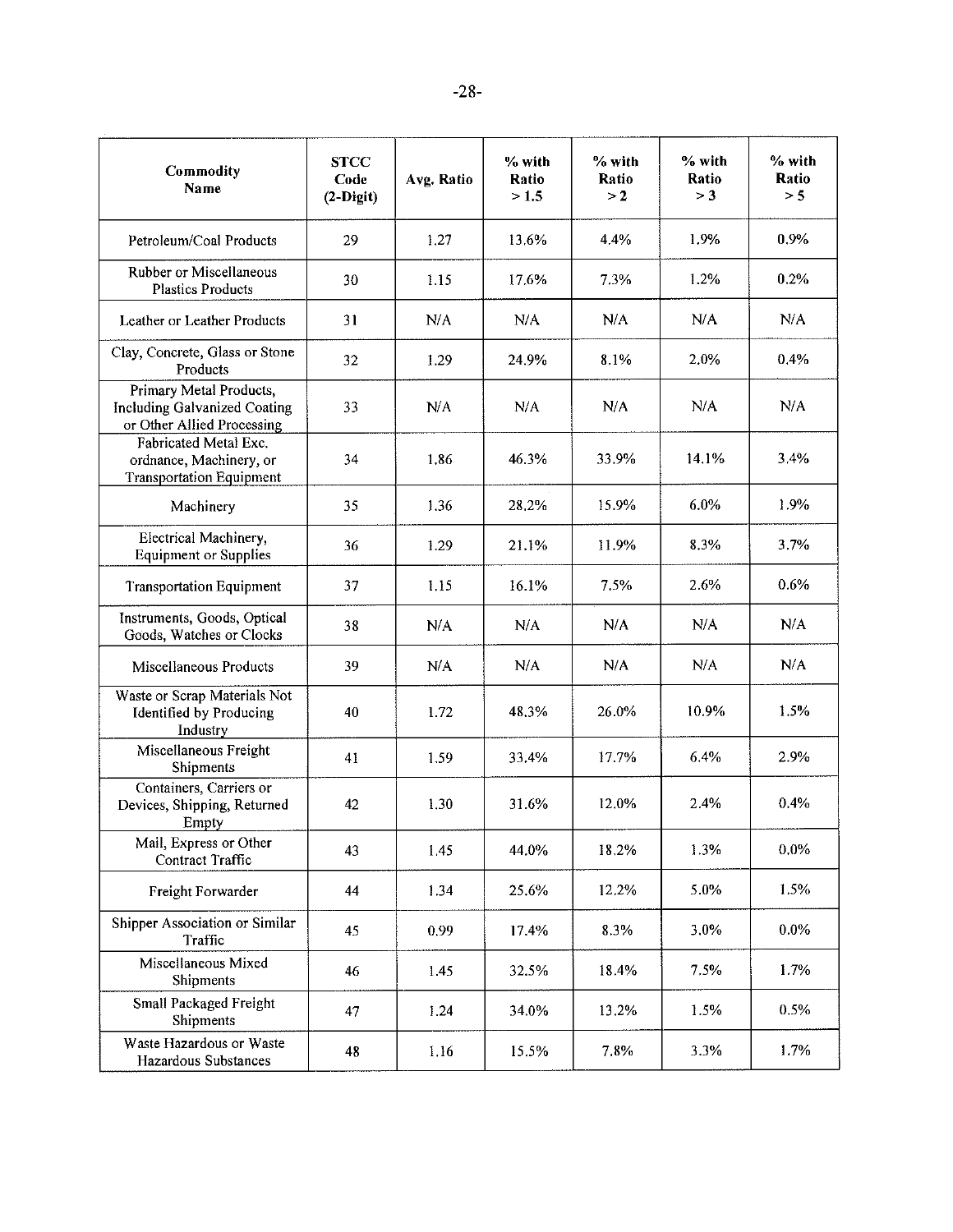In the next section, I demonstrate how the Benchmark Model could be applied in 30. practice to place an upper bound on the extent to which rates in the potentially noncompetitive sample would be permitted to exceed the predicted benchmark rates.

## III. APPLYING THE BENCHMARK MODEL USING THE COMPETITIVE THRESHOLD

In addition to identifying shipments potentially eligible for rate relief, the Benchmark 31. Method, combined with railroad financial data, provides an economically sound basis for determining the amount of rate relief that shippers should receive while still satisfying the regulatory requirements of revenue adequacy. The STB could implement a Benchmark-based rate standard by allowing captive rates to exceed competitive rates by a predetermined Competitive Threshold. As demonstrated below, the level of CT would be selected based on an analysis of revenue adequacy: For any given value of the CT, and for any given railroad, the STB could calculate the effect of rate regulation on railroad revenue (assuming conservatively that all eligible shippers successfully petition the STB for rate relief). A higher value for CT would have less of an effect on railroad revenues than a lower value. Of course, to the extent that railroads achieve revenue adequacy from revenues earned on competitive traffic, these revenues would remain unaffected.

Determining the acceptable value for CT would ultimately be a policy choice. 32. Although such a decision is likely to be controversial, the process through which the STB would assess the expected effect of CT on railroads' revenue adequacy would be transparent to all parties. Regardless of what value for CT is selected, rate relief would, by construction, prioritize the subset of captive shippers that is most likely subject to unreasonably high rates. This would allow the STB to preserve the railroad industry's ability to set differential prices to captive shippers, while granting consistent and transparent rate relief. For several reasons, implementing the CT is not equivalent to implementing rate-of-return regulation. First, the CT regulates the extent to which captive rates are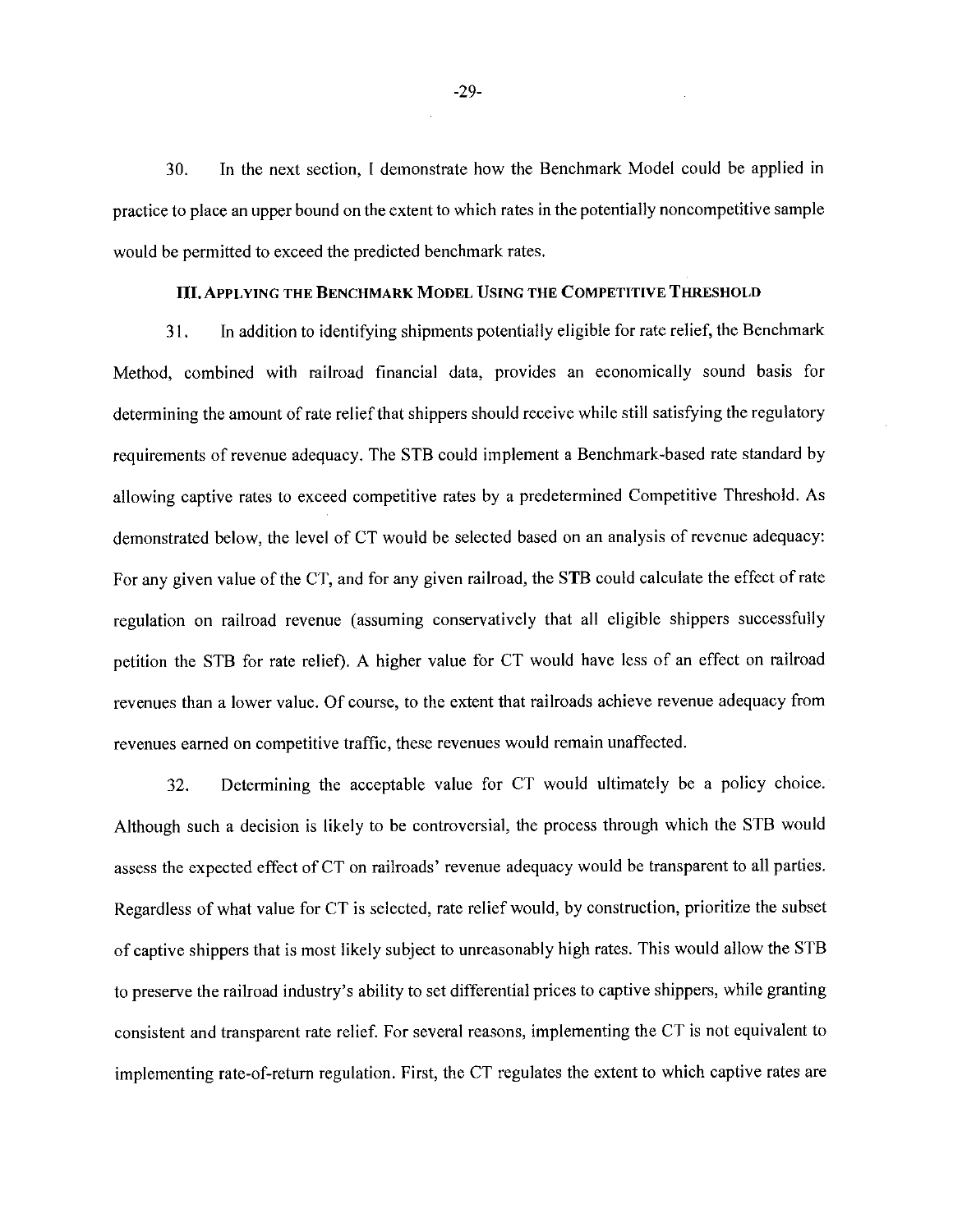permitted to exceed their competitive counterparts, as opposed to the rate of return earned by the railroad: Railroads that earn rates of return in excess of the cost of capital are subject to rate regulation only to the extent that these excess returns are the result of charging supracompetitive prices to captive shippers. To the extent that a railroad's excess returns are attributable to procompetitive activity, such as efficient cost reductions, these returns are not penalized under the CT method. Second, surplus revenue attributable to competitive traffic, or indeed any traffic with R/VC less than 180, would obviously not be subject to regulation. Third, rate relief would, in practice, be limited to shippers that successfully brought a case before the STB, and successfully proved market dominance.

33. Below I provide an illustrative example of how the CT could be applied in practice. My calculations are limited by the fact that unmasked revenue data have not been made available to me. Nevertheless, the calculations below clarify how a CT analysis would proceed. My calculations conservatively assume that every potentially noncompetitive movement receives rate relief up to that allowed by the CT. In practice, fewer movements would be affected. Rates with R/VC below 180 (which cannot be identified without unmasked data) would not be eligible for relief. Movements for which market dominance could not be demonstrated would also be ineligible for rate relief.

34. The calculations below also conservatively assume that that, whenever rate relief is granted, the railroad's revenue would fall in proportion to the amount of rate relief granted to the shipper. For example, if rate relief causes a shipper's rates for a movement to fall by ten percent, the revenues earned by the railroad on that movement is also assumed to decline by ten percent. In reality, the quantity of ton-miles shipped on such movements is likely to increase as the shipper takes advantage of the lower rate, partially offsetting the railroad's loss in revenue. Thus, in this example,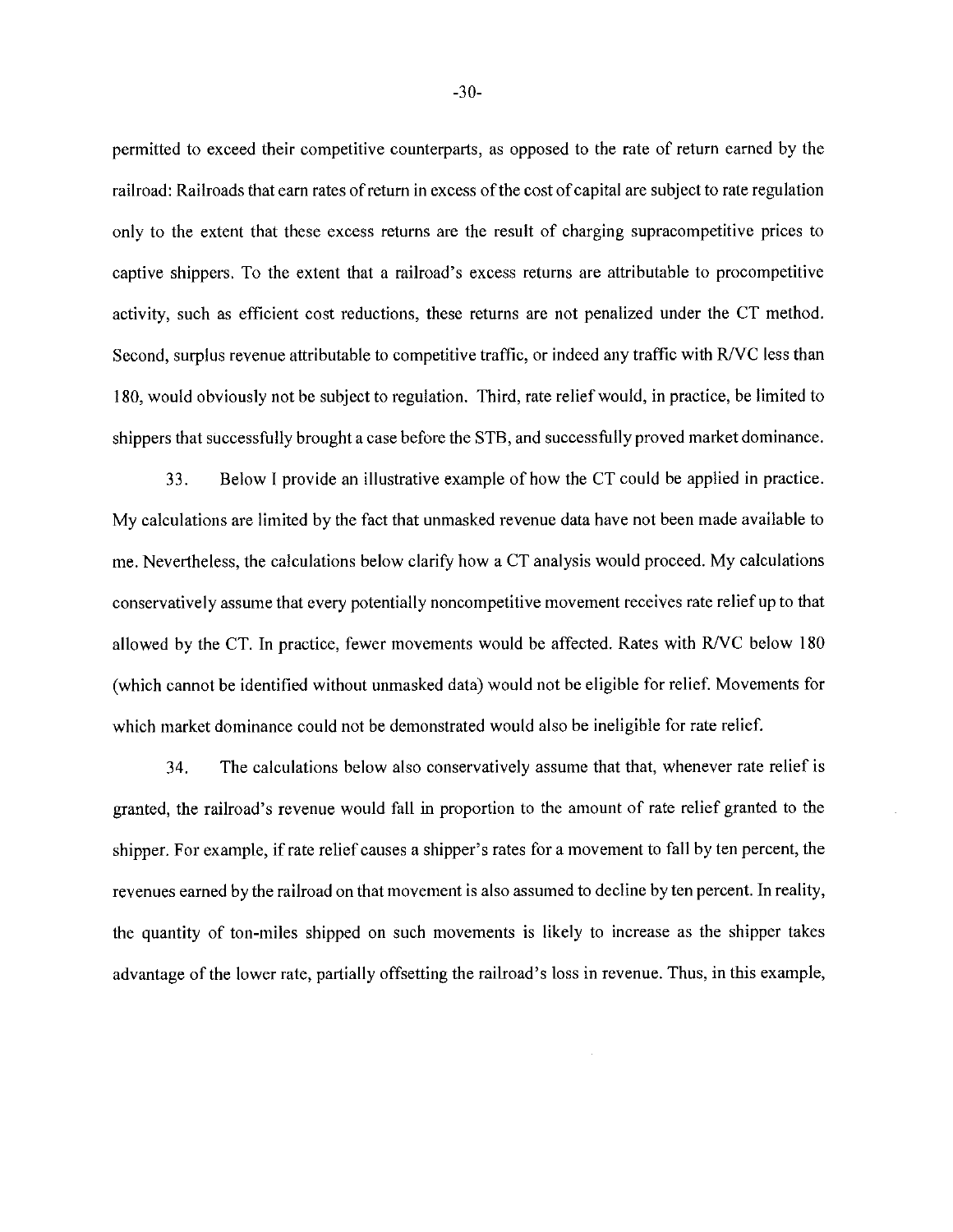the railroad's revenue on the movements in question would be expected to decline by less than ten percent.<sup>37</sup>

However, it bears emphasis that the lack of unmasked revenue data makes my 35. calculations less conservative to the extent that railroads earn a disproportionate share of their freight revenue from shipments whose rates substantially exceed their competitive benchmarks. Given unmasked revenue data, it would be possible to weight CWS movements by their respective revenues and thus to eliminate this source of bias in these illustrative CT calculations.

My prior testimony explained that it is reasonable to measure revenue adequacy over 36. a period of approximately six years.<sup>38</sup> Given the CWS data currently available to me, the most recently available six-year period is 2008 - 2013. During the first three years of this time period, which include the Great Recession,<sup>39</sup> nearly all railroads were deemed revenue inadequate.<sup>40</sup> Barring another economic crisis of historic proportions, this time period is unlikely to be representative of the economic conditions that would be expected to prevail going forward. Therefore, for illustrative

<sup>&</sup>lt;sup>37</sup> To obtain a more precise estimate of the likely effect on revenue, downward-sloping shipper demand could be factored into the CT calculations. This could be accomplished using estimates of shipper demand elasticities obtained from the relevant economic literature. See, e.g., US Army Corps of Engineers, "A Survey Of The Freight Transportation Demand Literature And A Comparison Of Elasticity Estimates," IWR Report 05-NETS-R-01 (January 2005), available at: http://www.iwr.usace.army.mil/Portals/70/docs/iwrreports/05-NETS-R-01.pdf (Independent elasticity estimates could also be obtained using standard econometric techniques). In addition, it would be necessary to take into account the increased operating costs that railroads would incur as a result of increased shipper demand. Railroads report their operating expenses for use in the STB's revenue adequacy determinations.

<sup>&</sup>lt;sup>38</sup> Public Hearing, STB Docket No. Ex Parte 722 & STB Docket No. Ex Parte 664, Consolidated Hearing Testimony of Jeffrey O. Moreno, Paul M. Donovan, Dr. Kevin W. Caves, Thomas D. Crowley, and Henry J. Roman On Behalf of the Concerned Shipper Associations, Surface Transportation Board (July 23, 2015) at  $5-8$ .

<sup>&</sup>lt;sup>39</sup> The Great Recession officially spanned December 2007 – June 2009. See National Bureau of Economic Research, US Business Cycle Expansions and Contractions, available at: https://www.nber.org/cycles.html However, it took several additional years for standard macroeconomic indicators such as output and employment to approach precrisis levels. See, e.g., Arne L. Kalleberg & Till M. Von Wachter, The U.S. Labor Market During and After the Great Recession: Continuities and Transformations 3(3) THE RUSSELL SAGE FOUNDATION JOURNAL OF THE SOCIAL SCIENCES 1-19 (2017) at 3 ("Over time, it quickly became apparent that perhaps the most unusual and unexpected feature of the Great Recession was the persistence of weak economic conditions in its aftermath.")

<sup>&</sup>lt;sup>40</sup> In 2008, only Norfolk Southern was revenue adequate. In 2009, no railroad was revenue adequate. In 2010, only Union Pacific was deemed revenue adequate.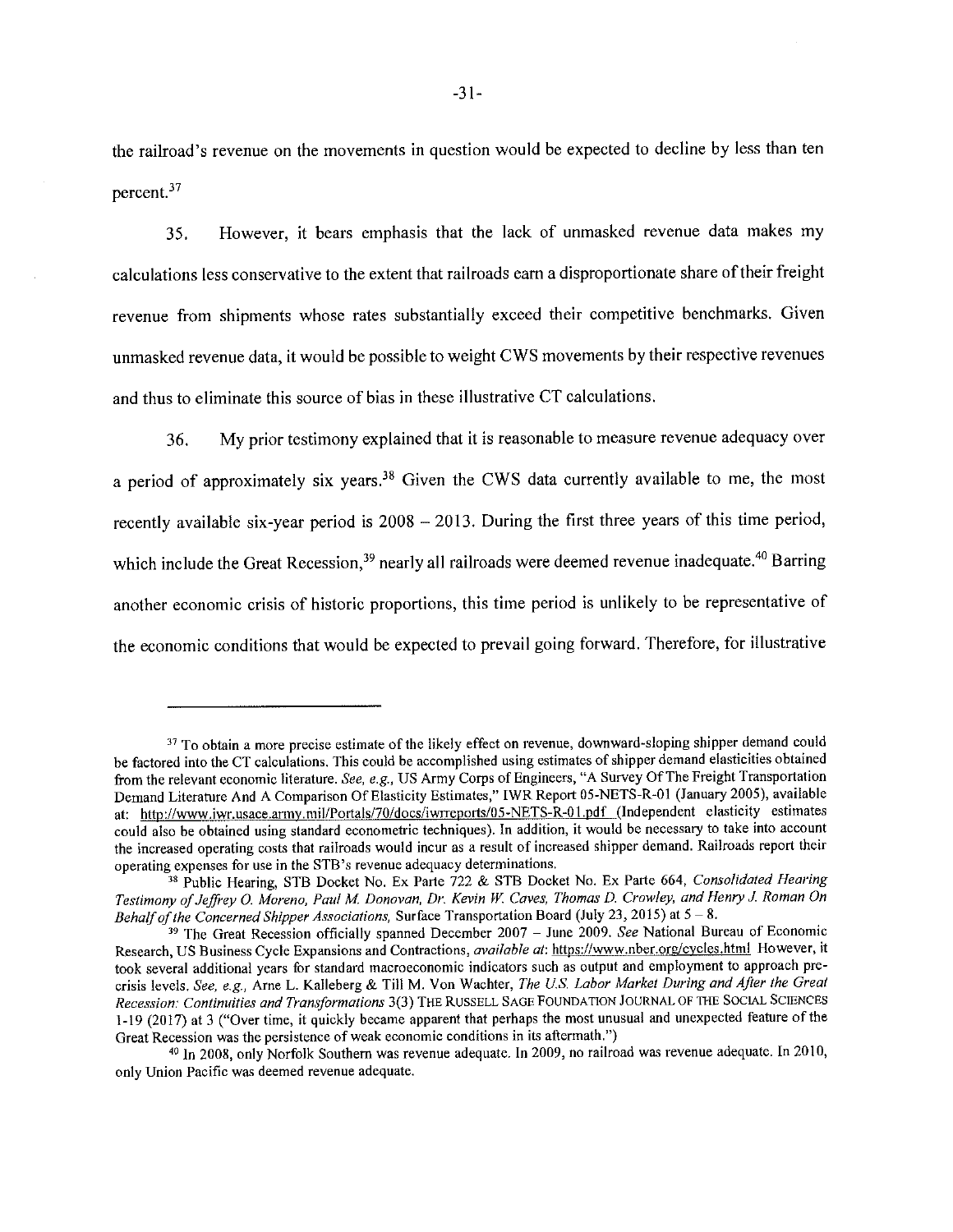purposes, below I demonstrate how to implement the CT for both (1) the most recently available three-year period  $(2011 - 2013)$ ; and  $(2)$  the most recently available six-year period  $(2008 - 2013)$ .

Table 5 below illustrates the application of the CT using the STB's revenue adequacy 37. determinations for 2011 - 2013. For each of the five Class I railroads, I implemented a multi-year version of the STB's annual calculations, which compare each railroad's annual tax-adjusted rate of return on net investment ("ROI") to the railroad industry cost of capital estimated by the STB. My multi-year calculation is directly analogous to the STB's annual revenue adequacy calculations. It compares each railroad's weighted average ROI to the weighted average industry cost of capital over the three-year period. In calculating the weighted average RO1, each railroad's ROI for a given year is weighted by that railroad's tax adjusted net investment base for that same year.<sup>41</sup> Similarly, in calculating the weighted average industry cost of capital, the cost of capital for a given year receives a weight equal to the aggregate tax adjusted net investment base across all railroads during that year.

As seen in Table 5, three railroads (BNSF, Norfolk Southern, and UP) are found to be 38. revenue adequate for  $2011 - 2013$ . For each of these three railroads, I calculated the minimum viable CT, defined as the lowest value of the CT that would still maintain revenue adequacy for that railroad over the same three-year period.<sup>42</sup>

<sup>&</sup>lt;sup>41</sup> A railroad's weighted average ROI is equal to the ratio of (a) its average annual Adjusted Net Railway Operating Income to (b) its average Tax Adjusted Net Investment Base. For example, let I<sub>t</sub> be a railroad's Adjusted Net Railway Operating Income in year t, and let  $B_t$  be a railroad's Tax Adjusted Net Investment Base in year t. The railroad's ROI in year t is equal to  $R_i = I/B_i$ . The railroad's weighted average ROI across any two sequential years is equal to  $(B_iR_i)$ +  $B_2R_2$ )/( $(B_1 + B_2)$  = [ $(I_1 + I_2)/2$ ]/[( $(B_1 + B_2)/2$ ], which is the ratio of the railroad's average annual Adjusted Net Railway Operating Income to its average Adjusted Net Investment Base.

 $\frac{3}{42}$  This involved determining, for each movement in the potentially non-competitive sample, and for each candidate CT value, the Revenue Reduction Factor ("RRF") implied by the adjustment which, when multiplied against the revenue per ton-mile of a movement, brings the rate in line with the CT. For example, suppose that the CT is equal to 2.0. If the ratio of a potentially noncompetitive rate to the benchmark rate is 2.25, the RRF is equal to  $2.0/2.25 = 0.889$ (implying rate relief of approximately 11 percent). On the other hand, if the ratio of a potentially noncompetitive rate to the benchmark rate is 2.0 or less, the RRF is equal to one (implying no rate relief). The RRF is also set equal to one for all movements outside of the potentially noncompetitive sample, because these movements are ineligible for rate relief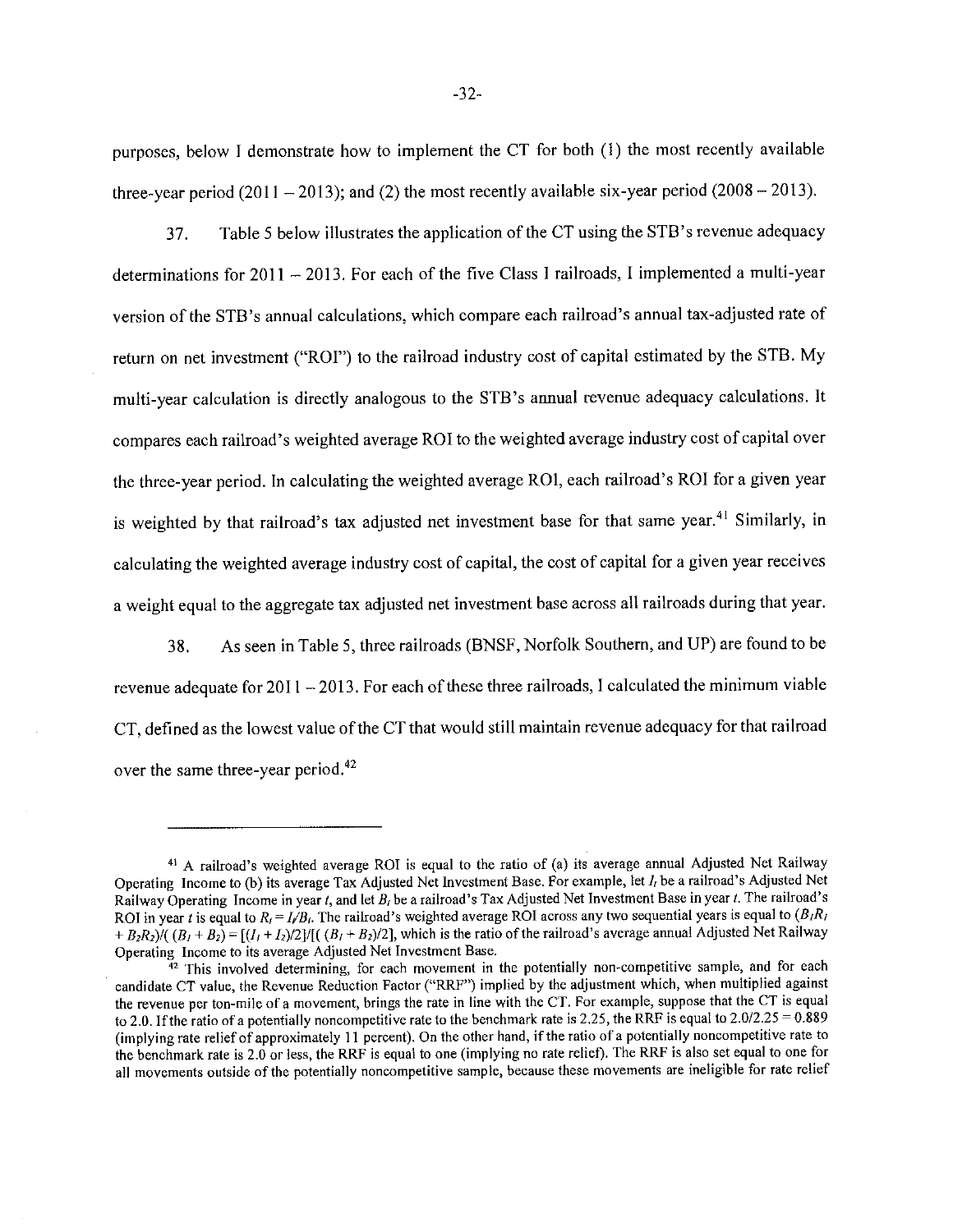| <b>Class I Railroad</b>                                      | <b>BNSF</b>       | CSX          | GT          | <b>KCS</b>     | NS.          | <b>SOO</b>     | UP.          |
|--------------------------------------------------------------|-------------------|--------------|-------------|----------------|--------------|----------------|--------------|
| Avg. Annual Freight Revenue                                  | \$20,282,766      | \$11,543,077 | \$2,733,508 | \$1,153,368    | \$10,755,618 | \$1,544,799    | \$19,625,883 |
| Avg. Annual Adj. Net Railway Op. Inc.                        | \$3,647,063       | \$1,802,672  | \$709,088   | \$232,003      | \$1,997,112  | \$230,993      | \$4,046,578  |
| Avg. Annual Tax Adj. Net Inv. Base                           | \$27,362,172      | \$16,734,217 | \$6,893,202 | \$2,422,909    | \$16,471,374 | \$2,829,974    | \$28,057,339 |
| Weighted Avg. Annual Tax Adj. ROI                            | 13.33%            | 10.77%       | 10,29%      | 9.58%          | 12.12%       | 8.16%          | 14.42%       |
| Weighted Avg. Industry Cost of Capital                       | 11.33%            |              |             |                |              |                |              |
| Revenue Adequate?                                            | Yes               | No           | No.         | N <sub>0</sub> | Yes.         | N <sub>0</sub> | <b>Yes</b>   |
| Minimum Viable Competitive Threshold                         | 1.00 <sub>1</sub> | N/A          | N/A         | N/A            | $1.80 -$     | N/A            | 1.00.        |
| Revenue Reduction Factor                                     | 0.97374           | N/A          | N/A         | N/A            | 0.98845      | N/A            | 0.95840      |
| Avg. Annual Reduction in Freight Rev.                        | \$532,574         | N/A          | N/A         | N/A            | \$124,277    | N/A            | \$816,430    |
| Avg. Annual Adj. Net Railway Op. Inc.<br>[After Applying CT] | \$3,114,489       | N/A          | N/A         | N/A            | \$1,872,835  | N/A            | \$3,230,148  |
| Avg. Annual Tax Adj. Net Inv. Base                           | \$27,362,172      | N/A          | N/A         | N/A            | \$16,471,374 | N/A            | \$28,057,339 |
| Weighted Avg. Annual Tax Adj. ROI<br>[After Applying CT]     | 11.38%            | N/A          | N/A         | N/A            | 11.37%       | N/A            | 11.51%       |

TABLE 5: ILLUSTRATIVE COMPETITIVE THRESHOLD ANALYSIS (2011-2013)

All dollar values in thousands. Source: Docket No. EP 552 (Sub-No. 18), Appendix B; STB Annual Report Financial Data, Table 210, "Results of Operations", available at https://www.stb.gov/econdata.nsf

> For example, as seen in Table 5, BNSF's weighted average ROI for 2011-2013 comes 39.

to 13.33 percent, well above the weighted average industry cost of capital of 11.33 percent. The minimum viable CT for BNSF is equal to 1.00. This means that, even if BNSF were constrained to charge all potentially captive shippers rates equal to their comparable competitive benchmarks (reducing BNSF's annual freight revenue by approximately \$532,574,000), BNSF would have remained revenue adequate, earning a weighted average ROI of 11.38 percent. By similar calculations, the minimum viable CT for UP is also equal to 1.00. Although this would have reduced UP's revenue by approximately \$816,430,000 annually, this still would have permitted UP to earn a weighted average ROI of 11.51 percent from  $2011 - 2013$ .

under the Benchmark Method. For each railroad, I calculated the weighted average RRF across all of that railroad's 2011 - 2013 movements in the CWS, with each movement weighted by its expansion factor, and by the railroad's annual freight revenues. (If unmasked revenues were available, the calculation would instead be weighted by the revenue earned on each movement). The weighted average RRF provides an estimate of the extent to which each railroad's freight revenue would be reduced if all the rates for all potentially noncompetitive traffic were adjusted downward to the level given by the CT.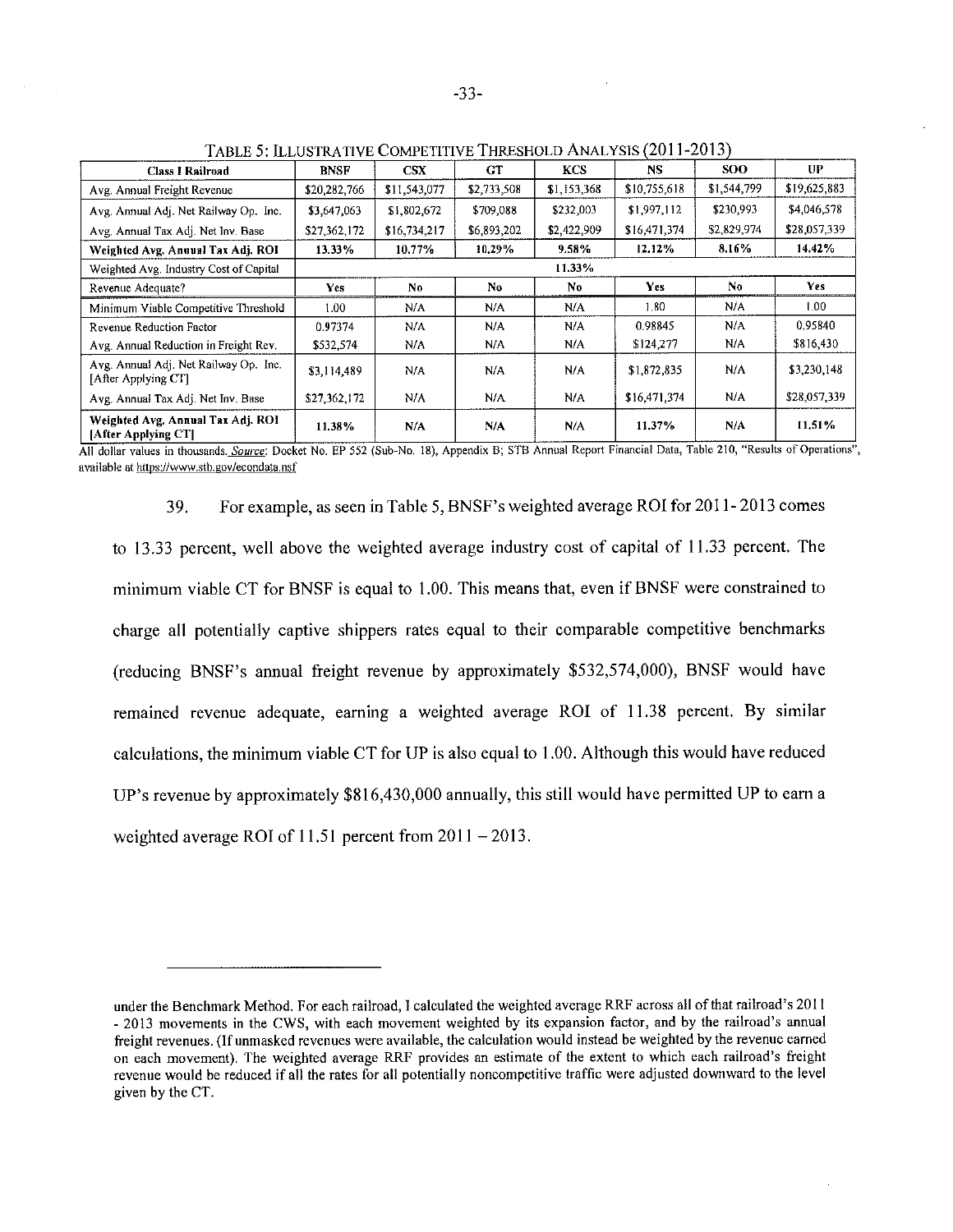The minimum viable CT for Norfolk Southern is approximately 1.8, implying revenue 40. reductions of approximately \$124,277,000 per year on average. The remaining railroads are not revenue adequate, so the CT is not applicable to them.

41. Calculations such as these would provide a starting point for determining the extent to which each railroad's rates should be constrained by the competitive benchmarks implied by the Benchmark Model while still preserving revenue adequacy. Beginning with the minimum viable CT, the STB could use similar calculations to determine the effect on revenue adequacy for any higher CT value deemed appropriate.

42. Finally, Table 6 performs analogous calculations, this time expanding the analysis to the full six-year period  $(2008 - 2013)$ . As seen below, even when the years encompassing the Great Recession are included, the same three Class I railroads (BNSF, NS, and UP) would have remained revenue adequate for the six-year period, even if rates to captive shippers has been constrained by regulation according to the Benchmark Model. For example, the minimum viable CT for BNSF is approximately 1.7. Had BNSF been subject to this CT for the period from 2008 through 2013, its freight revenue would have been reduced by an estimated \$124,630,000 per year over the six-year period, allowing it to earn an ROI in excess of the weighted average industry cost of capital of 11.20 percent.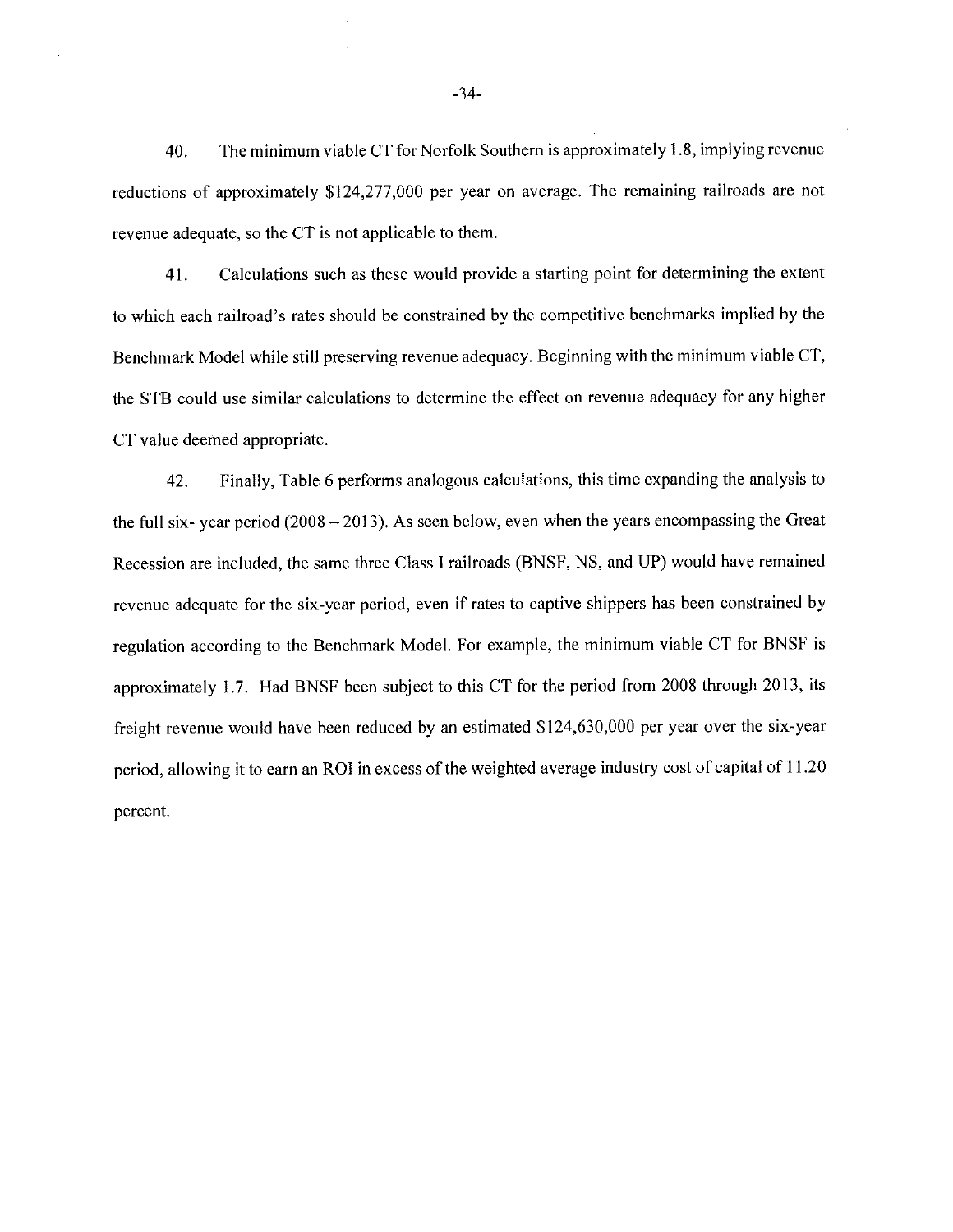| <b>Class I Railroad</b>                                      | BNSF         | <b>CSX</b>   | <b>GT</b>   | <b>KCS</b>     | NS.          | <b>SOO</b>  | <b>UP</b>    |
|--------------------------------------------------------------|--------------|--------------|-------------|----------------|--------------|-------------|--------------|
| Avg. Annual Freight Revenue                                  | \$18,162,759 | \$10,442,469 | \$2,408,390 | \$1,036,654    | \$9,891,241  | \$1,239,154 | \$17,573,108 |
| Avg. Annual Adj. Net Railway Op. Inc.                        | \$2,995,747  | \$1,627,533  | \$614,464   | \$193,177      | \$1,802,335  | \$204,271   | \$3,328,338  |
| Avg. Annual Tax Adj. Net Inv. Base                           | \$25,621,938 | \$16,289,700 | \$6,556,736 | \$2,172,176    | \$15,717,922 | \$2,575,452 | \$26,810,163 |
| Weighted Avg. Annual Tax Adj. ROI                            | 11.69%       | 9.99%        | 9.37%       | 8.89%          | 11.47%       | 7.93%       | 12.41%       |
| Weighted Avg. Industry Cost of Capital                       | 11.20%       |              |             |                |              |             |              |
| Revenue Adequate?                                            | <b>Yes</b>   | No.          | No          | N <sub>0</sub> | Yes          | No.         | Yes          |
| Minimum Viable Competitive Threshold                         | 1.70         | N/A          | N/A         | N/A            | 2.30         | N/A         | 1.45         |
| Revenue Reduction Factor                                     | 0.99314      | N/A          | N/A         | N/A            | 0.99603      | N/A.        | 0.98295      |
| Avg. Annual Reduction in Freight Rev.                        | \$124,630    | N/A          | N/A         | N/A            | \$39,310     | N/A         | \$299,634    |
| Avg. Annual Adi. Net Railway Op. Inc.<br>[After Applying CT] | \$2,871,117  | N/A          | N/A         | N/A            | \$1,763,026  | N/A         | \$3,028,704  |
| Avg. Annual Tax Adj. Net Inv. Base                           | \$25,621,938 | N/A          | N/A         | N/A            | \$15,717,922 | N/A         | \$26,810,163 |
| Weighted Avg. Annual Tax Adj. ROI<br>[After Applying CT]     | 11.21%       | N/A          | N/A         | N/A            | 11.22%       | N/A         | 11.30%       |

TABLE 5: ILLUSTRATIVE COMPETITIVE THRESHOLD ANALYSIS (2008-2013)

All dollar values in thousands. Sources: Docket No. EP 552 (Sub-No. 18), Appendix B, STB Annual Report Financial Data, Table 210, "Results of Operations", available at https://www.stb.gov/econdata.nsf

# **CONCLUSION**

For the reasons given above, I conclude that a Benchmark Model encompassing all 43. commodities in the CWS can be implemented empirically using the CWS and publicly available data. I also conclude that the data, methods, and techniques detailed above provide an economically sound basis for determining the amount of rate relief that shippers should receive while still satisfying the regulatory requirements of revenue adequacy.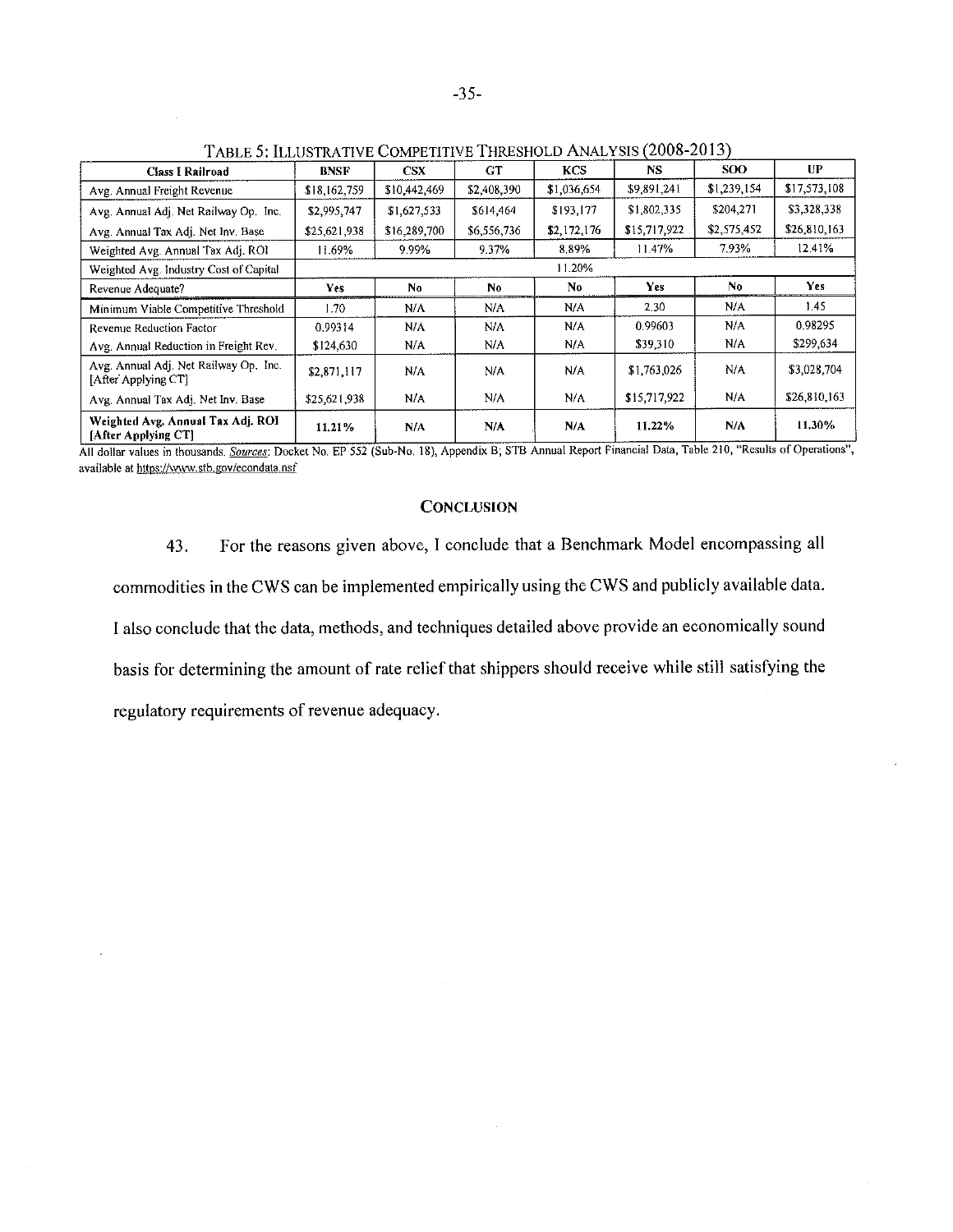## **APPENDIX 1: SUMMARY OF AND INSTRUCTIONS FOR WORK PAPERS**

44. The data and programs used to generate the results summarized in this report are being produced to the STB. The workpapers contain:

1) Masked CWS data  $(2006 - 2013)$ 

2) Auxiliary data used to augment the CWS

3) STATA ".do" files with code to replicate the analysis summarized in this report

4) Formatted Excel tables corresponding to the tables in this report (produced by STATA).

To create the regression database and replicate the output in this report, use STATA 45. to run program "00\_Do\_All.do" in the "do" folder, after editing the "[ROOT]" file path placeholder in each of the STATA .do files.

To run the model with a different CWS dataset, minor modifications to the .do files 46. are required. First, in "04 CWS Data Build.do", modify line 41 to point to the alternative CWS data. If the alternative CWS data are *unmasked*, make three additional modifications: First, comment out lines 102-104 in "04 CWS Data Build.do" and remove the variable "maskingFE" from line 319. Second, comment out line  $\overline{55}$  in  $\overline{95}$  BG Regressions.do" and instead use the regression code in line 56. Finally, comment out lines 81-96 and uncomment lines 99-117 in "05 BG Regressions.do"

Once all STATA code has been executed, raw output data can be found within the 47. "Output" folder. If an alternative CWS dataset is used, overwrite the existing raw data tabs within the exhibits in the "Formatted Tables" folder with the new output. Doing so will automatically update the exhibits to reflect the alternative CWS data.

 $\mathbf{v}$ 

 $\mathcal{A}^{\pm}$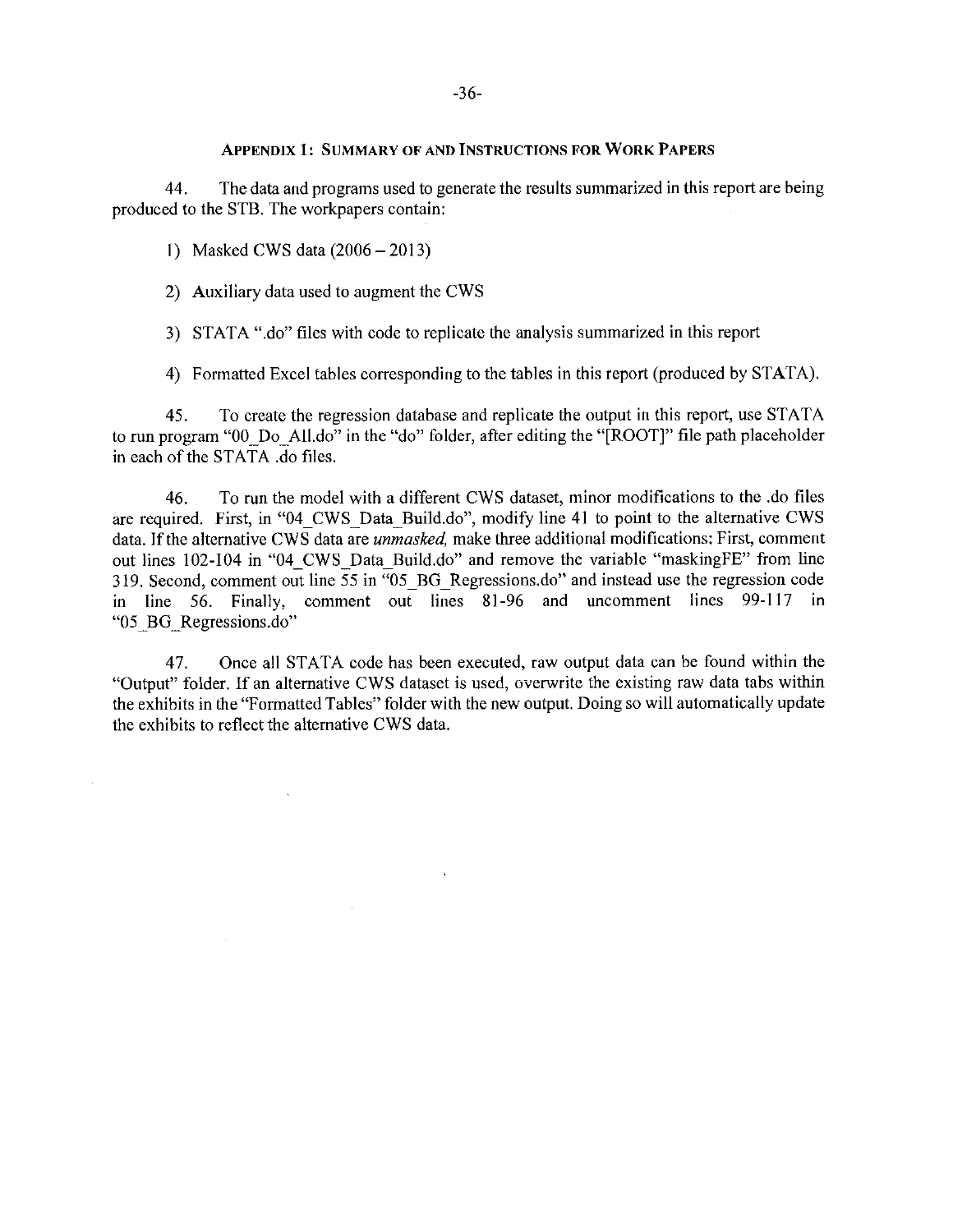# **APPENDIX 2: CURRICULUM VITAE OF KEVIN W. CAVES**

# GOOD NE

# **Curriculum Vitae of Kevin W. Caves**

Econ One Research 805 15th St., N.W. Suite 510 Washington, D.C. 20005 Phone: 202.312.3066 kcaves@econone.com

## **Education**

- Ph.D. Economics, University of California at Los Angeles, December 2005 Fields of Study: Industrial Organization, Applied Econometrics
- M.A. Economics, University of California at Los Angeles, May 2002
- Magna cum laude, Departmental Honors in Economics, Haverford B.A. College, May 1998

## **Current Position**

Senior Economist, Econ One Research, September 2018 to Present

#### **Employment History**

Vice President, Economists Incorporated, November 2016 to August 2018

Senior Economist, Economists Incorporated, January 2014 to November 2016

Director, Navigant Economics, March 2011 to December 2013

Associate Director, Navigant Economics, February 2010 to March 2011

Vice President, Empiris LLC, September 2008 to February 2010

Senior Economist, Criterion Economics LLC, October 2006 to September 2008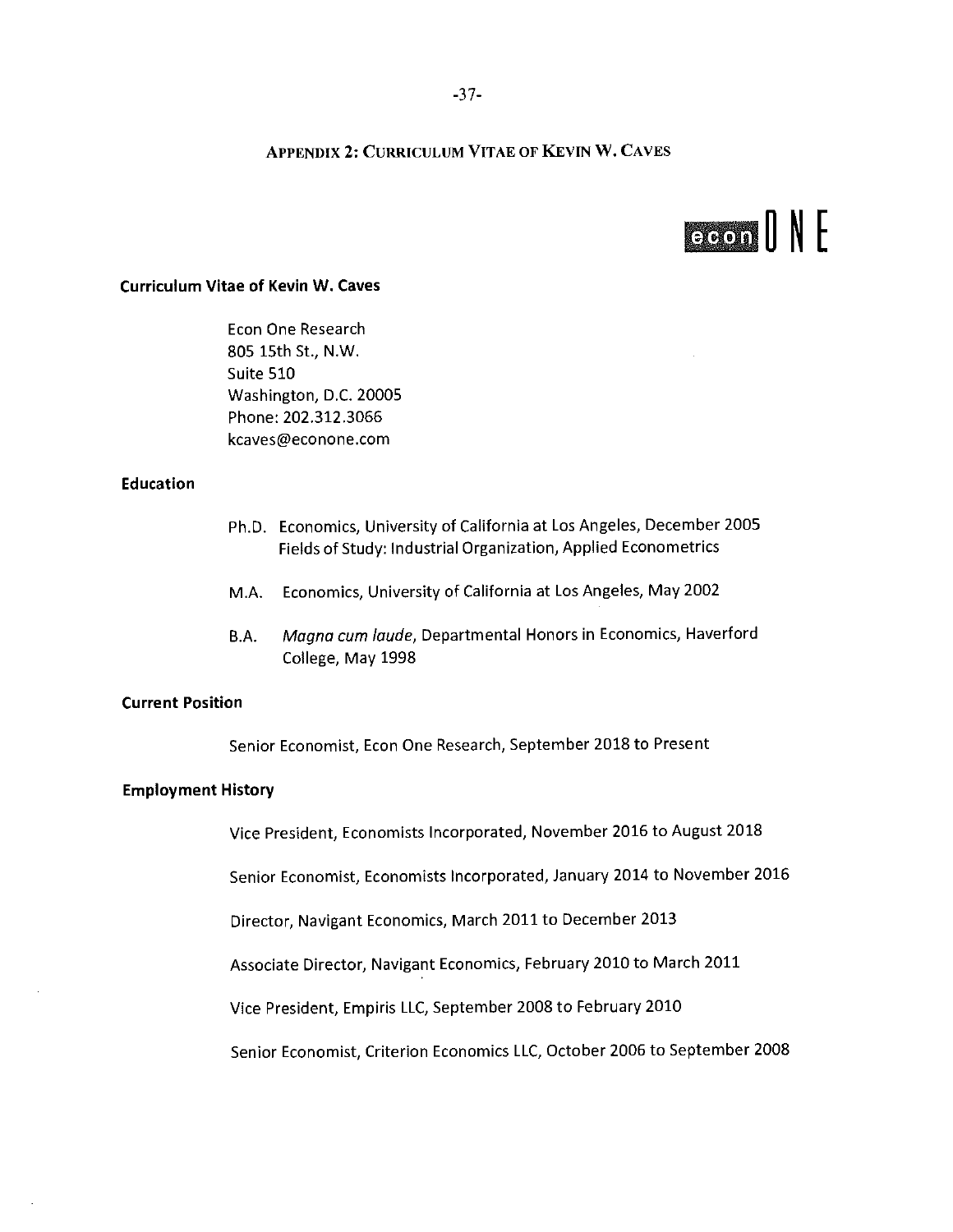Senior Consultant, Deloitte & Touche LLP, September 2005 to October 2006

Teaching Fellow, Department of Economics, UCLA, January 2002 to June 2004

Assistant Economist, Federal Reserve Bank of New York, August 1998 to June 2000

#### **Publications and Research Papers**

When the Econometrician Shrugged: Identifying and Plugging Gaps in the Consumer Welfare Standard, 26:2 GEORGE MASON LAW REVIEW (Fall 2018), coauthored with Hal J. Singer.

Applied Econometrics: When Can an Omitted Variable Invalidate a Regression?, ANTITRUST SOURCE (December 2017), co-authored with Hal J. Singer.

Identification Properties of Recent Production Function Estimators, 83(6) ECONOMETRICA 2411-2451 (November 2015), co-authored with Daniel Ackerberg and Garth Frazer. (Econometric techniques subsequently integrated into STATA).

On the Utility of Surrogates for Rule of Reason Cases, COMPETITION POLICY INTERNATIONAL (May 2015), co-authored with Hal J. Singer.

Analyzing High-Tech Employee: The Dos and Don'ts of Proving (and Disproving) Classwide Antitrust Impact in Wage Suppression Cases, THE ANTITRUST SOURCE (February 2015), co-authored with Hal J. Singer.

Life After Comcast: The Economist's Obligation to Decompose Damages Across Theories of Harm, 28 ANTITRUST (Spring 2014), co-authored with Hal J. Singer.

Mobile Wireless Performance the EU and the US: Implications for Policy, 93 COMMUNICATIONS & STRATEGIES (Q1 2014), co-authored with Erik Bohlin and Jeffrey A. Eisenach.

Econometric Tests for Analyzing Common Impact, co-authored with Hal J. Singer, In THE LAW AND ECONOMICS OF CLASS ACTIONS: 26 RESEARCH IN LAW AND ECONOMICS 135-160 (James Langenfeld, ed., Emerald Publishing 2014).

Vertical Integration in Multichannel Television Markets: A Study of Regional Sports Networks, 12 REVIEW OF NETWORK ECONOMICS 61-92 (2013), co-authored with Hal J. Singer and Chris Holt.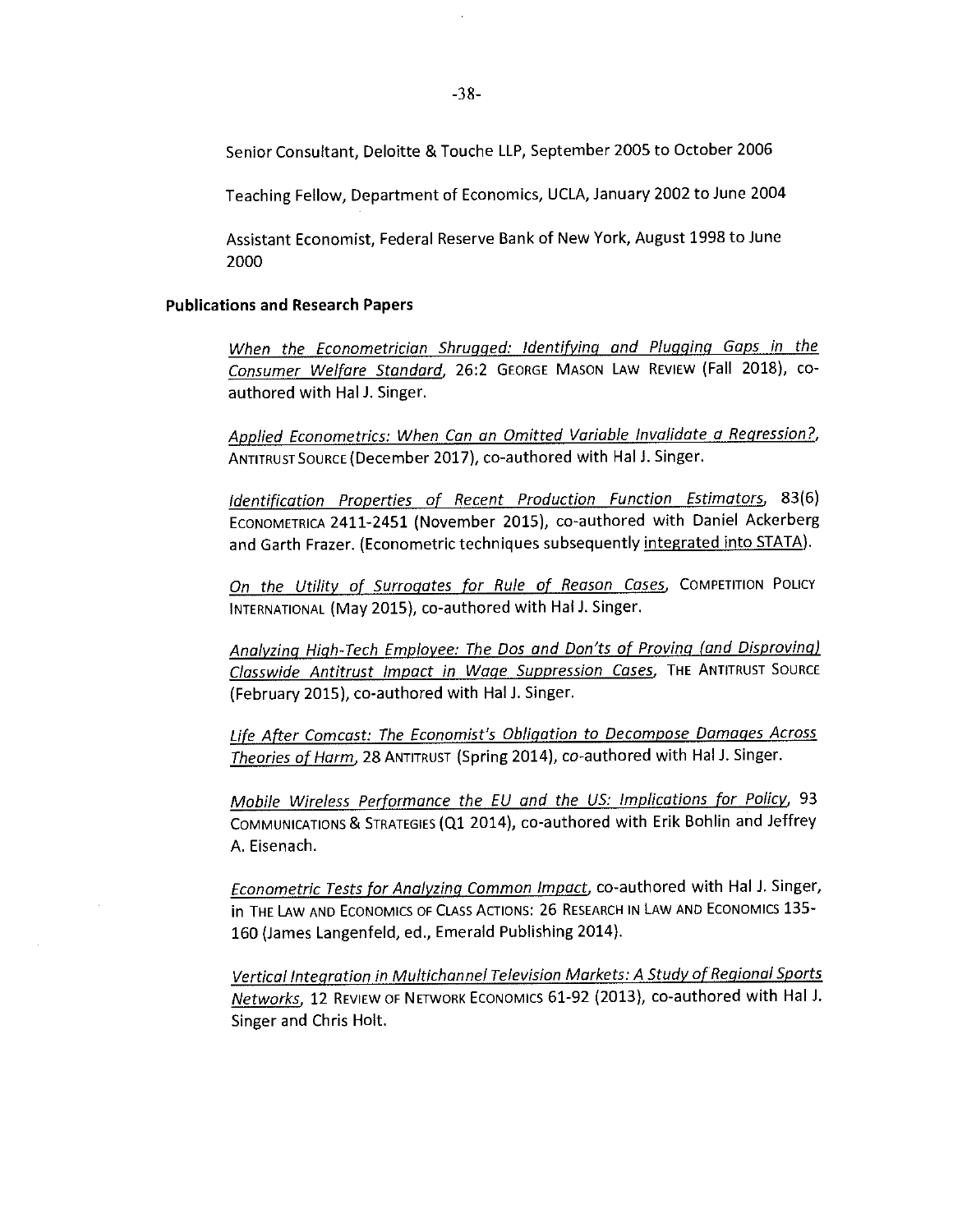Assessing Bundled and Share-Based Loyalty Rebates: Application to the Pharmaceutical Industry, 8 JOURNAL OF COMPETITION LAW & ECONOMICS 889-913 (2012), co-authored with Hal J. Singer.

Modeling the Welfare Effects of Net Neutrality Regulation: A Comment on Economides and Tåg, 24 INFORMATION ECONOMICS & POLICY 288-292 (2012).

Economic and Legal Aspects of FLSA Exemptions: A Case Study of Companion Care, 63 LABOR LAW JOURNAL 174-202 (2012), co-authored with Jeffrey A. Eisenach.

"What Happens When Local Phone Service Is Deregulated?," Regulation (Fall 2012), co-authored with Jeffrey A. Eisenach.

The Bottle and the Border: What can America's failed experiment with alcohol prohibition in the 1920s teach us about the likely effects of anti-immigration legislation today? 9 THE ECONOMISTS' VOICE (June 2012).

"What a Nobel-Prize Winning Economist Can Teach Us About Obamacare," The Atlantic (May 23, 2012), co-authored with Einer Elhauge. Reprinted in EINER ELHAUGE, OBAMACARE ON TRIAL (August 2012).

Telephony, 35 Quantifying Price-Driven Wireless Substitution in TELECOMMUNICATIONS POLICY 984-998 (December 2011).

State Dependence and Heterogeneity in Aggregated Discrete Choice Demand Systems: An Example from the Cigarette Industry (UCLA Dissertation, December 2005).

## **Expert Testimony, Reports, and Filings**

Streck v. Bristol-Myers Squibb Company (E.D. Pa.), Civil Action No. 2:13-cv-07547-TJS. Rebuttal Expert Report of Kevin W. Caves, Ph.D. (September 5, 2019).

Streck v. Bristol-Myers Squibb Company (E.D. Pa.), Civil Action No. 2:13-cv-07547-TJS, Expert Report of Kevin W. Caves, Ph.D. (August 16, 2019).

Camille Cabrera v. Bayer Healthcare LLC et al (C.D. Cal.), Case No. 2:17-cv-08525-JAK, Declaration and Expert Report of Kevin W. Caves, Ph.D. (July 16, 2019).

STB Docket No. NOR 42144, In Re: North America Freight Car Assoc. et. al. v. Union Pacific, Rebuttal Verified Statement of Kevin W. Caves, PhD Surface Transportation Board (May 31, 2019).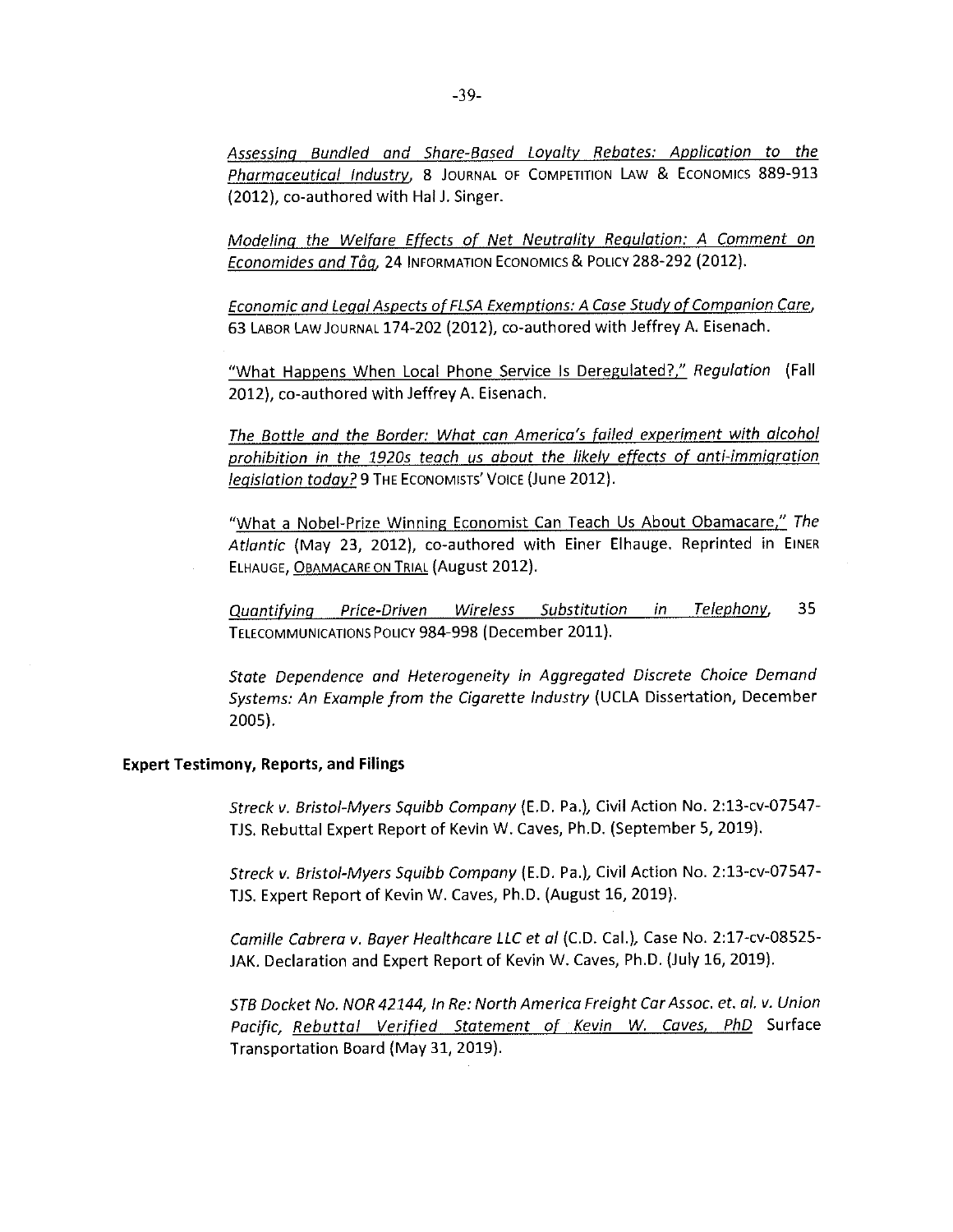STB Ex Parte No. 711 (Sub No. 1), Reciprocal Switching, Reply Verified Statement of Kevin W. Caves, PhD On Behalf of The Shipper Coalition for Railroad Competition, Surface Transportation Board (January 9, 2017).

Payday, Vehicle Title, and Certain High-Cost Installment Loans, (Docket No. CFPB-2016-0025/RIN 3170-AA40), Expert Comments on Proposed Rule by Kevin W. Caves and Hal J. Singer, "A Consumer Welfare Analysis of the CFPB's Proposed Regulation of Payday Loans," Bureau of Consumer Financial Protection (October  $2016$ ).

In the Matter of 2014 Quadrennial Regulatory Review - Review of the Commission's Broadcast Ownership Rules and Other Rules Adopted Pursuant to Section 202 of the Telecommunications Act of 1996, (MB Docket Nos. 14-50, 09-182), Expert Report of Kevin W. Caves and Hal J. Singer: "An Economic Analysis of the FCC's Eight Voices Rule," Federal Communications Commission (July 2016).

In the Matter of Implementation of Section 103 of the STELA Reauthorization Act; Amendment to the Commission's Rules Related to Retransmission Consent, (MB Docket Nos.15-216, 10-71) Expert Report of Kevin W. Caves and Bruce M. Owen: "Bundling in Retransmission Consent Negotiations: A Reply to Riordan" Federal Communications Commission (February 2016).

Public Hearing, STB Docket Na. Ex Parte 722 & STB Docket No. Ex Parte 664, Expert Testimony on Behalf of the American Chemistry Council et. al., Surface Transportation Board (July 23, 2015).

STB Ex Parte No. 722 (Railroad Revenue Adequacy), Reply Comments of Cancerned Shipper Assaciations Verified Statement of Kevin Caves and Hal Singer, Surface Transportation Board (November 4, 2014).

In the Matter of Petition of USTelecom for Forbearance Pursuant to 47 U.S.C. § 160(c) from Obsolete ILEC Regulatory Obligations that Inhibit Deplayment of Next-Generation Networks, Expert Declaration of Kevin W. Caves, Federal Communications Commission (October 6, 2014).

In the Matter of 2014 Quadrennial Regulatory Review - Review of the Commission's Broadcost Ownership Rules and Other Rules Adopted Pursuant to Section 202 of the Telecommunicatians Act of 1996, (MB Docket No. 14-50), Expert Report of Kevin W. Caves and Hal J. Singer: "Competition in Local Broadcast Television Advertising Markets," Federal Communications Commission (August  $2014$ ).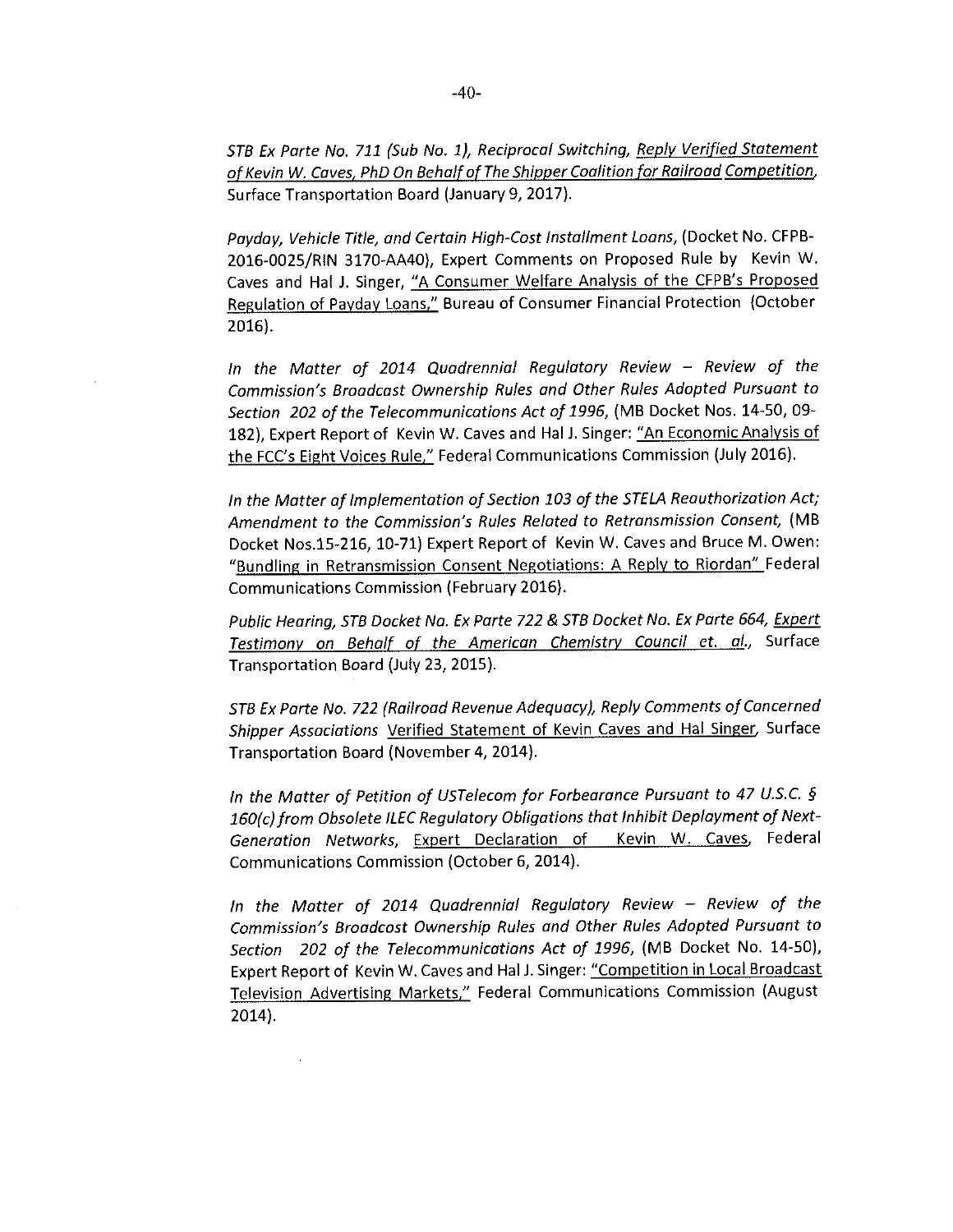In the Matter of Special Access for Price Cap Local Exchange Carriers; AT&T Corporation Petition for Rulemoking To Reform Regulotion of Incumbent Local Exchonge Corrier Rotes for Interstate Special Access Services (WC Docket No. 05-25 & RM-10593), Declaration of Kevin W. Caves and Jeffrey A. Eisenach, Federal Communications Commission (March 2013).

In the Matter of Amendment of the Commission's Rules Reloted to Retronsmission Consent. (MB Docket No. 10-71), Reply Declaration of Jeffrey A. Eisenach and Kevin W. Caves, Federal Communications Commission (June 2011).

In the Motter of Amendment of the Commission's Rules Related to Retronsmission Consent, (MB Docket No. 10-71), Declaration of Jeffrey A. Eisenach and Kevin W. Caves, Federal Communications Commission (May 2011).

Guardion Pipeline, L.L.C., v. 295.49 acres of lond, more or less, in Brown County, Calumet County, Dodge County, Fond du Lac County, Jefferson County and Outgaamie County, Wisconsin, et al., Case No. 08-C-28 (E.D. Wis.), Expert Declaration of Kevin W. Caves, Ph.D. (September 2010).

### **White Papers**

The Empirical Link Between Fibre-to-the-Premises Deployment and Employment: A Case Study in Canada (prepared with support from Bell Canada, co-authored with Hal Singer and Anna Koyfman, October 2015).

Mobile Wireless Performance in Canado: Lessons from the EU ond the US (prepared with support from TELUS, co-authored with Erik Bohlin and Jeffrey A. Eisenach, September 2013).

Mobile Wireless Performonce in the EU & the US (prepared with support from GSMA, co-authored with Erik Bohiin and Jeffrey A. Eisenach, May 2013).

Estimating the Economic Impact of Repeoling the FLSA Componion Care Exemption (prepared with support from National Association for Home & Hospice Care, coauthored with Jeffrey A. Eisenach, March 2012).

The Impact of Liberalizing Price Controls on Local Telephone Service: An Empirical Analysis (prepared with support from Verizon Communications, co-authored with Jeffrey A. Eisenach, February 2012).

Bundles in the Pharmoceutical Industry: A Case Study of Pediatric Vaccines (prepared with support from Novartis, co-authored with Hal J. Singer, July 2011).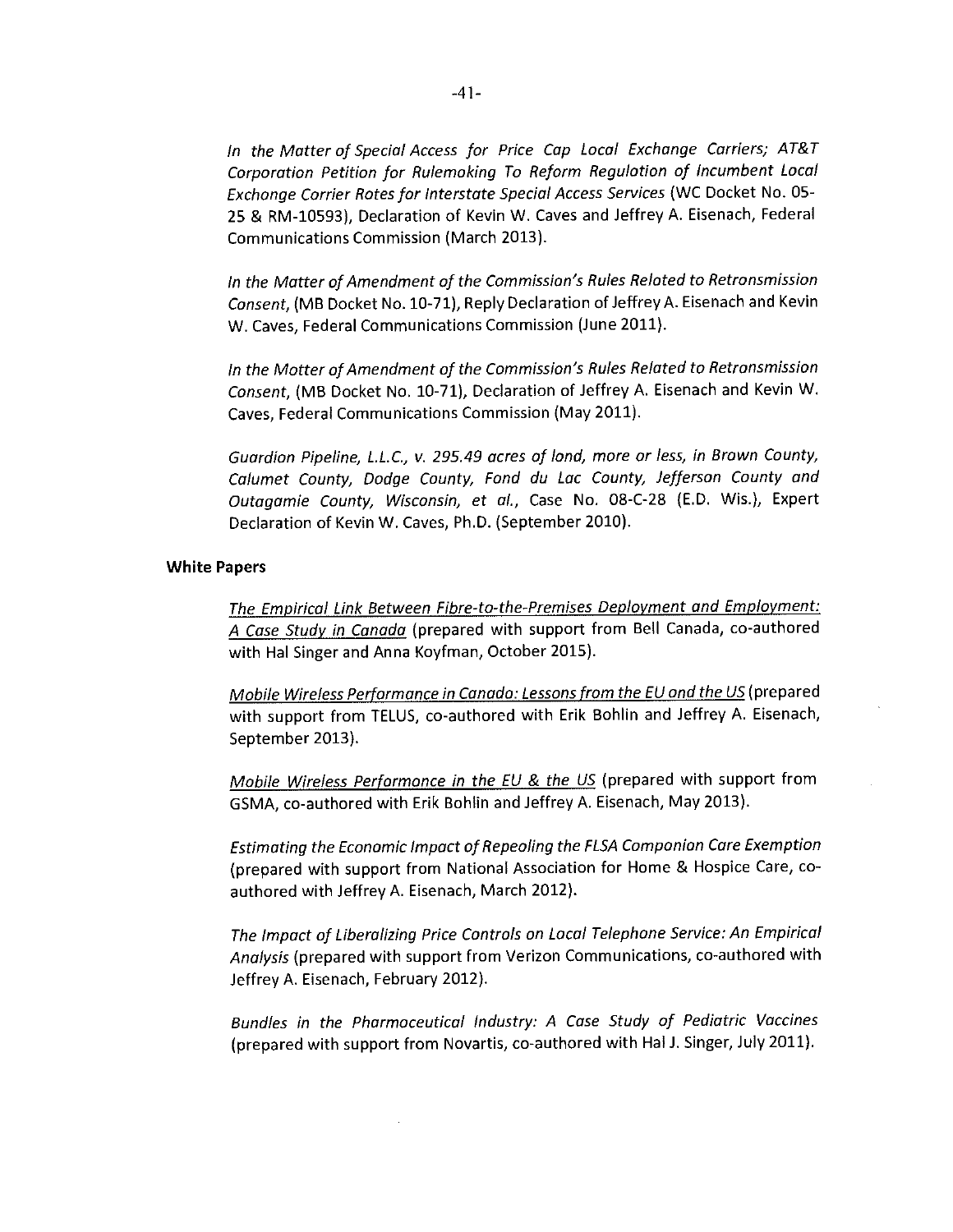Evaluating the Cost-Effectiveness of RUS Broadband Subsidies: Three Case Studies (prepared with support from The National Cable & Telecommunications Association, co-authored with Jeffrey A. Eisenach, April 2011).

Video Programming Costs and Cable TV Prices: A Reply to CRA (prepared with support from The National Association of Broadcasters, co-authored with Jeffrey A. Eisenach, June 2010).

Modeling the Welfare Effects of Net Neutrality Regulation: A Comment on Econamides and Tåg (prepared with support from Verizon Communications, April 2010).

Retransmission Consent and Economic Welfare: A Reply to Compass-Lexecon (prepared with support from The National Association of Broadcasters, coauthored with Jeffrey A. Eisenach, April 2010).

The Benefits and Costs of Implementing "Return-Free" Tax Filing in the U.S. (prepared with support from The Computer & Communications Industry Association, co-authored with Jeffrey A. Eisenach & Robert E. Litan, March 2010).

The Benefits and Costs of I-File (prepared with support from The Computer & Communications Industry Association, co-authored with Jeffrey A. Eisenach & Robert E. Litan, April 2008).

The Effects of Providing Universal Service Subsidies to Wireless Carriers (prepared with support from Verizon Communications, co-authored with Jeffrey A. Eisenach, June 2007).

#### **Speaking Engagements**

Competition and Monopsany In Labor Markets: Theory, Evidence, and Antitrust Implications, New York State Bar Association, Antitrust Law Section, New York, NY, (April 23, 2014).

Econometric Tests of Common Impact, Covington & Burling LLP, Washington, DC., (May 23, 2013).

Vertical Integration in Cable Networks: A Study of Regional Sports Networks, Federal Communications Commission (May 21, 2013).

Rearession Methods: Theory and Applications of Fixed-Effects Models, O'Melveny & Myers LLP, Washington, DC., (July 16, 2012).